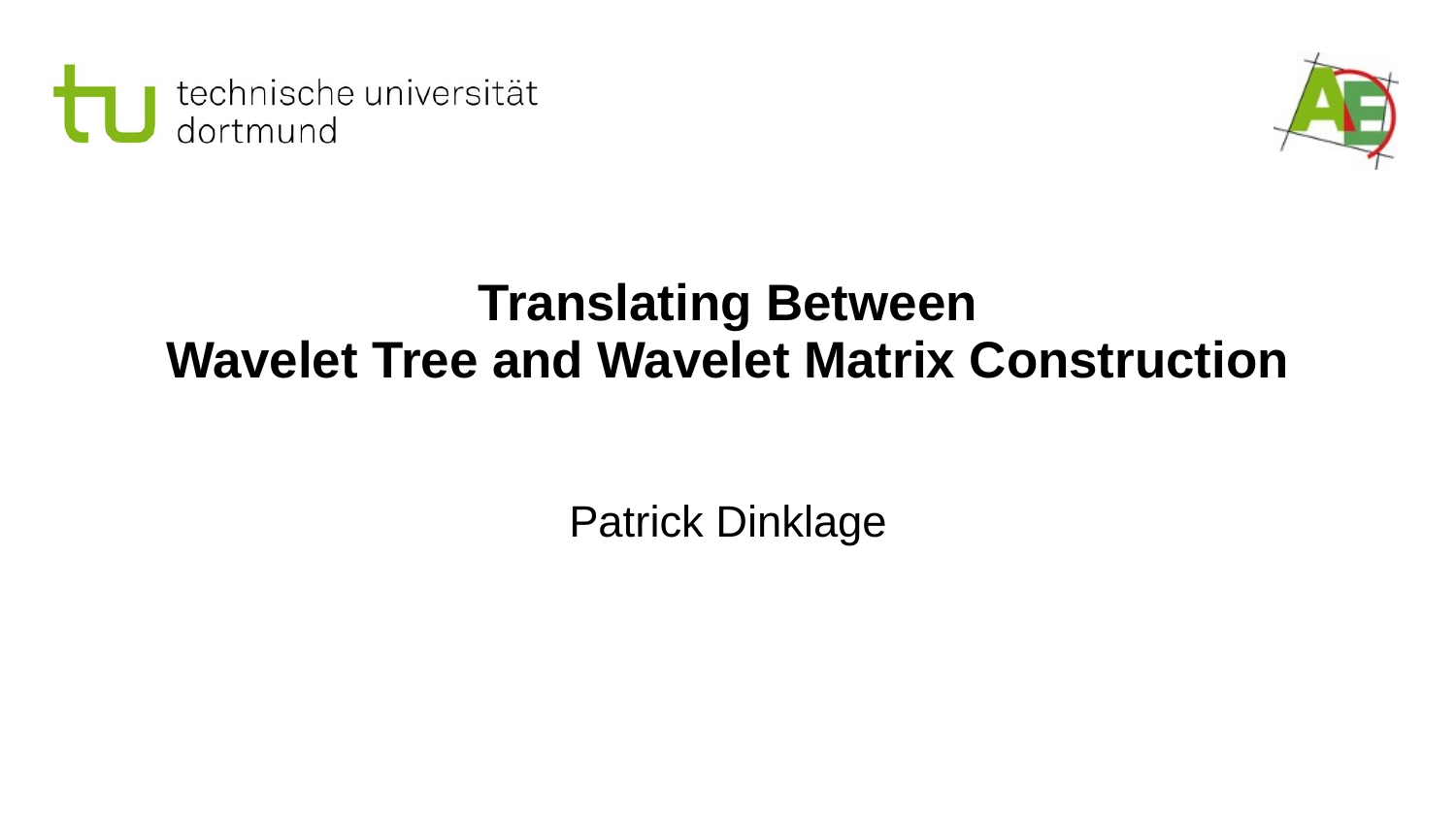## *B =* 10100011000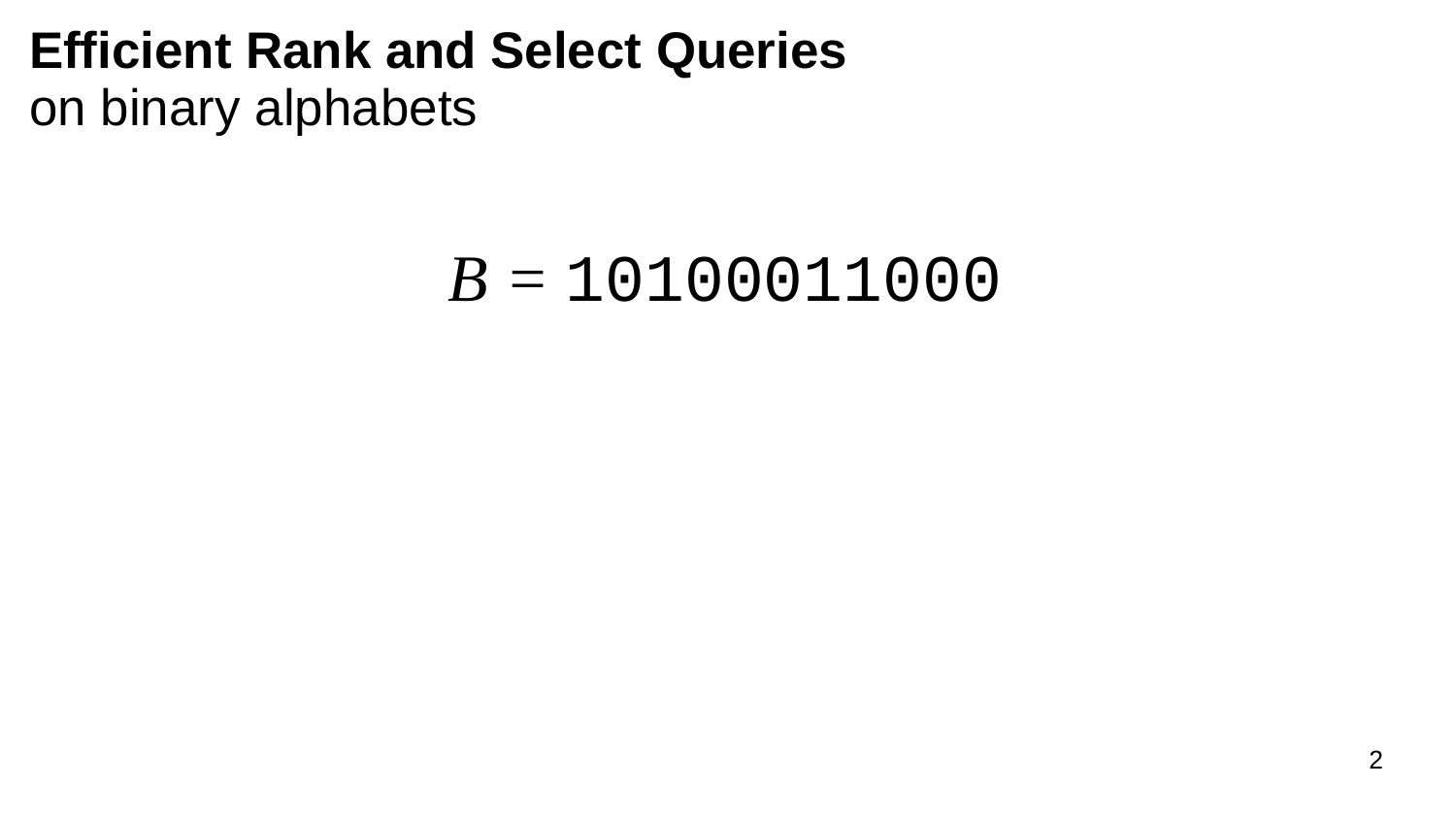## *B =* 10100011000

*rank<sup>1</sup> (B, i)*: number of 1s from beginning to *i*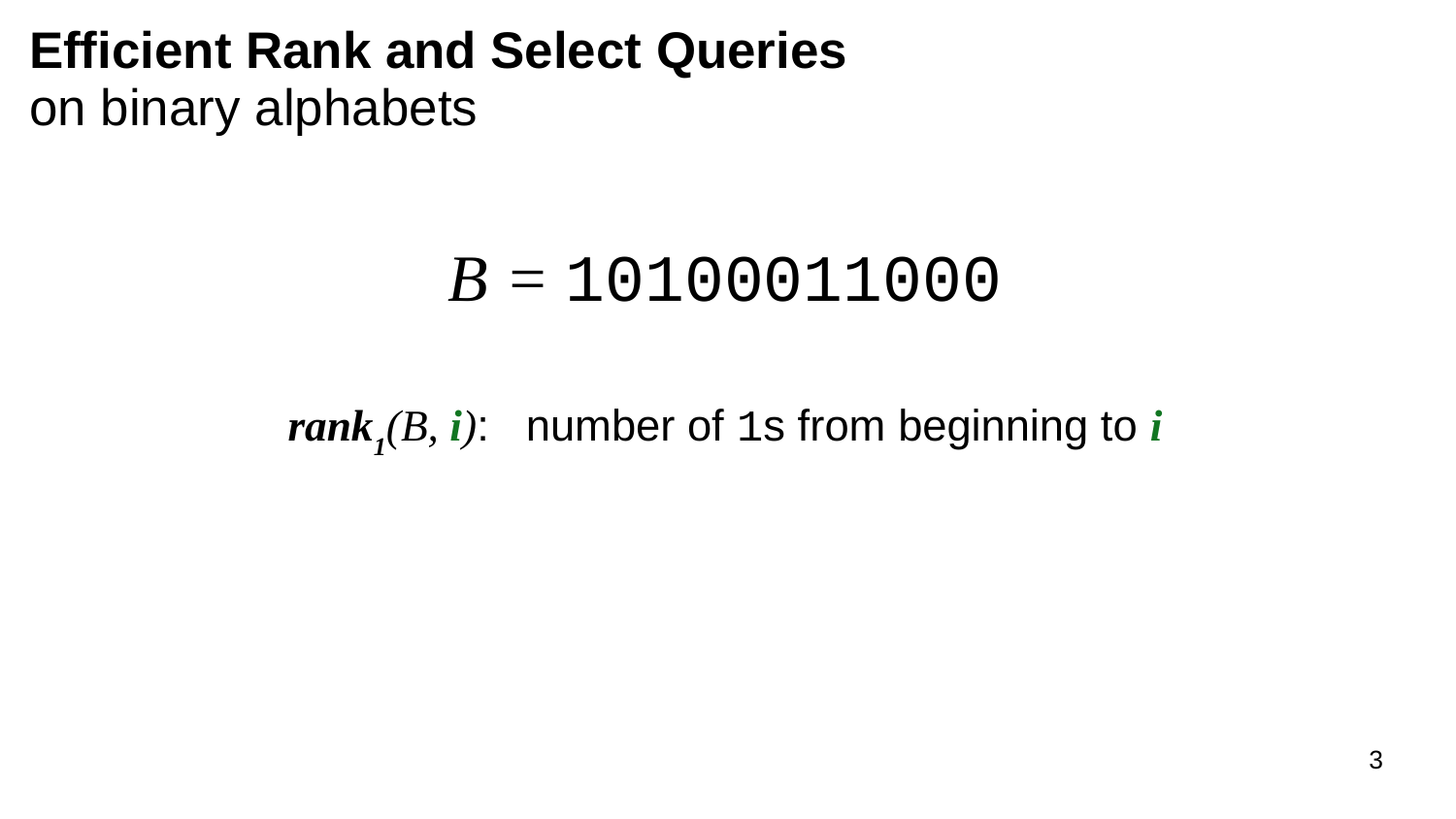# *B =* 10100011000

*rank<sup>1</sup> (B, i)*: number of 1s from beginning to *i select<sup>1</sup> (B, k):* position of the *k*-th 1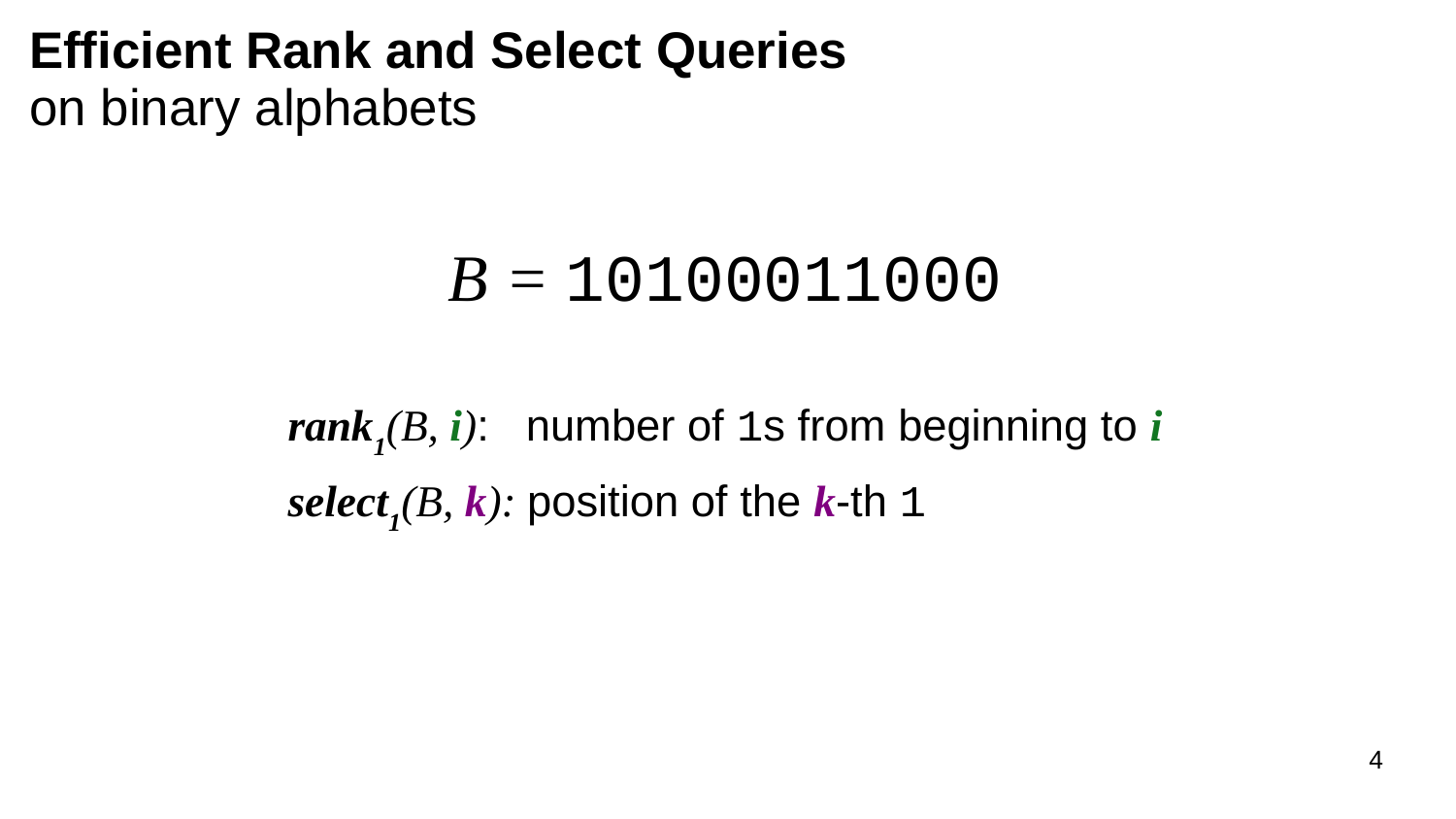# *B =* 10100011000

*rank<sup>1</sup> (B, i)*: number of 1s from beginning to *i select<sup>1</sup> (B, k):* position of the *k*-th 1

 $\triangleright$  constant time with  $O(n)$  preprocessing time and  $o(n)$  bits of space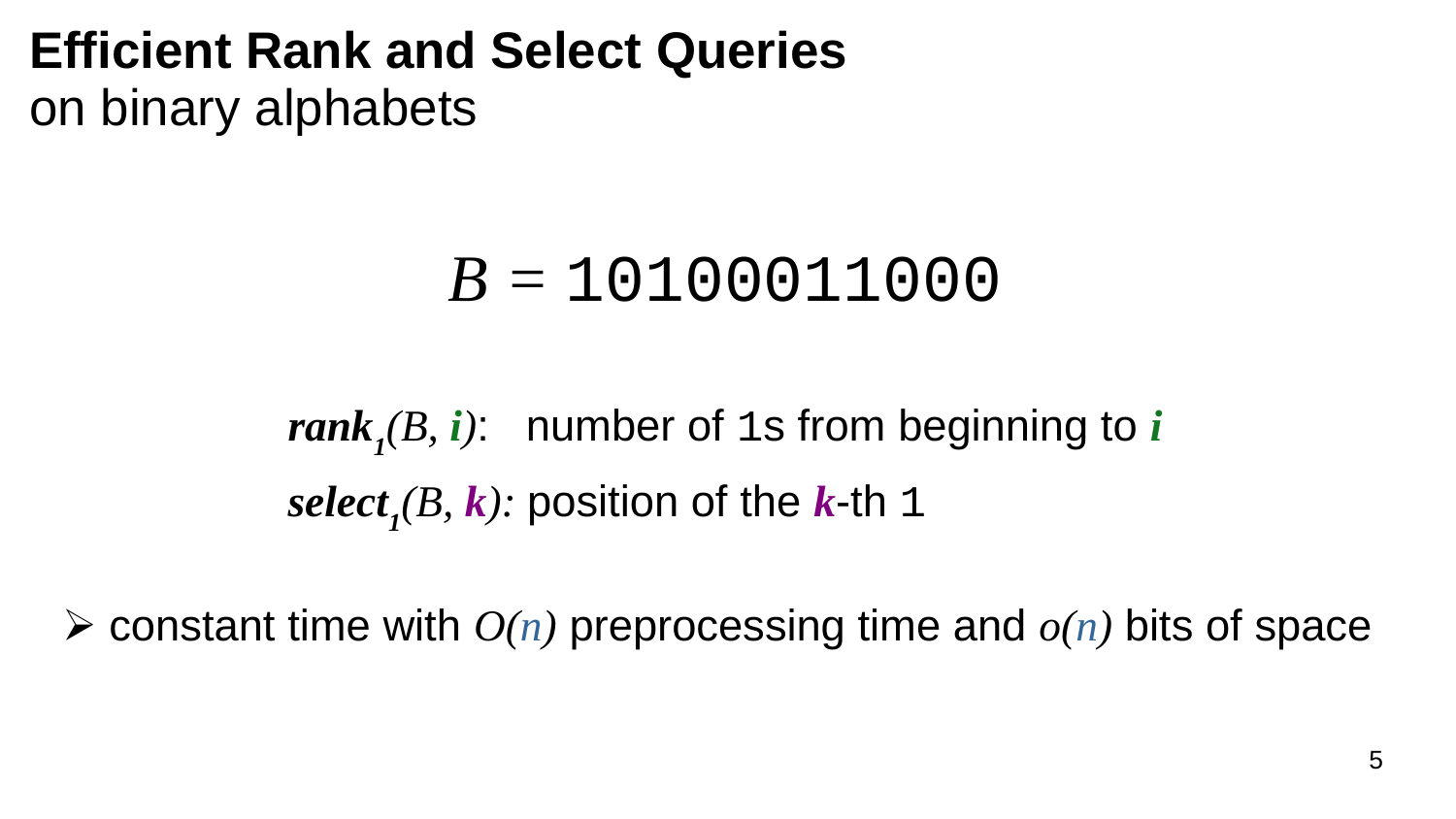# *B =* 10100011000

*rank<sup>1</sup> (B, i)*: number of 1s from beginning to *i select<sup>1</sup> (B, k):* position of the *k*-th 1

*n := |B|*

 $\triangleright$  constant time with  $O(n)$  preprocessing time and  $o(n)$  bits of space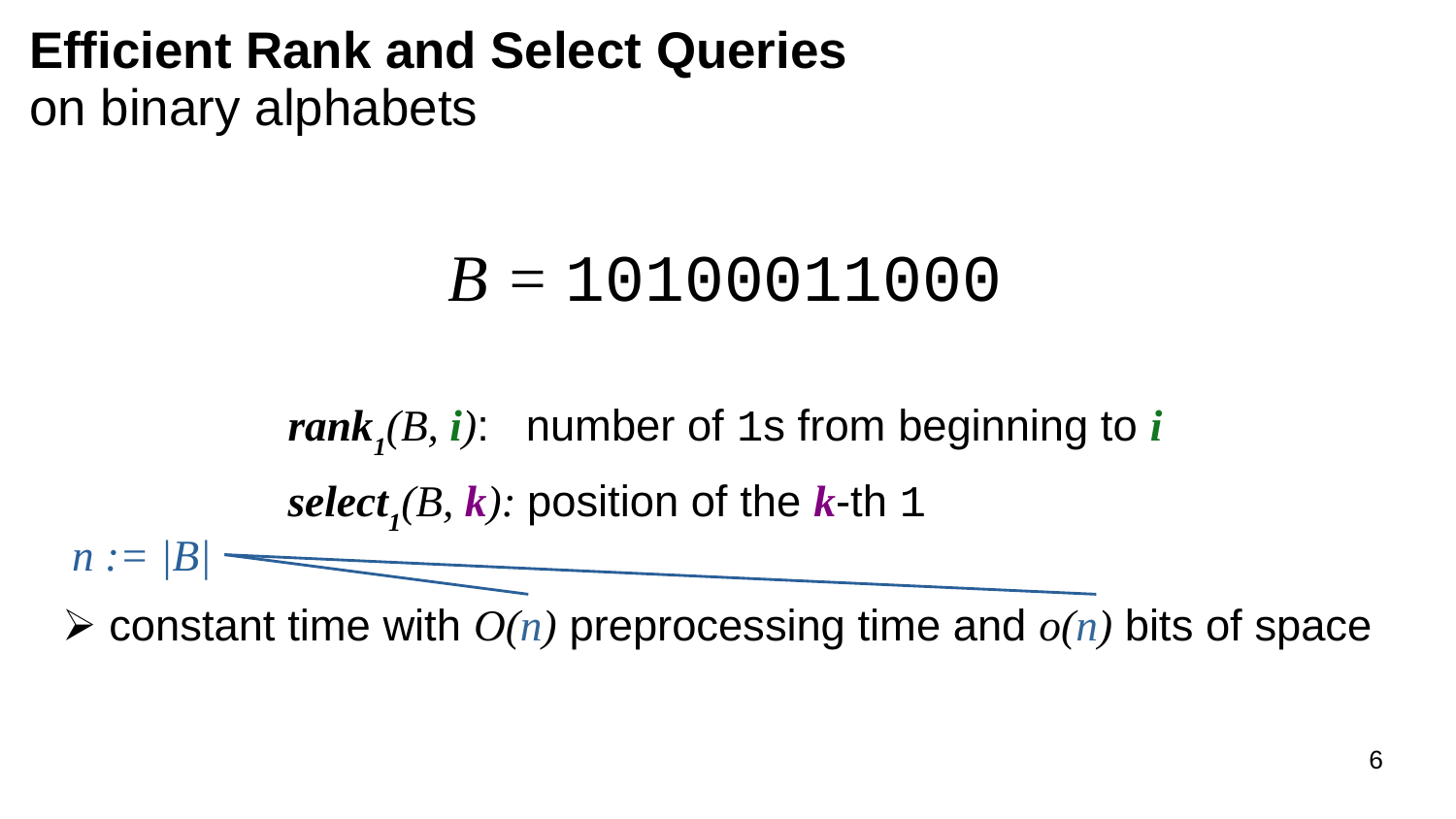# *B =* 10100011000

*rank<sup>1</sup> (B, i)*: number of 1s from beginning to *i select<sup>1</sup> (B, k):* position of the *k*-th 1

*n := |B|*

*(rank<sup>0</sup> and select<sup>0</sup> analogously)*  $\triangleright$  constant time with  $O(n)$  preprocessing time and  $o(n)$  bits of space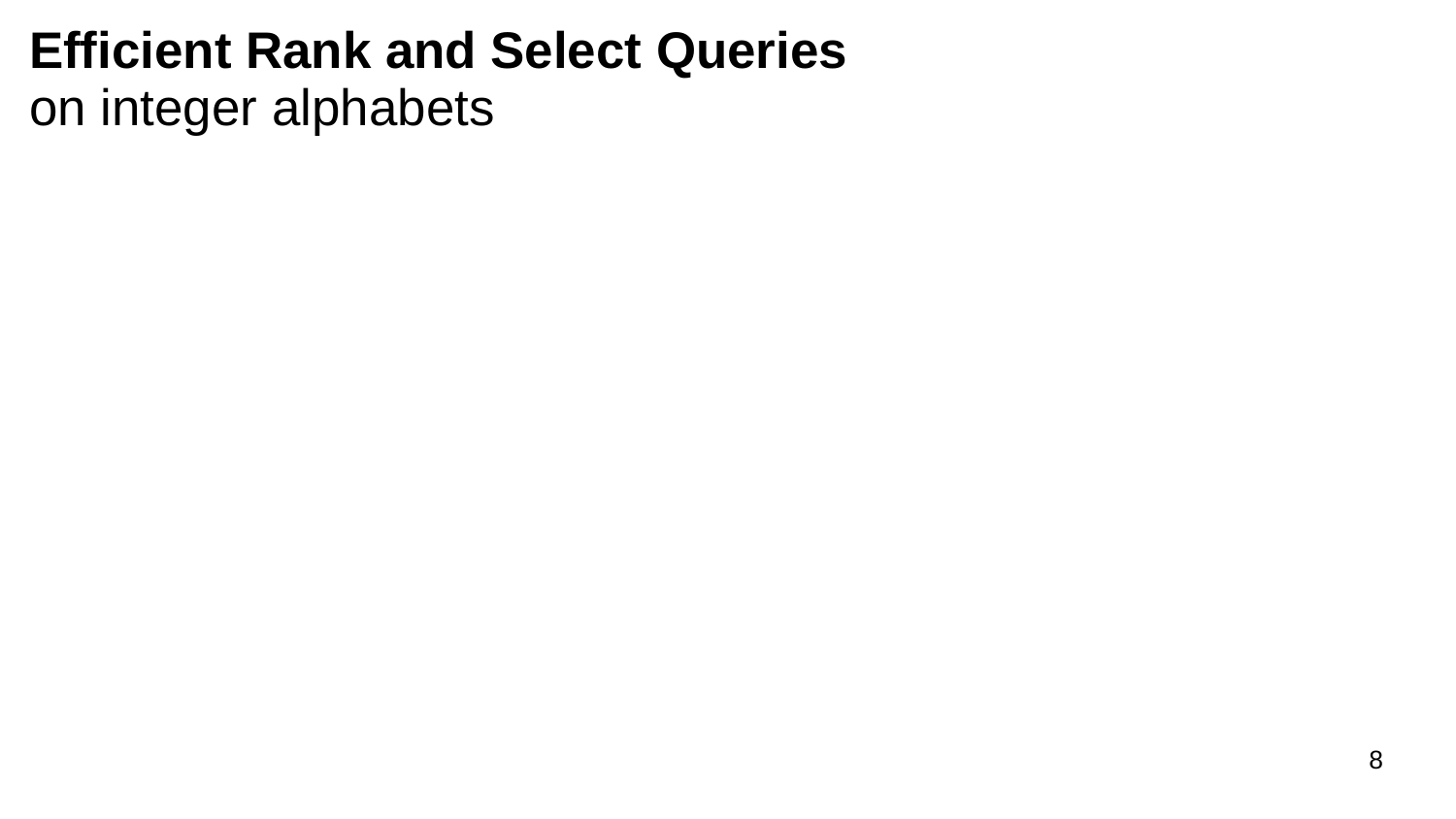# *T =* wavelettree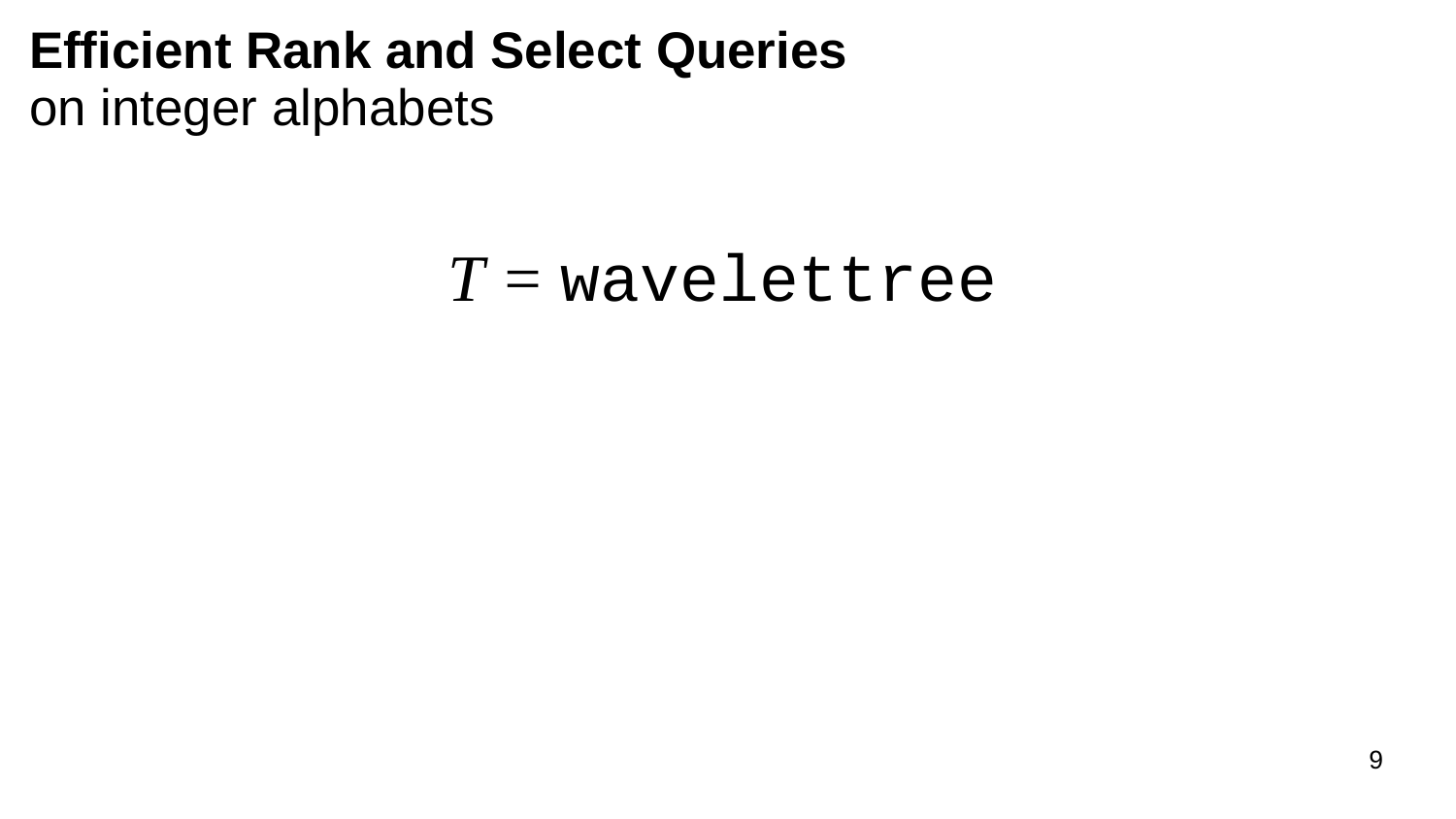## *T =* wavelettree  $\triangleright$   $\Sigma$  = {a,e, 1, r, t, v, w}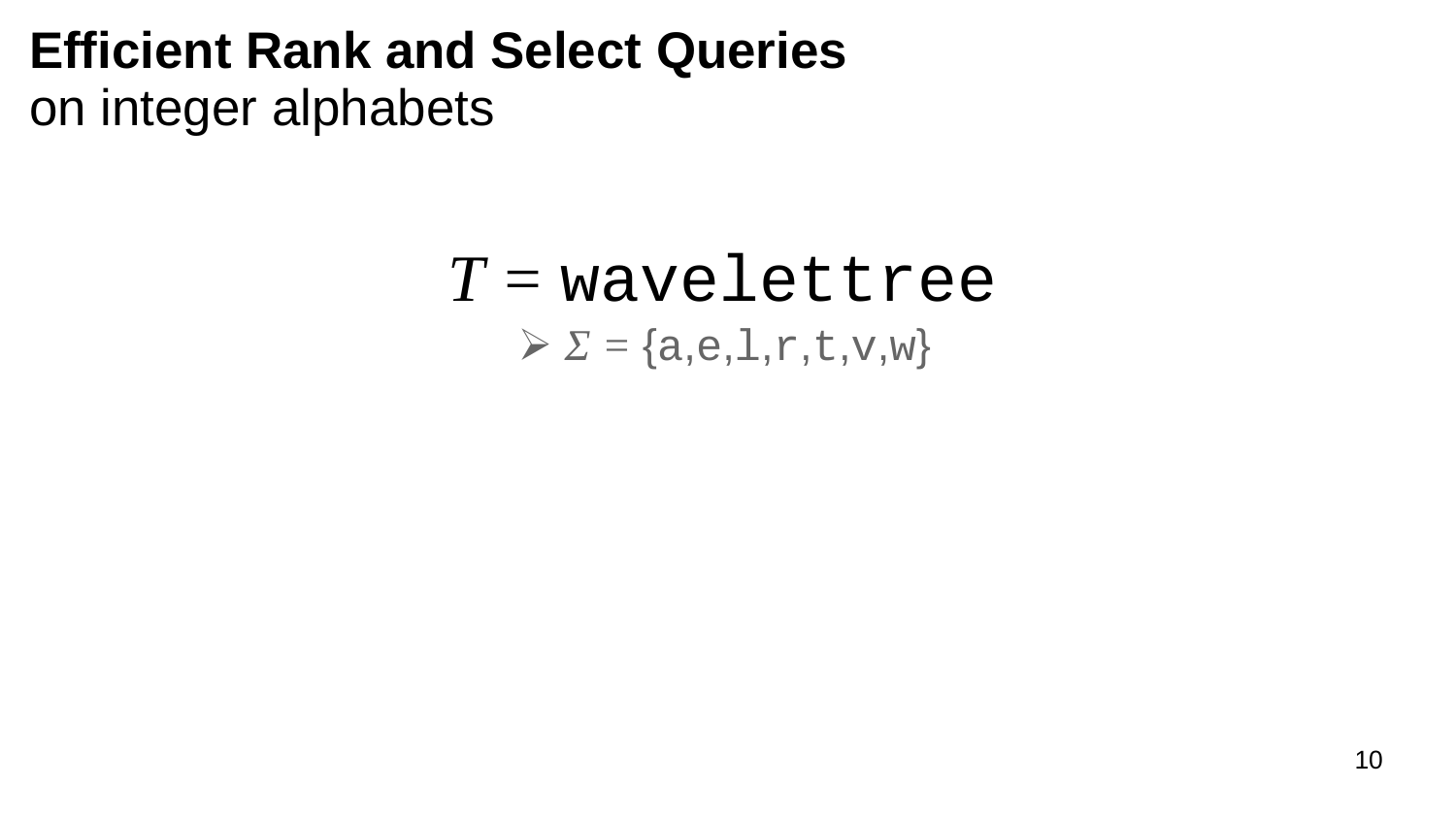## *T =* wavelettree  $\geqslant \Sigma = \{a,e,1,r,t,v,w\}$

*rank c (T, i)*: number of occurrences of *c* from beginning to *i select c (T, k):* position of the *k*-th occurrence of *c*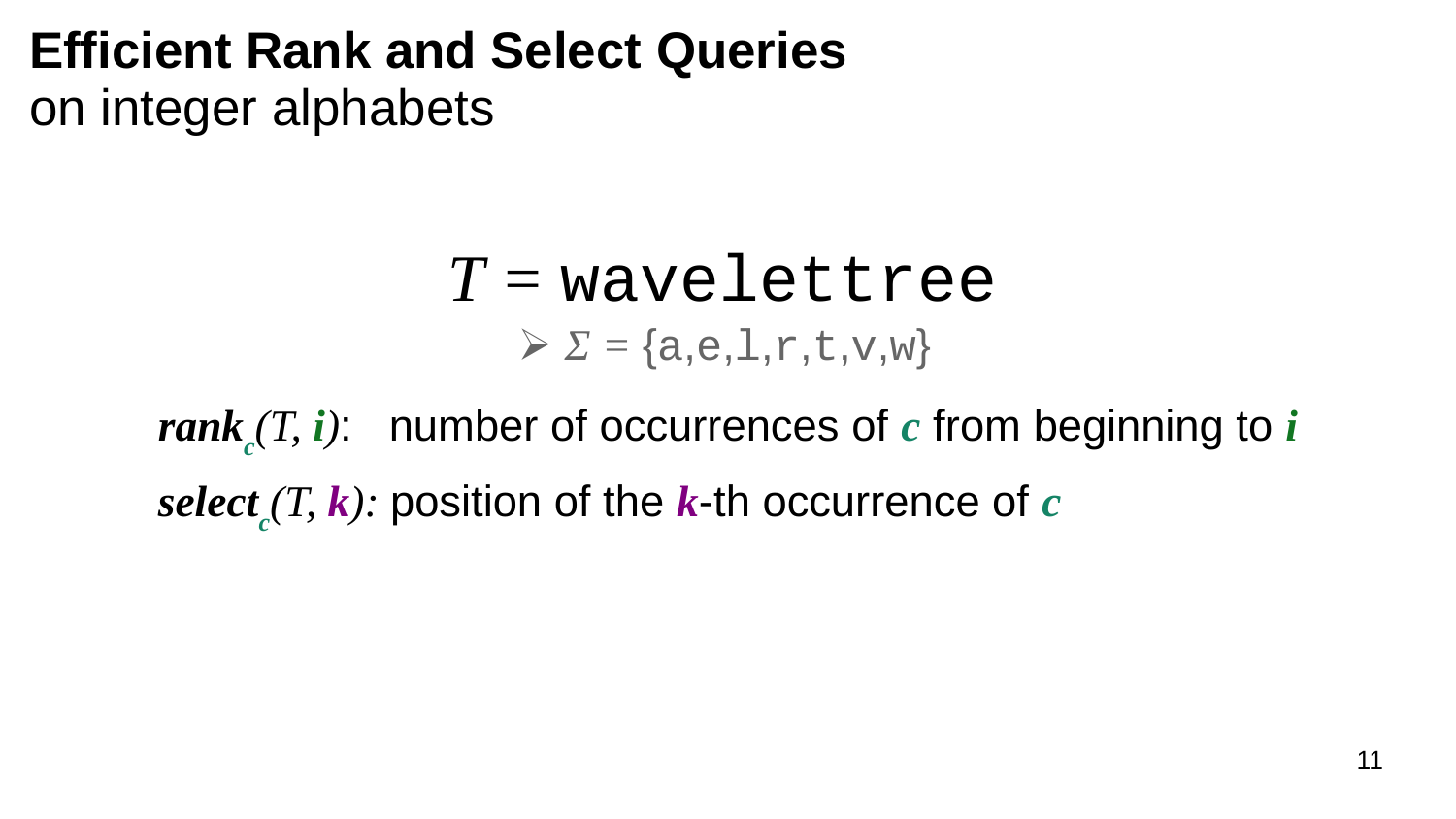## *T =* wavelettree  $\geqslant \Sigma = \{a,e,1,r,t,v,w\}$

*rank c (T, i)*: number of occurrences of *c* from beginning to *i select c (T, k):* position of the *k*-th occurrence of *c*

⮚ time *O(lg σ)* with *O(n lg σ)* preprocessing time using a **wavelet tree** or **wavelet matrix**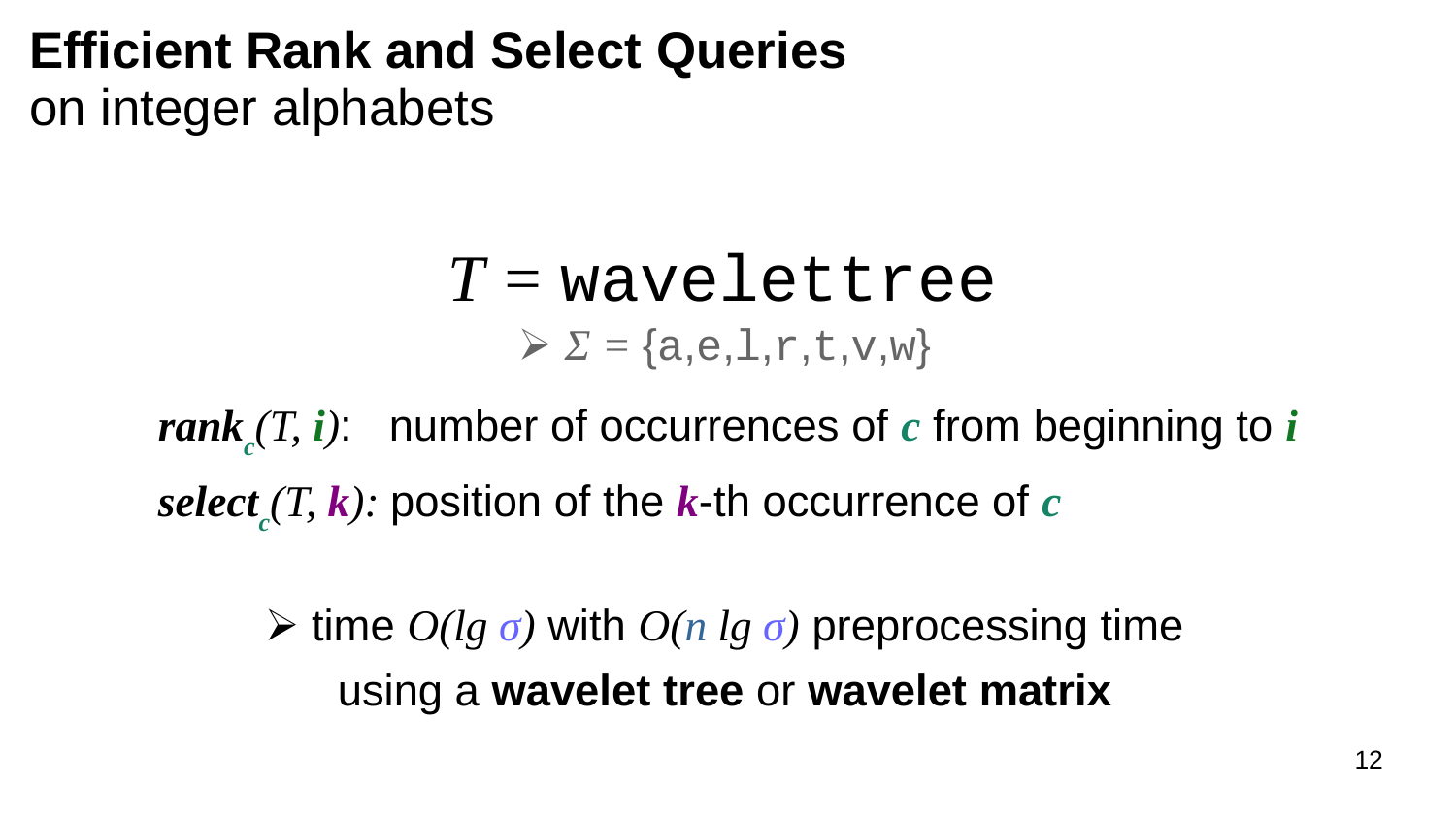# *T =* wavelettree  $\sum$  *Σ* = {a,e, 1, r, t, v, w}

*rank c (T, i)*: number of occurrences of *c* from beginning to *i select c (T, k):* position of the *k*-th occurrence of *c* ⮚ time *O(lg σ)* with *O(n lg σ)* preprocessing time using a **wavelet tree** or **wavelet matrix** *σ := |Σ|*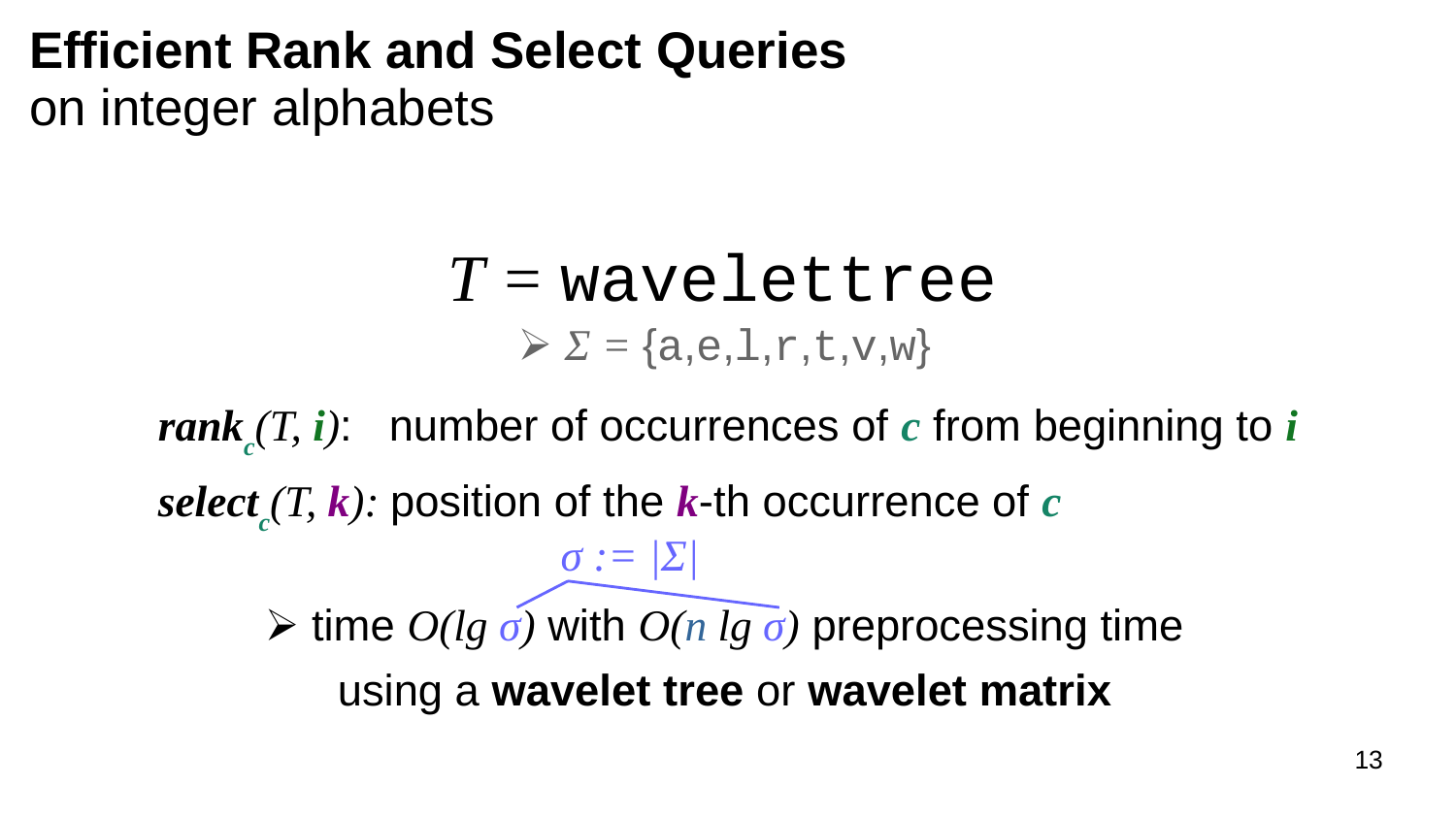$$
\Sigma = \{a, e, l, r, t, v, w\}
$$

$$
T = \sqrt{\text{wavelettree}}
$$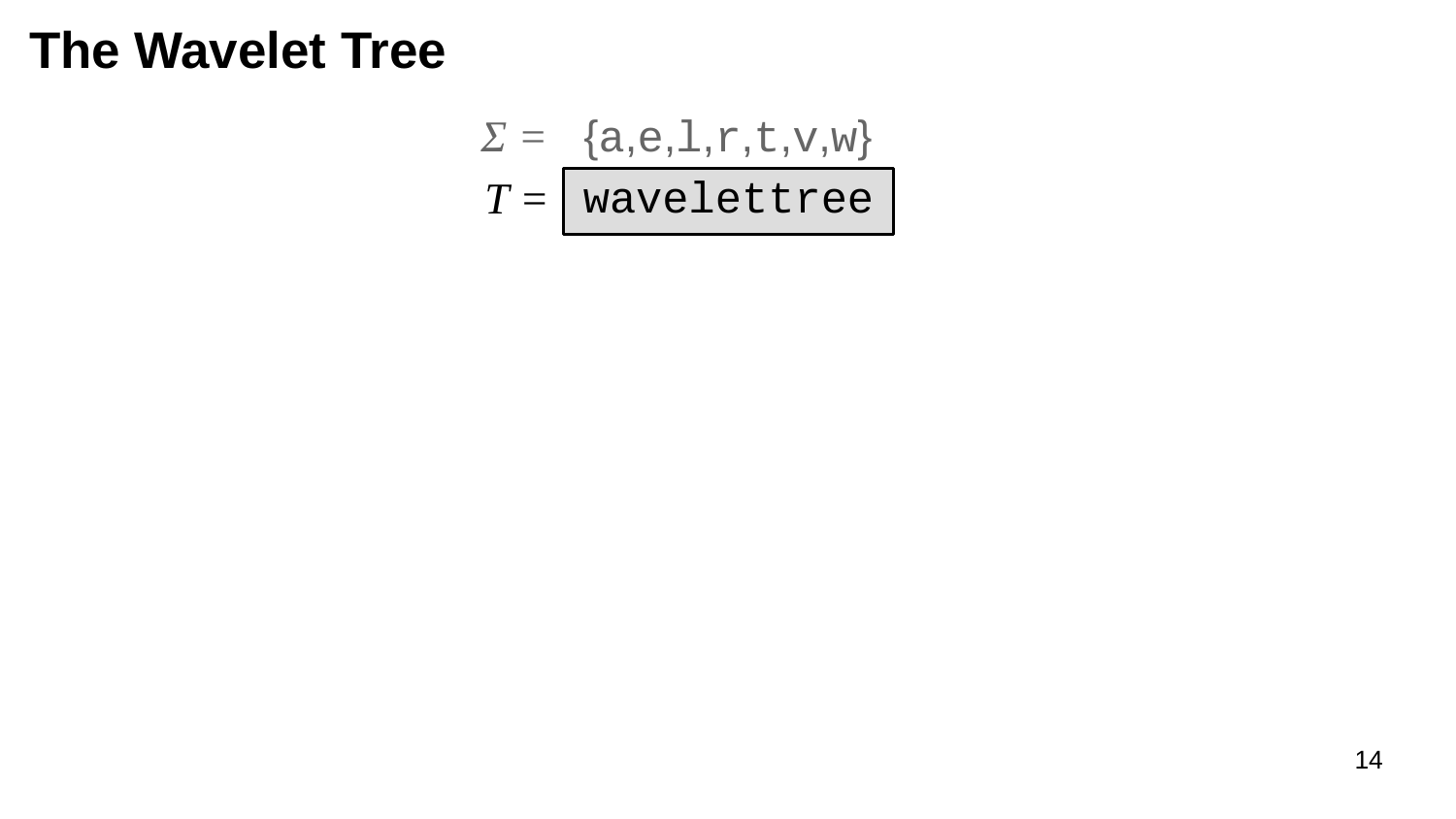$$
\Sigma = \{a, e, l, r | t, v, w\}
$$

$$
T = \text{wavelettree}
$$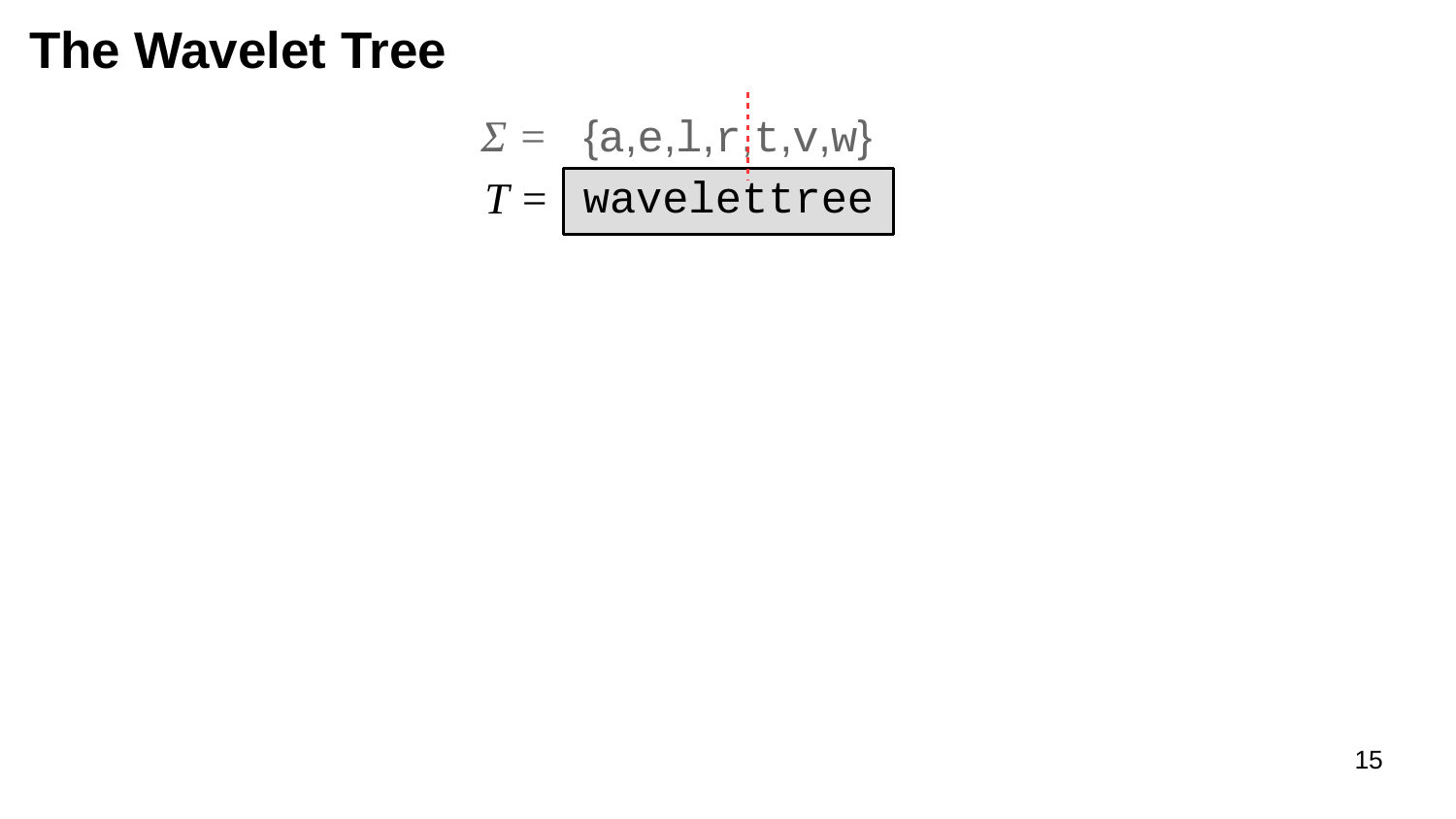$$
\Sigma = \{a, e, 1, r, t, v, w\}
$$

$$
T = \text{wavelettree}
$$
10100011000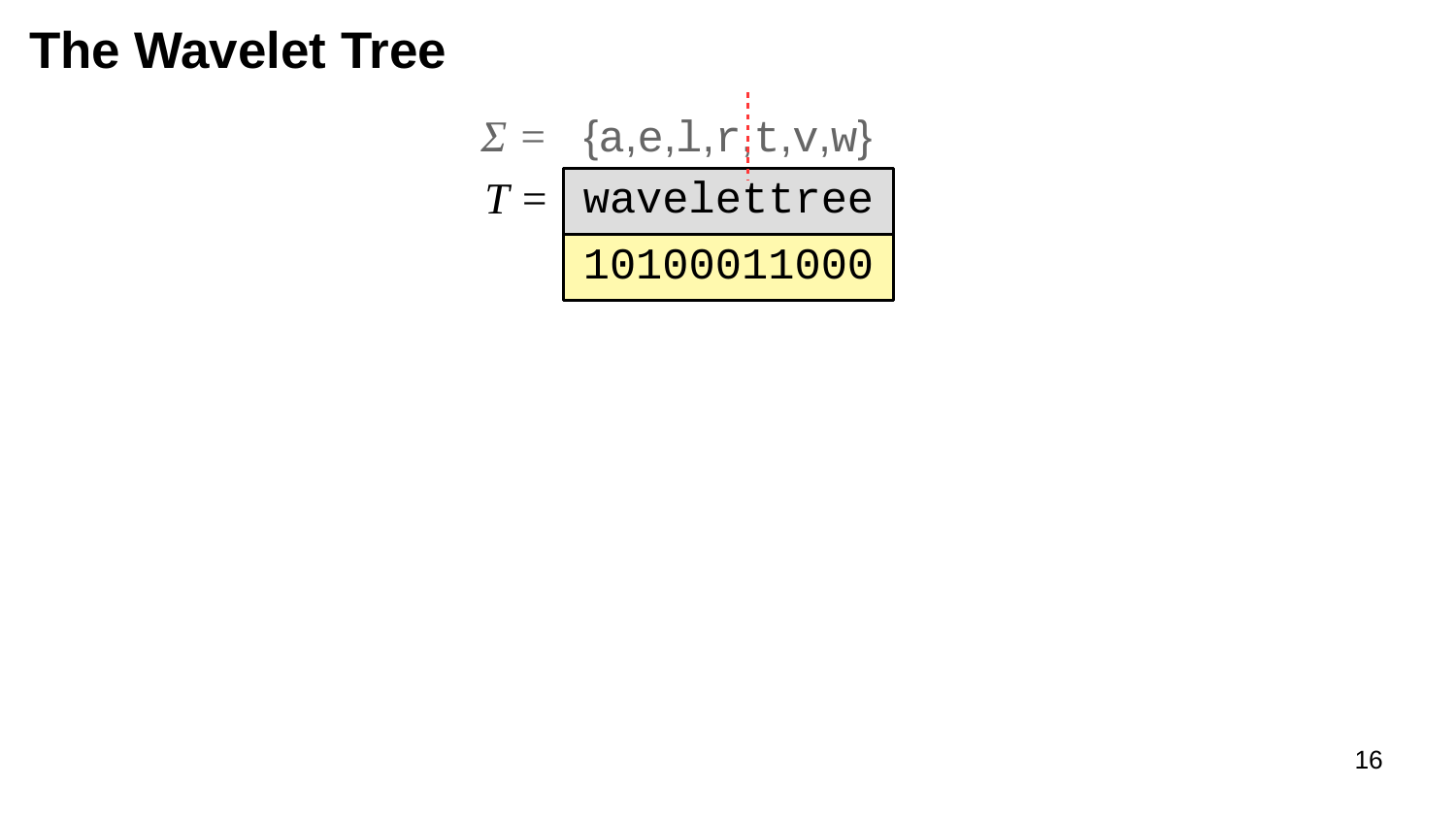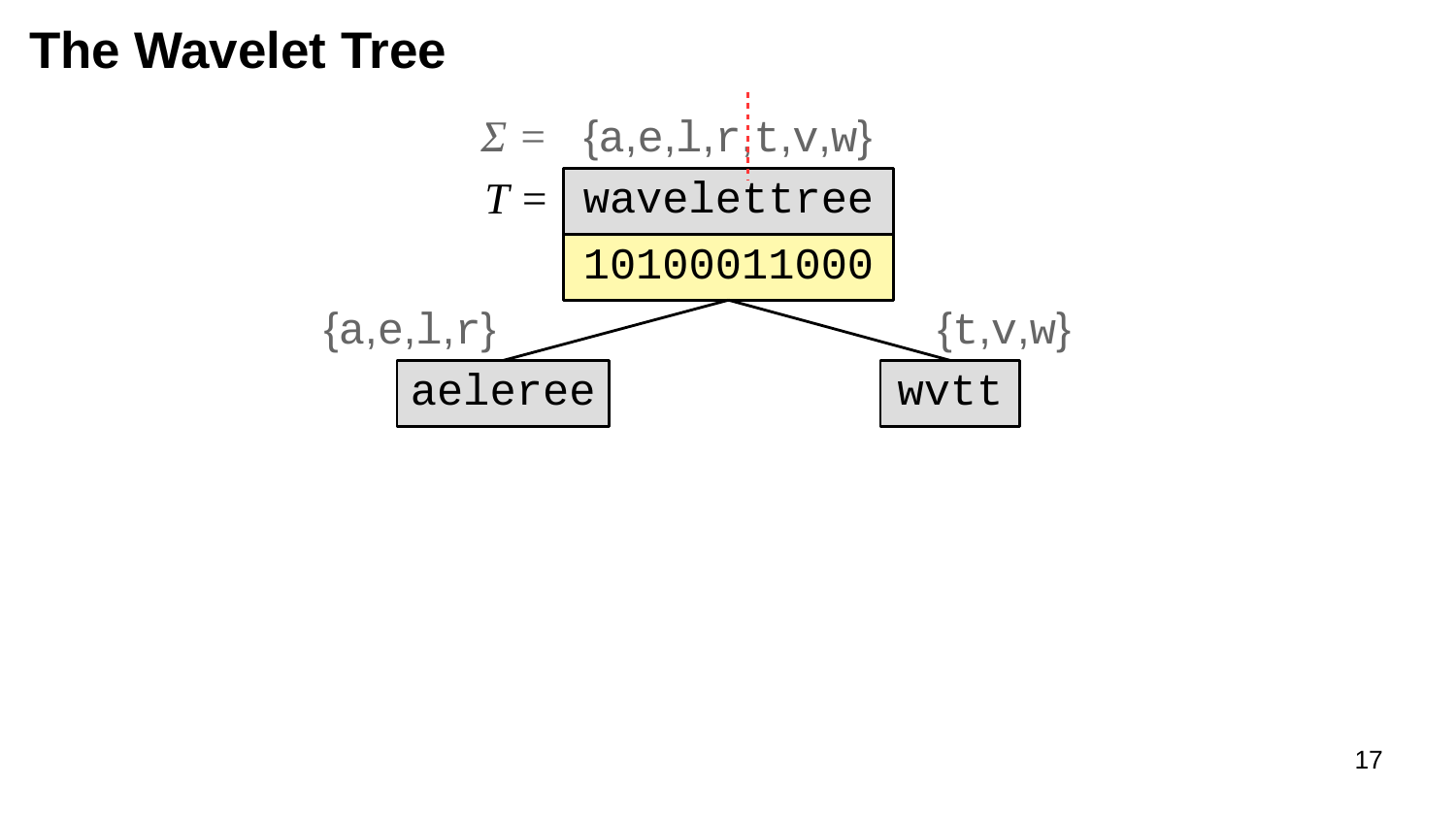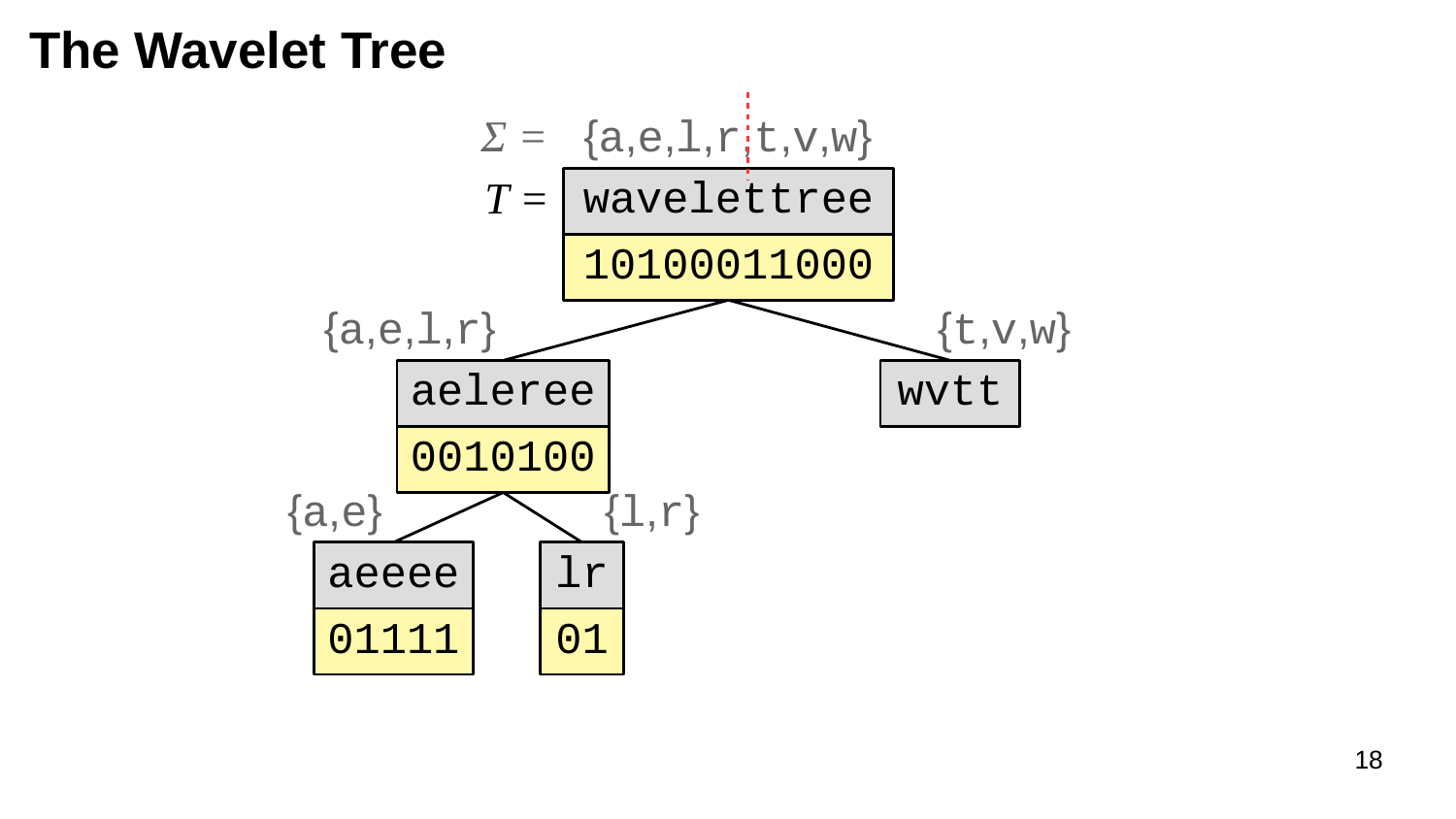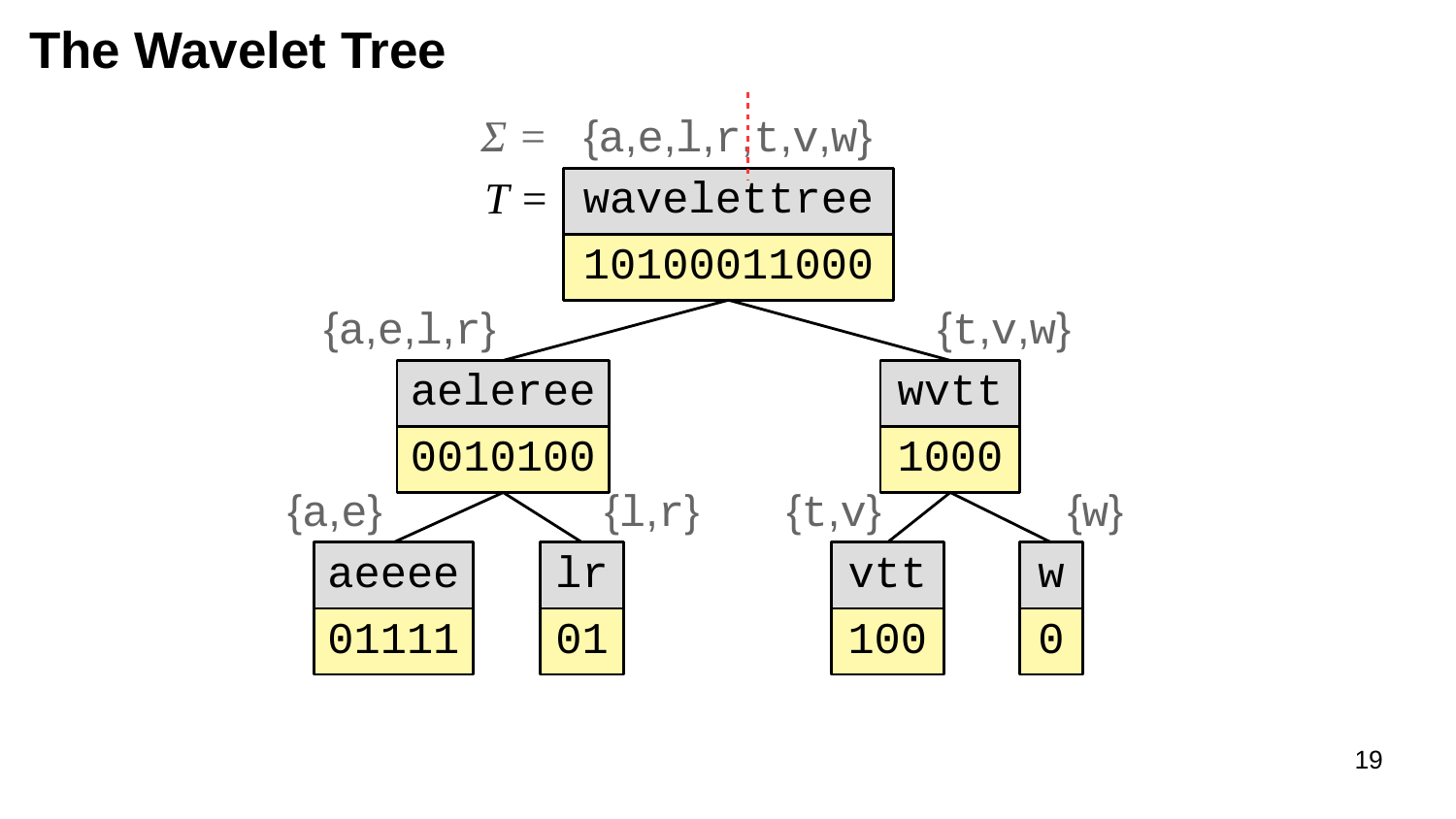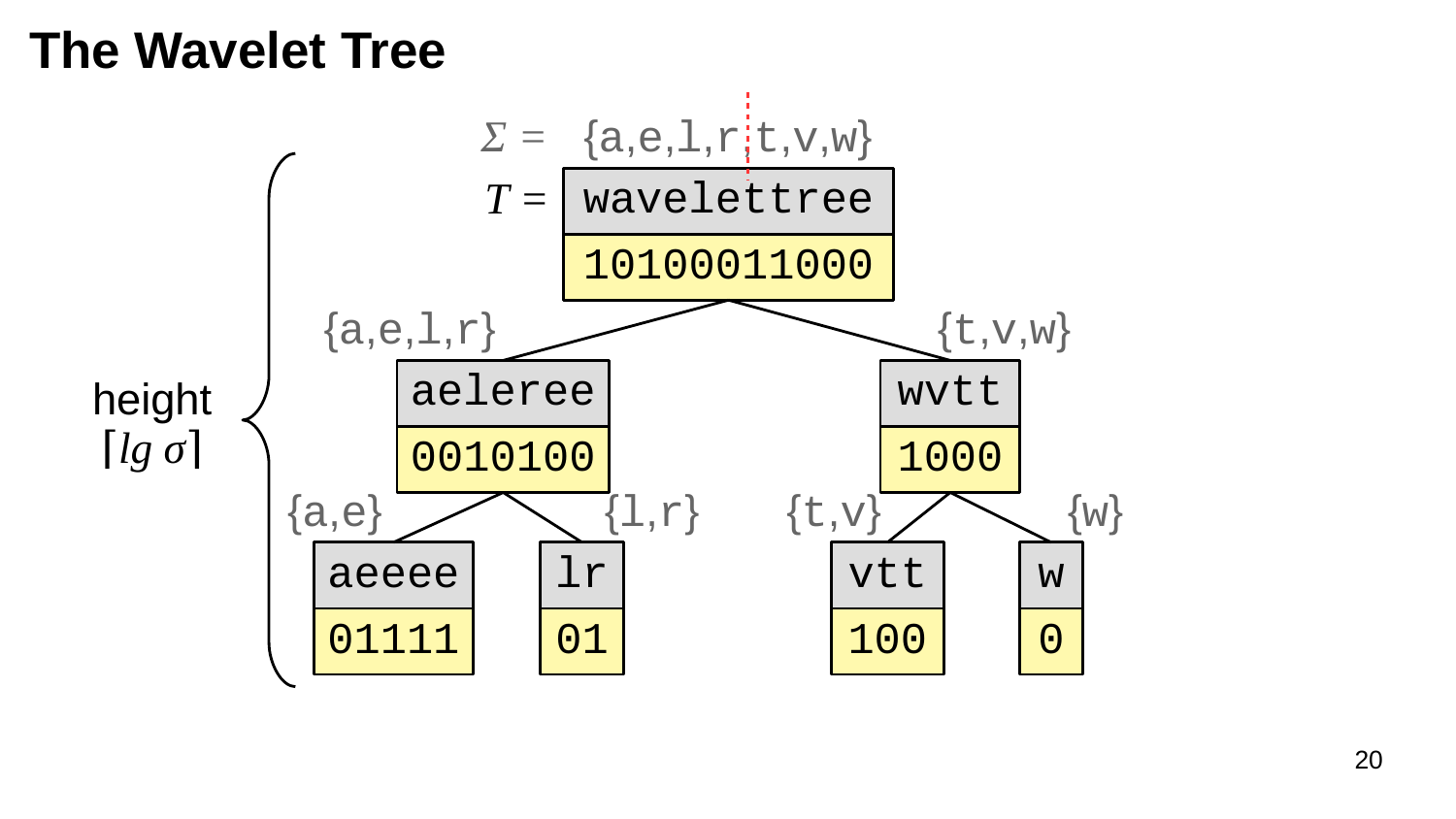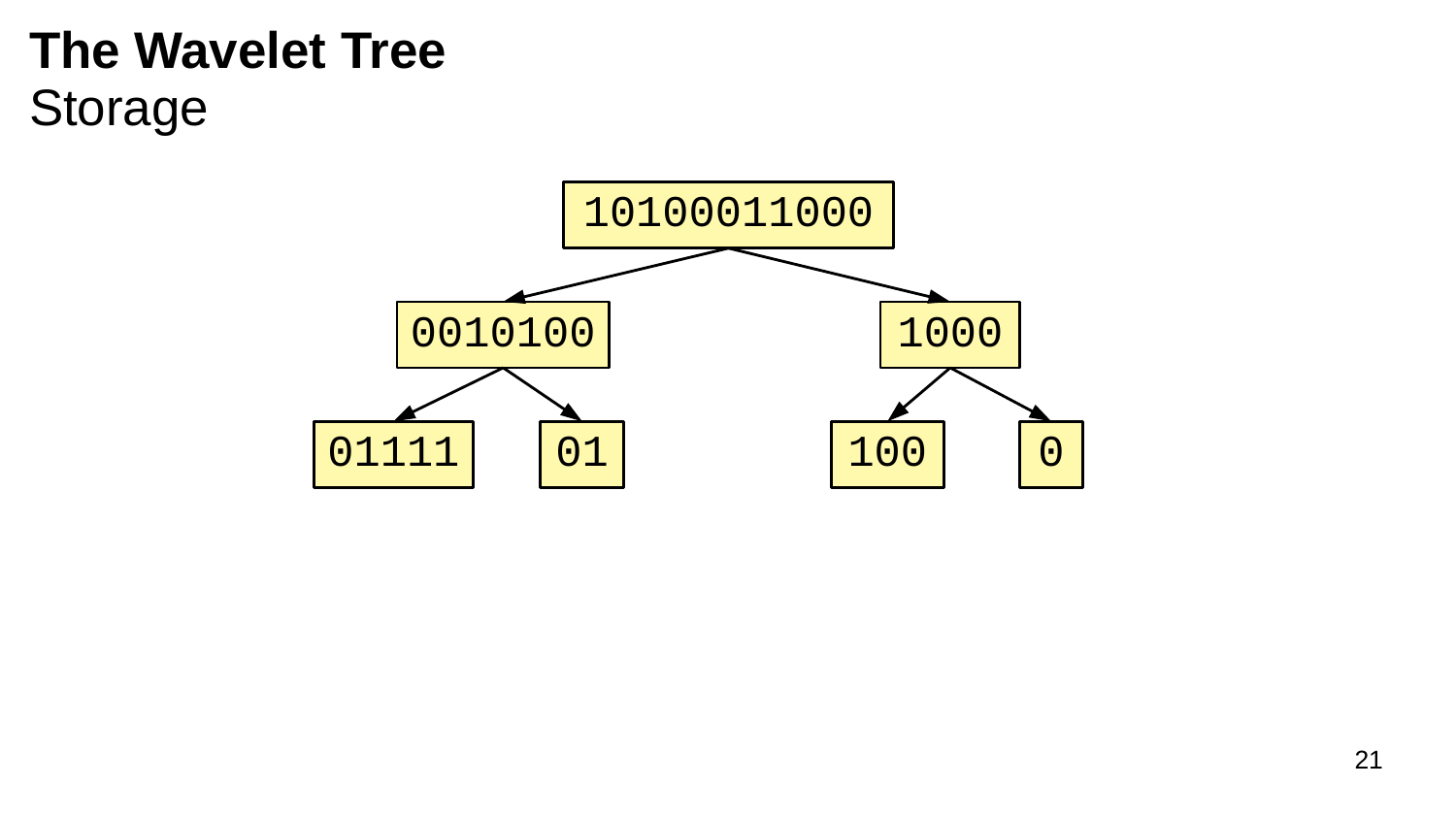

 $\triangleright$  (n+o(n)) [lg  $\sigma$ ] bits for bit vectors + rank/select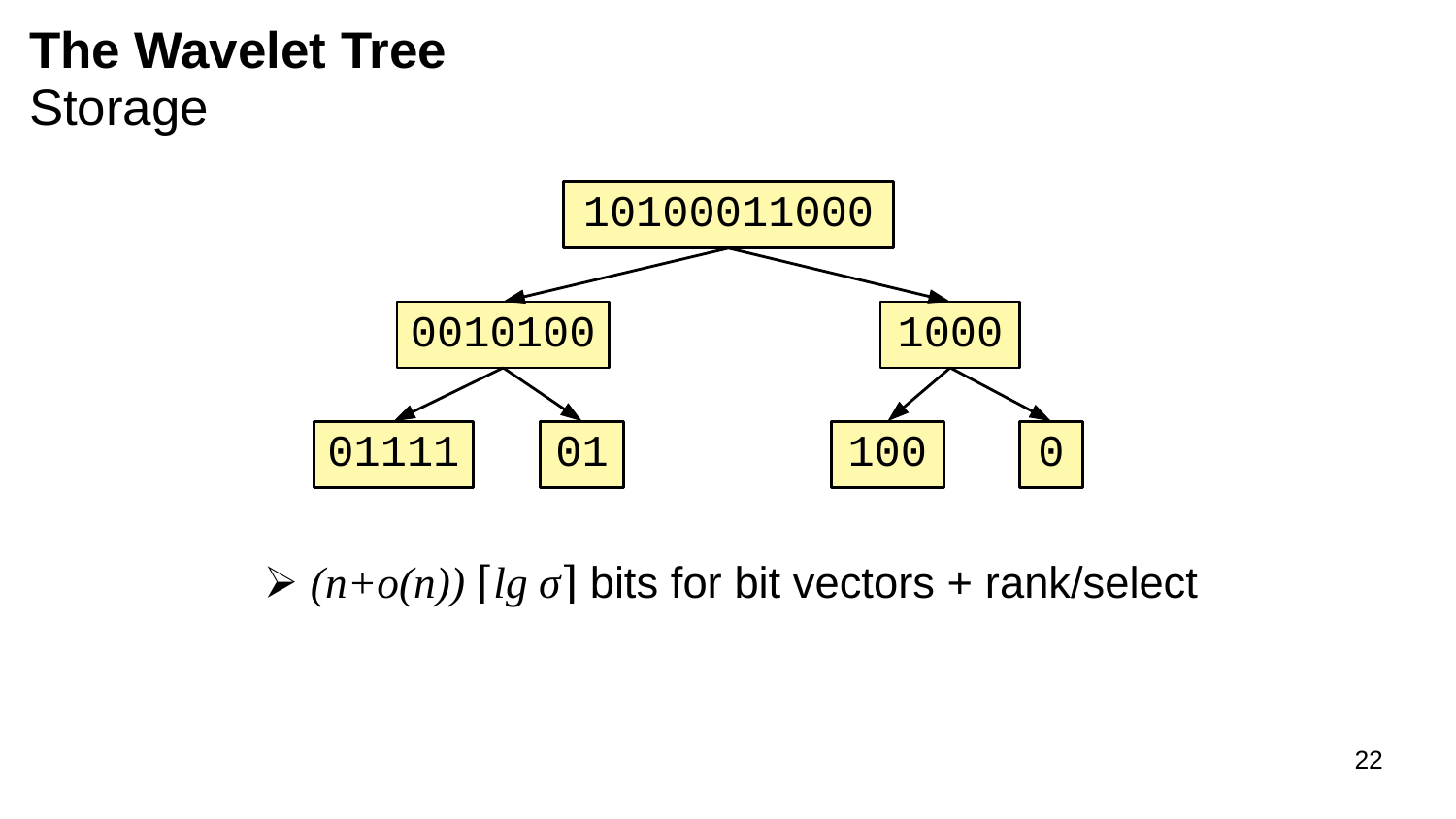

 $\geq (n+o(n))$  [*lg σ*] bits for bit vectors + rank/select  $\triangleright$  up to  $(2\sigma - 2)$  [*lg n*] bits for pointers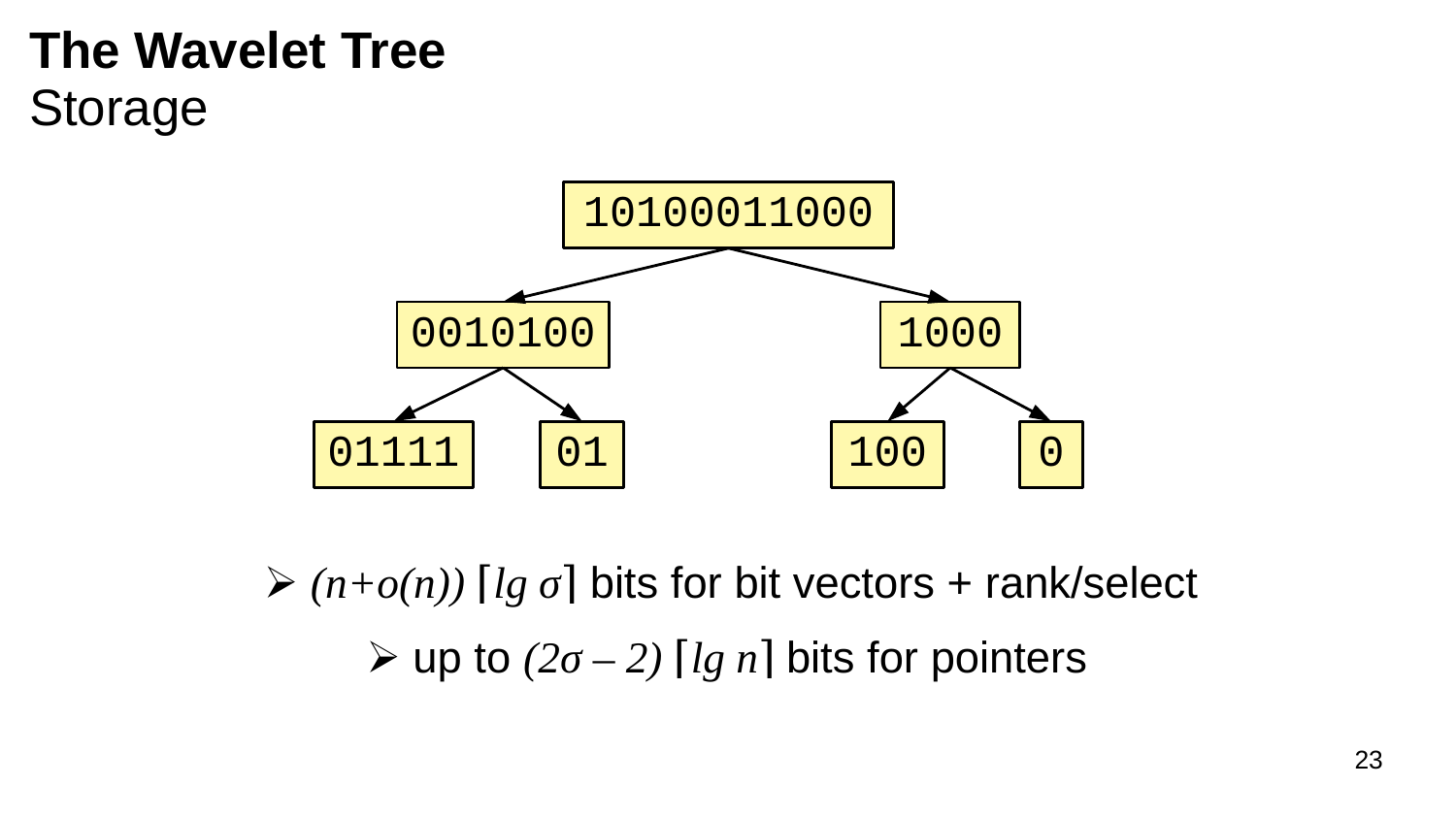

 $\geq (n+o(n))$  [lg  $\sigma$ ] bits for bit vectors + rank/select  $\triangleright$  up to (2 $\sigma$  – 2) [lg n] bits for node boundaries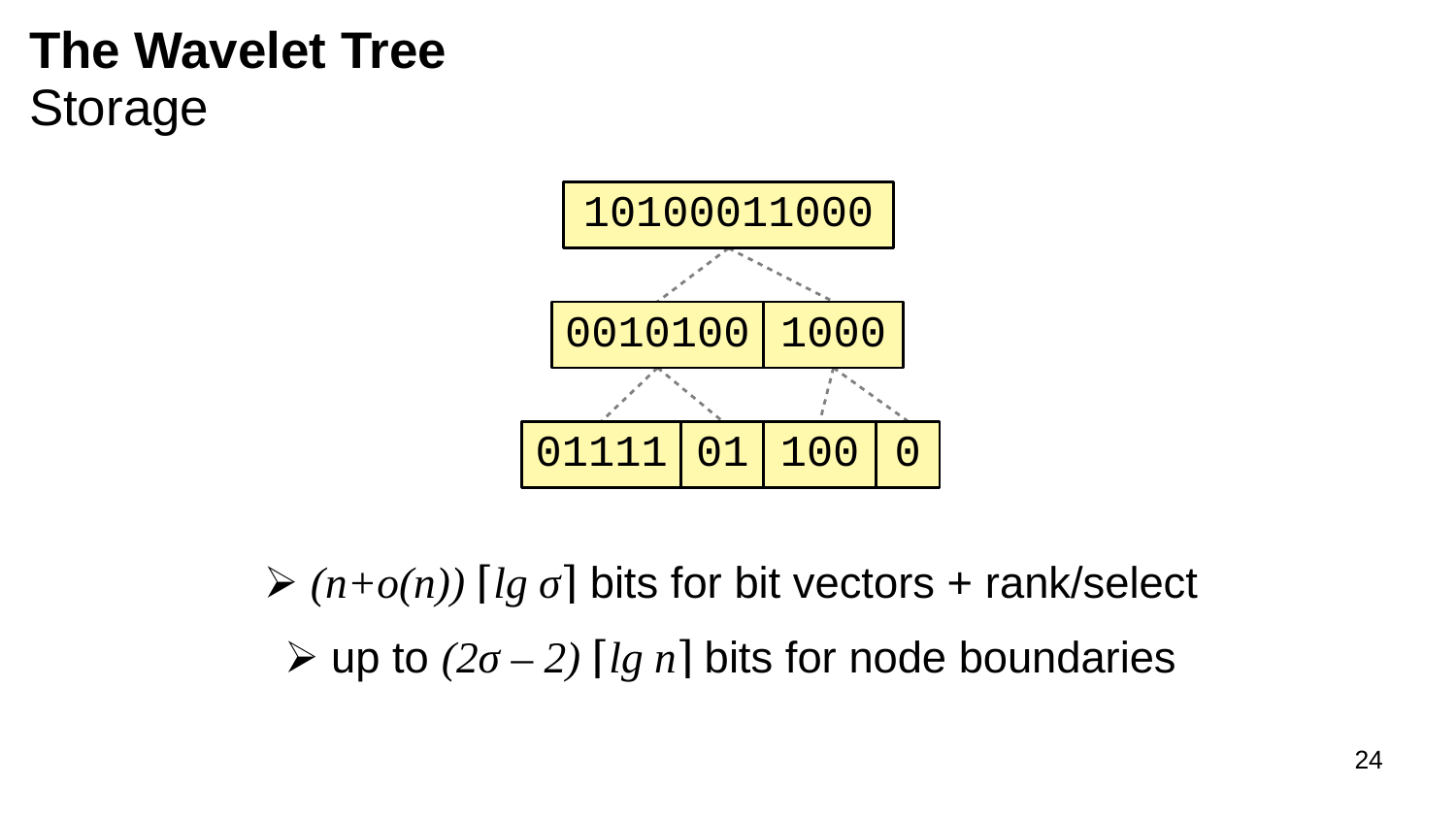

 $\geq (n+o(n))$  [*lg σ*] bits for bit vectors + rank/select

⮚ up to *(2σ – 2)* ⌈*lg n*⌉ bits for node boundaries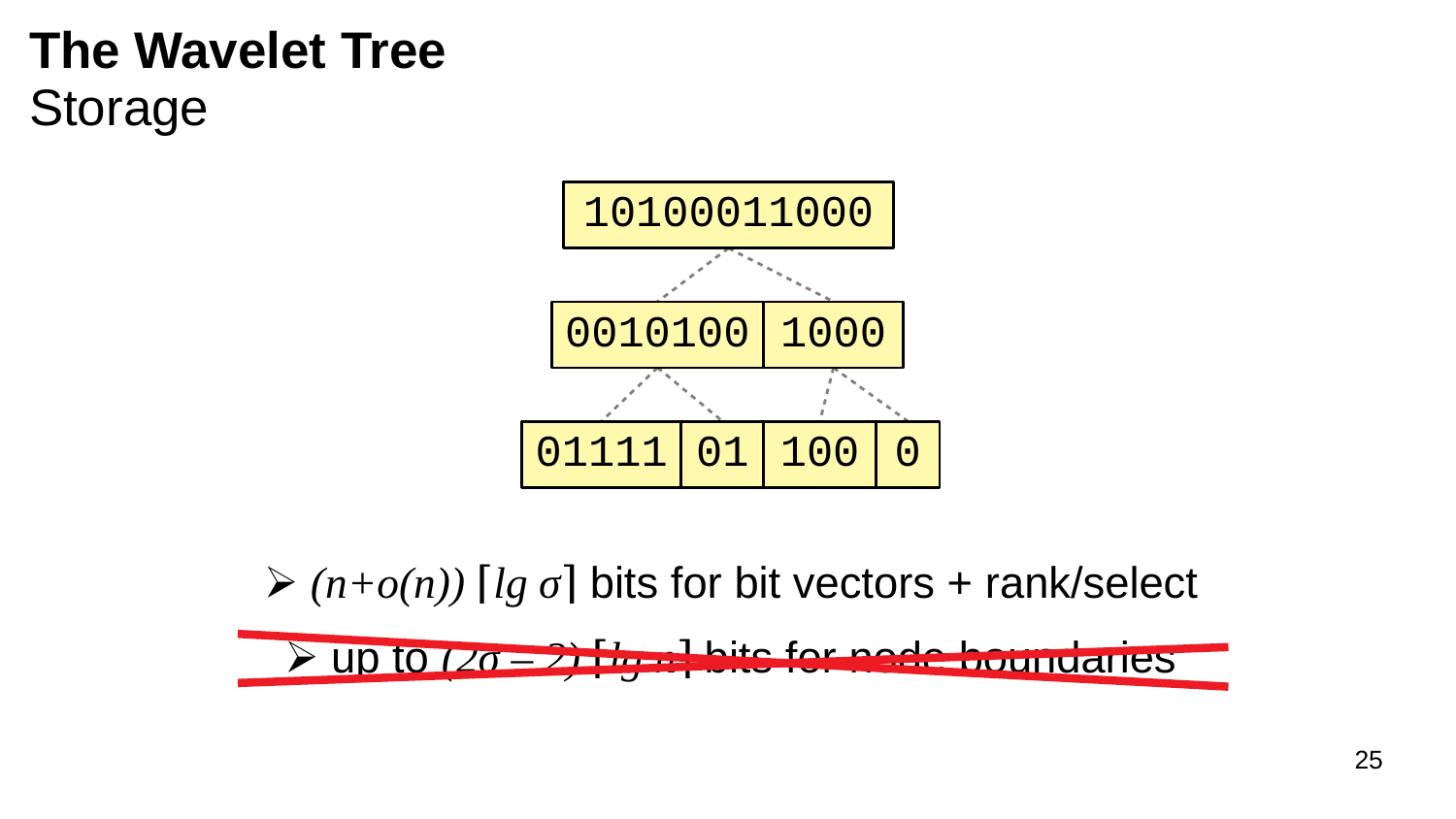10100011000

00101001000

01111011000

 $\triangleright$  (n+o(n)) [lg  $\sigma$ ] bits for bit vectors + rank/select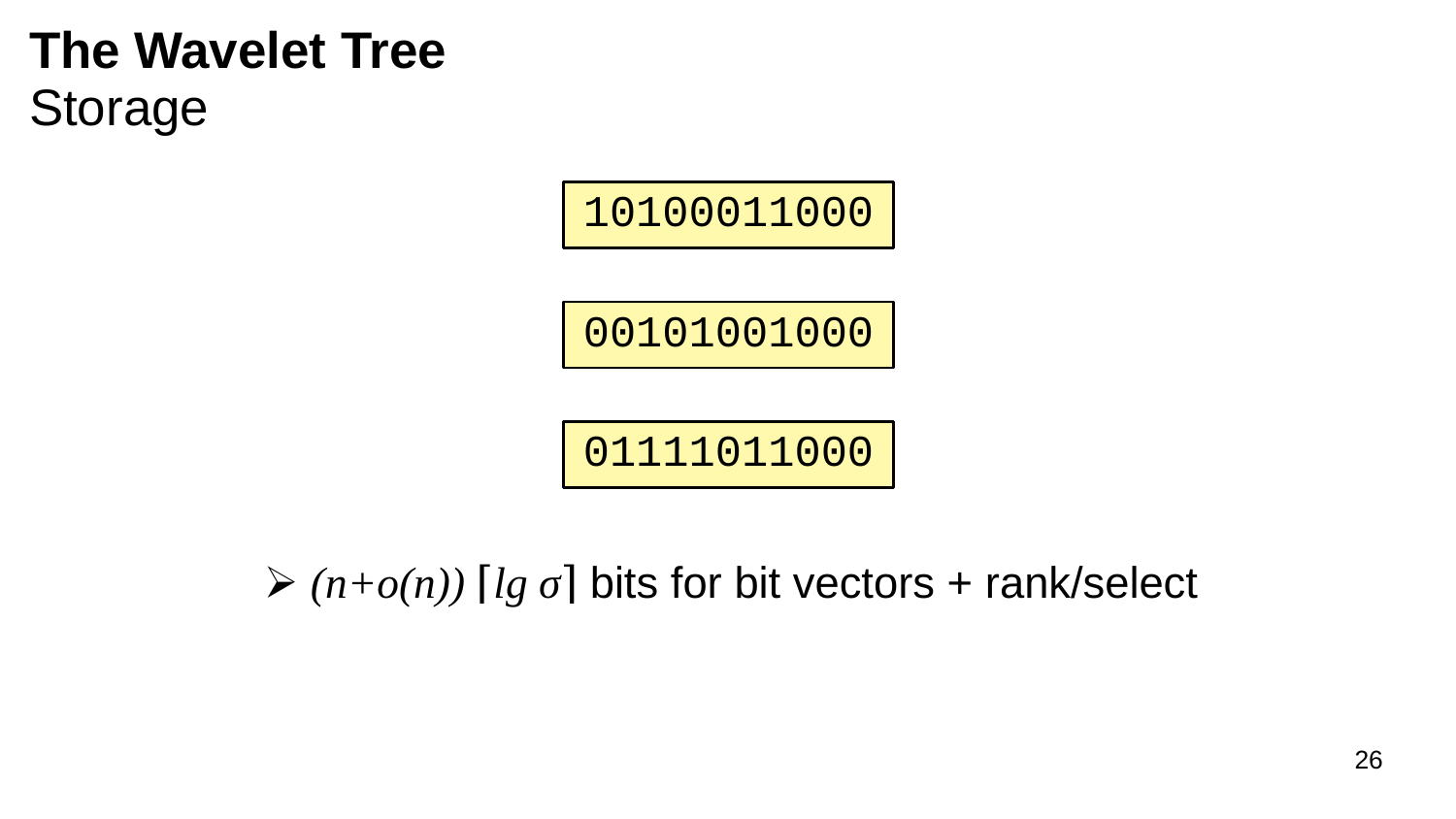

 $\triangleright$  (n+o(n)) [lg  $\sigma$ ] bits for bit vectors + rank/select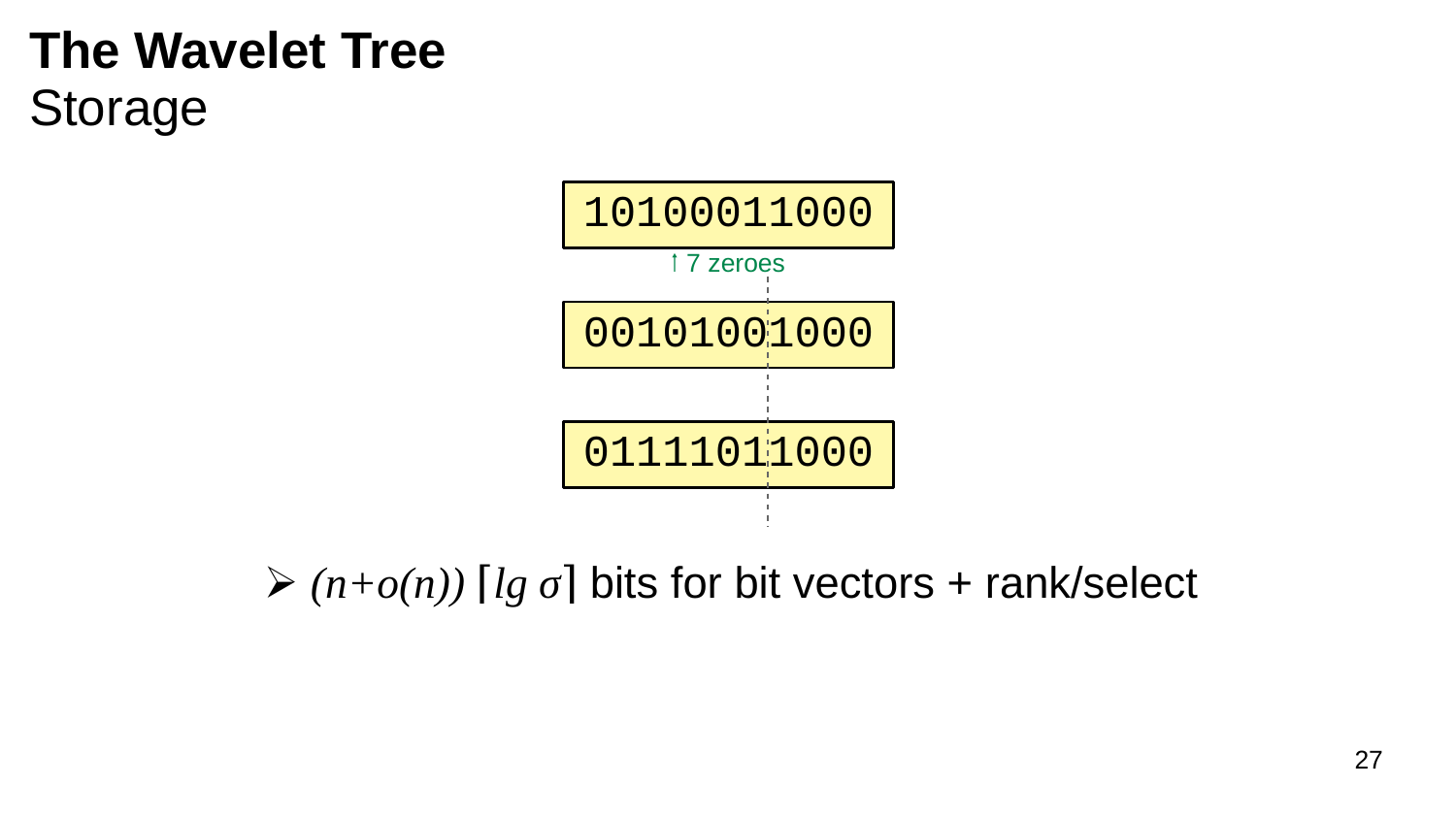

 $\geq (n+o(n))$  [*lg σ*] bits for bit vectors + rank/select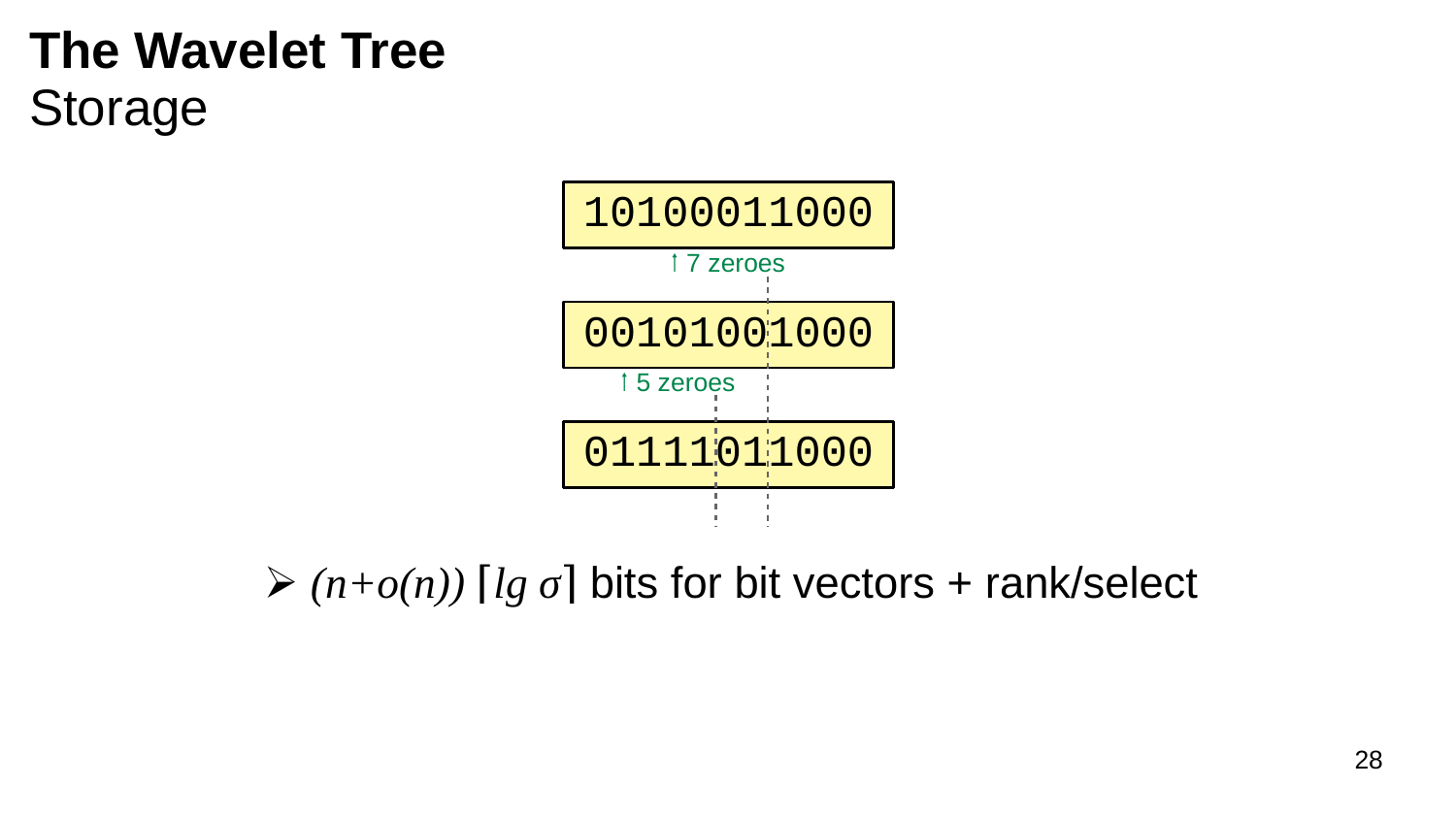

 $\geq (n+o(n))$  [*lg σ*] bits for bit vectors + rank/select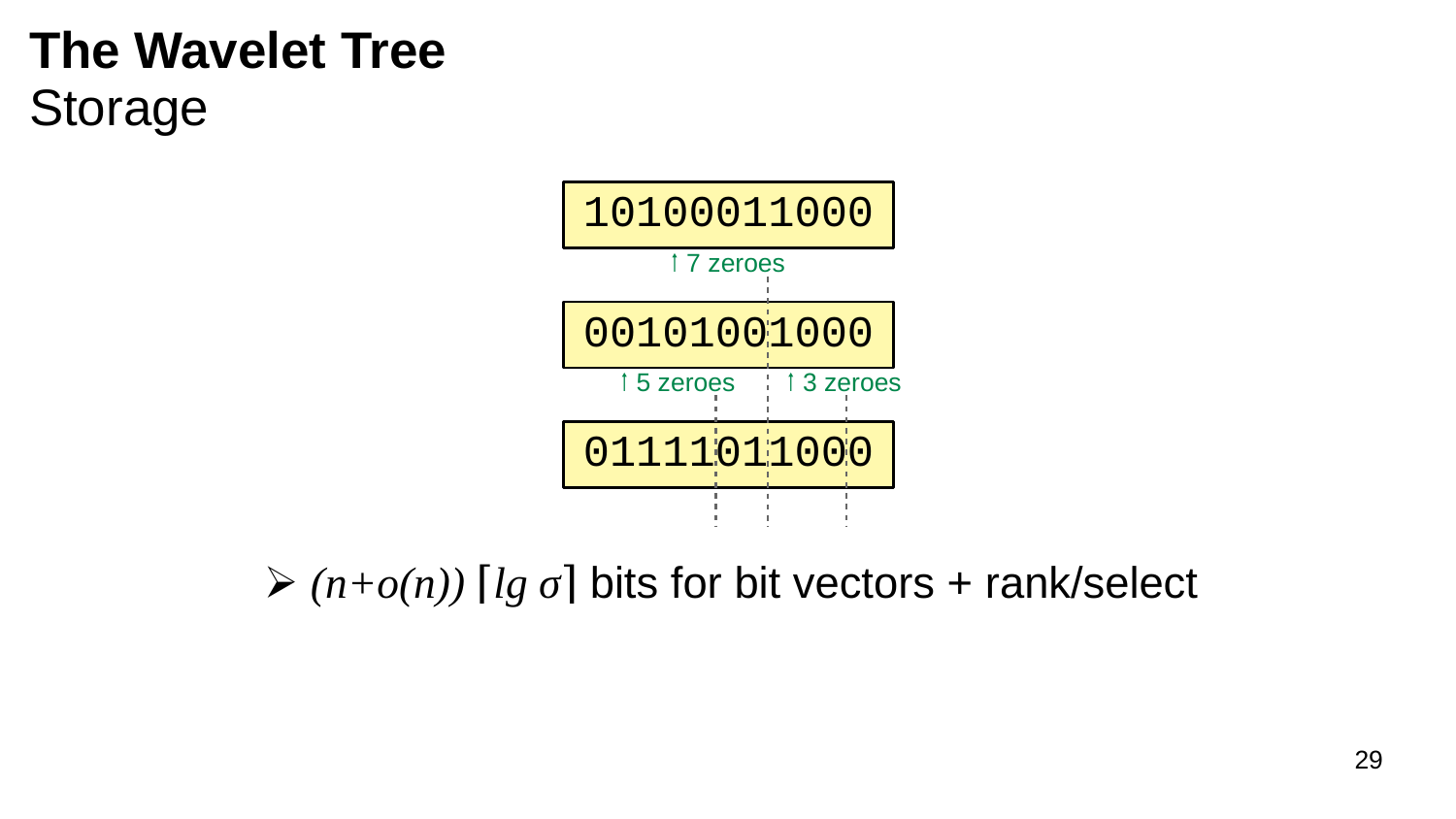

⮚ implicit node boundaries!  $\geq (n+o(n))$  [*lg σ*] bits for bit vectors + rank/select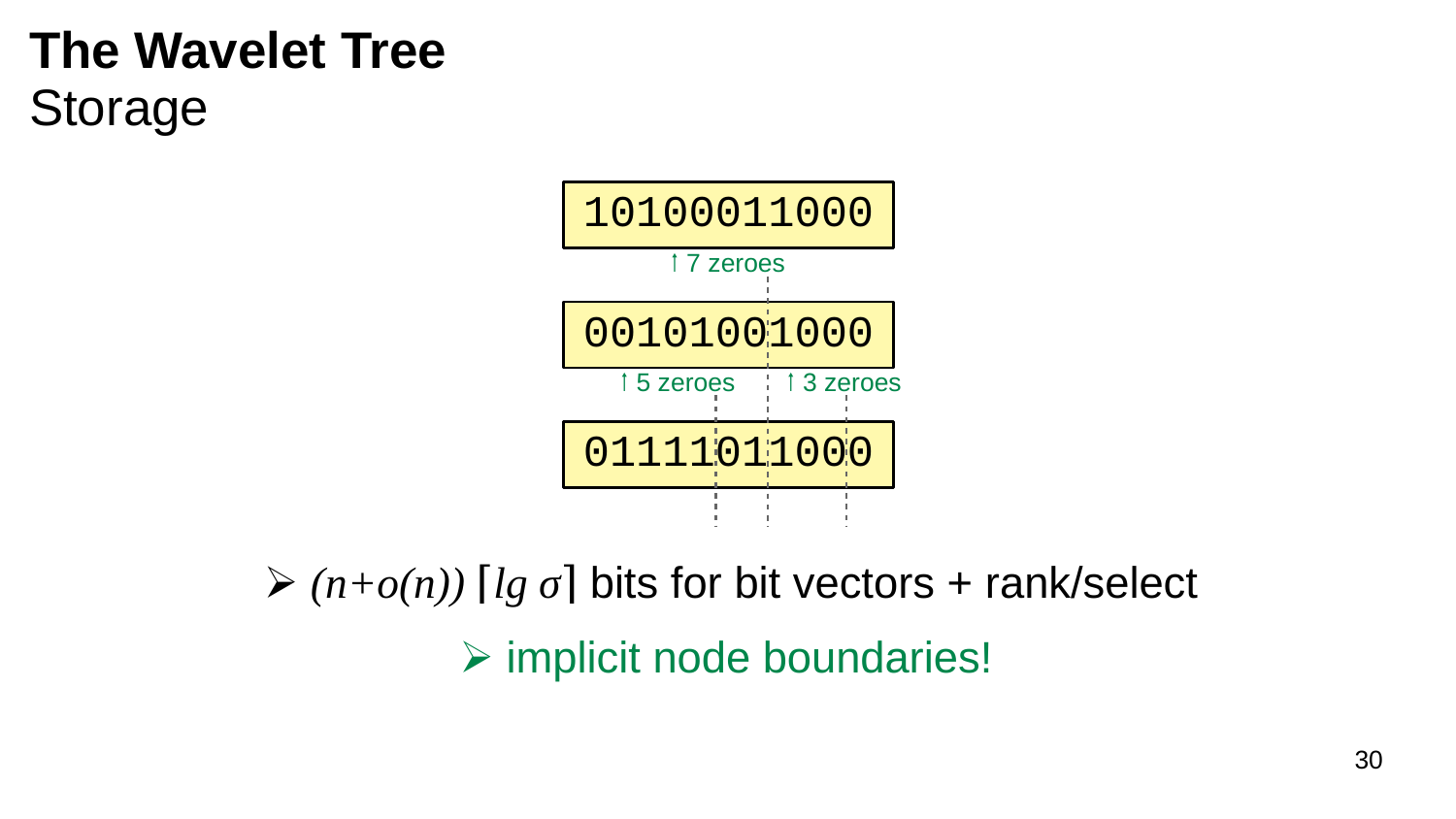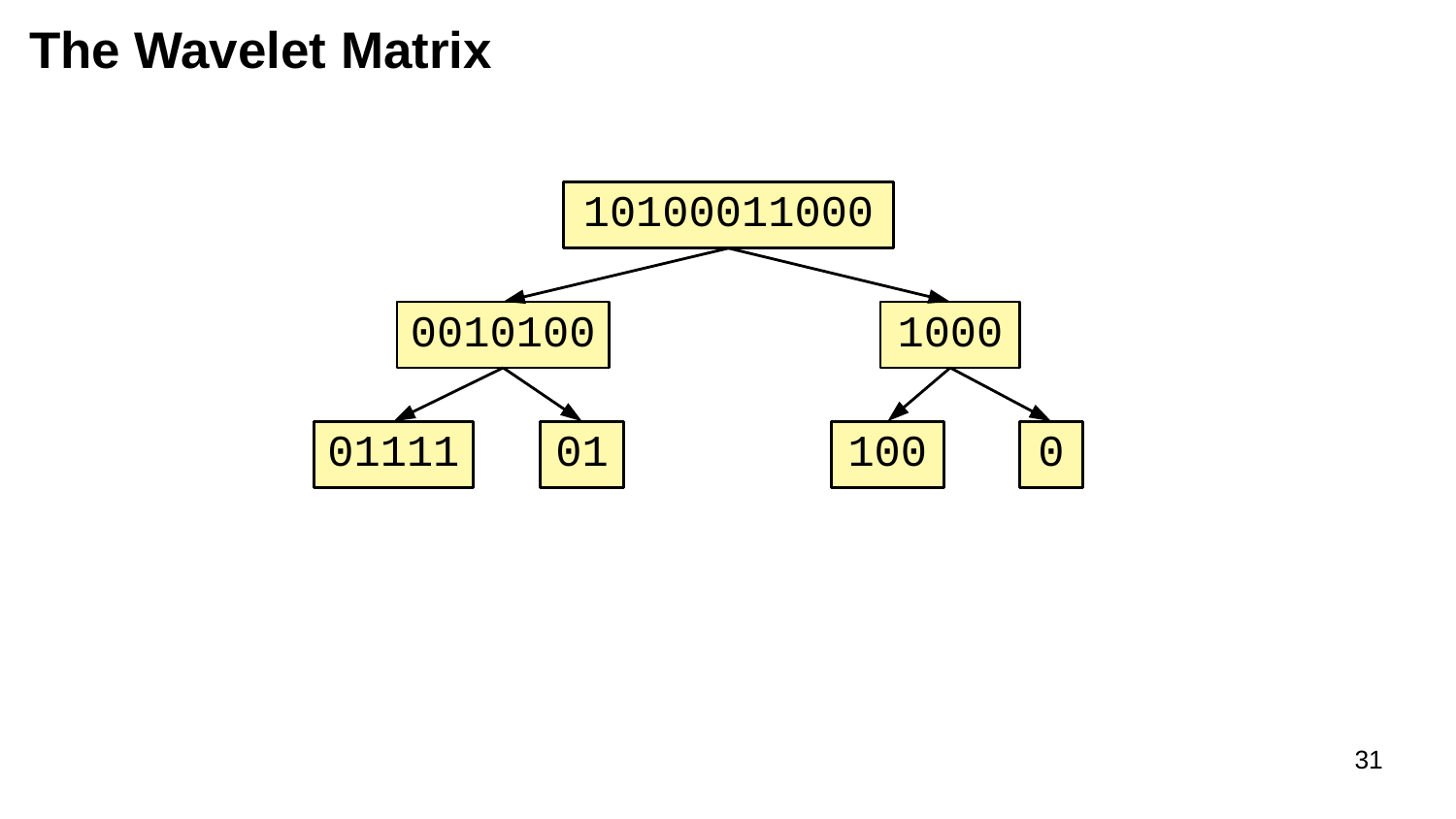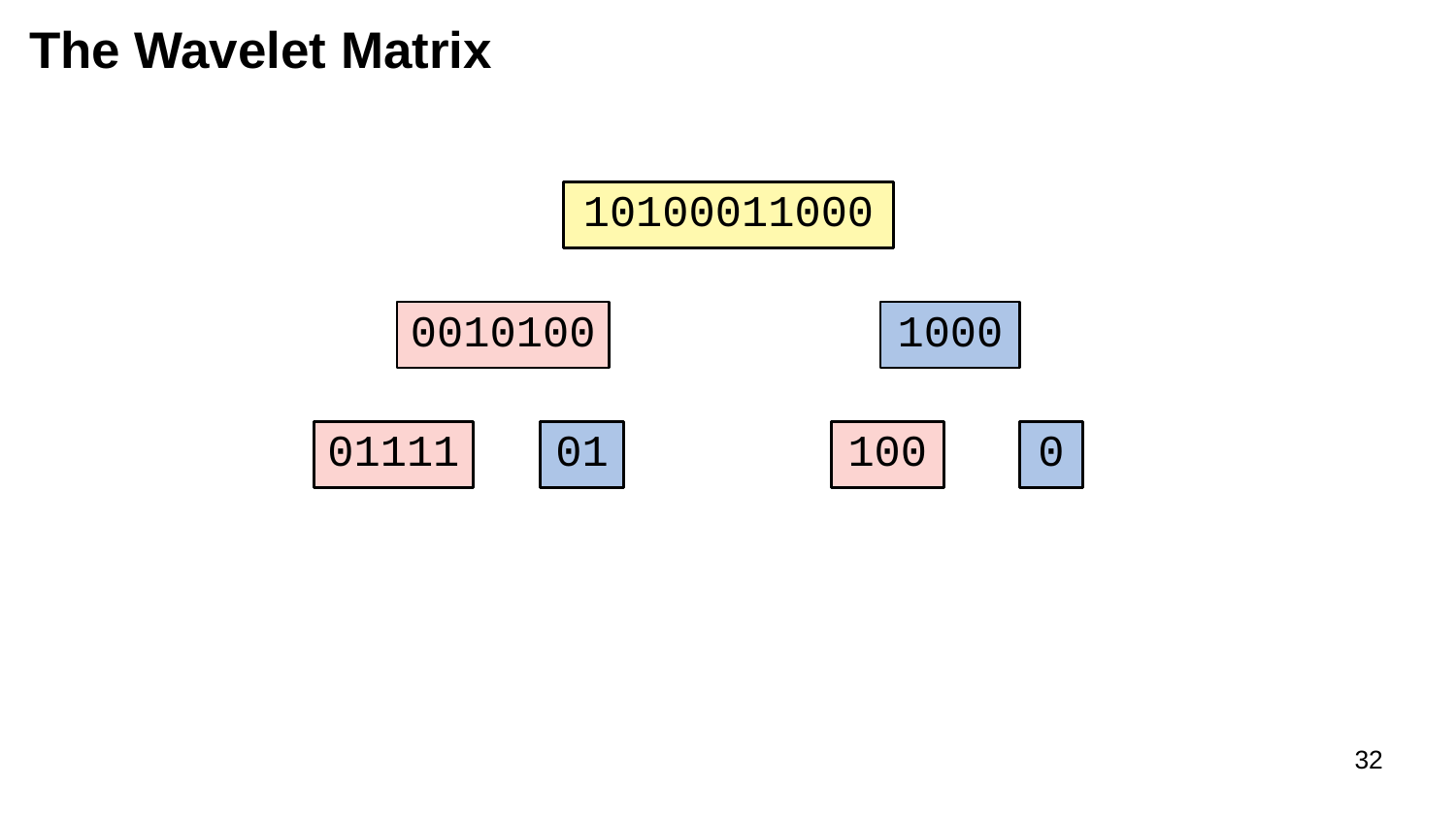

#### group left children at the left, right children at the right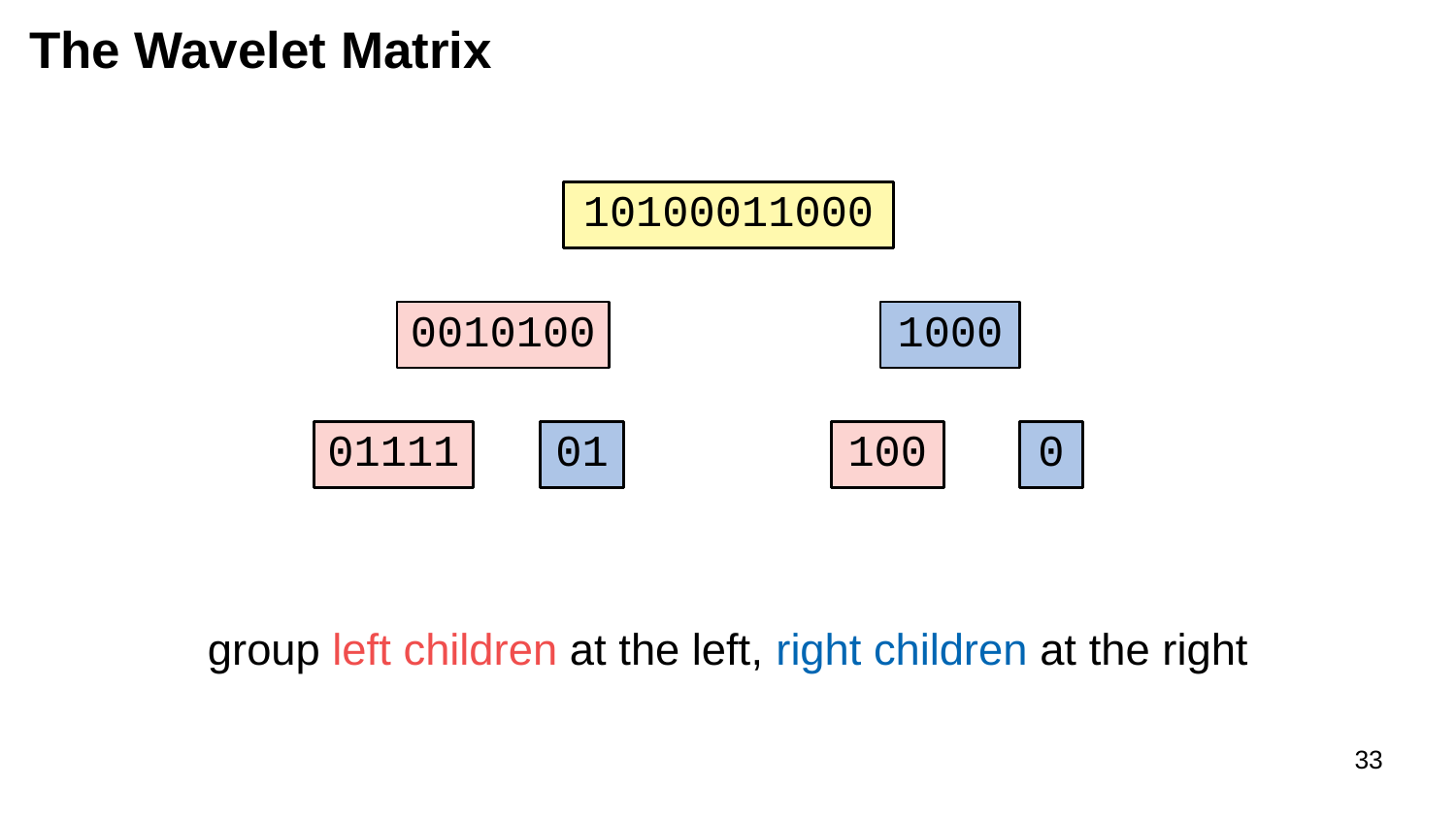

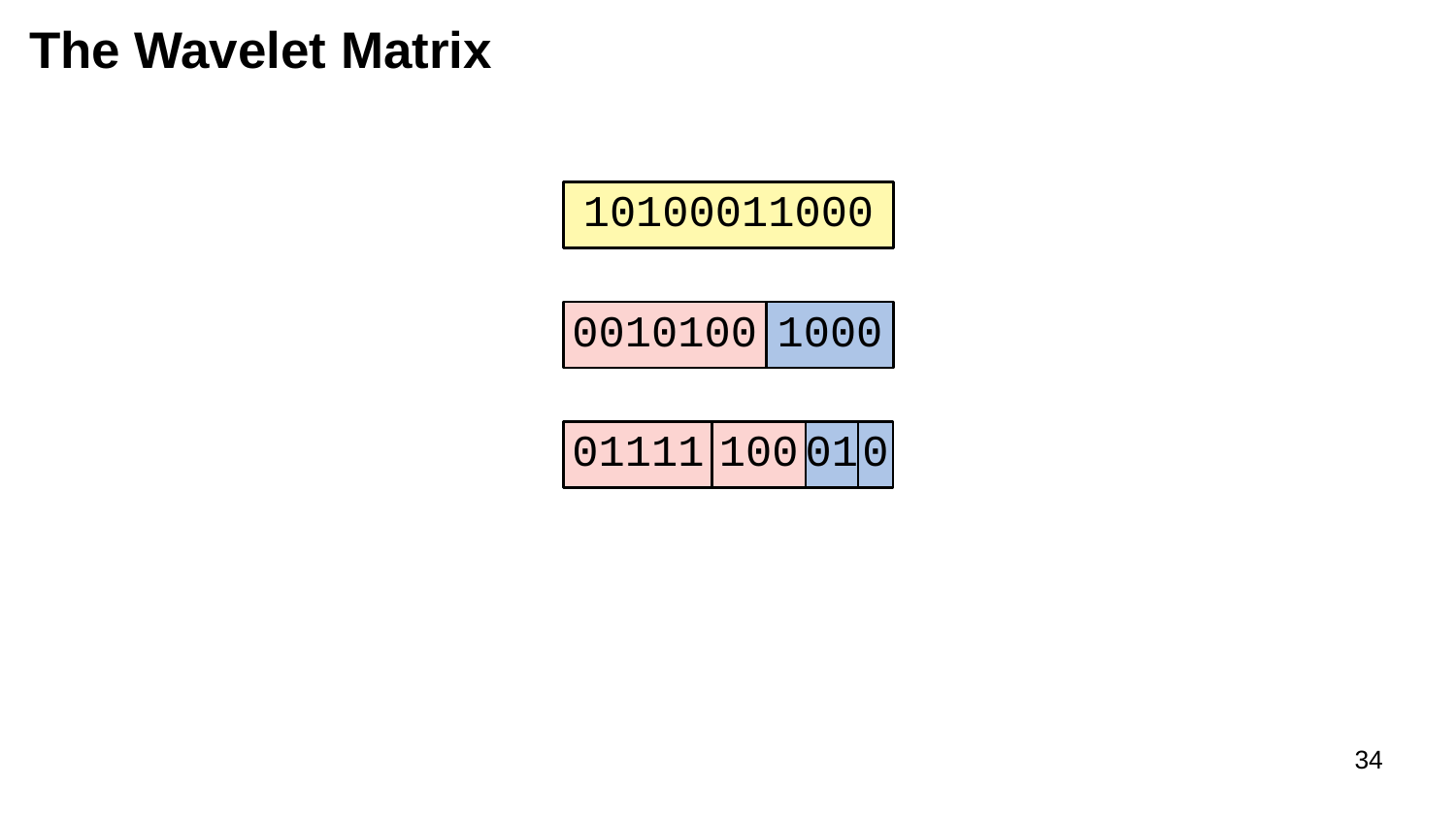## **The Wavelet Matrix** Storage



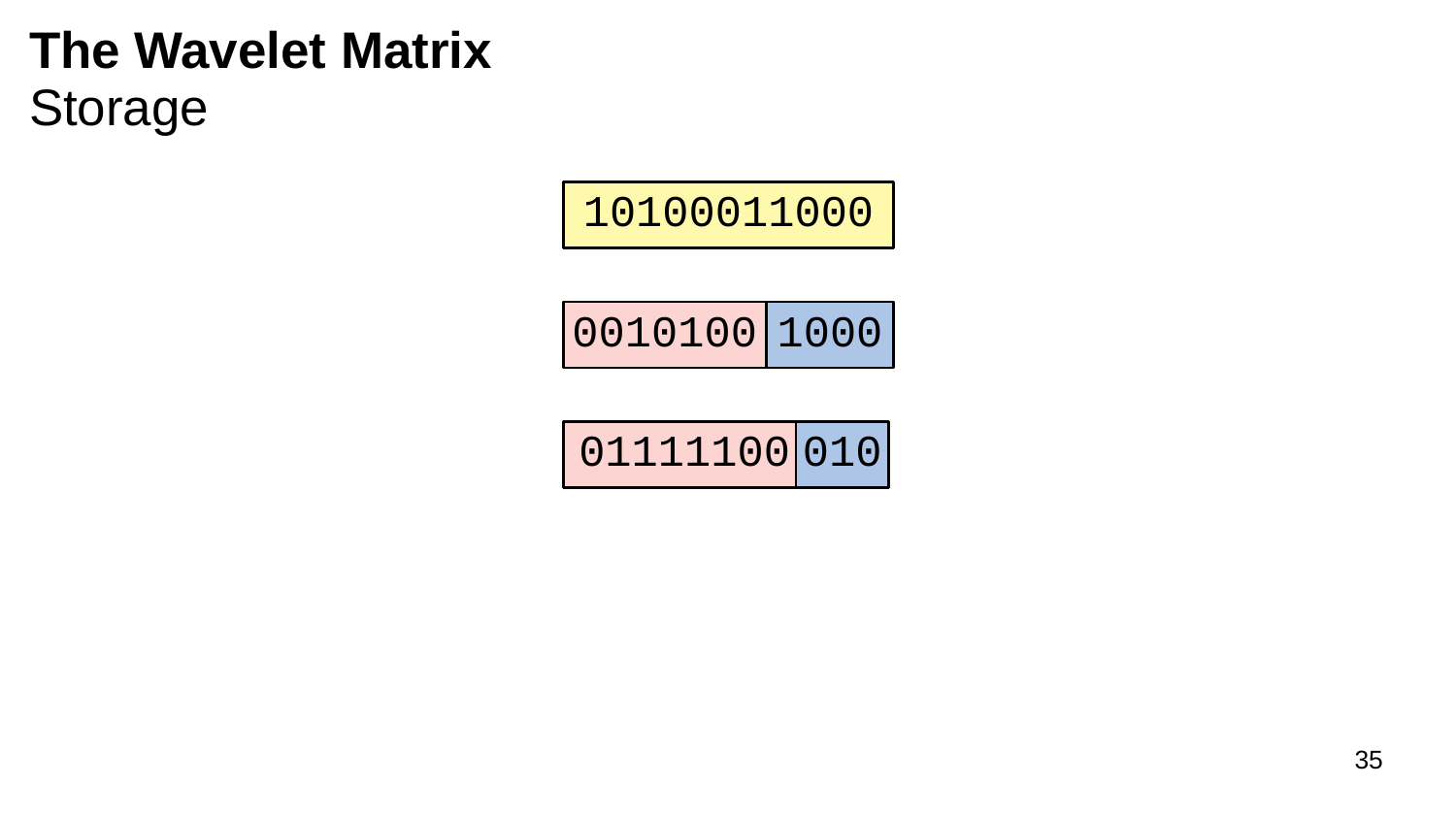## **The Wavelet Matrix** Storage

$$
\fbox{10100011000}\to 7\ \text{zeros}
$$

$$
\fbox{0010100} \fbox{1000} \to 8 \text{ zeroes}
$$

$$
\fbox{01111100}\fbox{010}
$$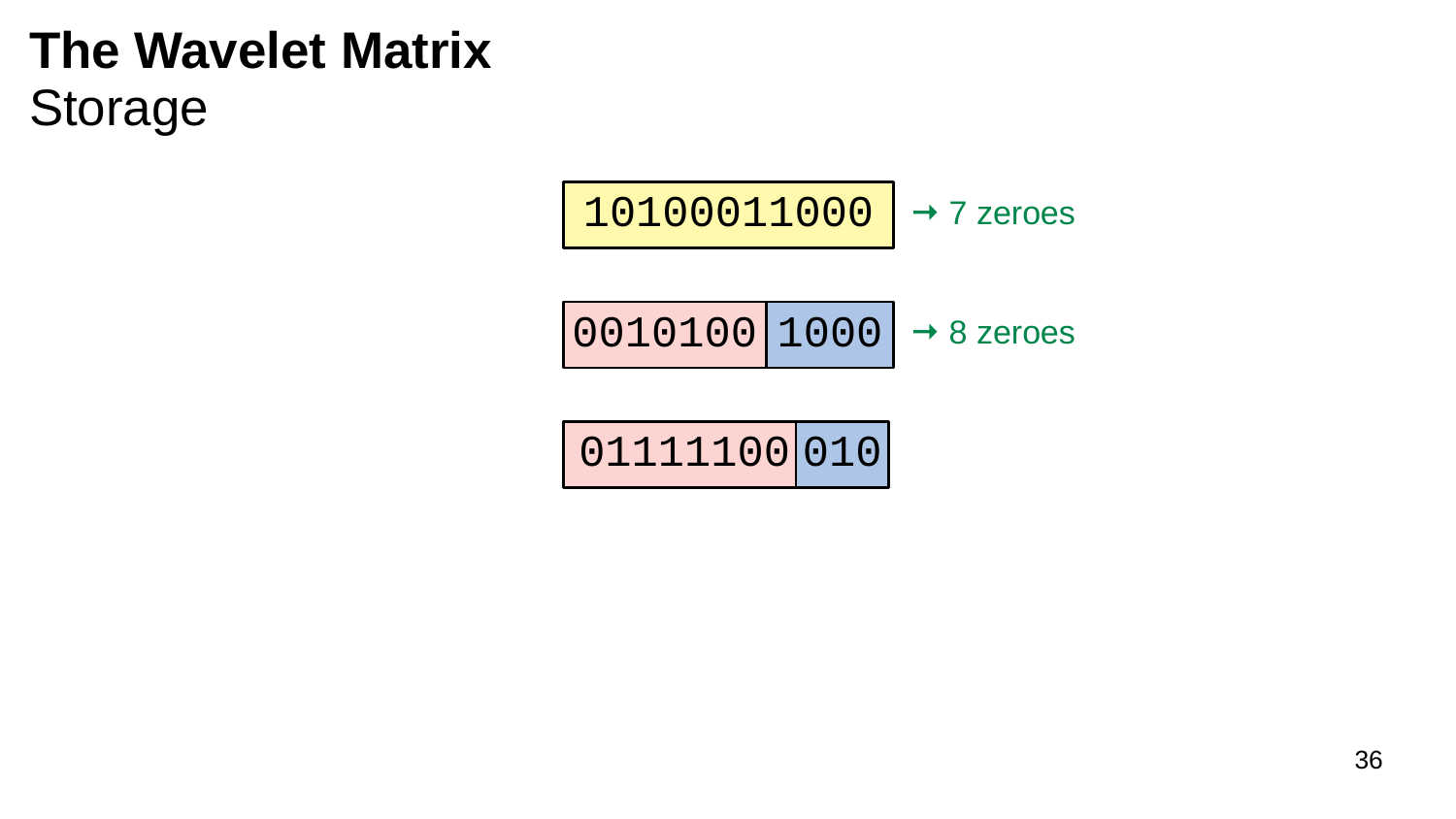# **The Wavelet Matrix** Storage

$$
\begin{array}{|l|l|}\n \hline\n 10100011000 & \rightarrow & 7 \text{ zeroes} \\
\hline\n 0010100 & 1000 & \rightarrow & 8 \text{ zeroes} \\
\hline\n 01111100 & 010 & \n\end{array}
$$

 $\geq (n+o(n))$  [*lg σ*] bits for bit vectors + rank/select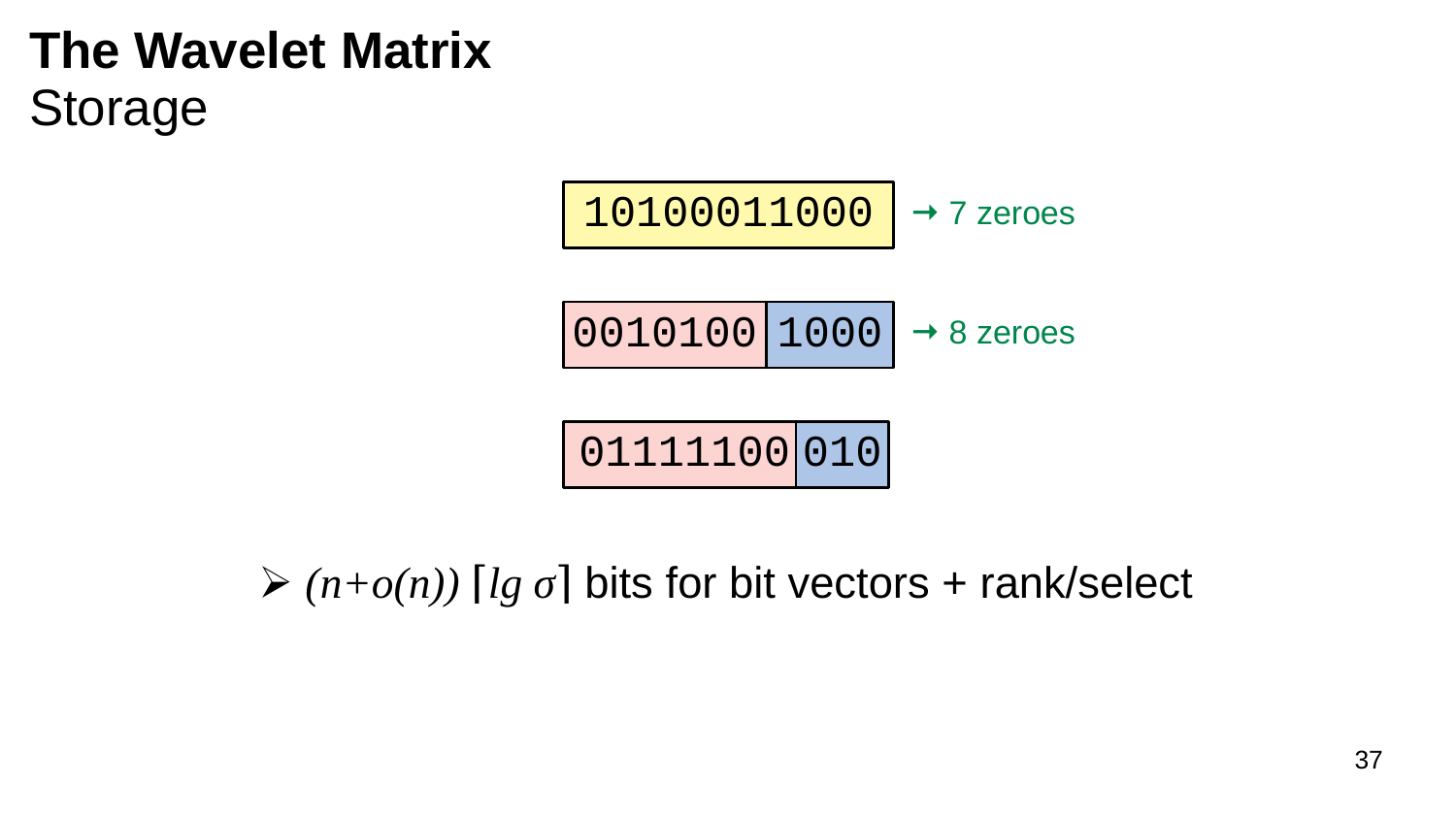# **The Wavelet Matrix** Storage



**≻** affordable [*lg n*][*lg σ*] bits for zeroes (boundaries)  $\geq (n+o(n))$  [*lg σ*] bits for bit vectors + rank/select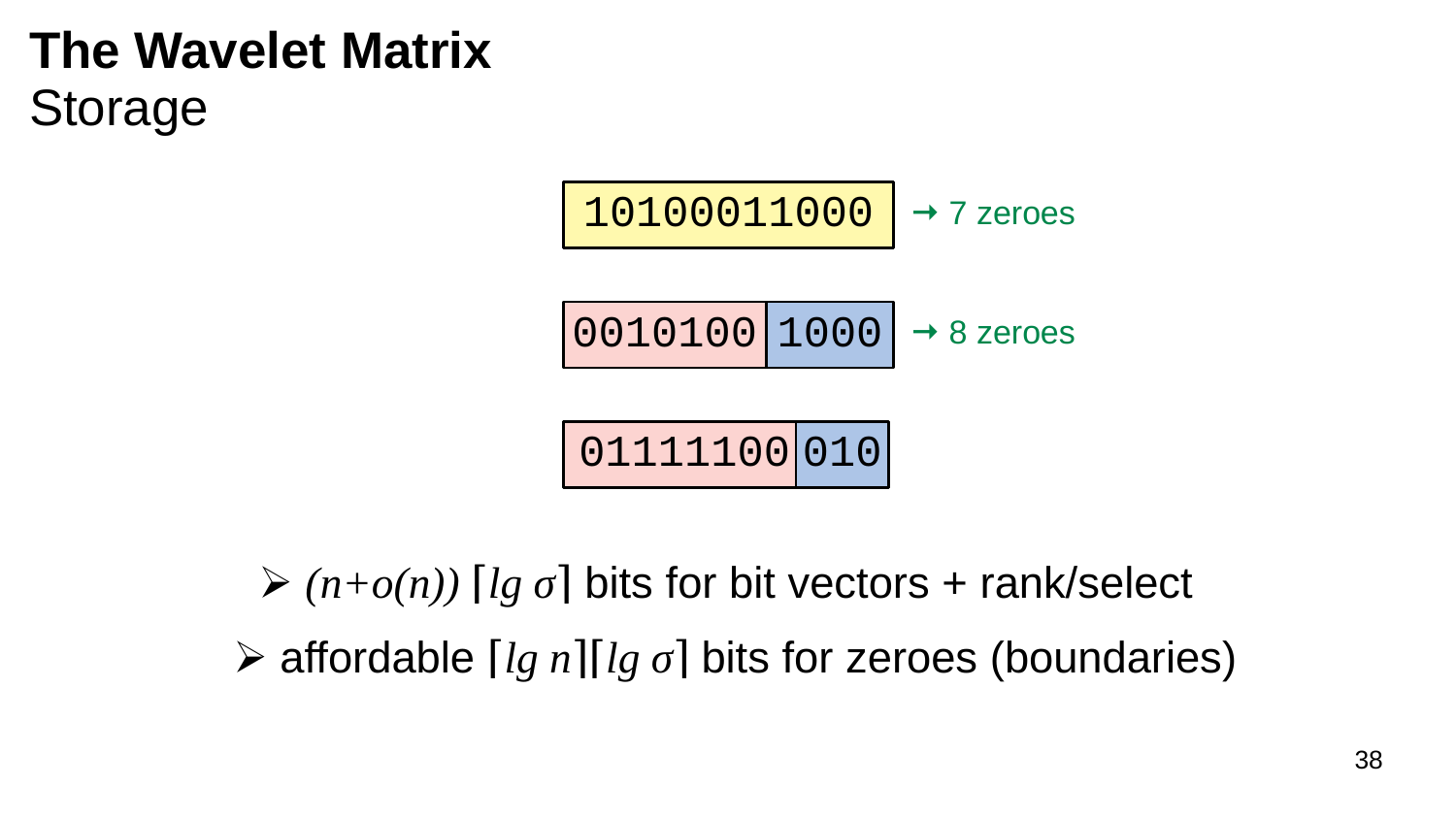## **The Wavelet Matrix** ... as a tree

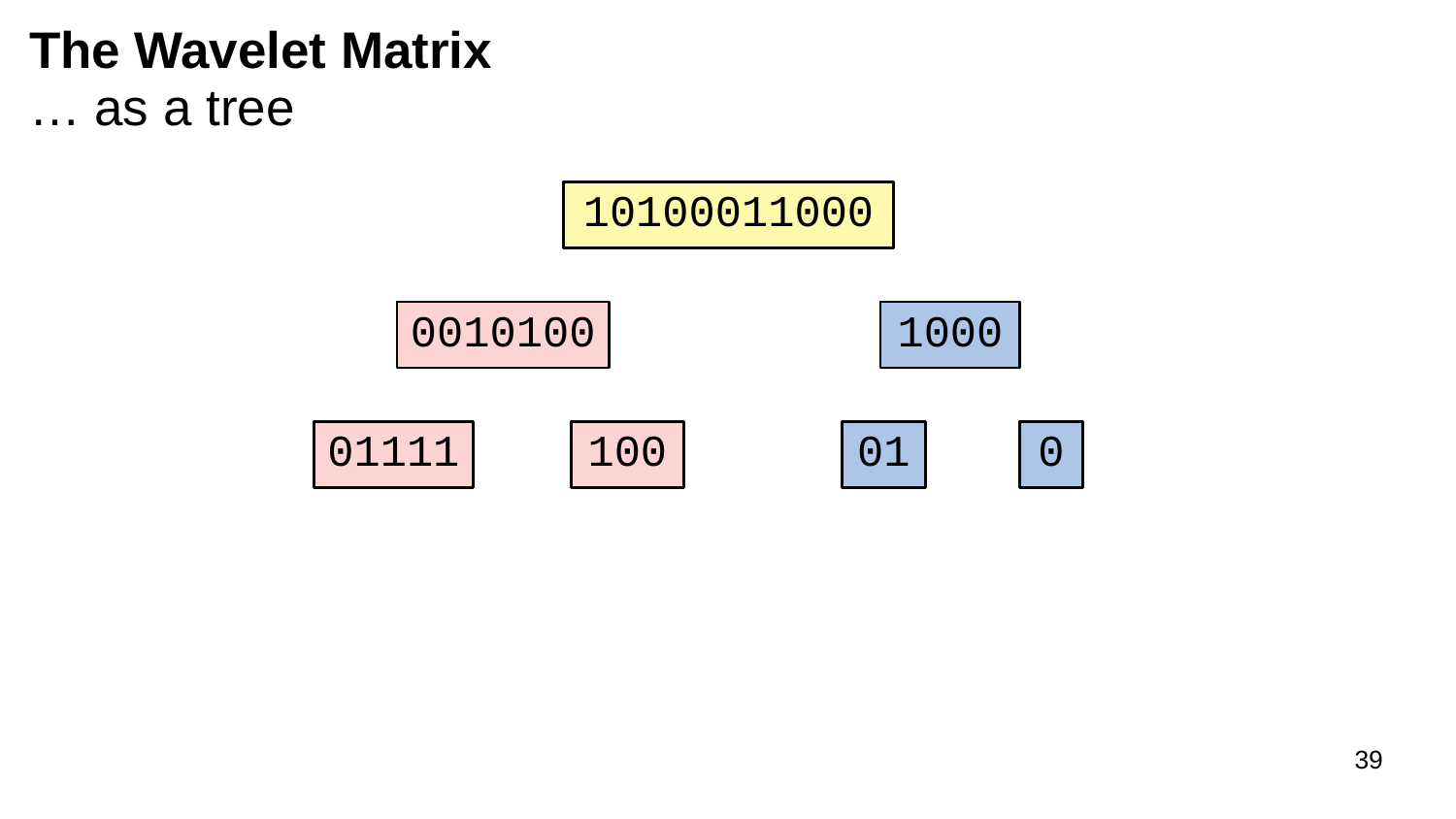## **The Wavelet Matrix** ... as a tree

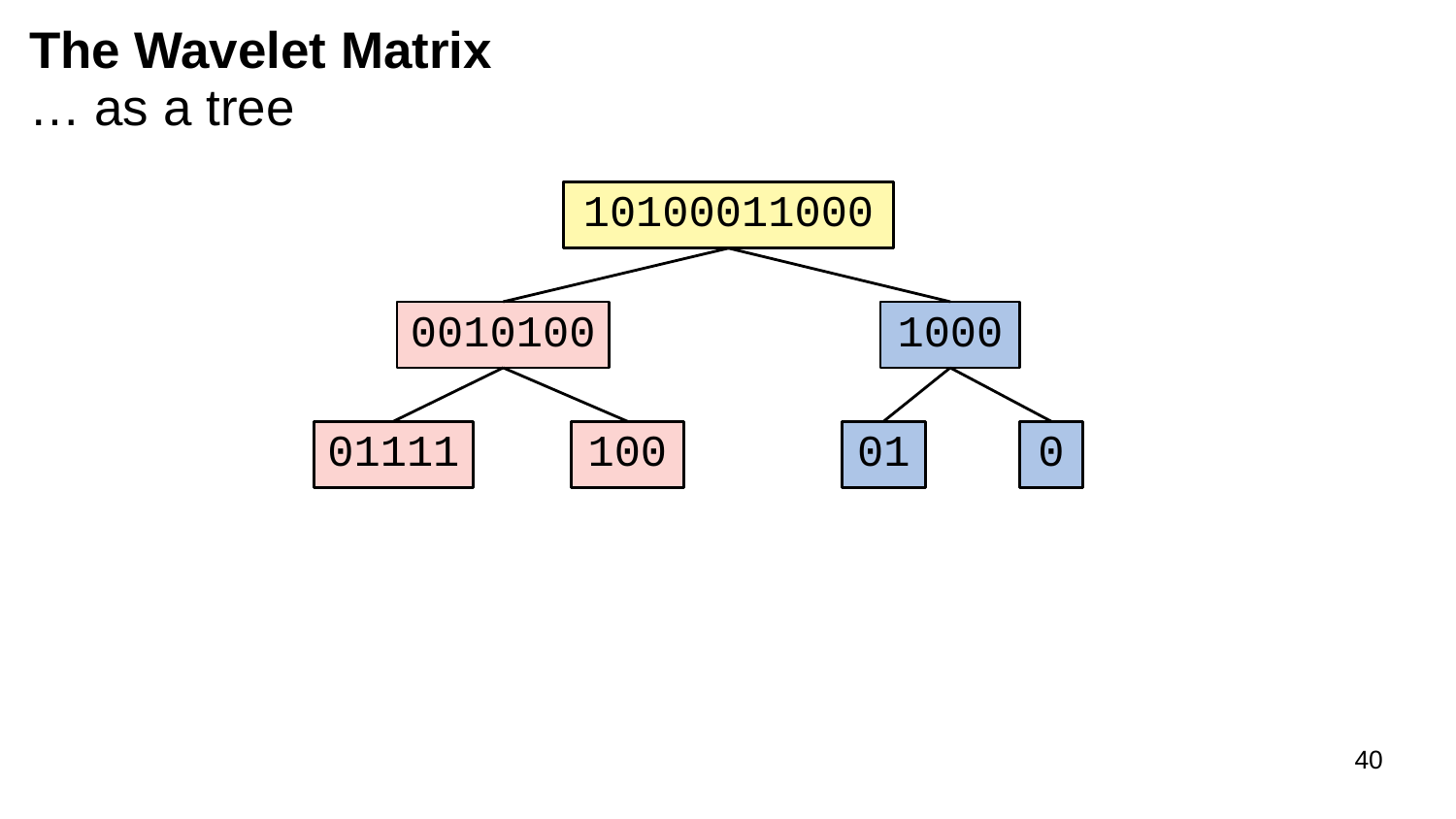## **The Wavelet Matrix** ... as a tree



 $\triangleright$  will be useful for our cause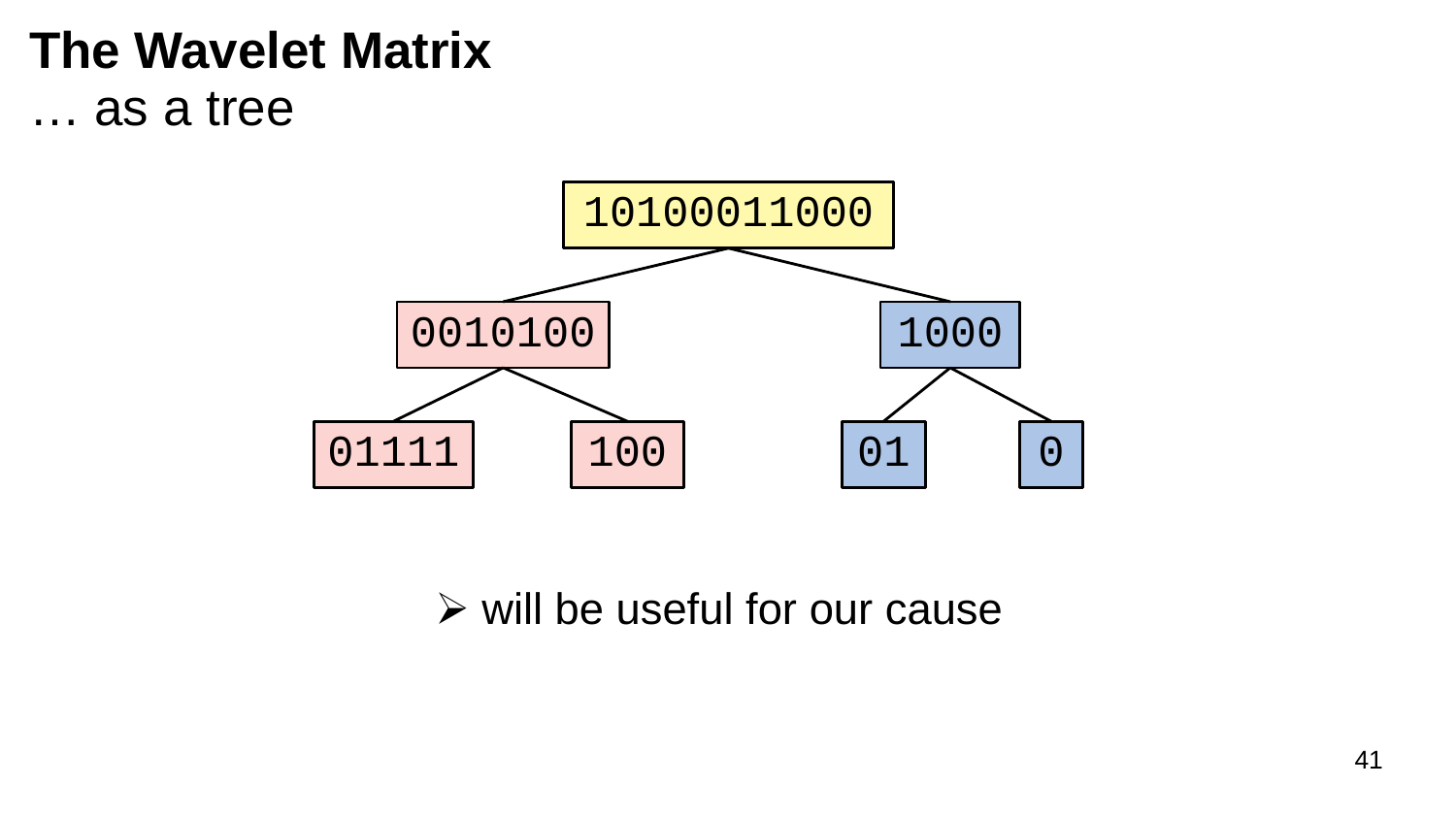## **The Wavelet Matrix** … as a tree



## *(but is not of practical relevance)*  $\triangleright$  will be useful for our cause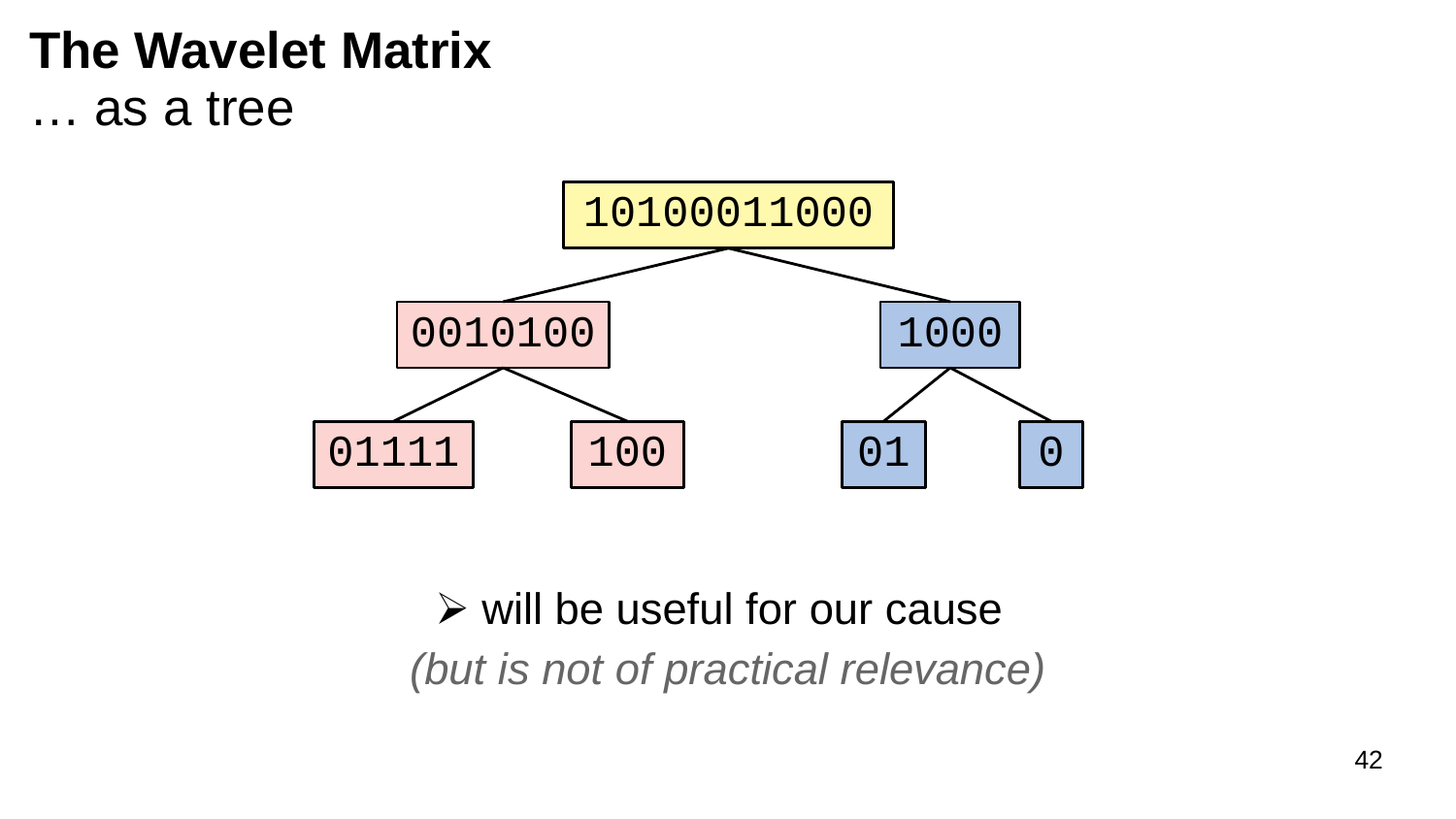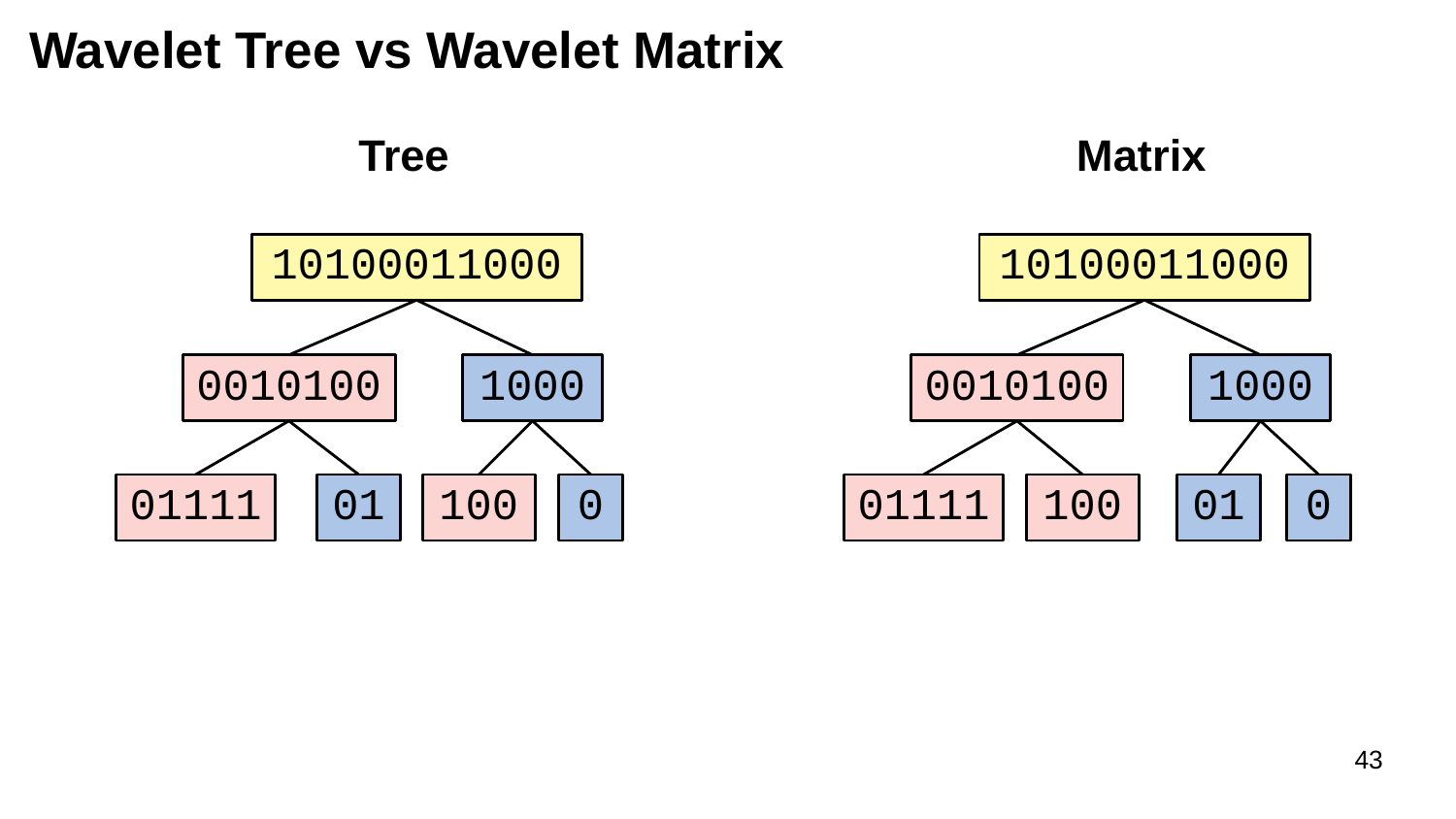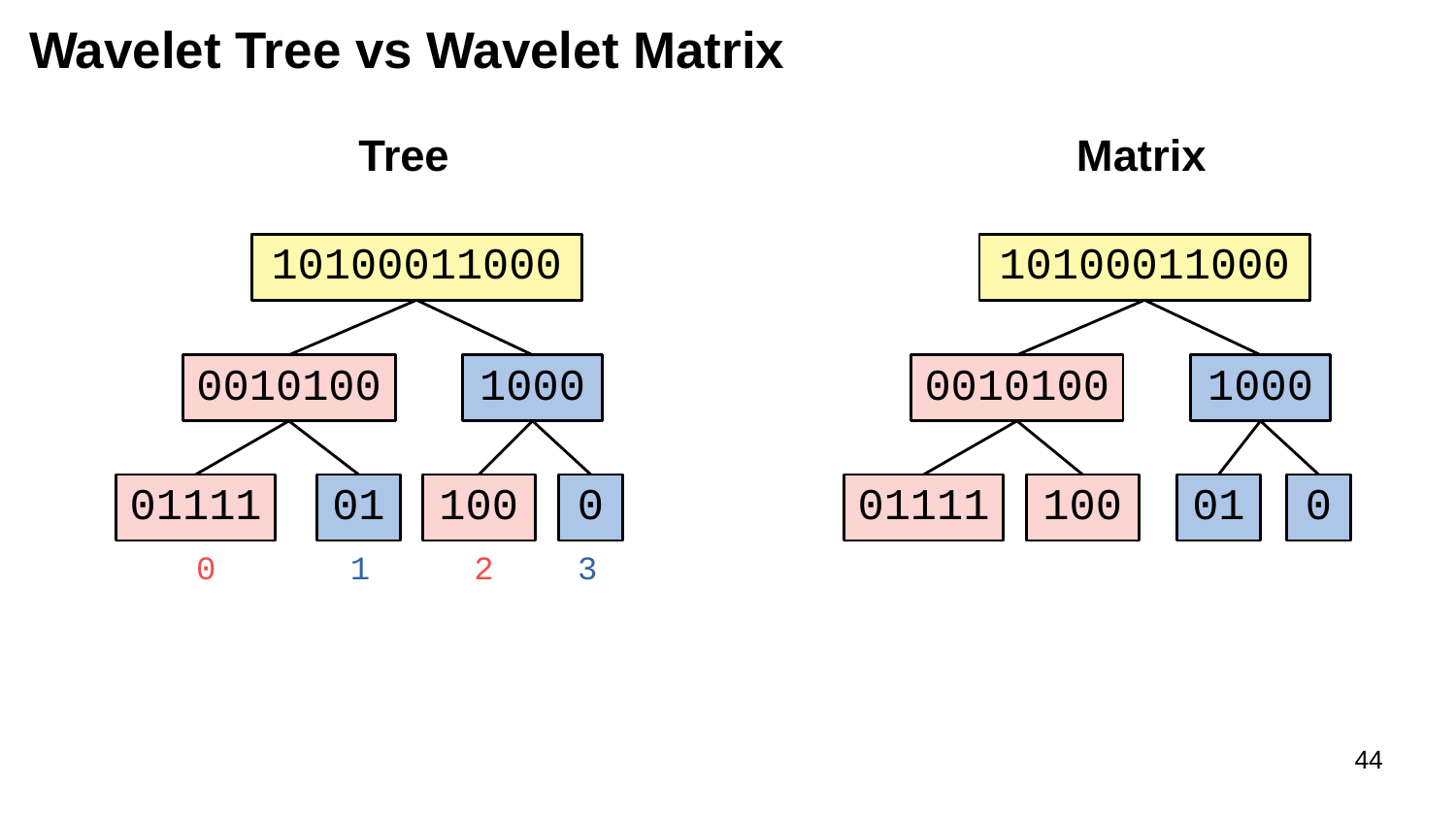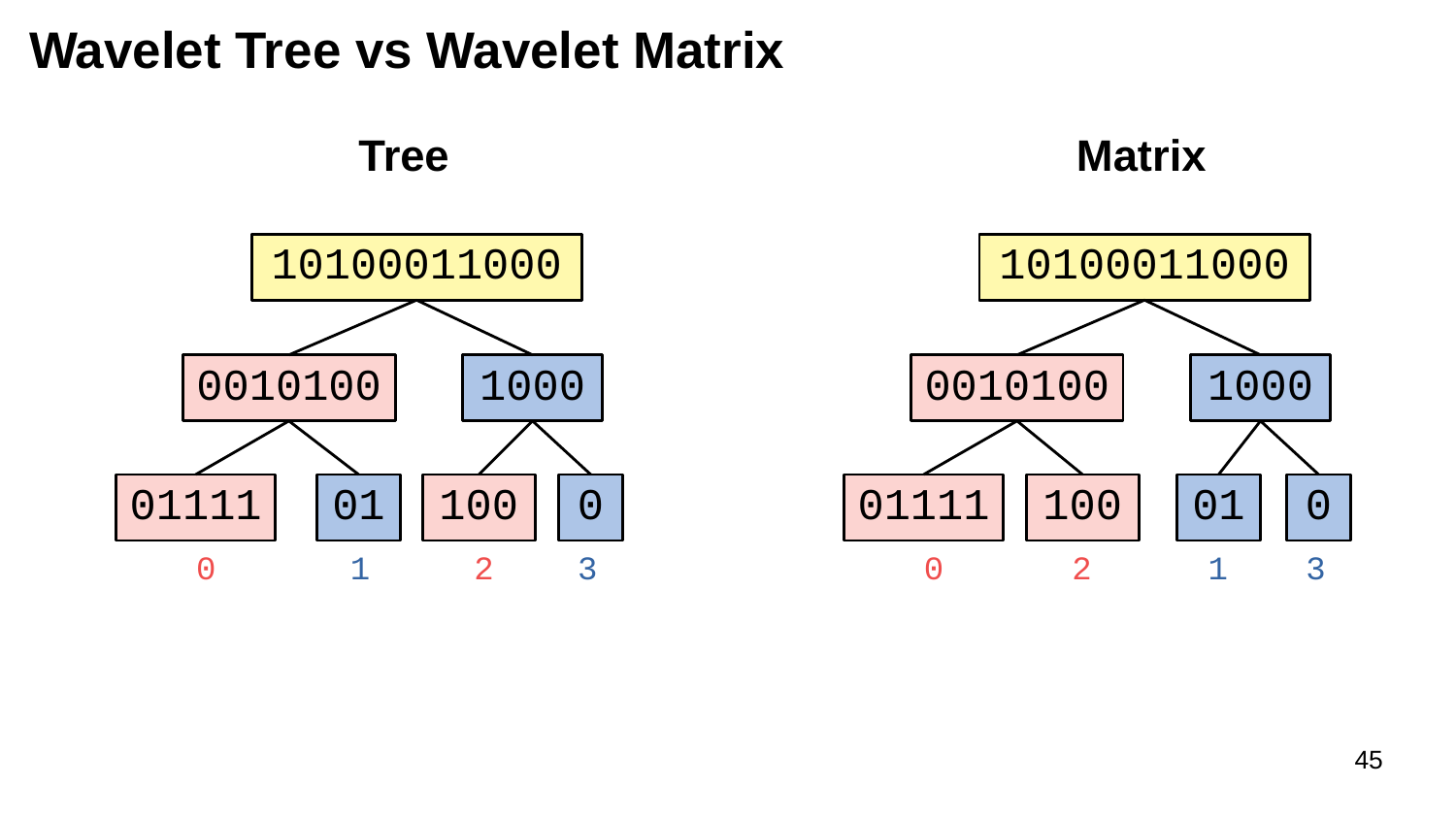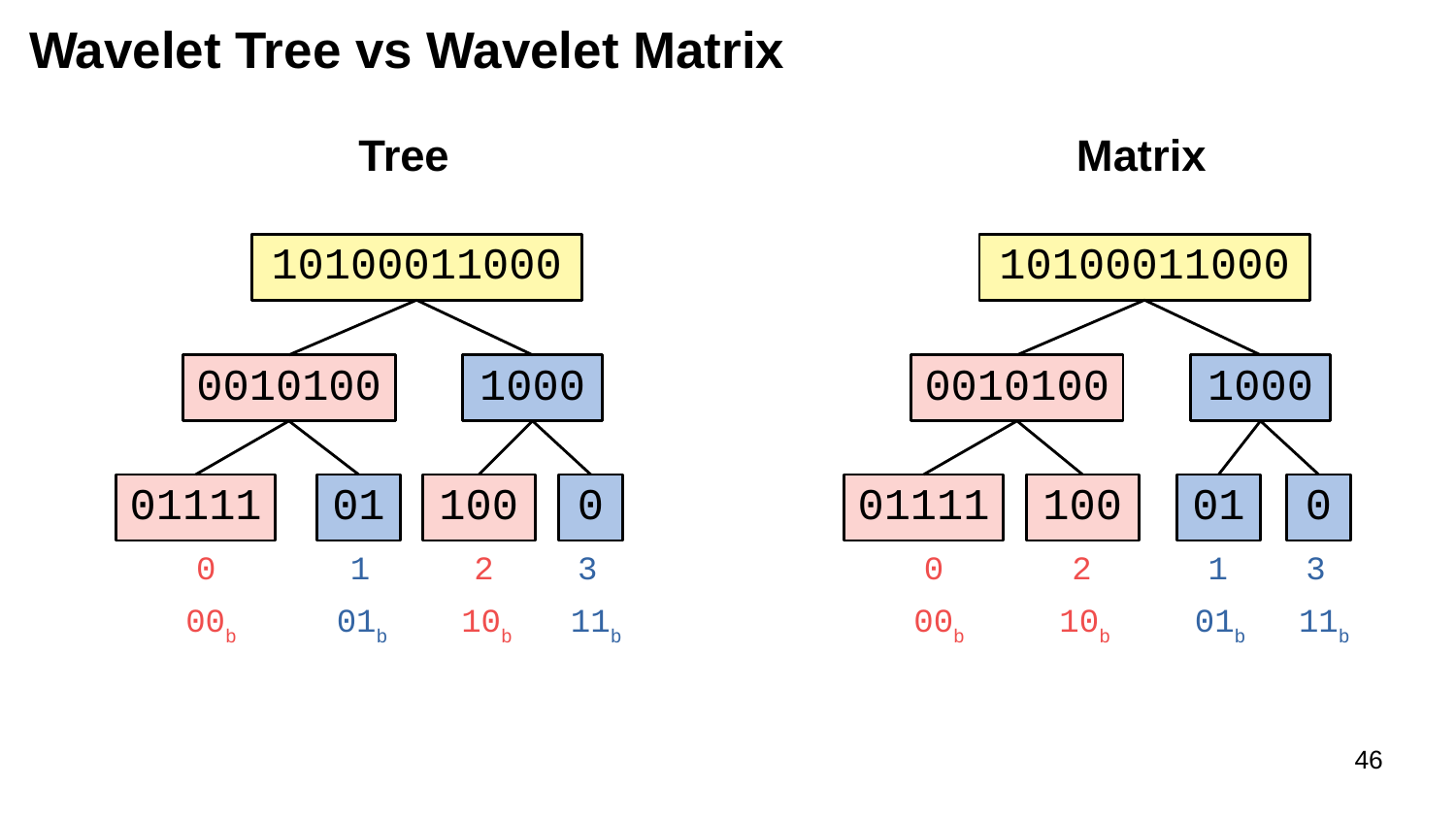

 $\triangleright$  bit-reversal permutation!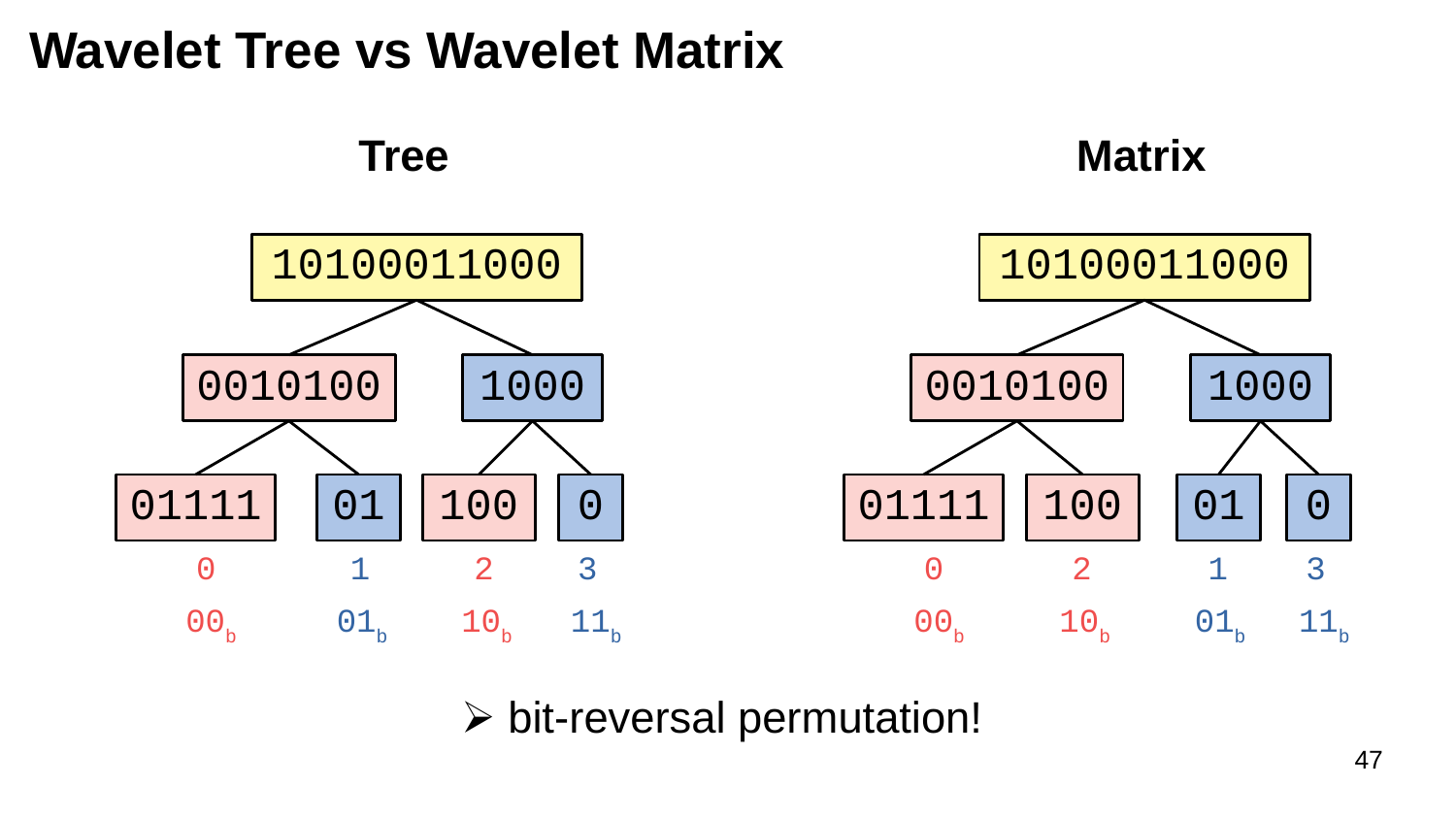#### Given: WTCA, level *ℓ*, position *i < n*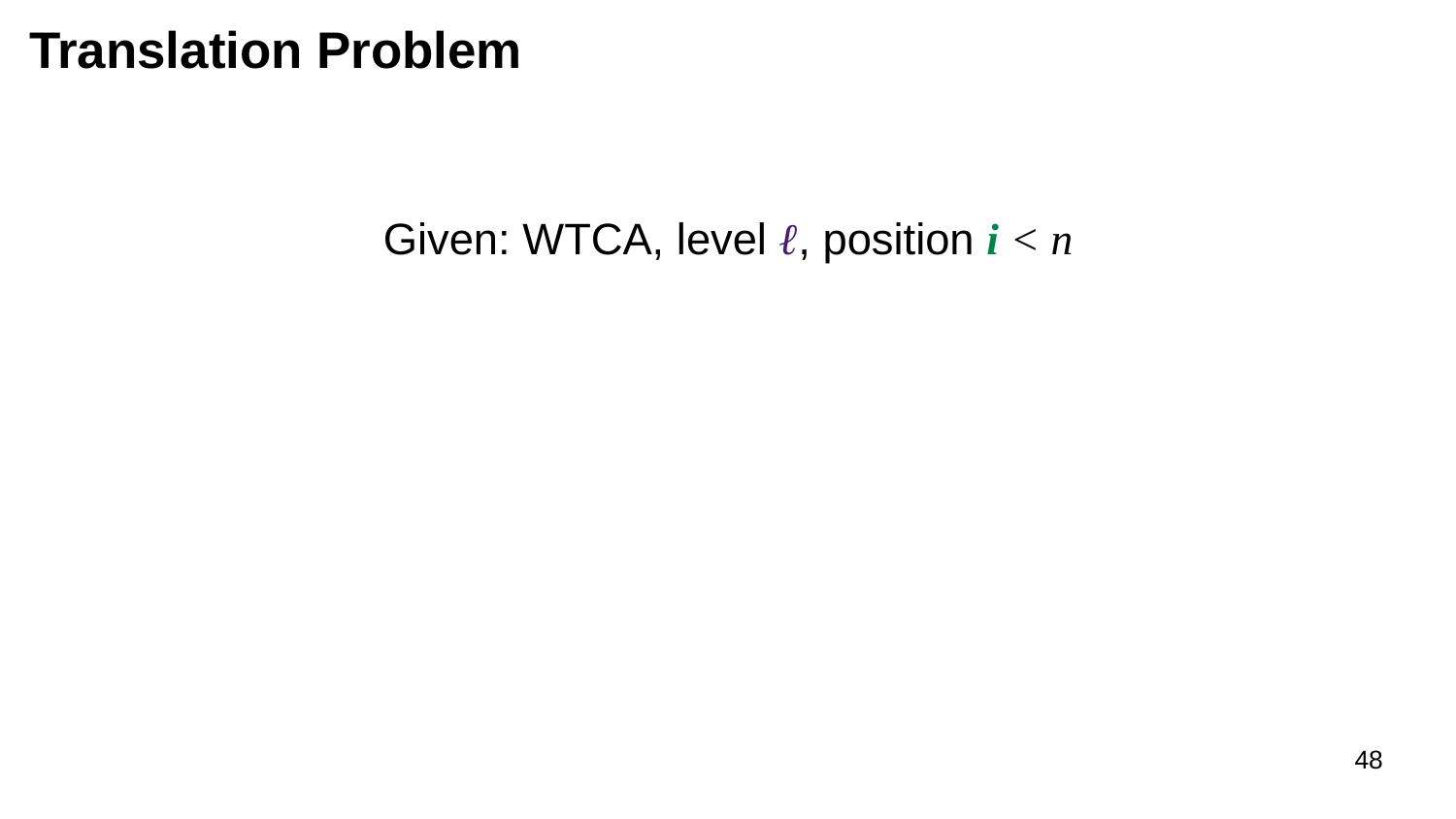#### Given: WTCA, level *ℓ*, position *i < n*

*WTCA about to write <i>i*-th bit on level ℓ of the wavelet tree.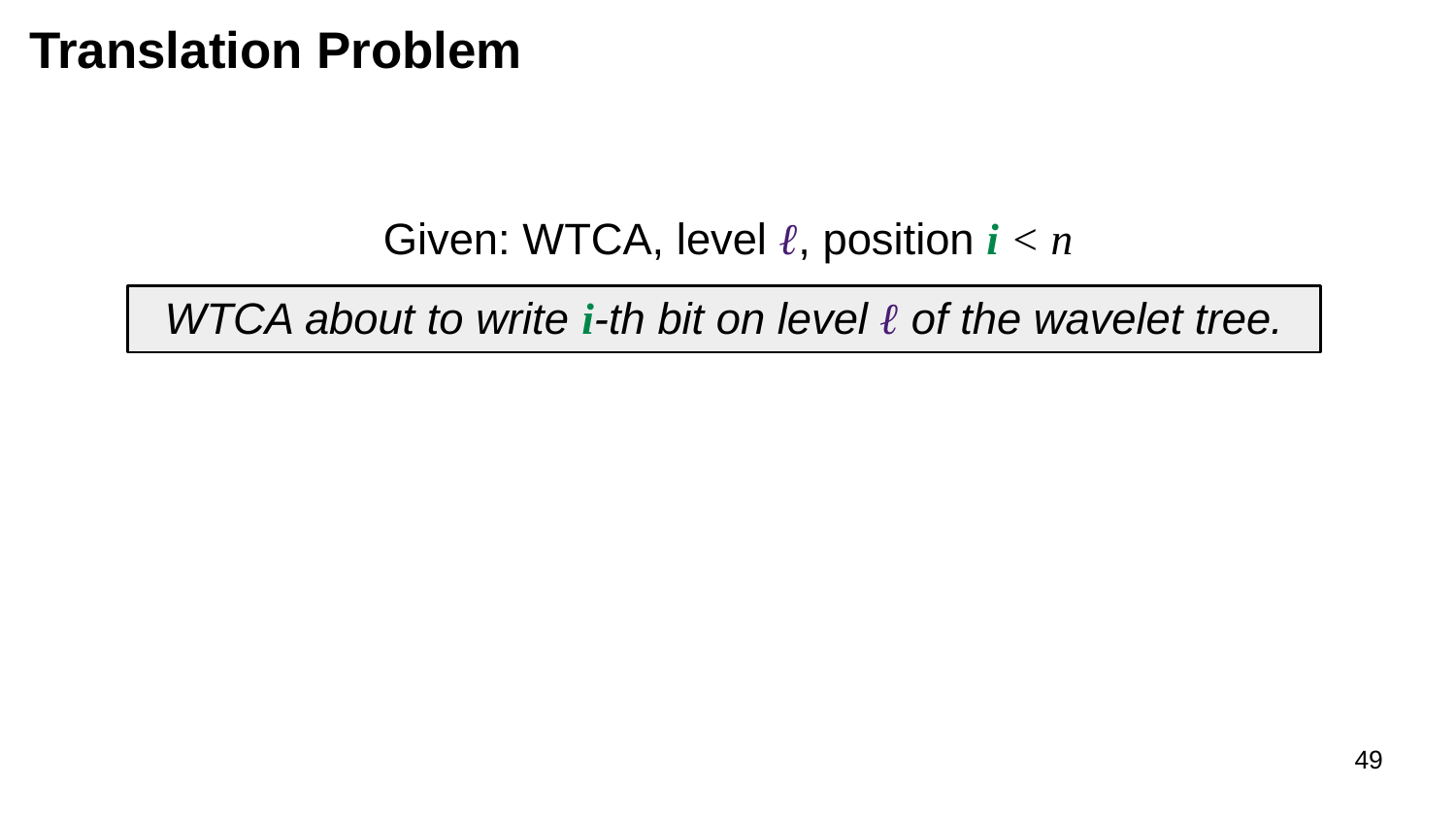Given: WTCA, level *ℓ*, position *i < n*

*WTCA about to write <i>i*-th bit on level ℓ of the wavelet tree.

Find (efficiently): Position *j* < n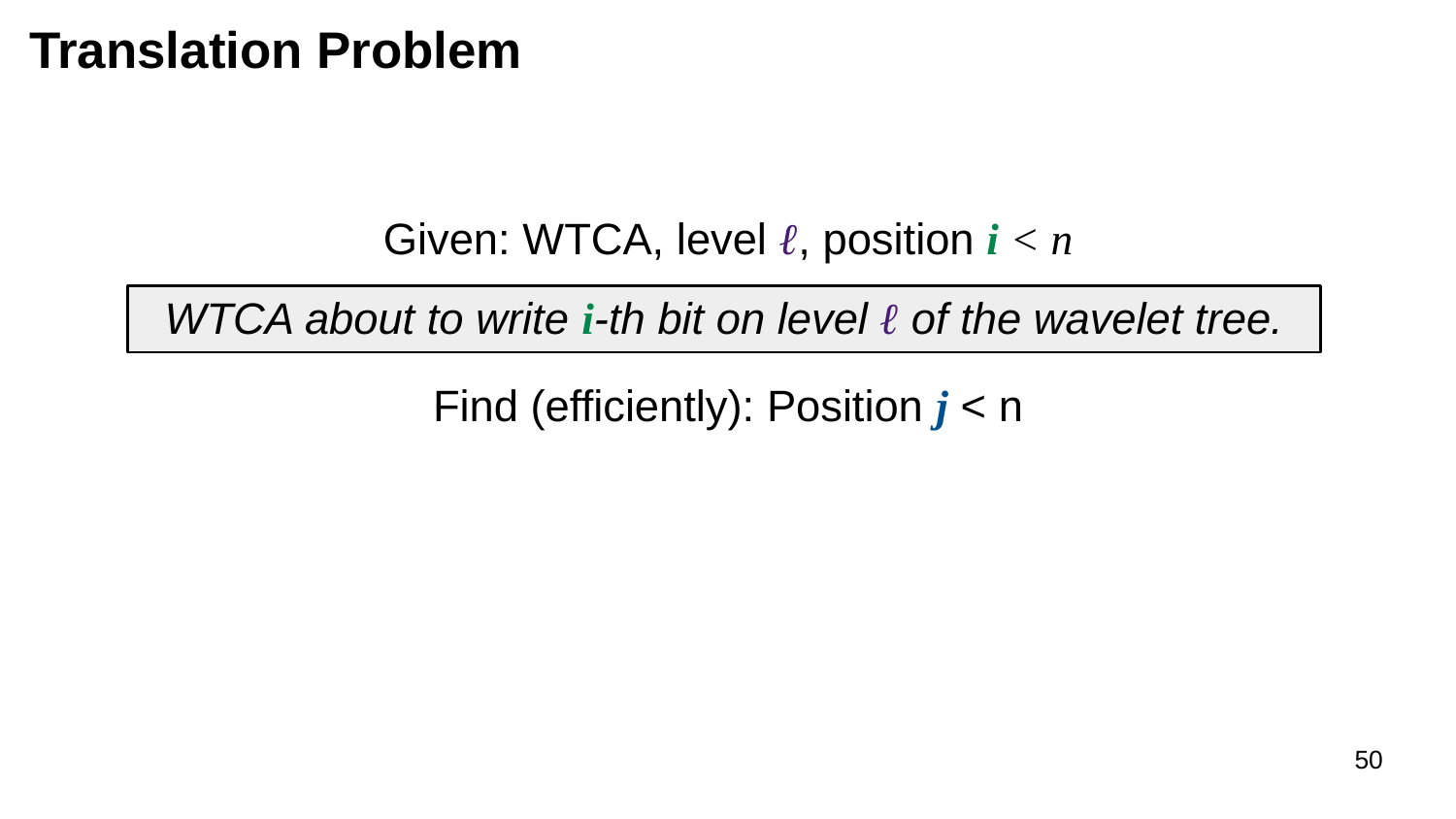Given: WTCA, level *ℓ*, position *i < n*

*WTCA about to write <i>i*-th bit on level ℓ of the wavelet tree.

Find (efficiently): Position *j* < n

WTCA writes bit at position j instead and becomes WMCA.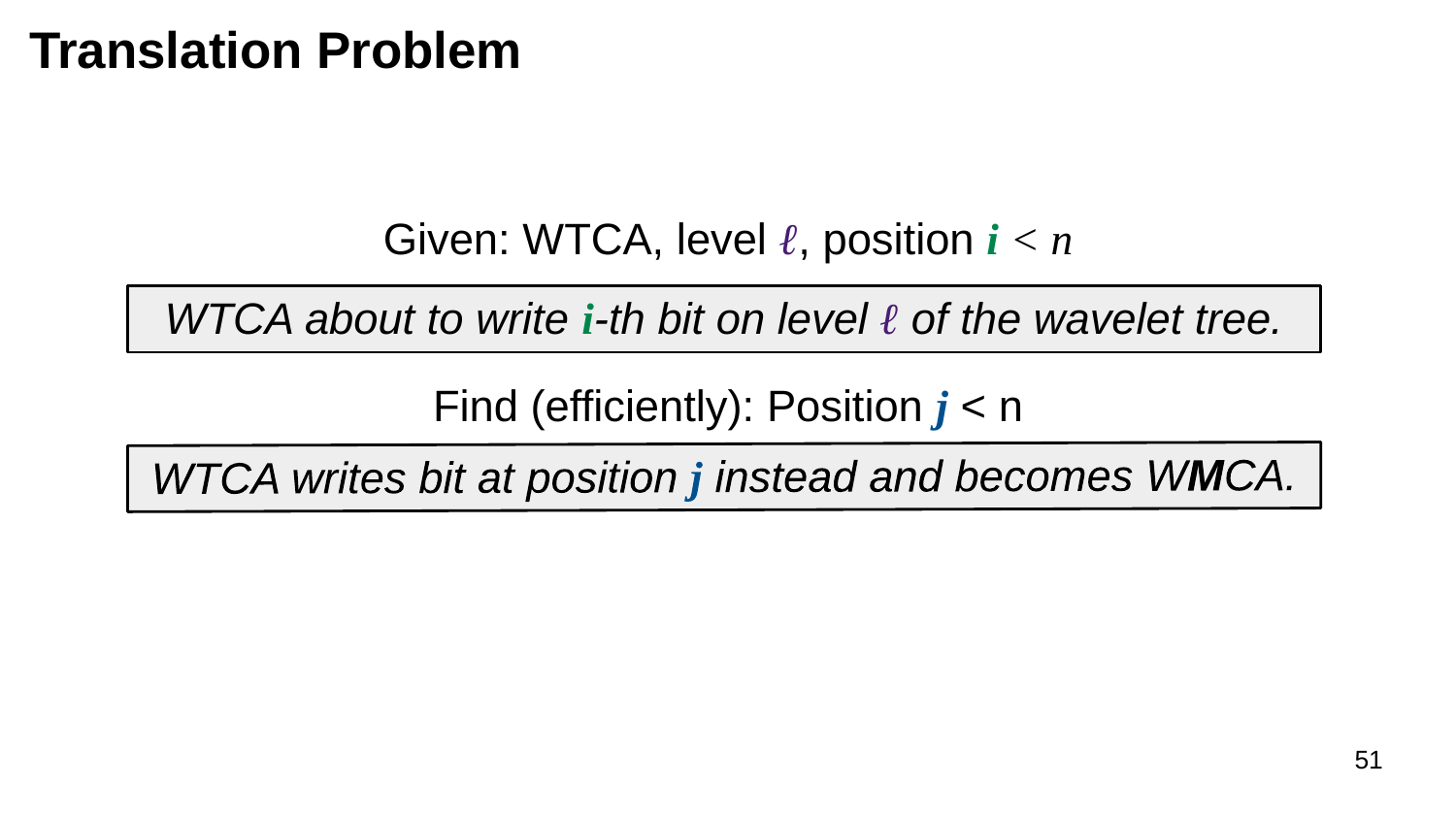Given: WTCA, level *ℓ*, position *i < n*

*WTCA about to write <i>i*-th bit on level ℓ of the wavelet tree.

Find (efficiently): Position *j* < n

WTCA writes bit at position j instead and becomes WMCA.

⮚ solved by Fischer, Kurpicz & Löbel [ALENEX, 2018] (DS of size  $(n+σ)(1+o(1)) + (σ+2)$ [*lg n*] bits)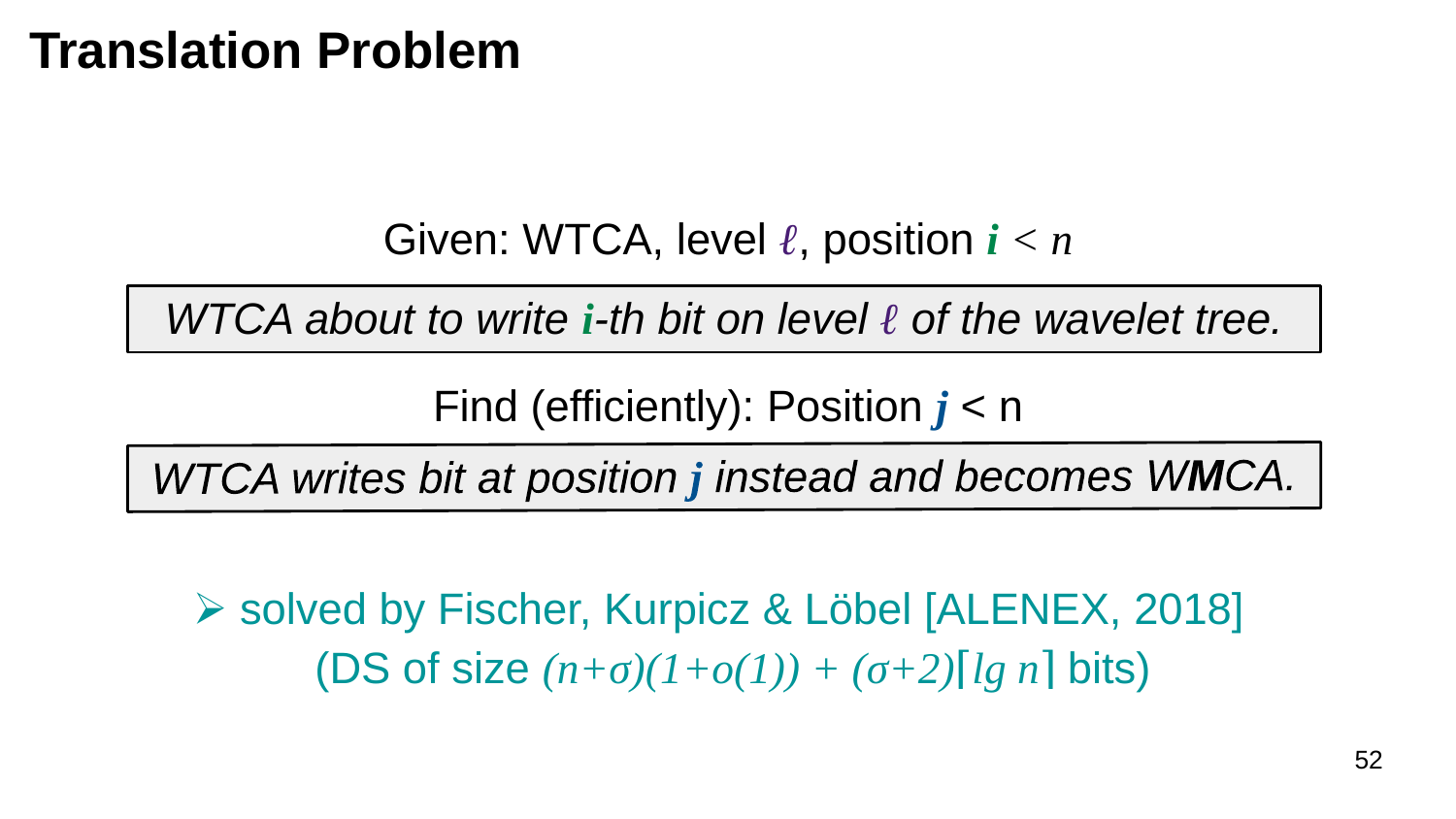# **Translation Problem** The Inverse

#### Given: WMCA, level *ℓ*, position *j < n*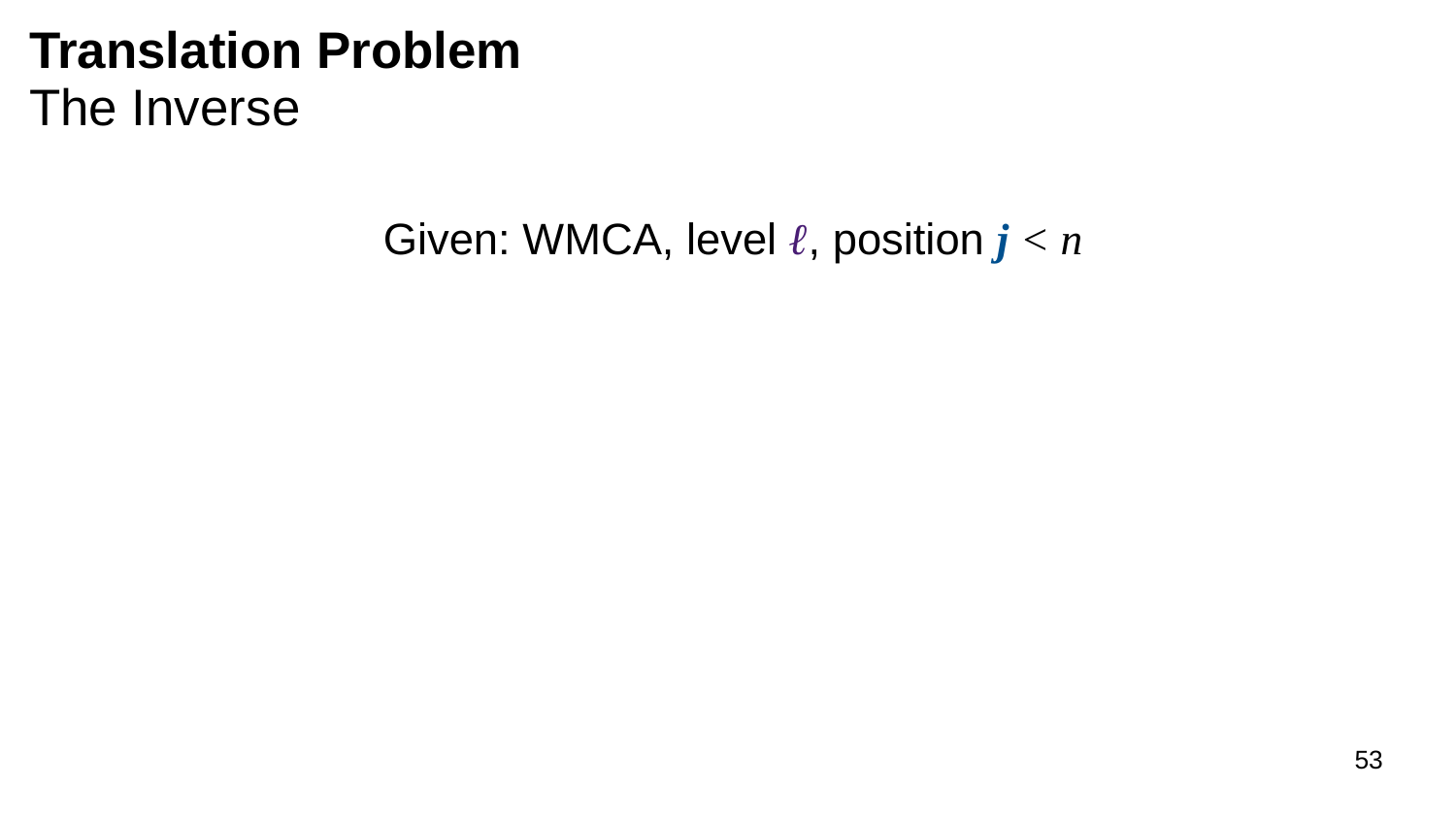# **Translation Problem** The Inverse

#### Given: WMCA, level *ℓ*, position *j < n*

*WMCA about to write j-th bit on level ℓ of the wavelet matrix.*

Find (efficiently): Position *i* < n

WMCA writes bit at position i instead and becomes WTCA.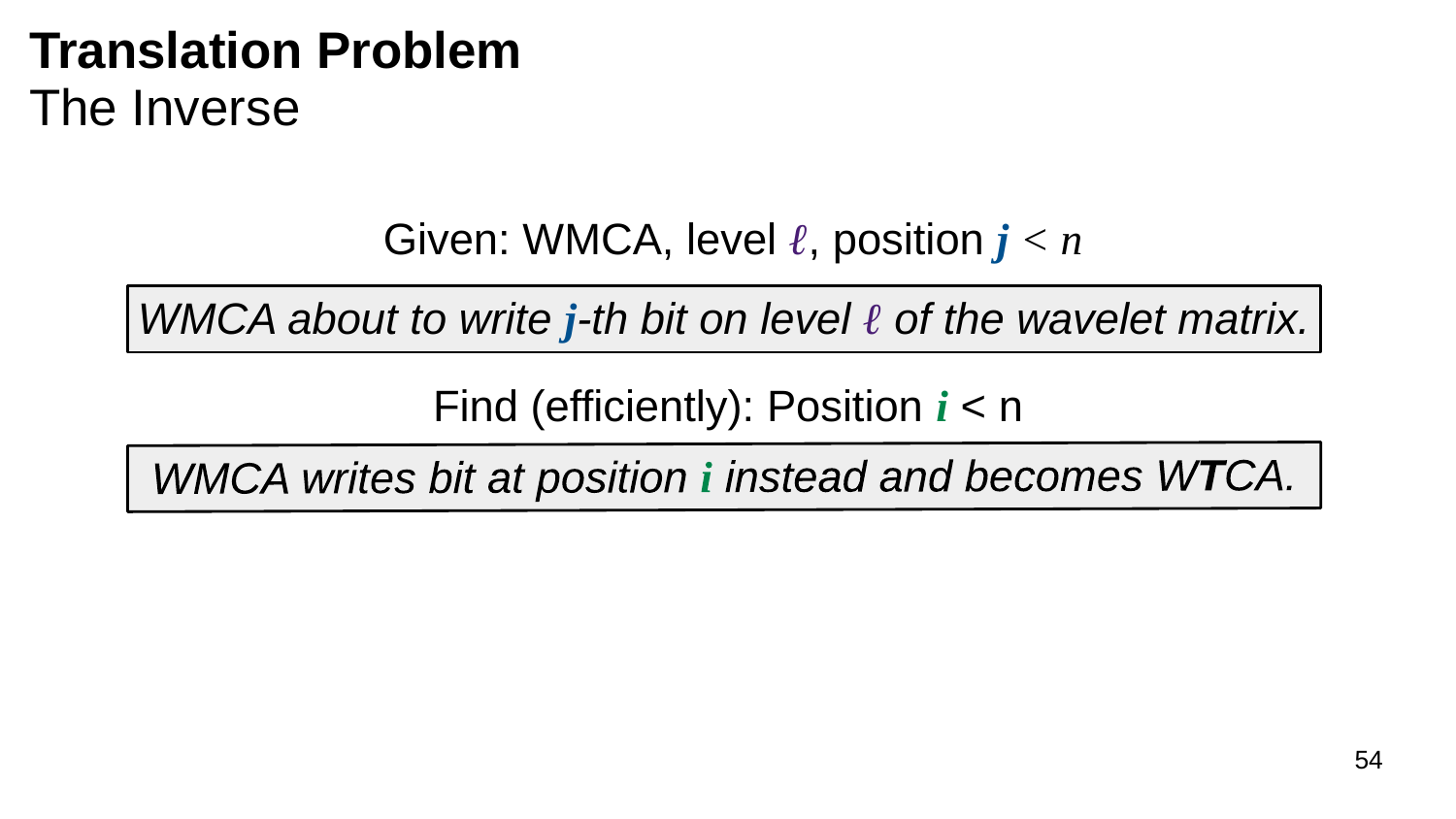# **Translation Problem** The Inverse

#### Given: WMCA, level *ℓ*, position *j < n*

*WMCA about to write j-th bit on level ℓ of the wavelet matrix.*

Find (efficiently): Position *i* < n

WMCA writes bit at position i instead and becomes WTCA.

⮚ **this work**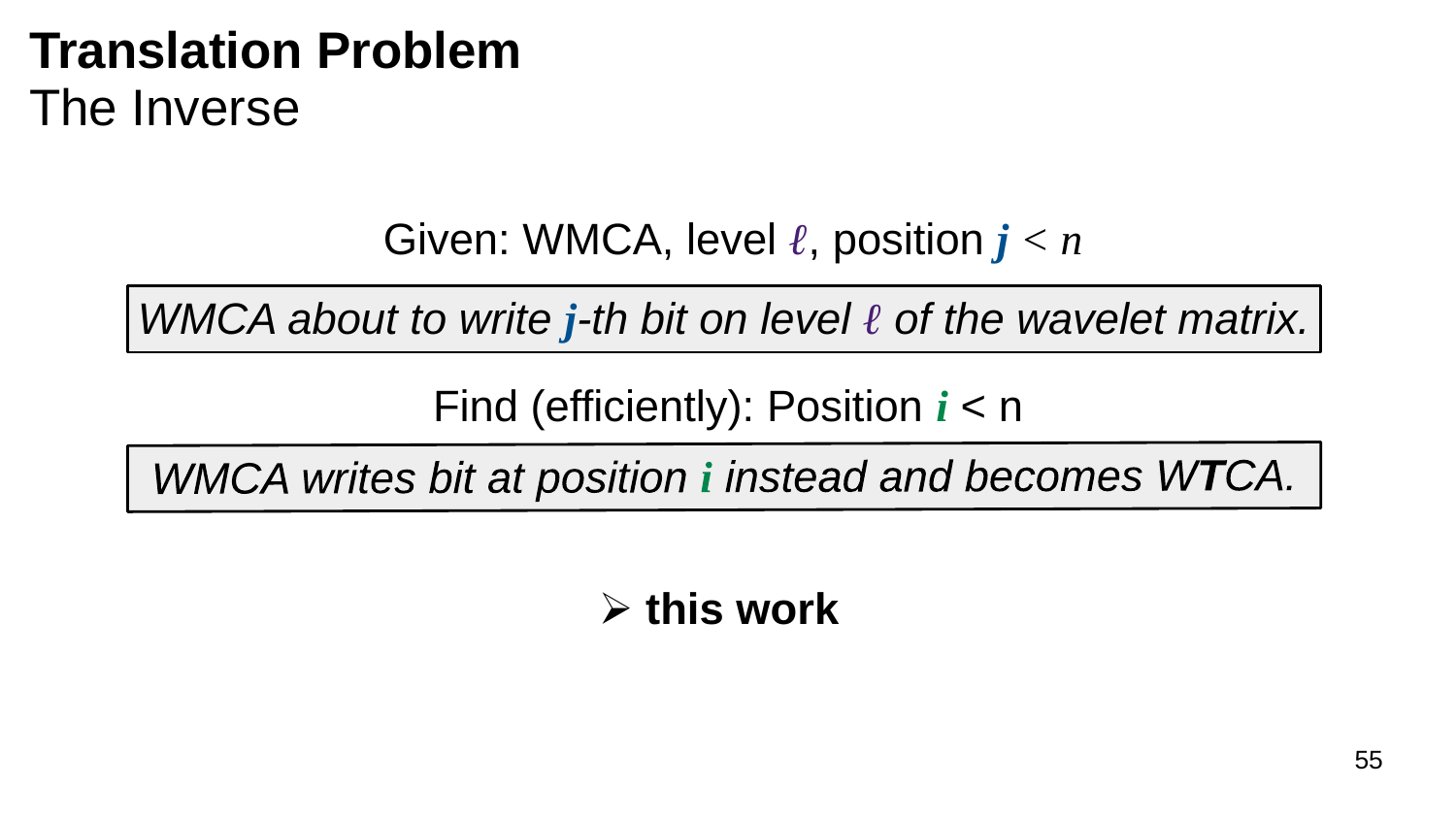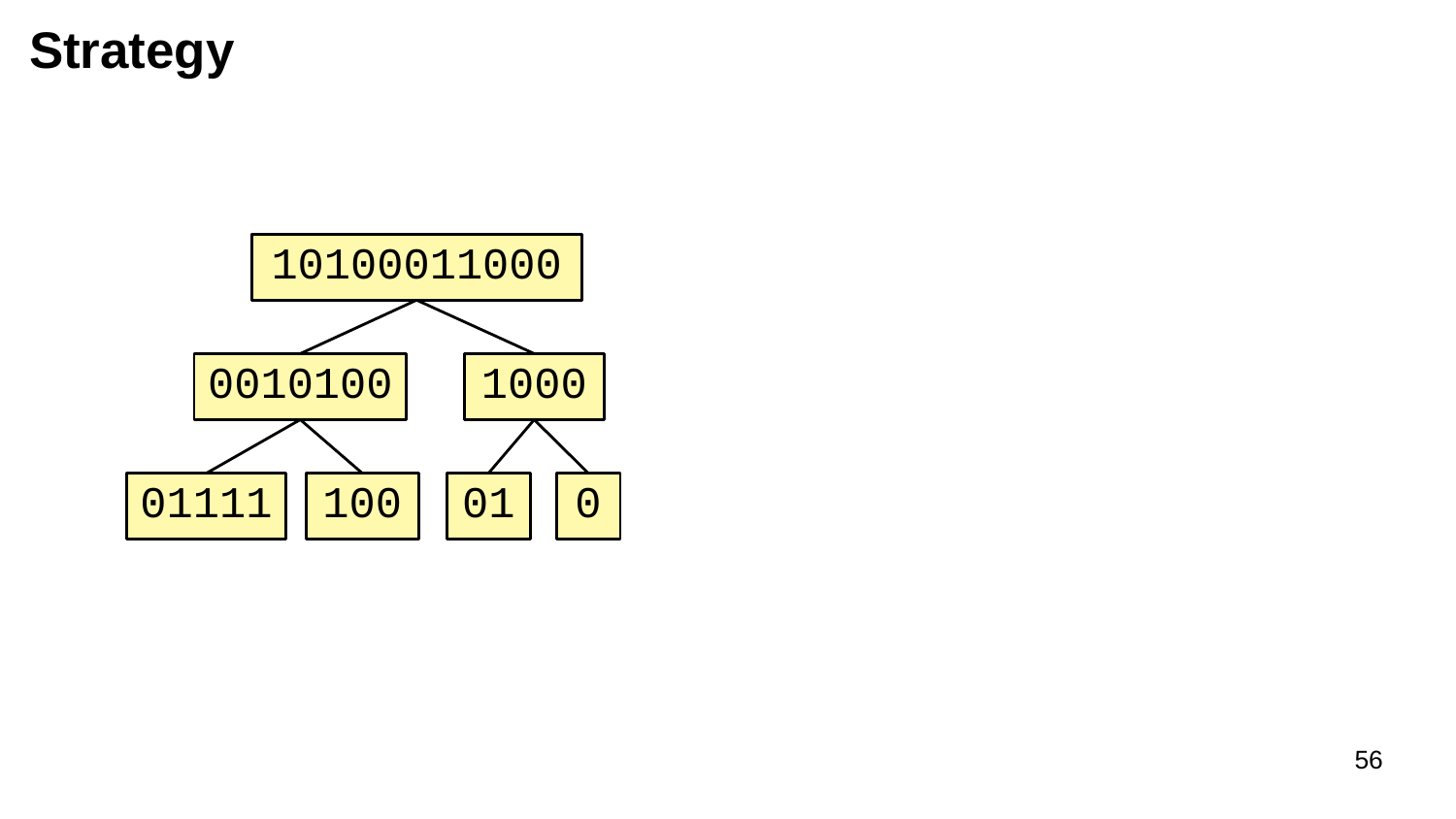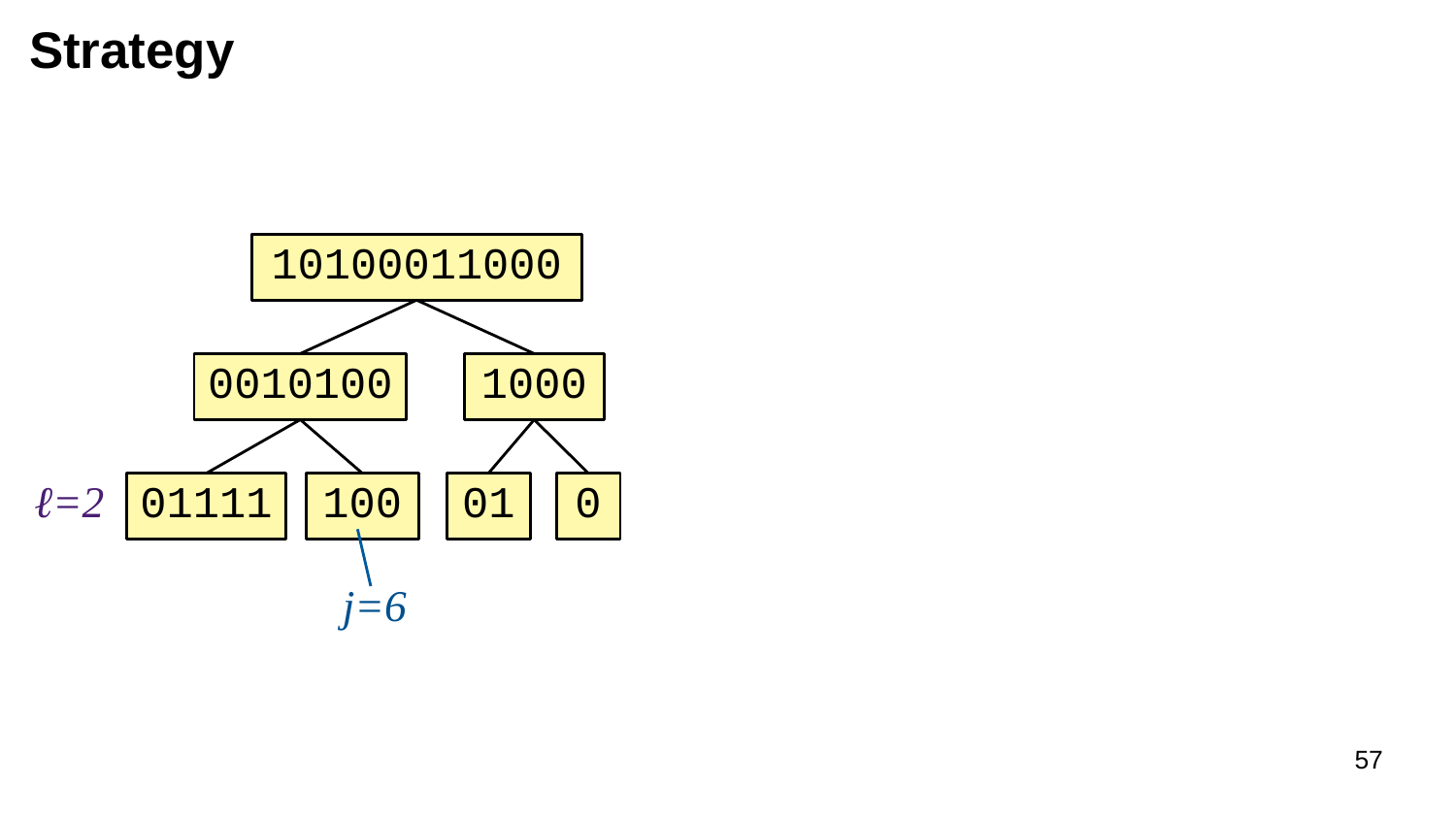#### Locate:

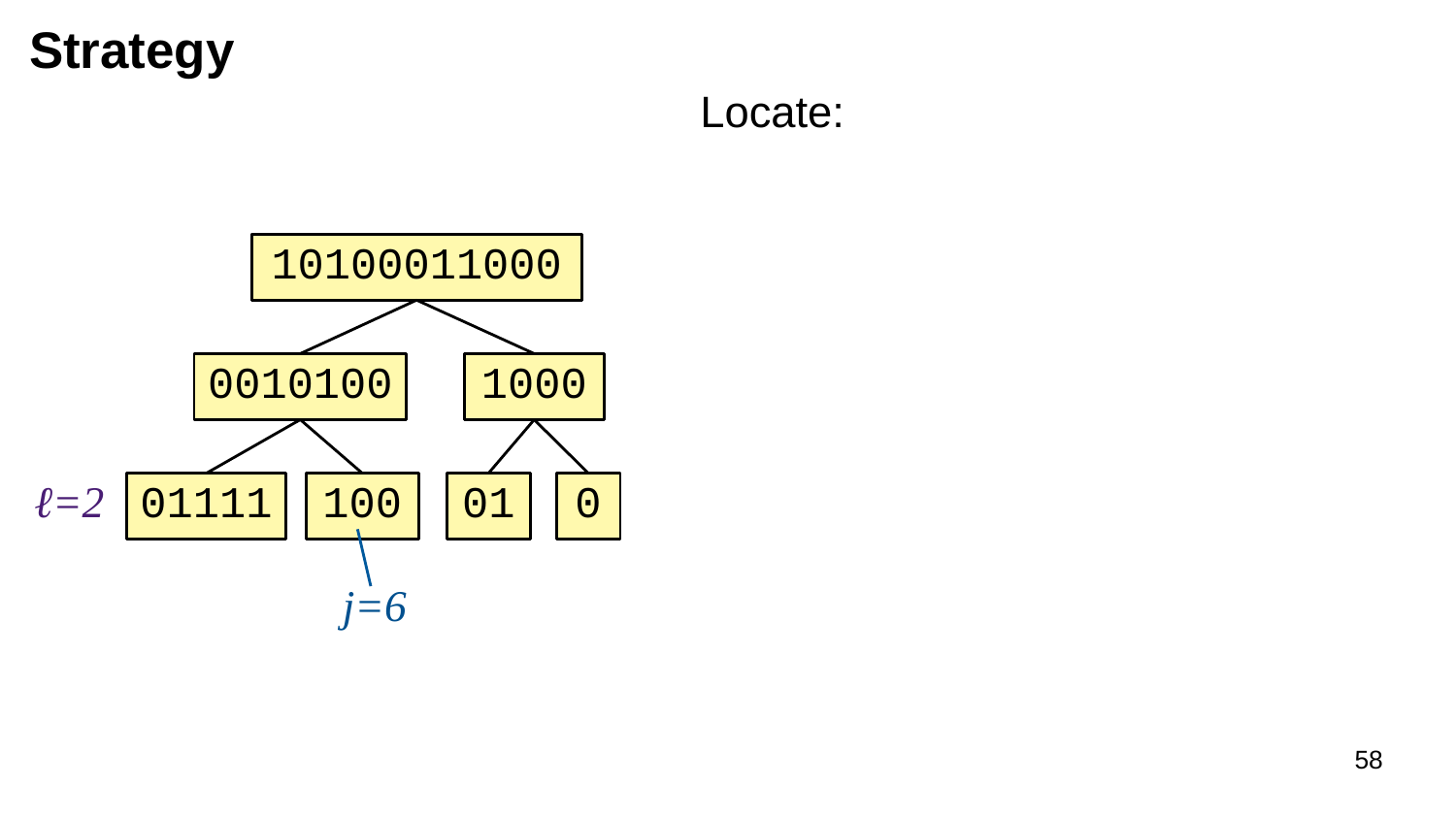#### Locate:

• The node that contains pos. *i* or *j* 

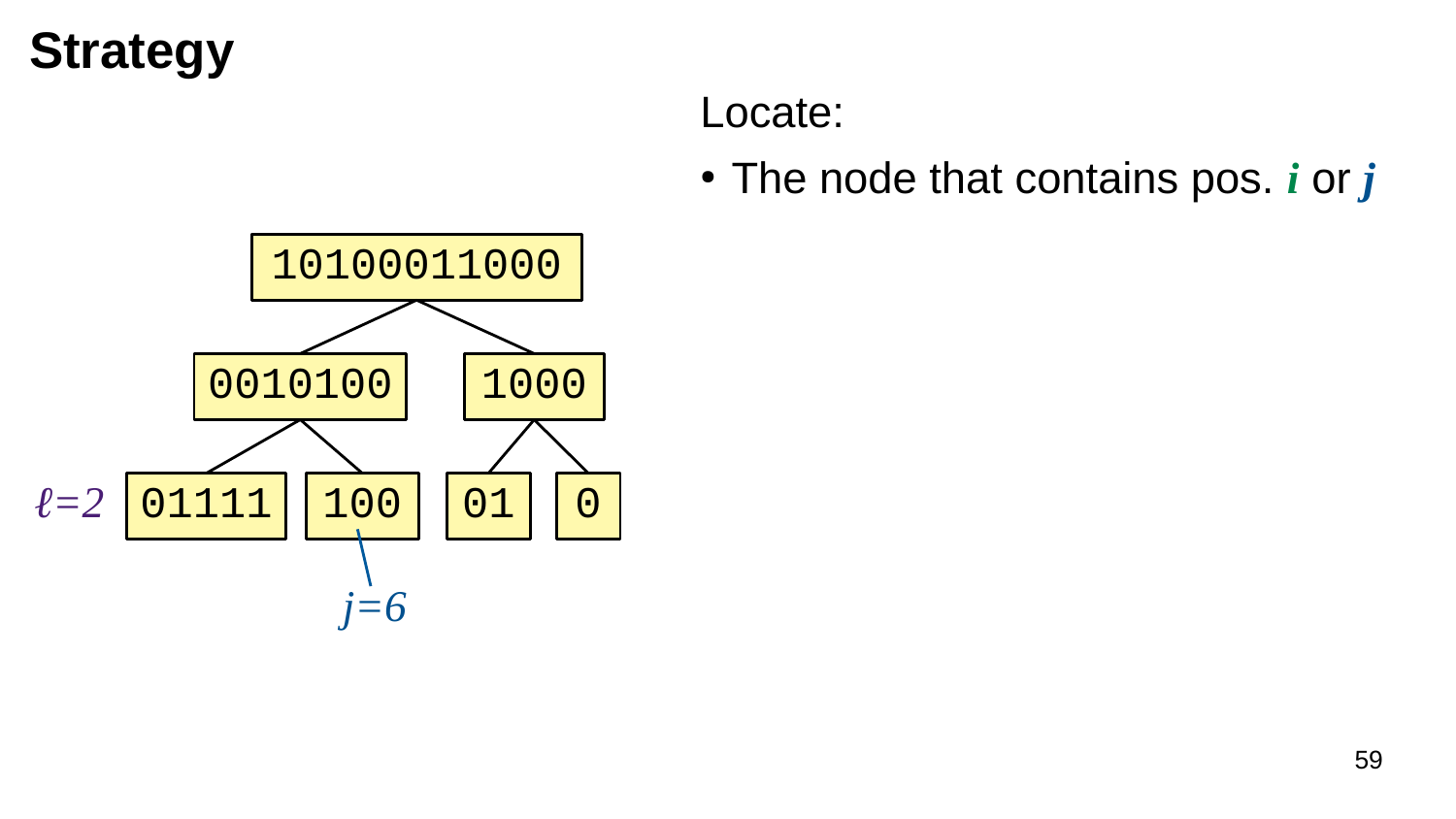

#### Locate:

- The node that contains pos. *i* or *j*
- The position of its first bit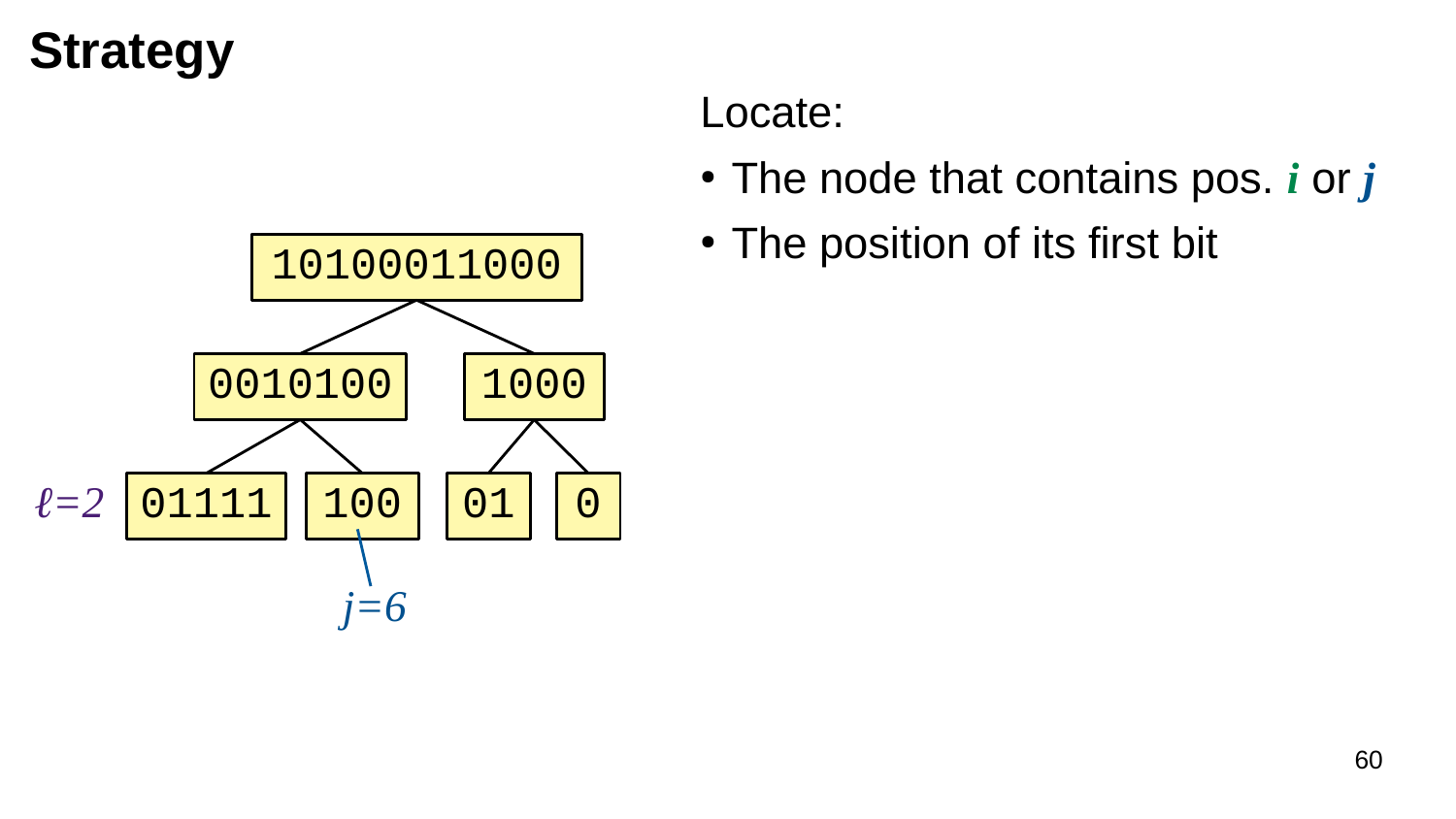

#### Locate:

- The node that contains pos. *i* or *j*
- The position of its first bit

Then: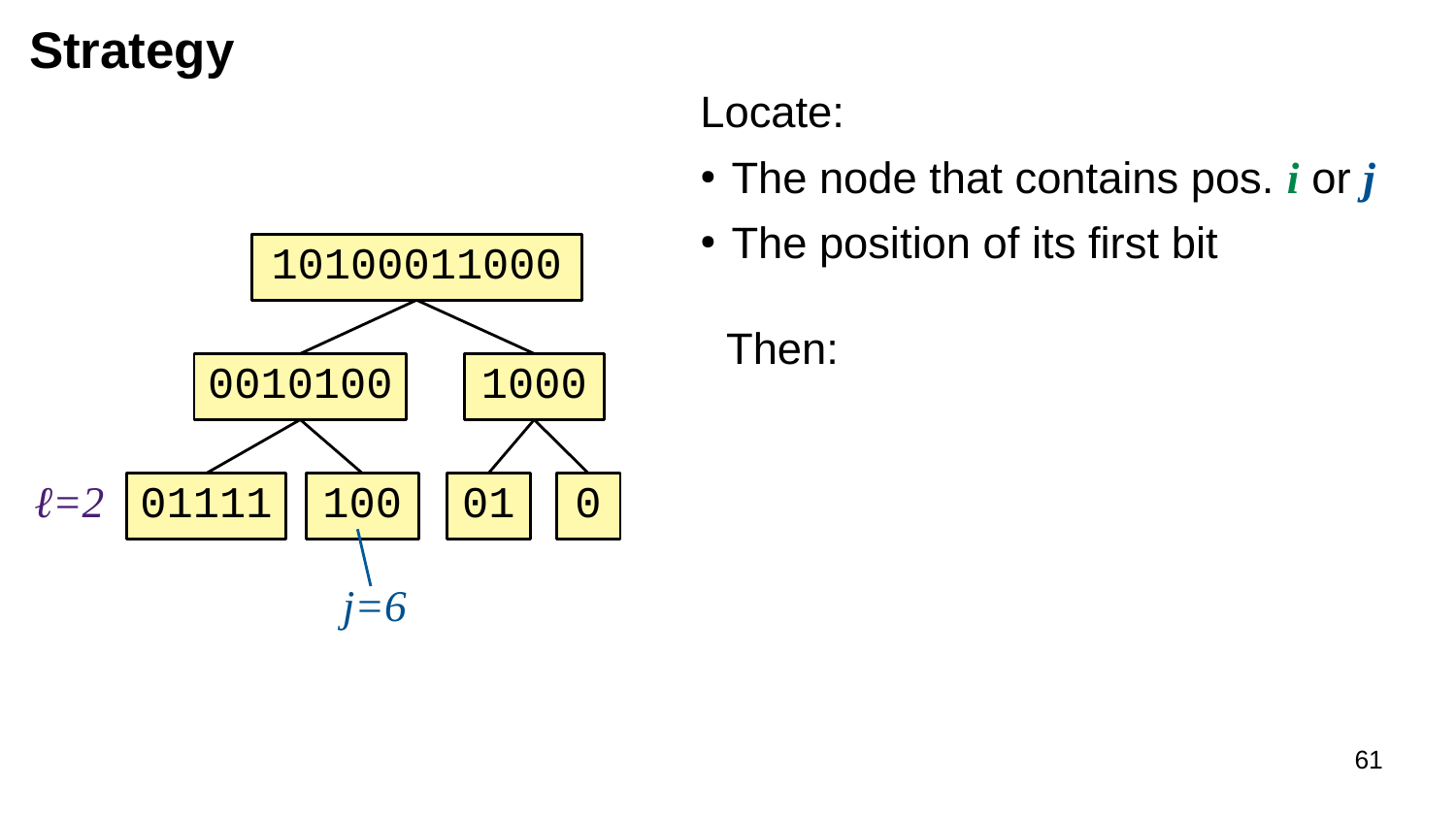

#### Locate:

- The node that contains pos. *i* or *j*
- The position of its first bit

Then:

➢ Use bit reversal to find counterpart node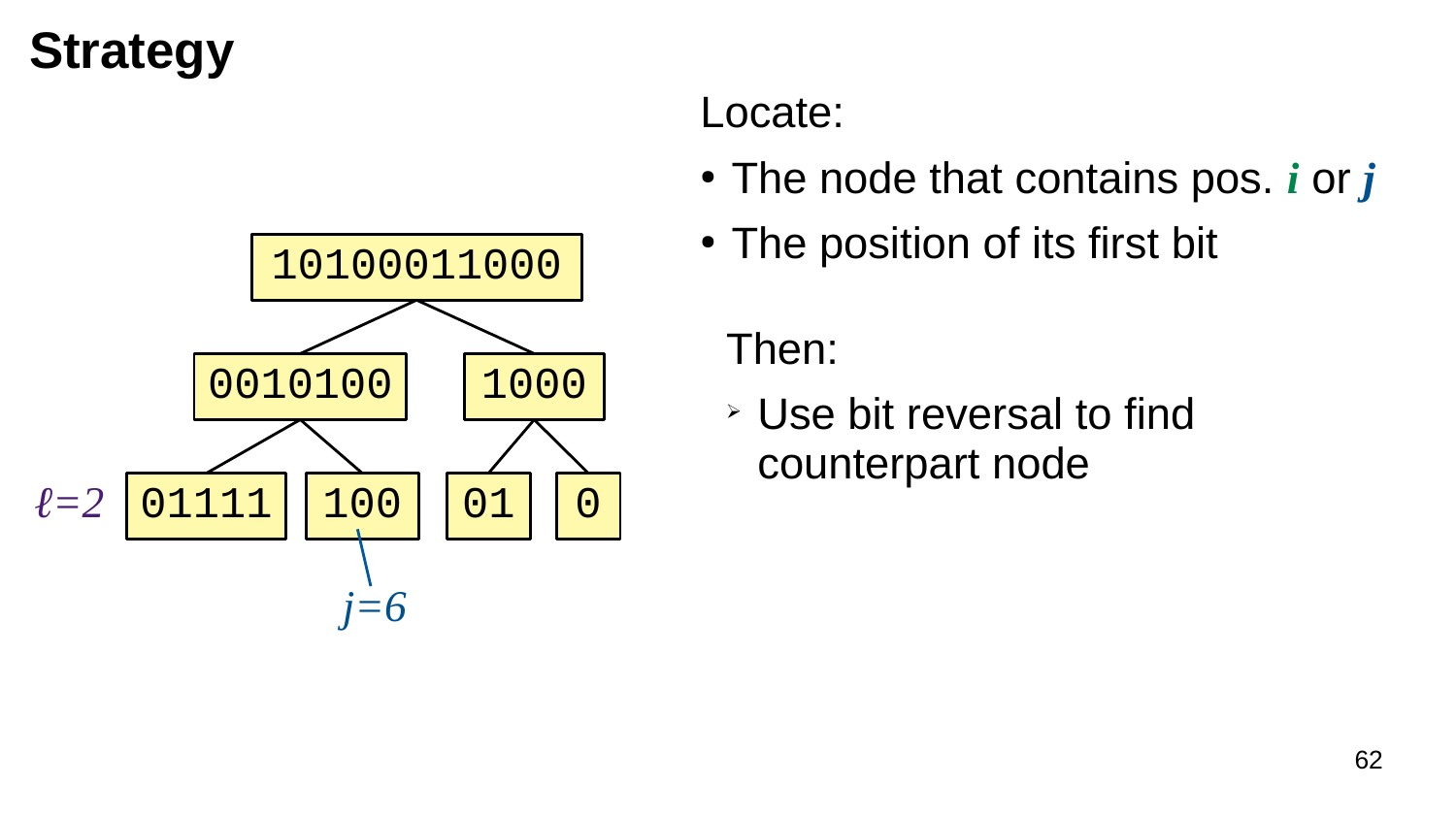

#### Locate:

- The node that contains pos. *i* or *j*
- The position of its first bit

Then:

- ➢ Use bit reversal to find counterpart node
- ➢ Find the node's first bit in counterpart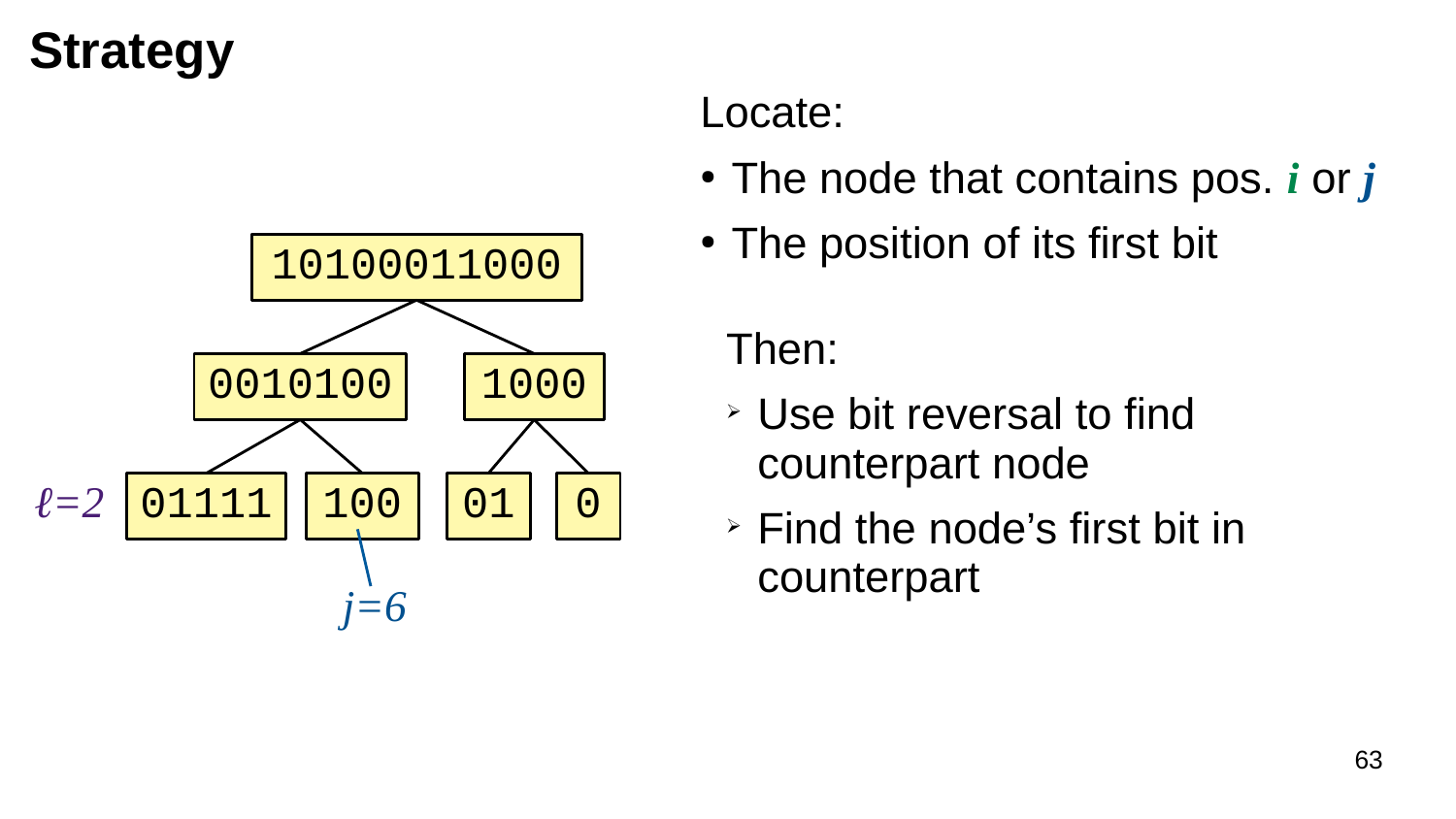

#### Locate:

- The node that contains pos. *i* or *j*
- The position of its first bit

Then:

- ➢ Use bit reversal to find counterpart node
- ➢ Find the node's first bit in counterpart
- ➢ Add offset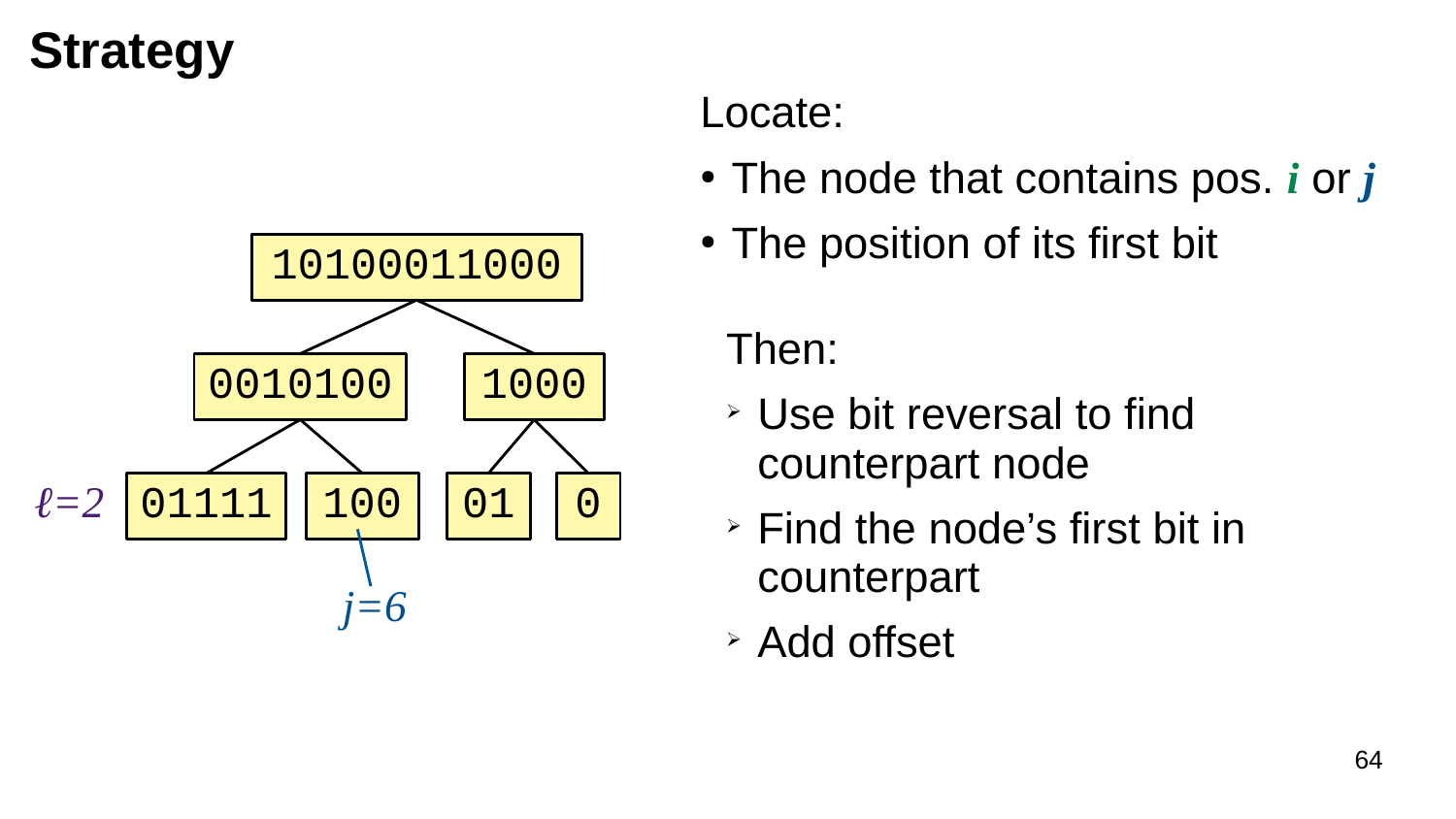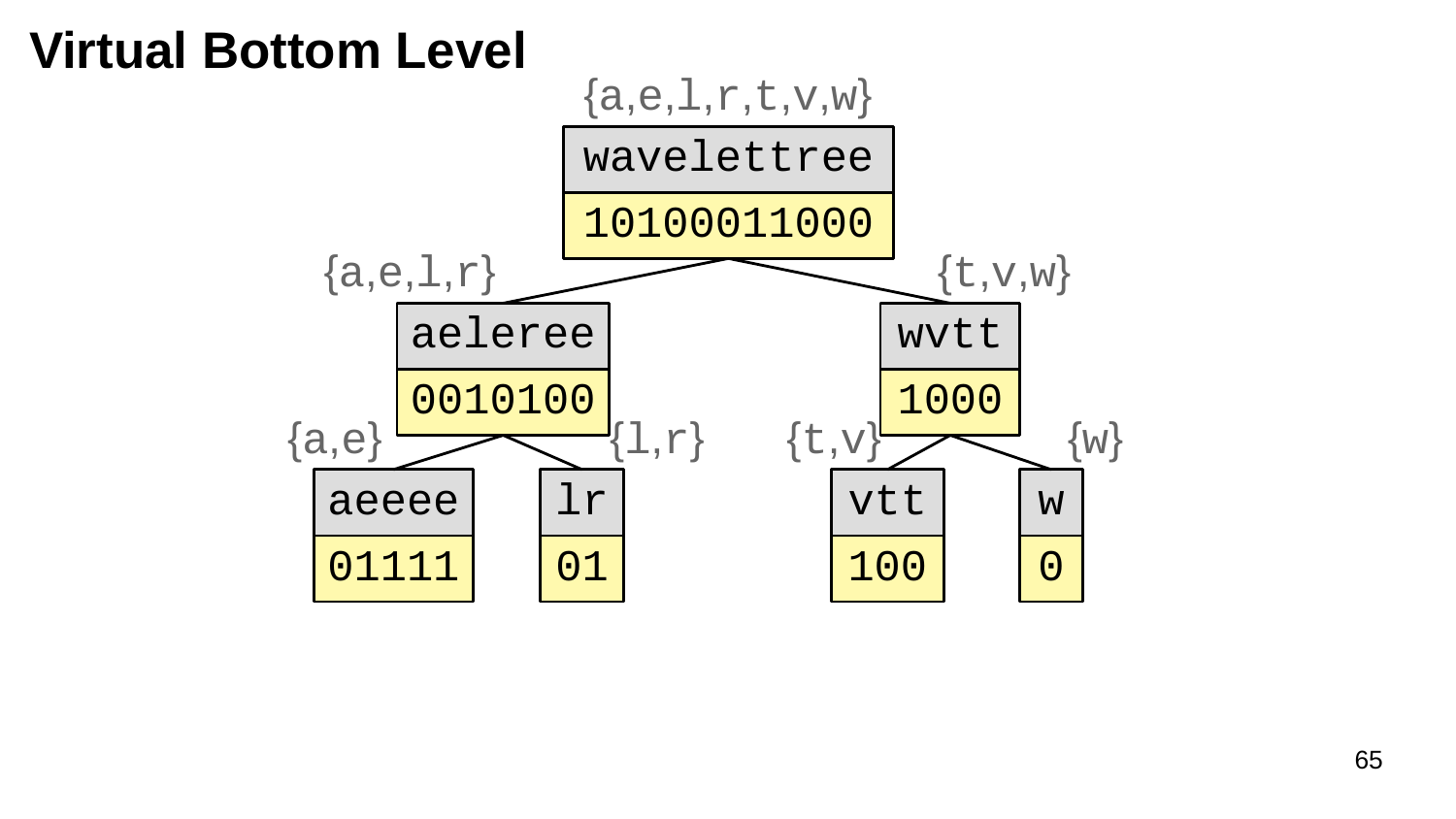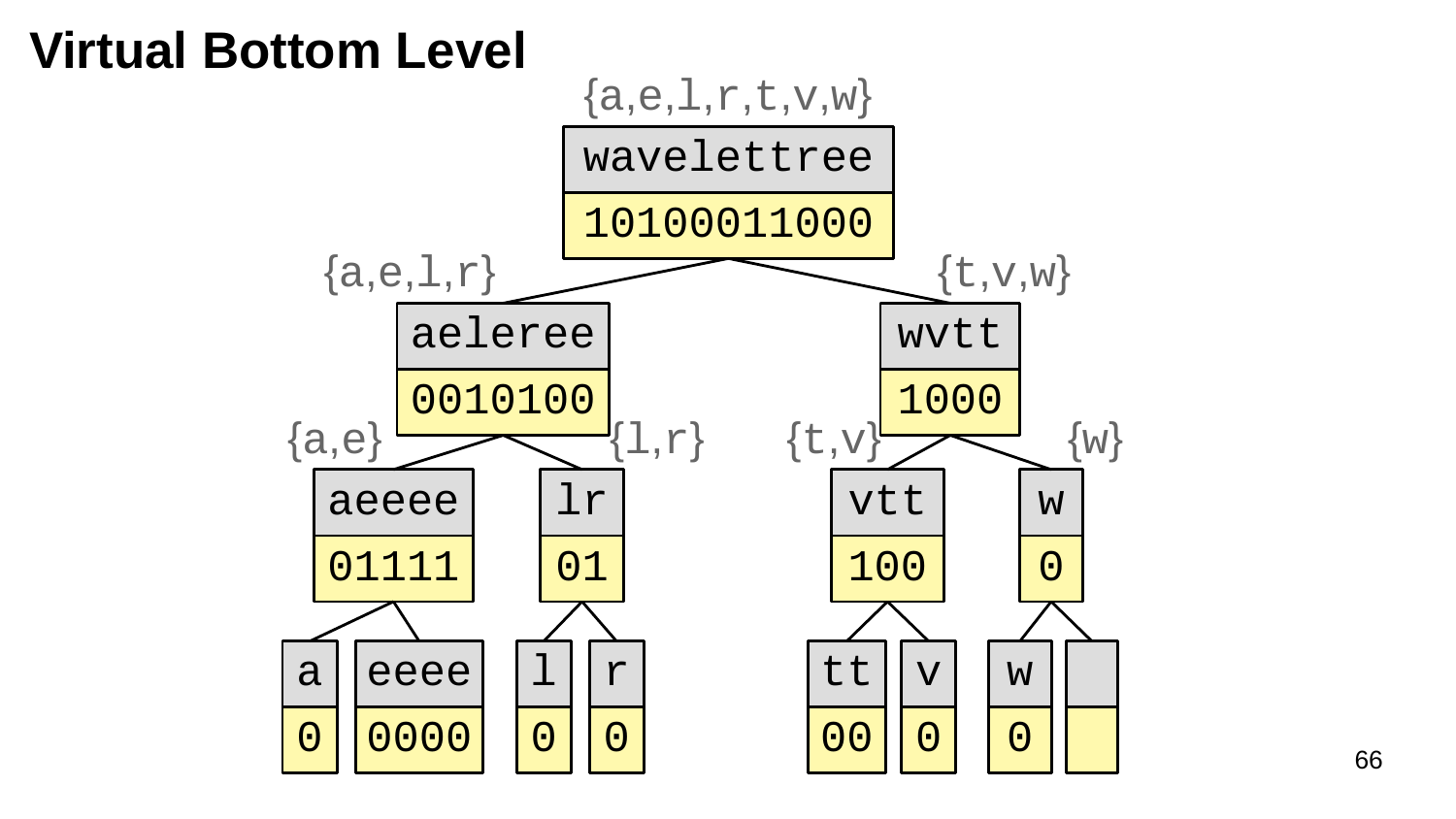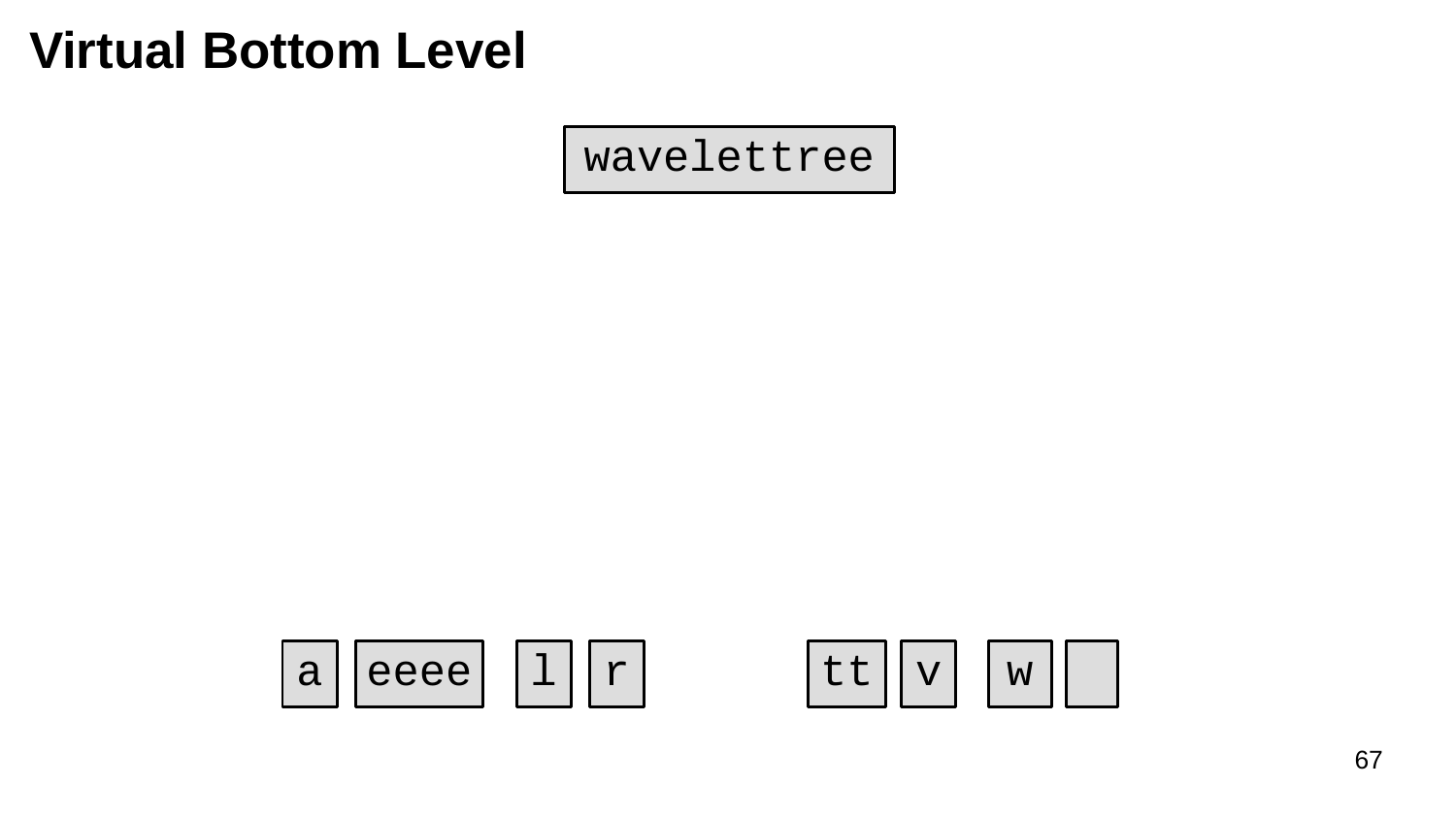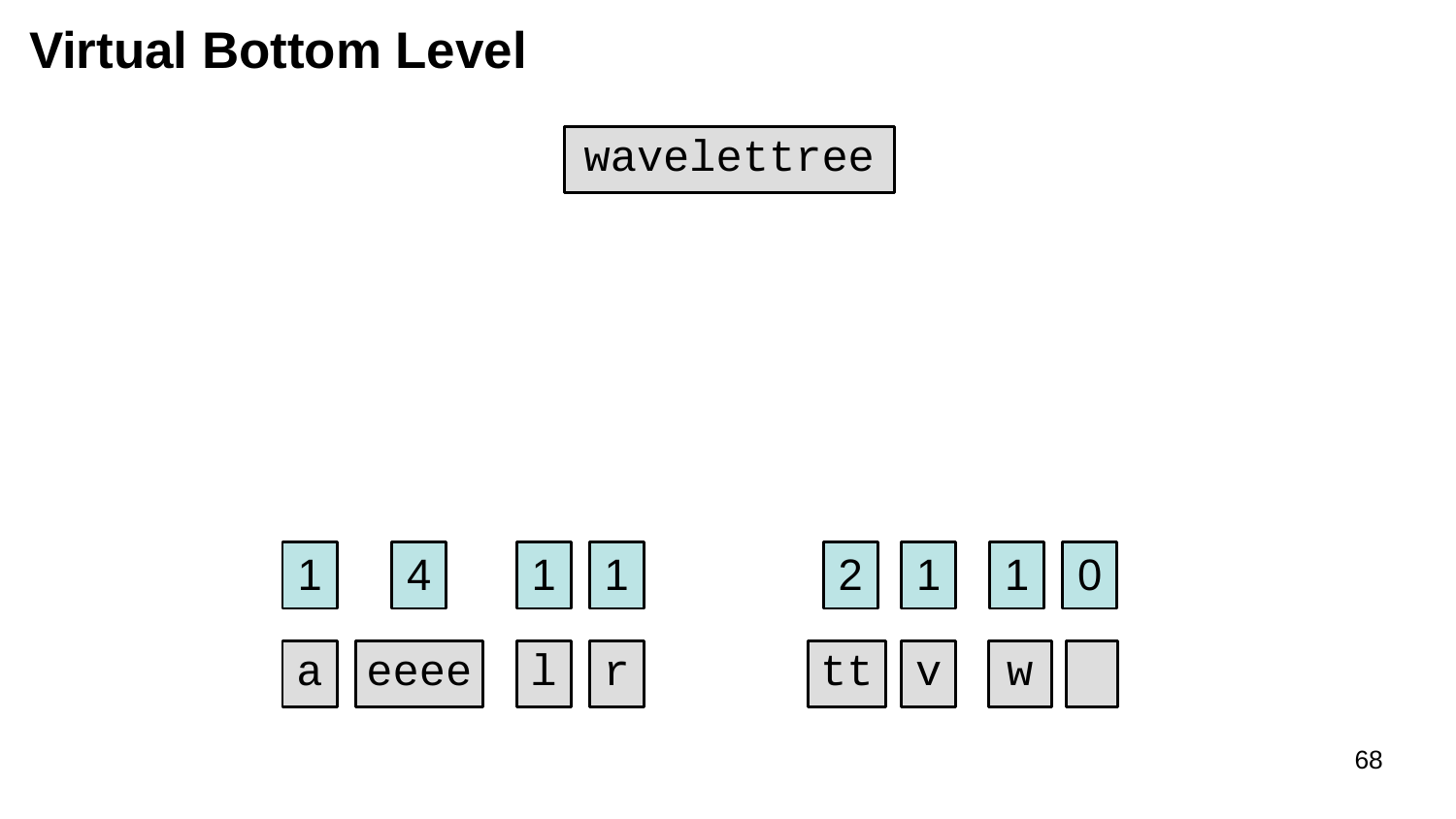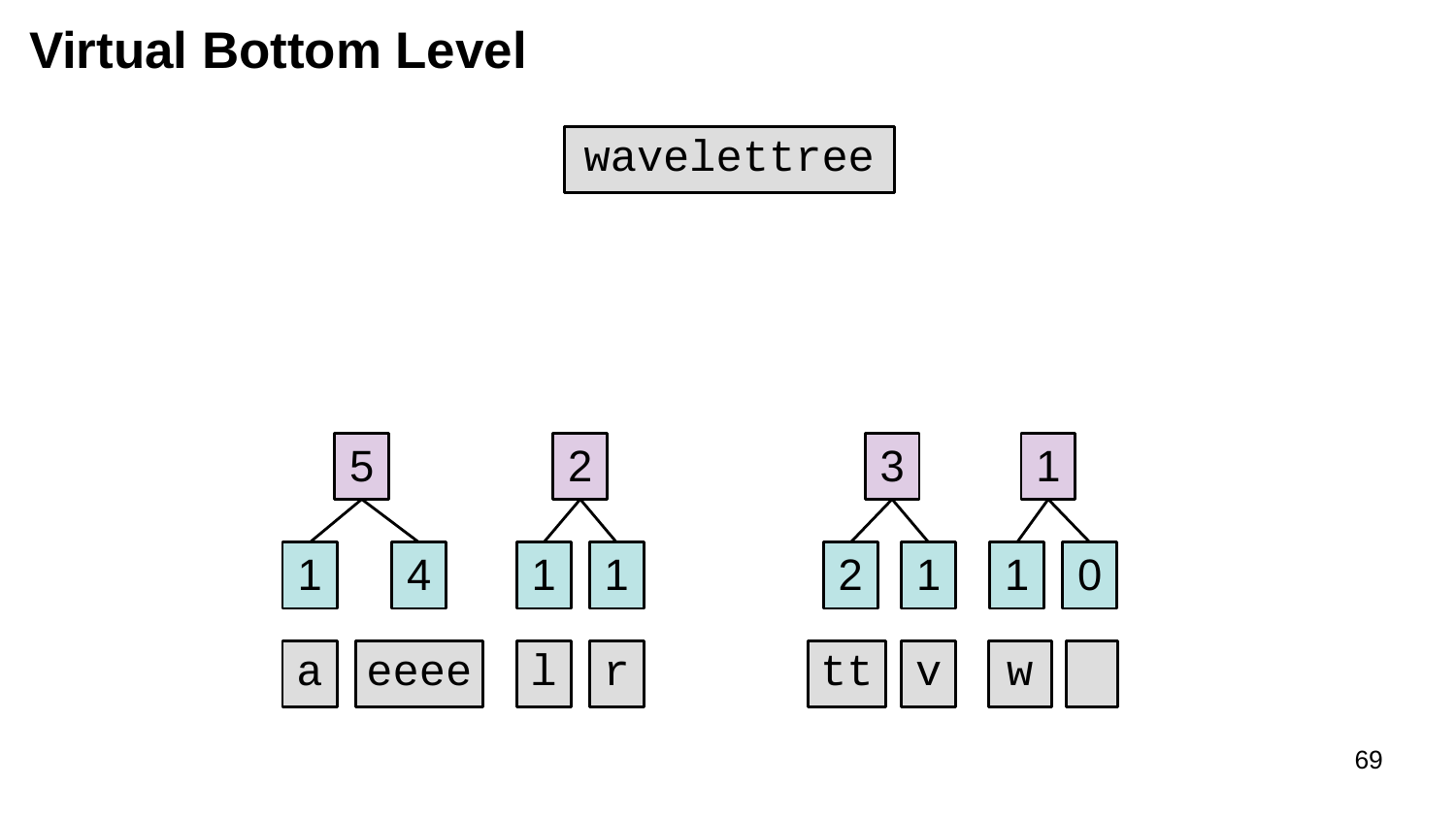

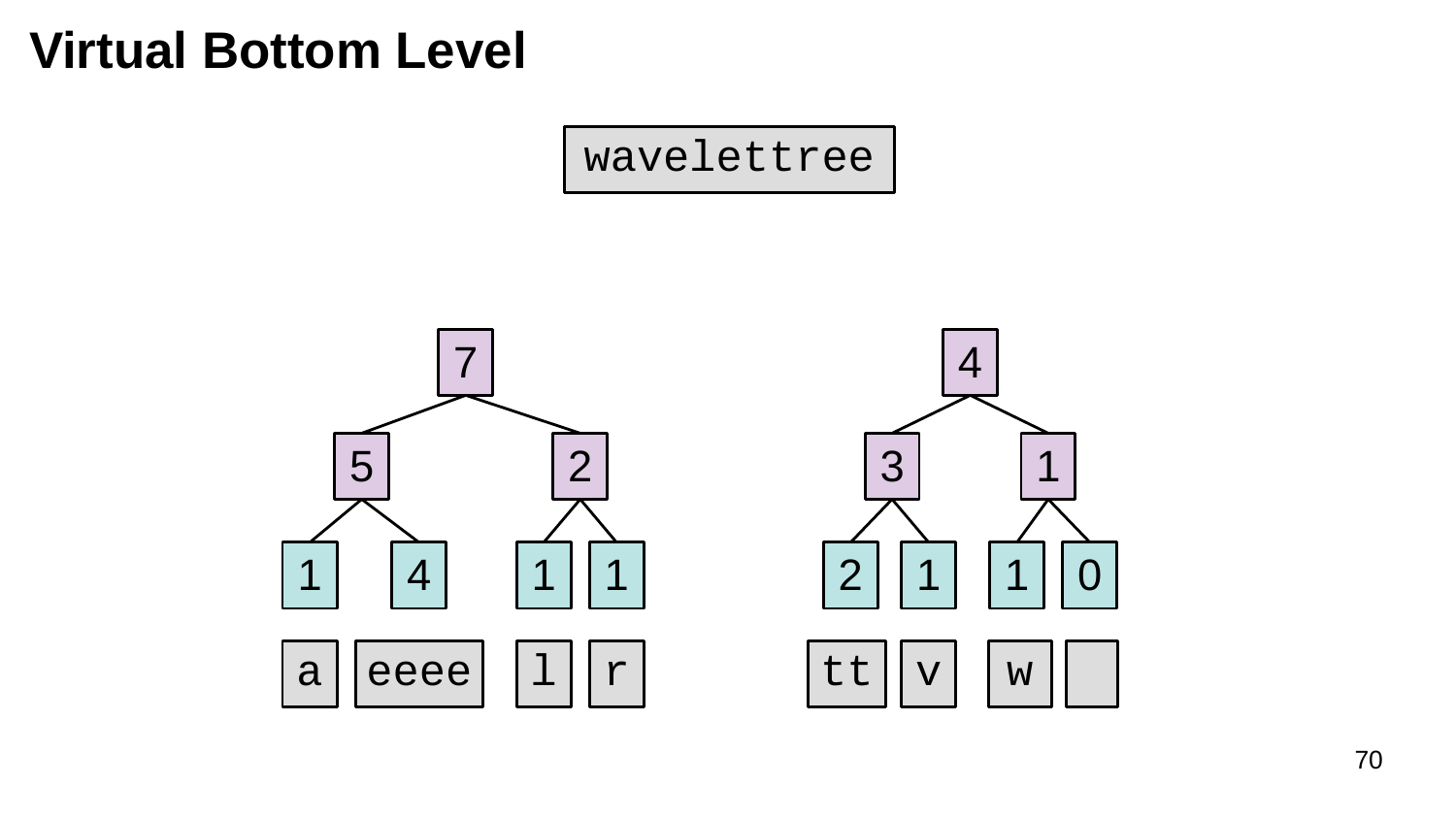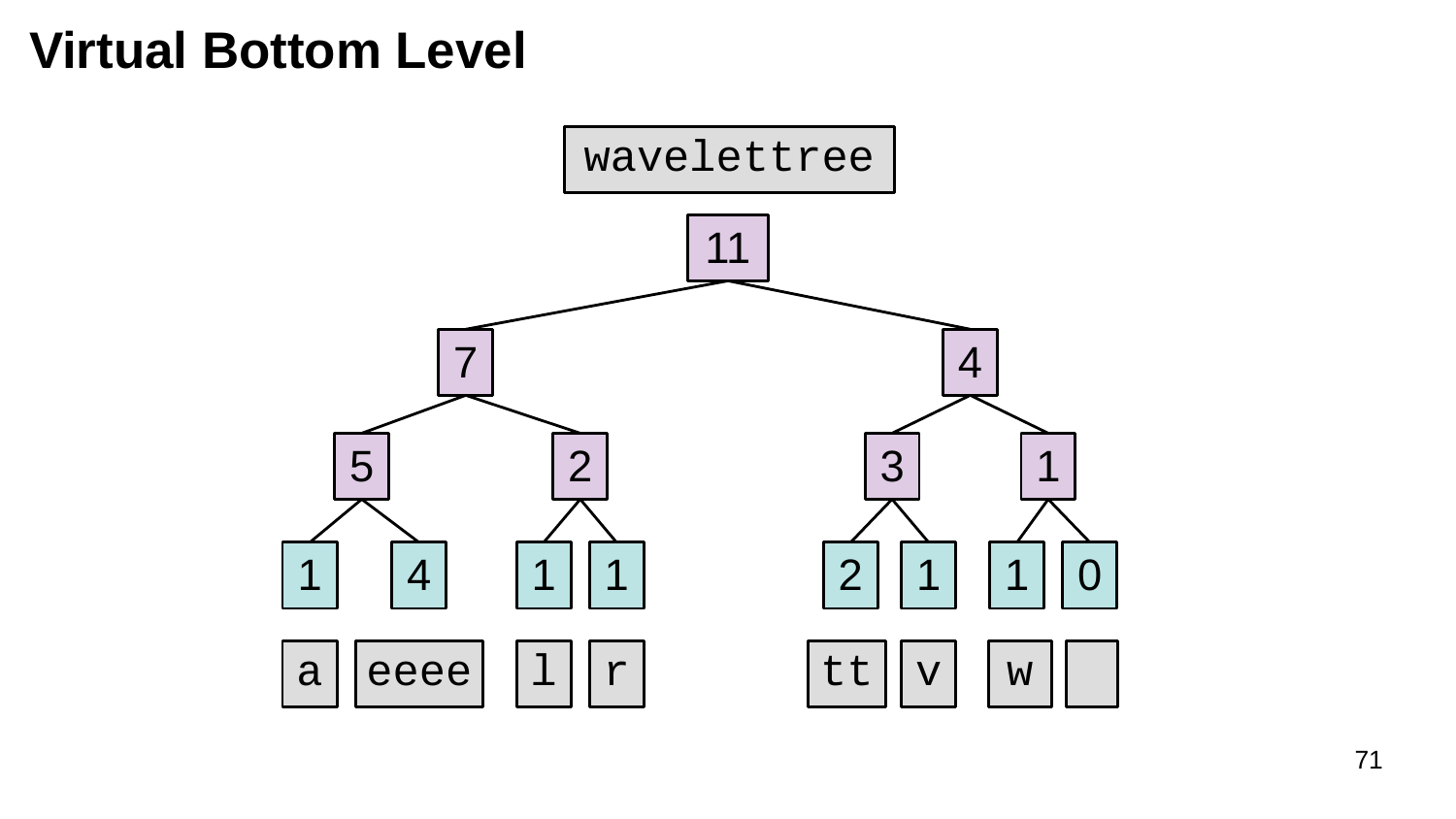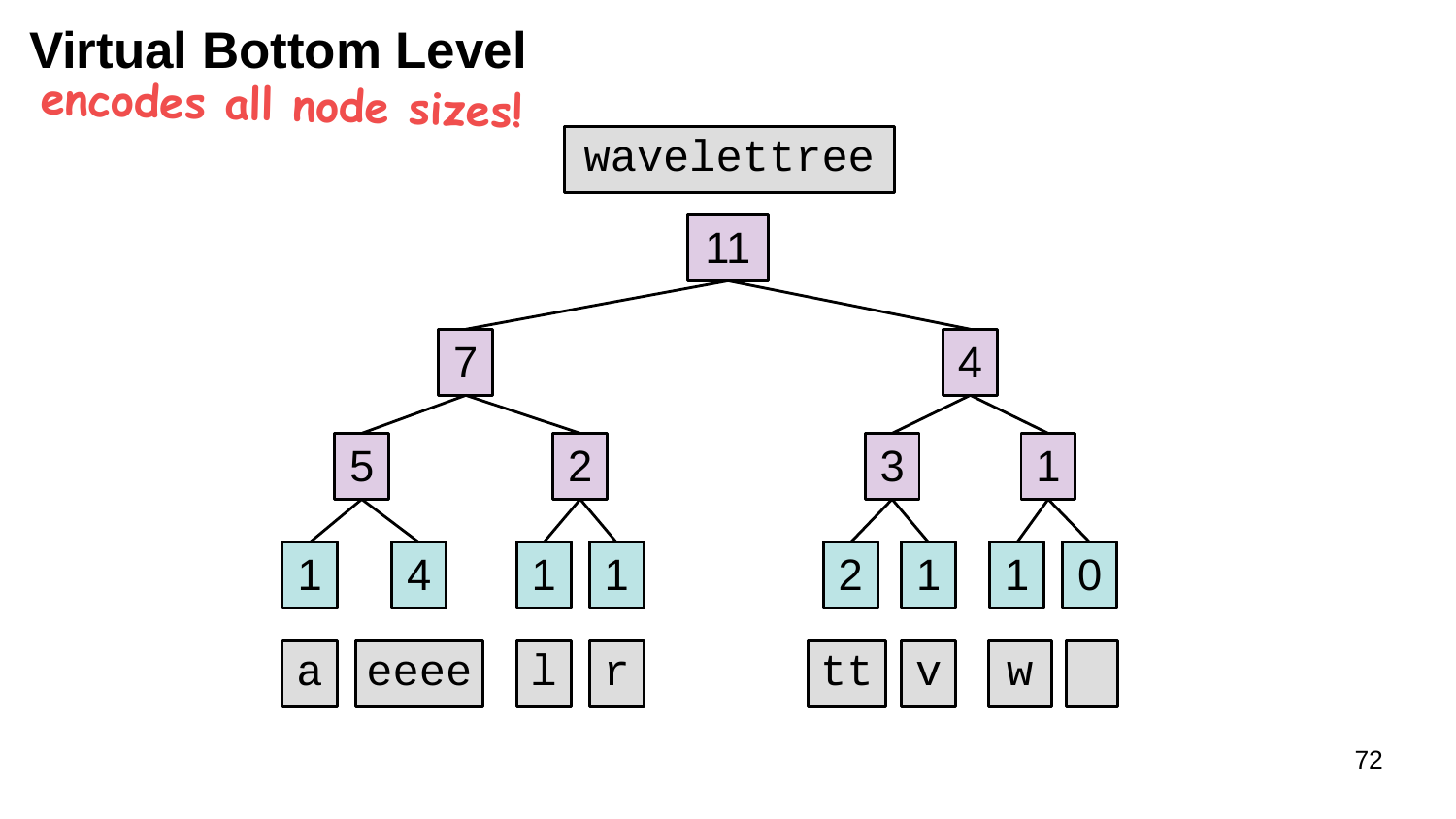#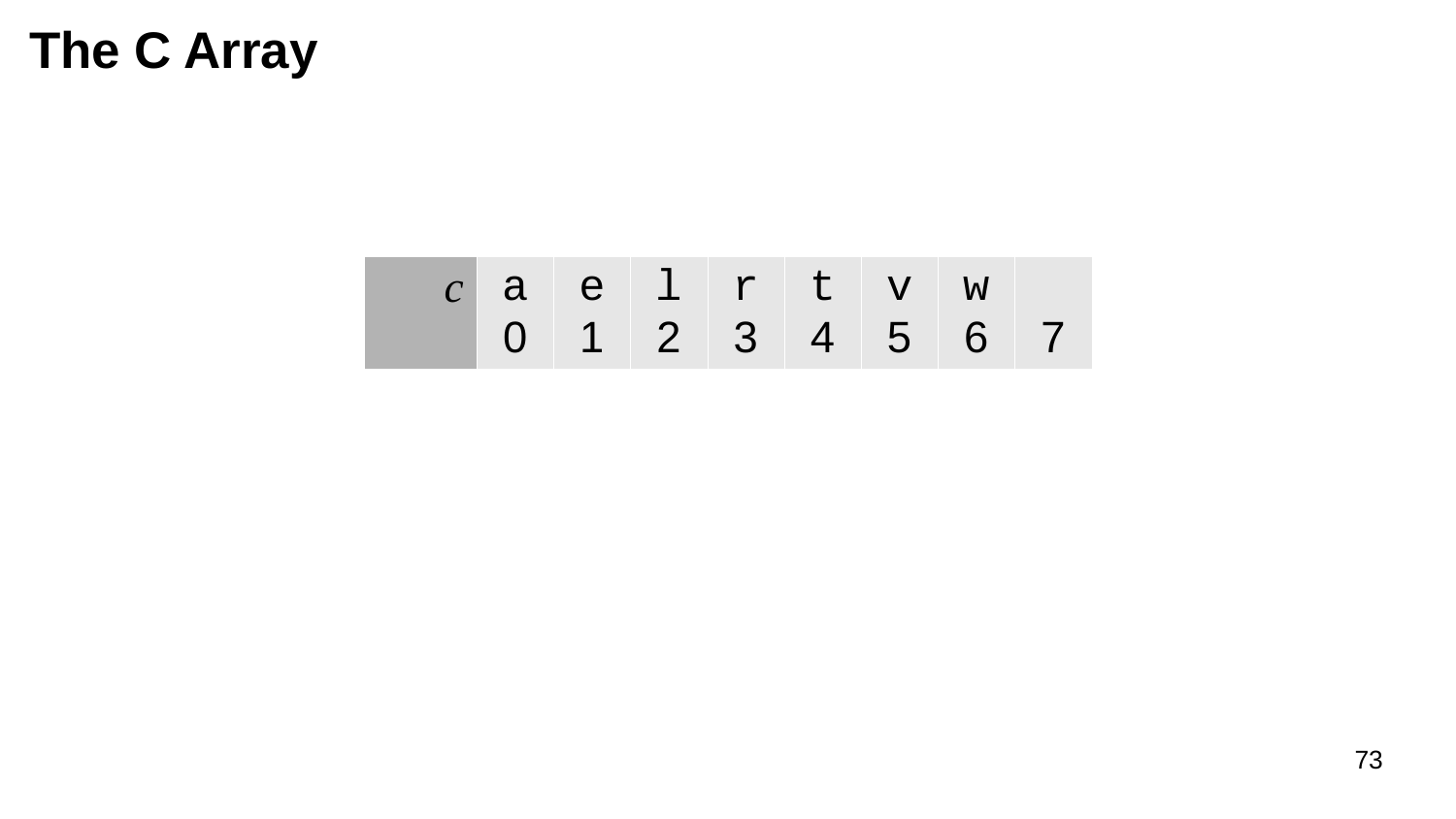|                      |  | caelrtvw |  |                 |  |
|----------------------|--|----------|--|-----------------|--|
|                      |  |          |  | 0 1 2 3 4 5 6 7 |  |
| $H[c]$ 1 4 1 1 2 1 1 |  |          |  |                 |  |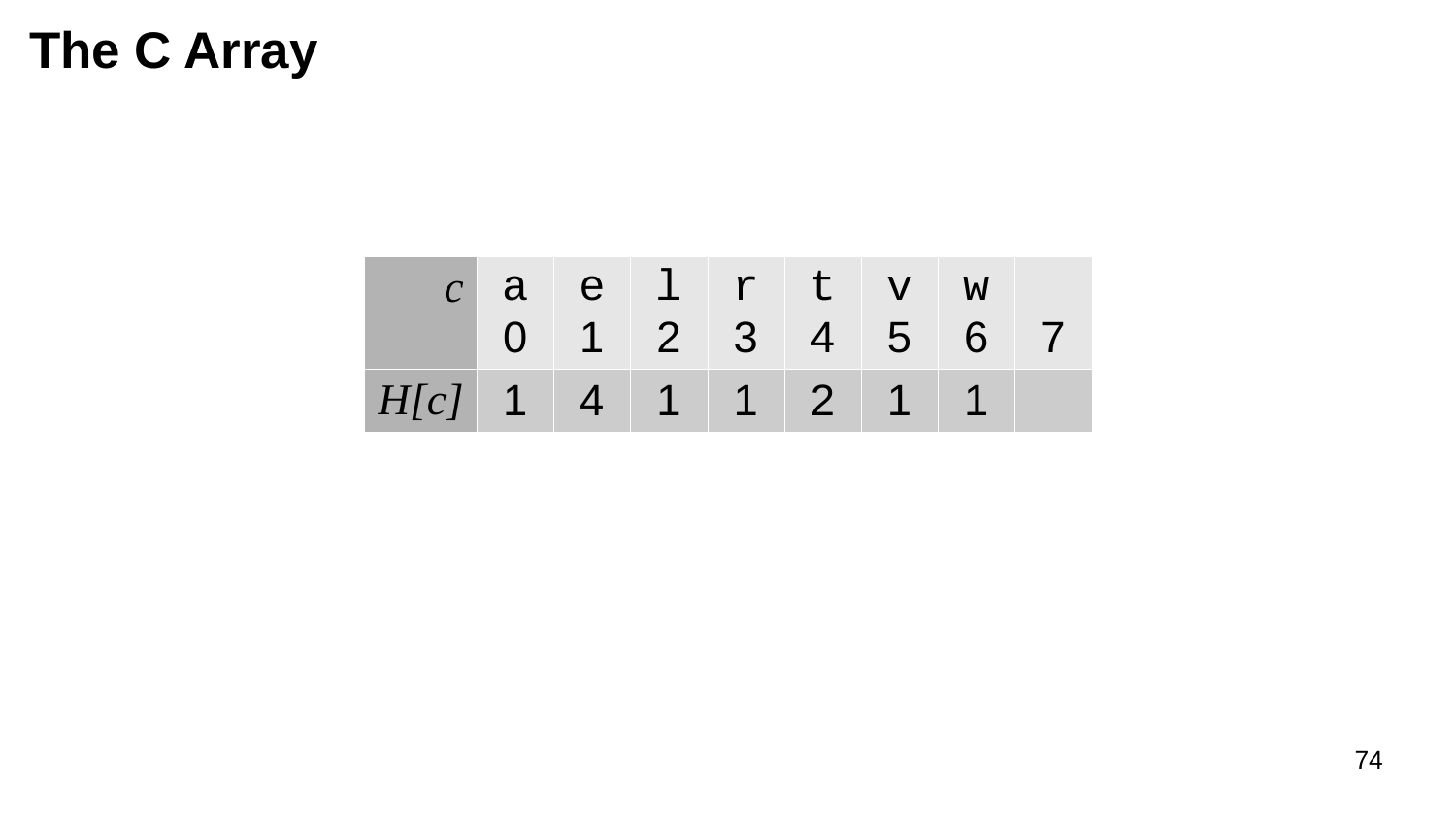|                      |  | aelrtvw       |  |       |  |
|----------------------|--|---------------|--|-------|--|
|                      |  | 0 1 2 3 4 5 6 |  |       |  |
| $H[c]$ 1 4 1 1 2 1 1 |  |               |  |       |  |
| $C[c]$ 0 1 5 6 7 9   |  |               |  | 10 11 |  |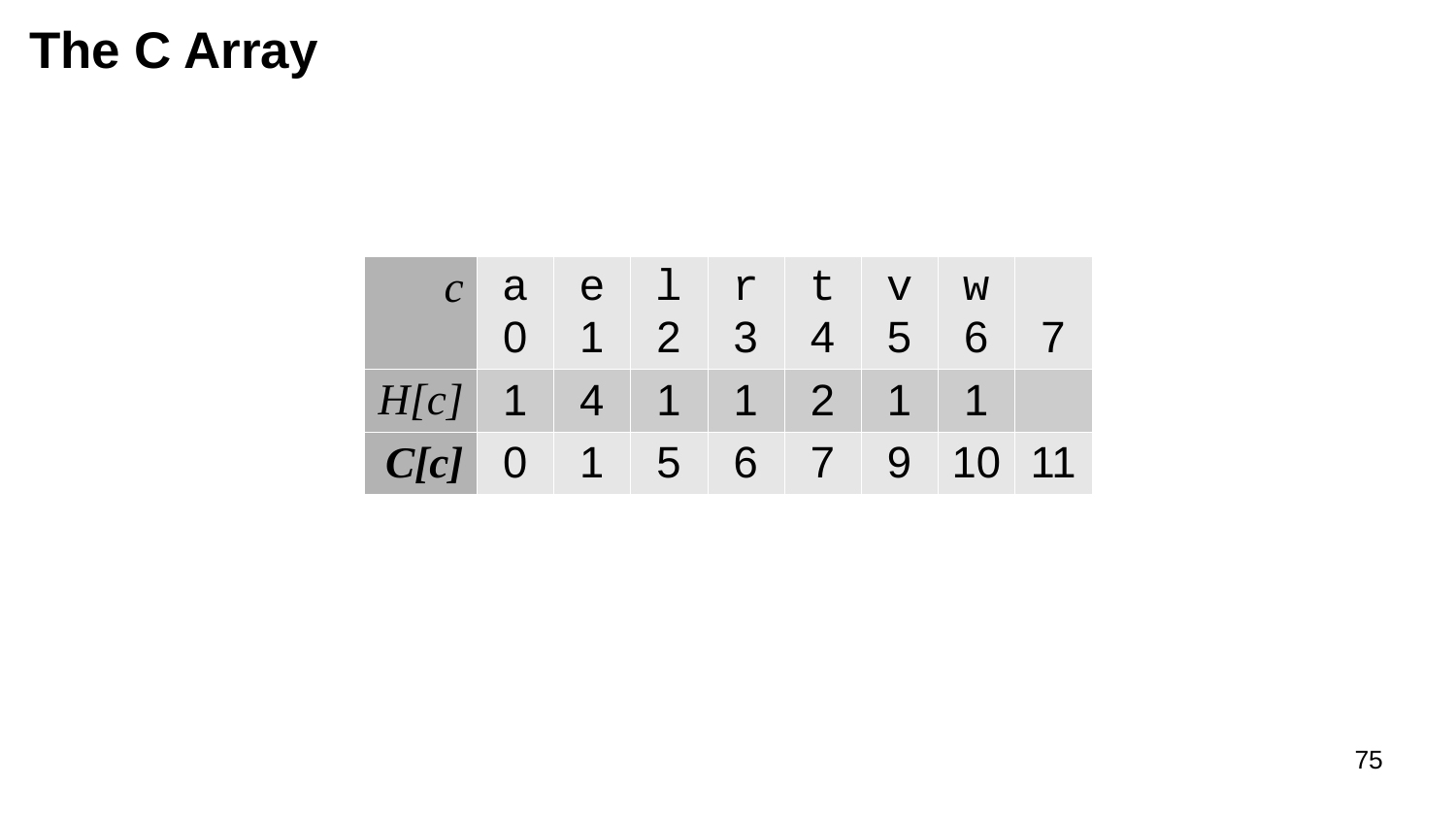|                          |  | $c$ a e $1$ r t v w |  |  |  |
|--------------------------|--|---------------------|--|--|--|
|                          |  | 0 1 2 3 4 5 6       |  |  |  |
| $H[c]$ 1 4 1 1 2 1 1     |  |                     |  |  |  |
| $C[c]$ 0 1 5 6 7 9 10 11 |  |                     |  |  |  |

 $H[c] = C[c+1] - C[c]$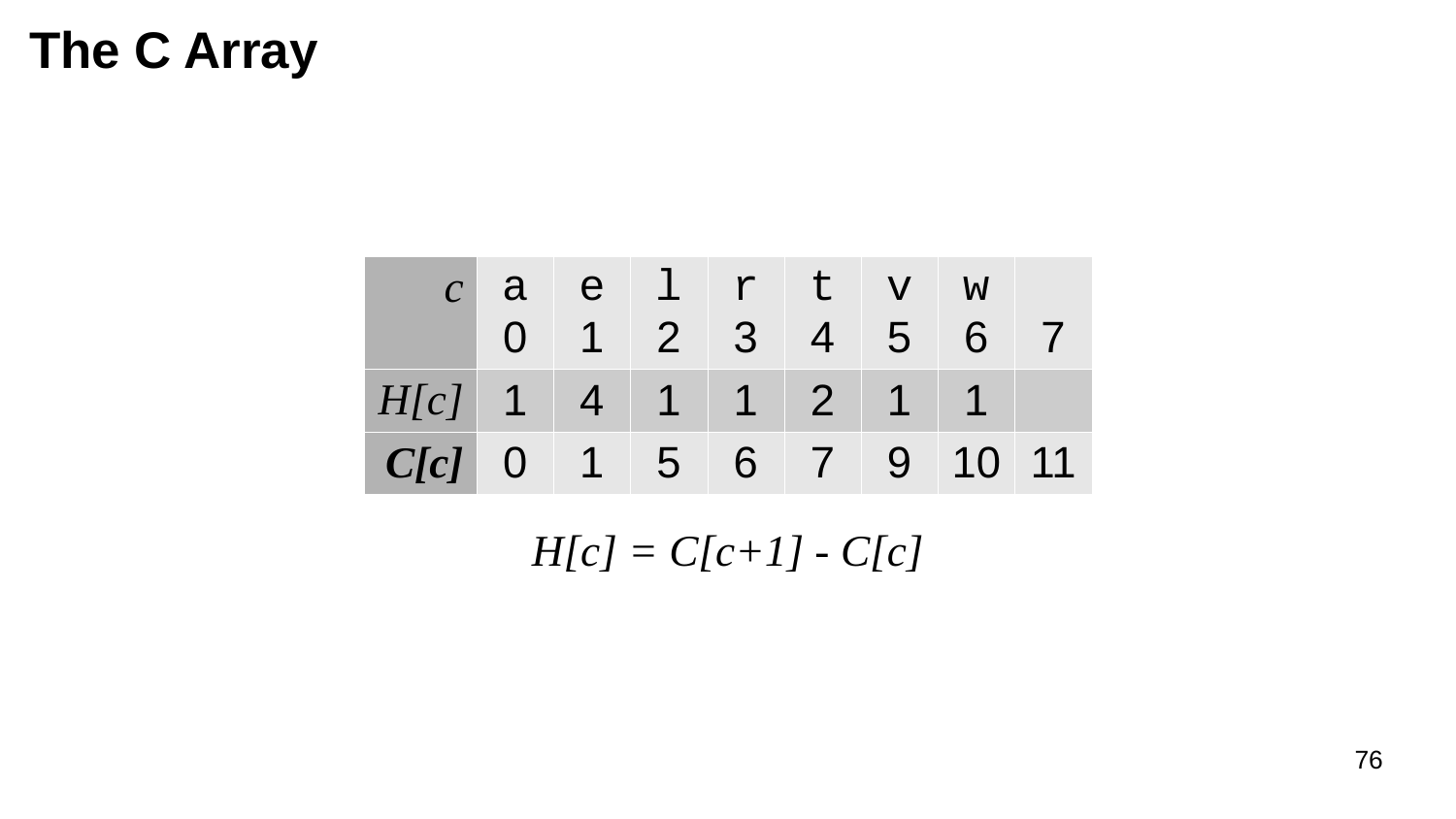

 $H[c] = C[c+1] - C[c]$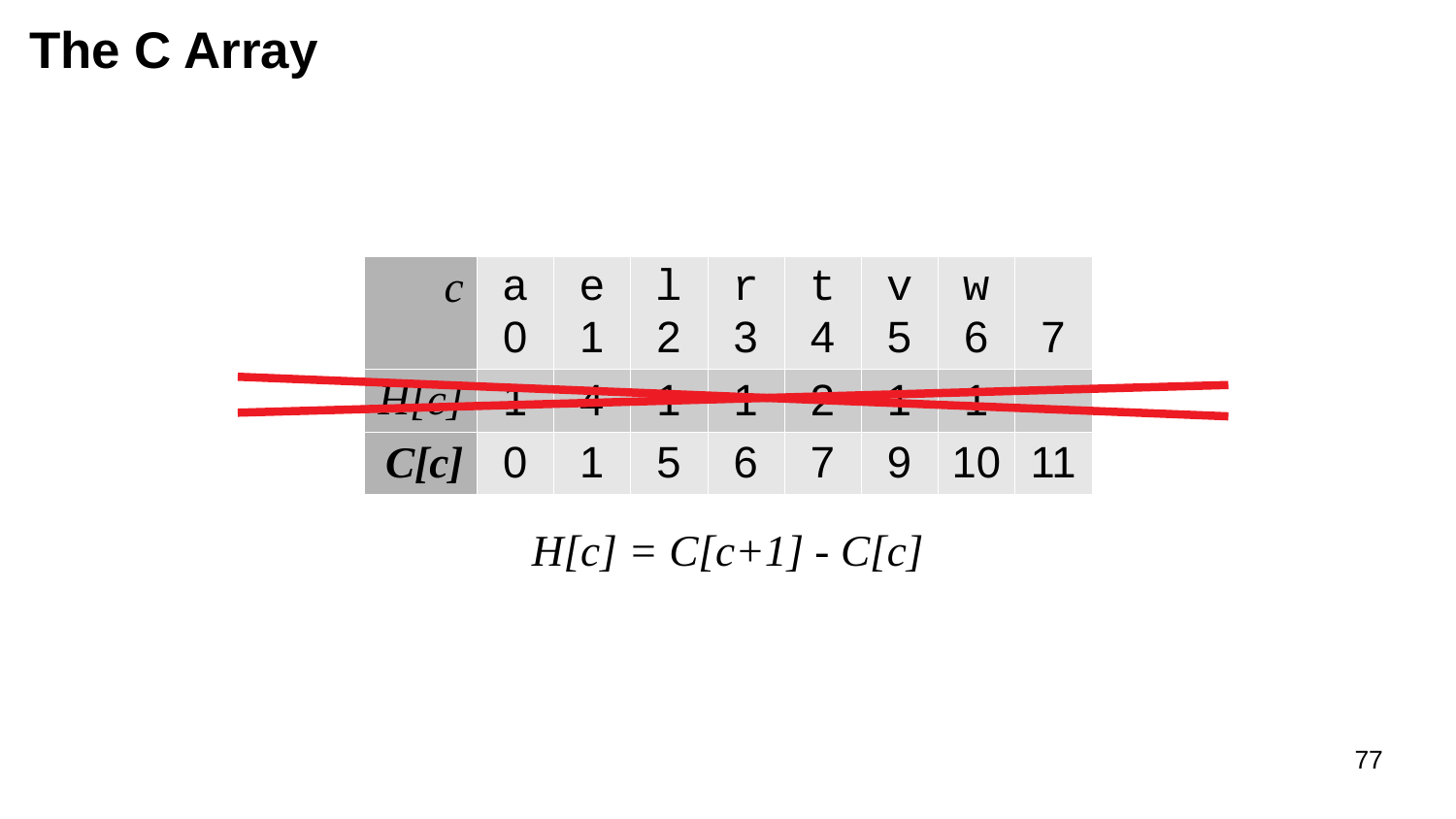

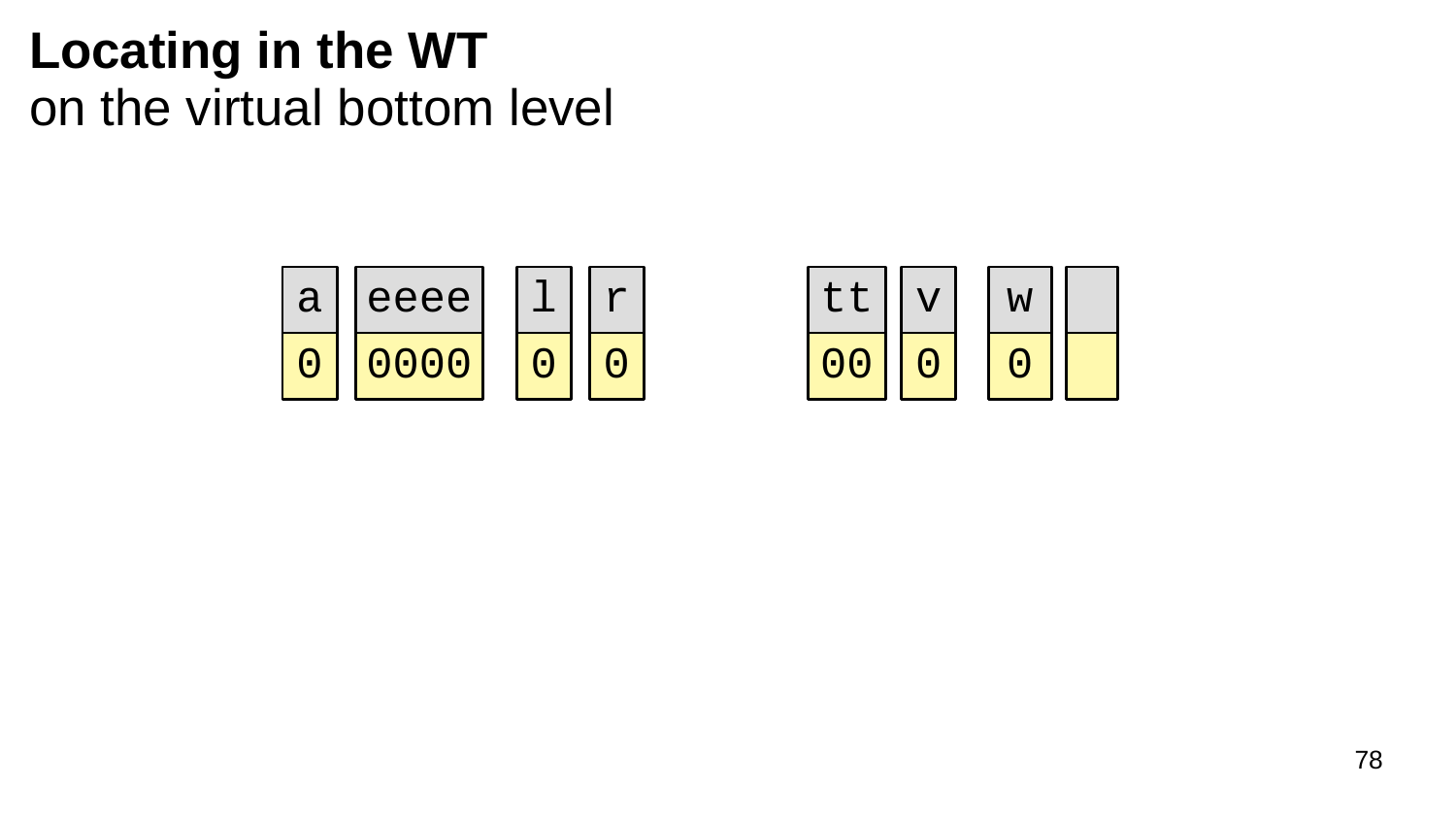

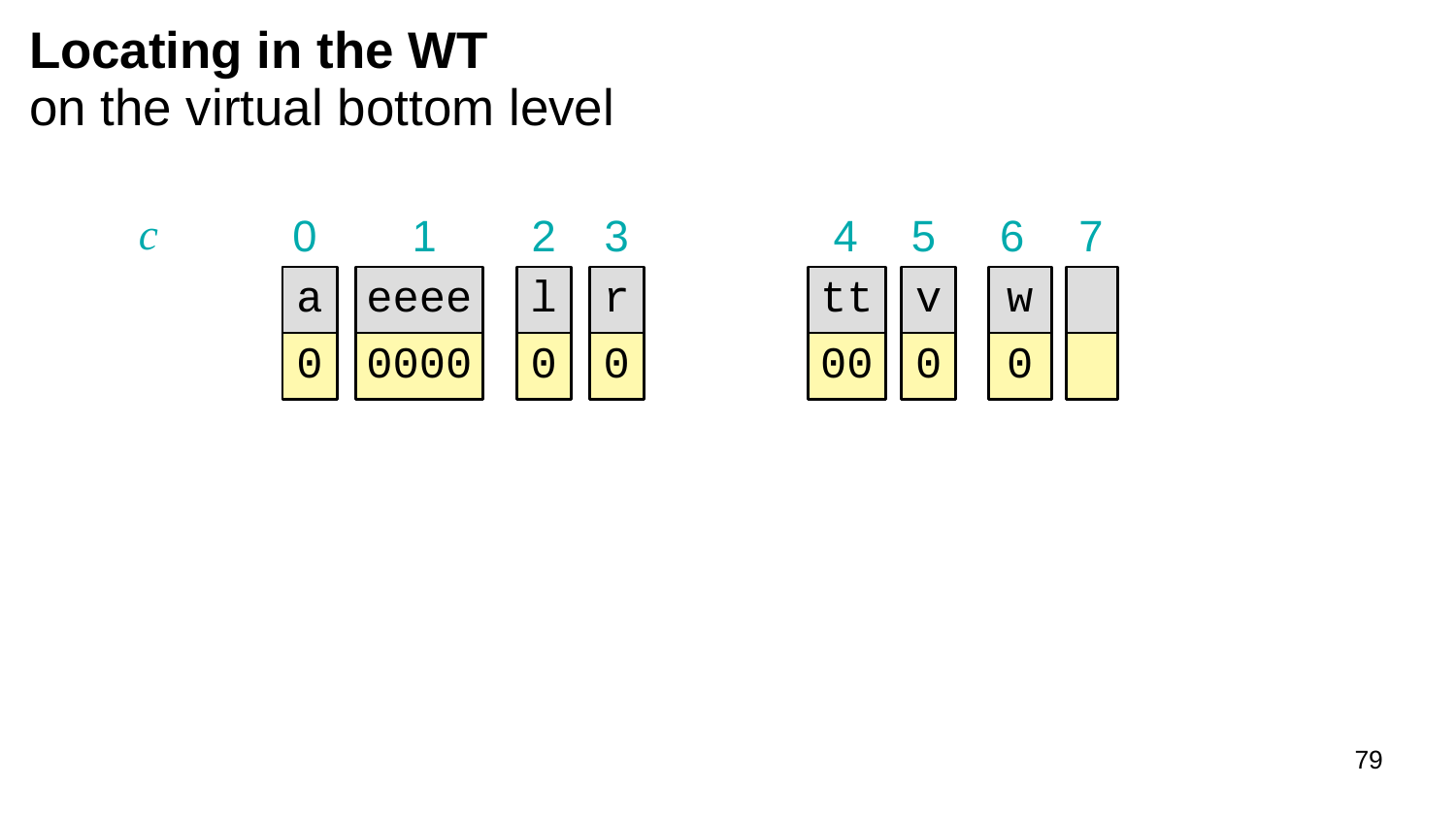

11 11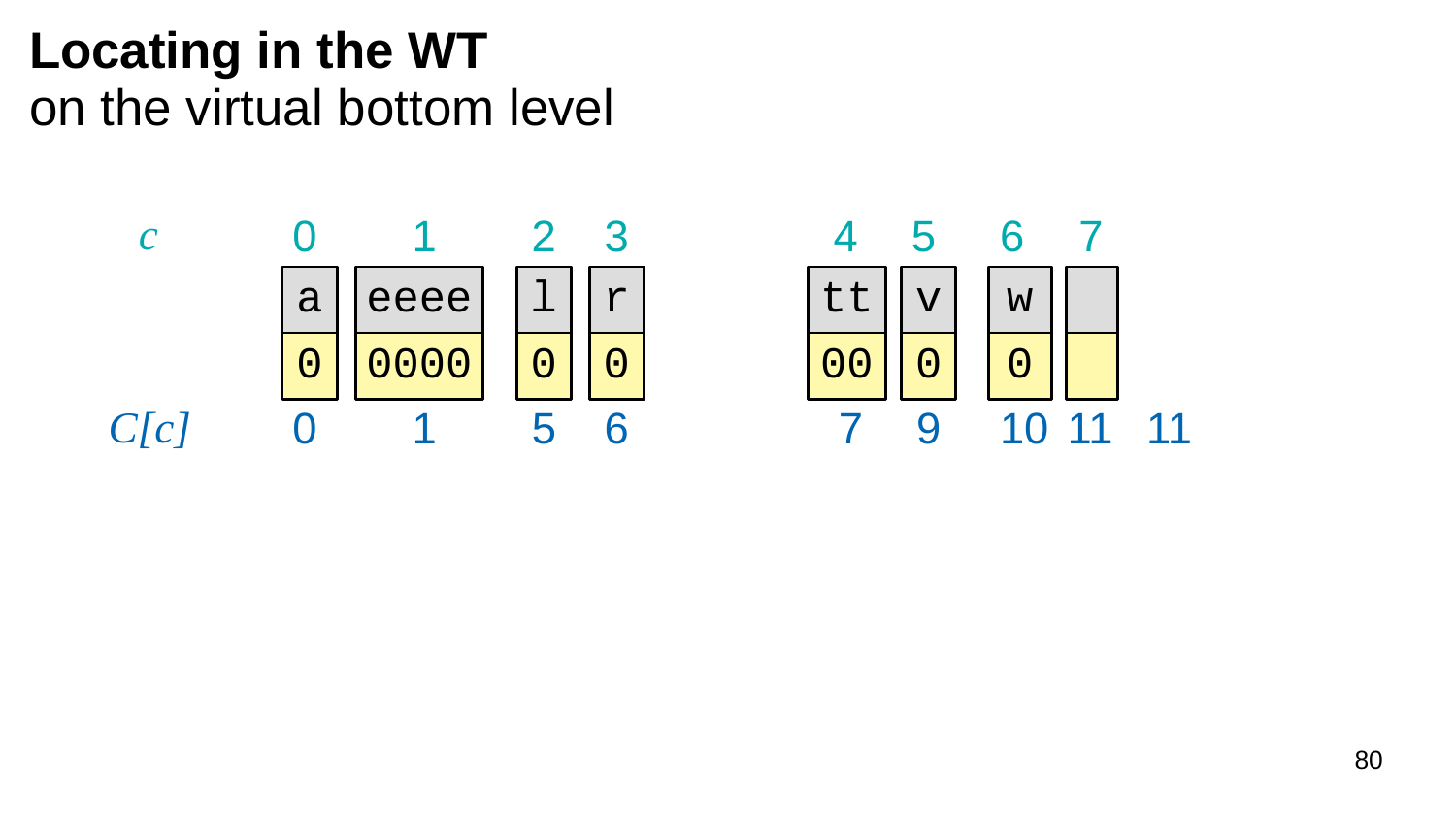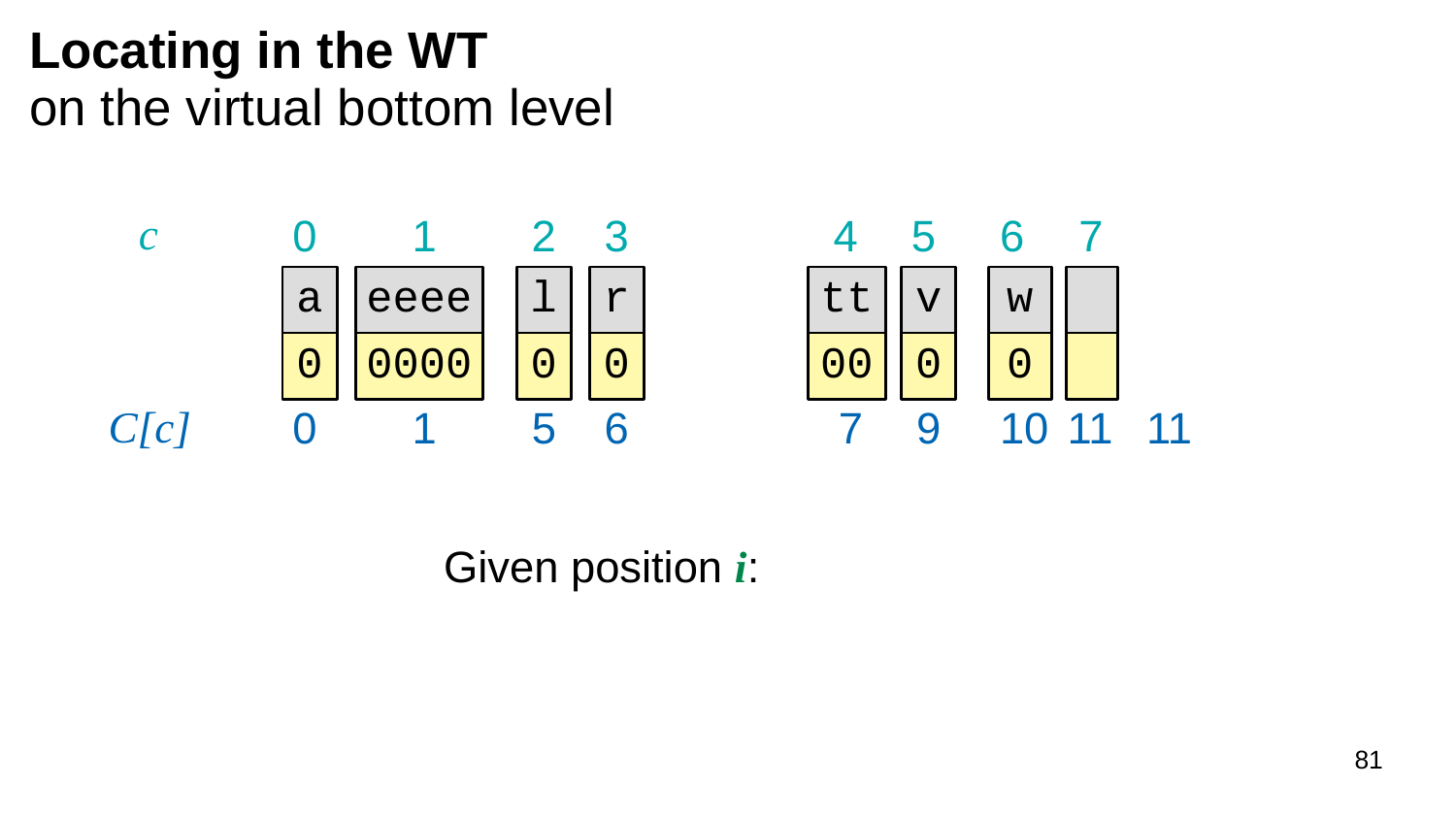

Given position *i*:

• Find  $v = min\{c | C[c] > i\} - 1$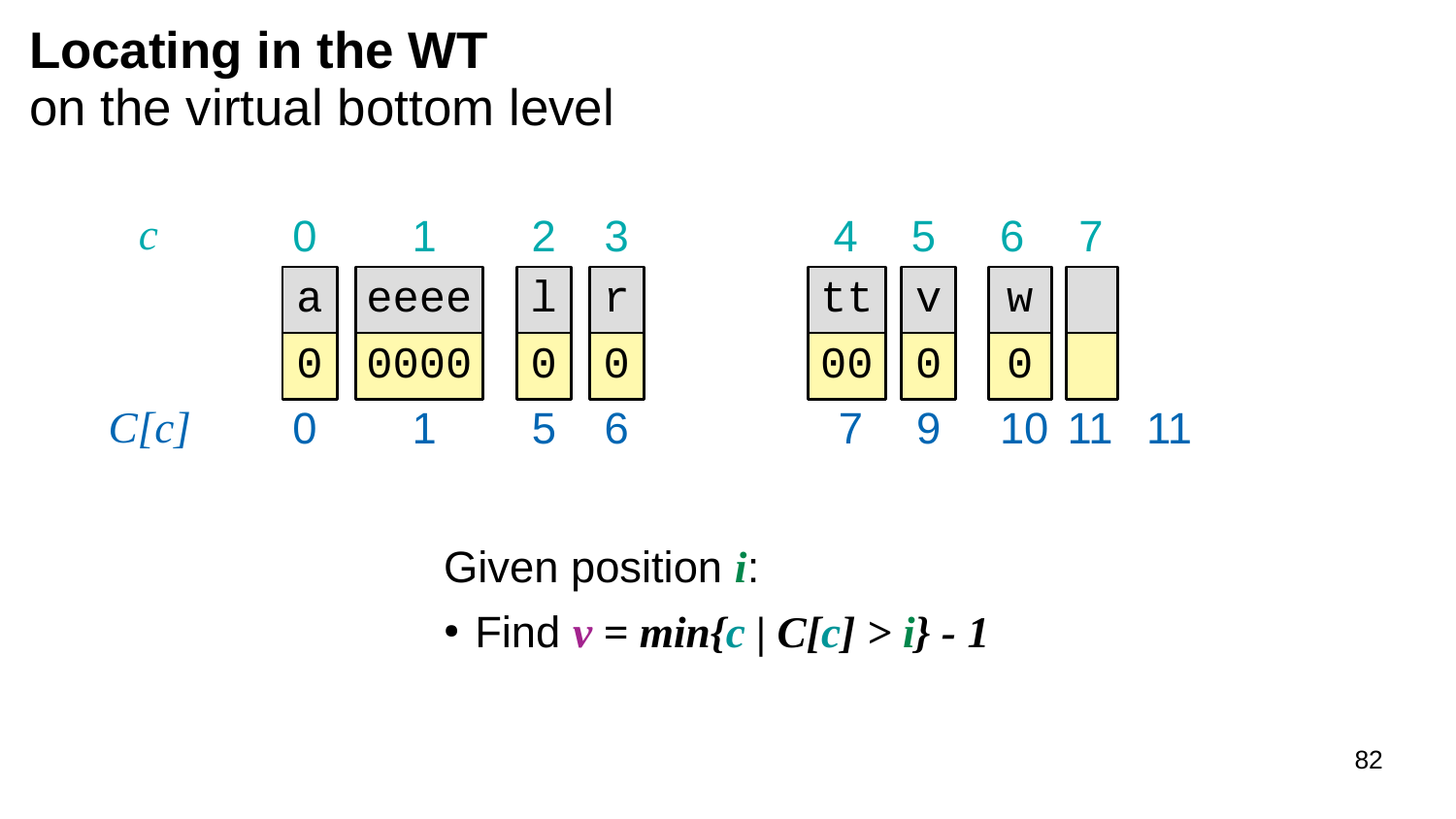

- Find  $v = min\{c | C[c] > i\} 1$
- *v*'s first bit is located at *C[v]*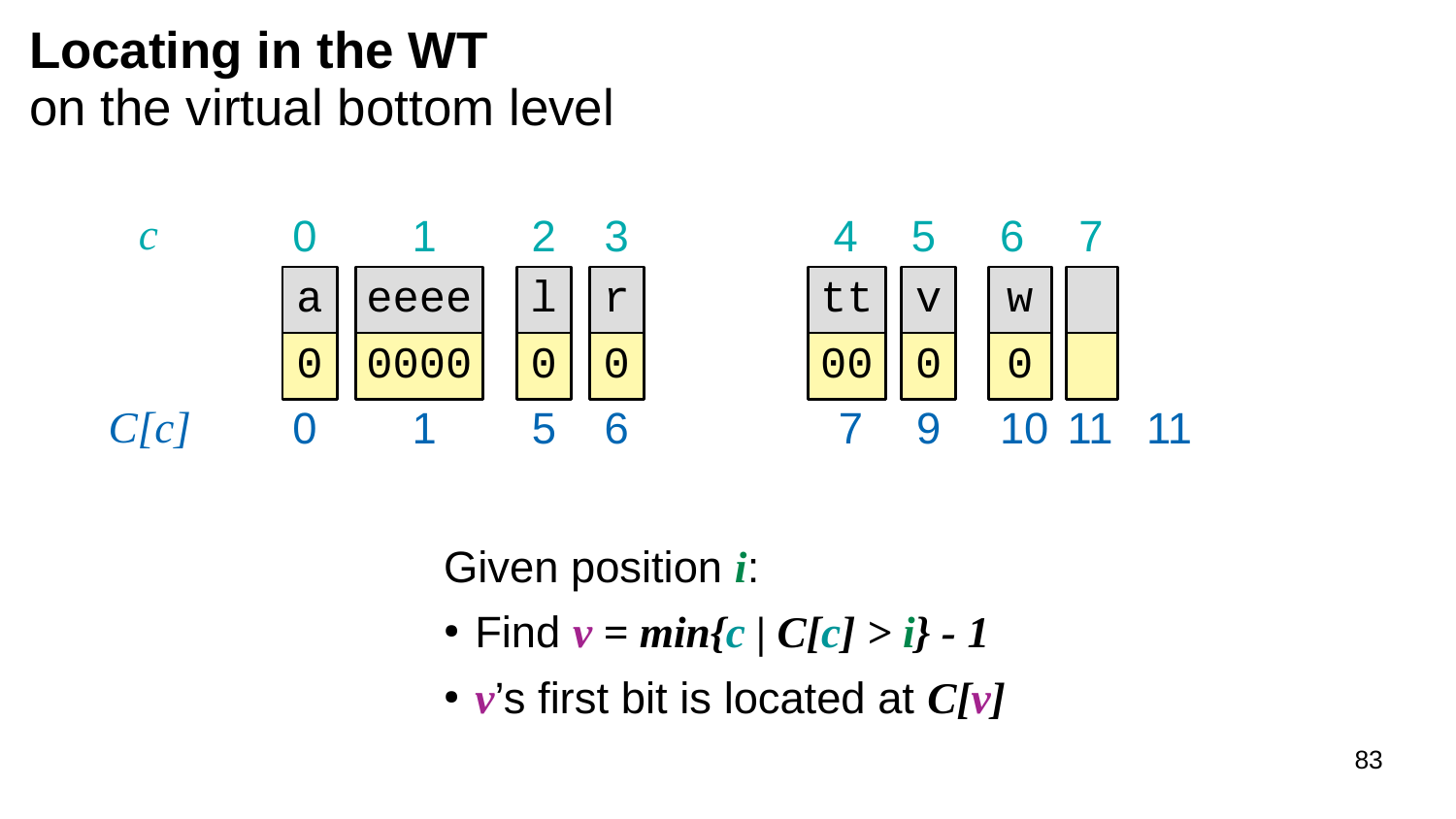

- Find  $v = min\{c \mid C[c] > i\}$  1 in constant time!
- *v*'s first bit is located at *C[v]*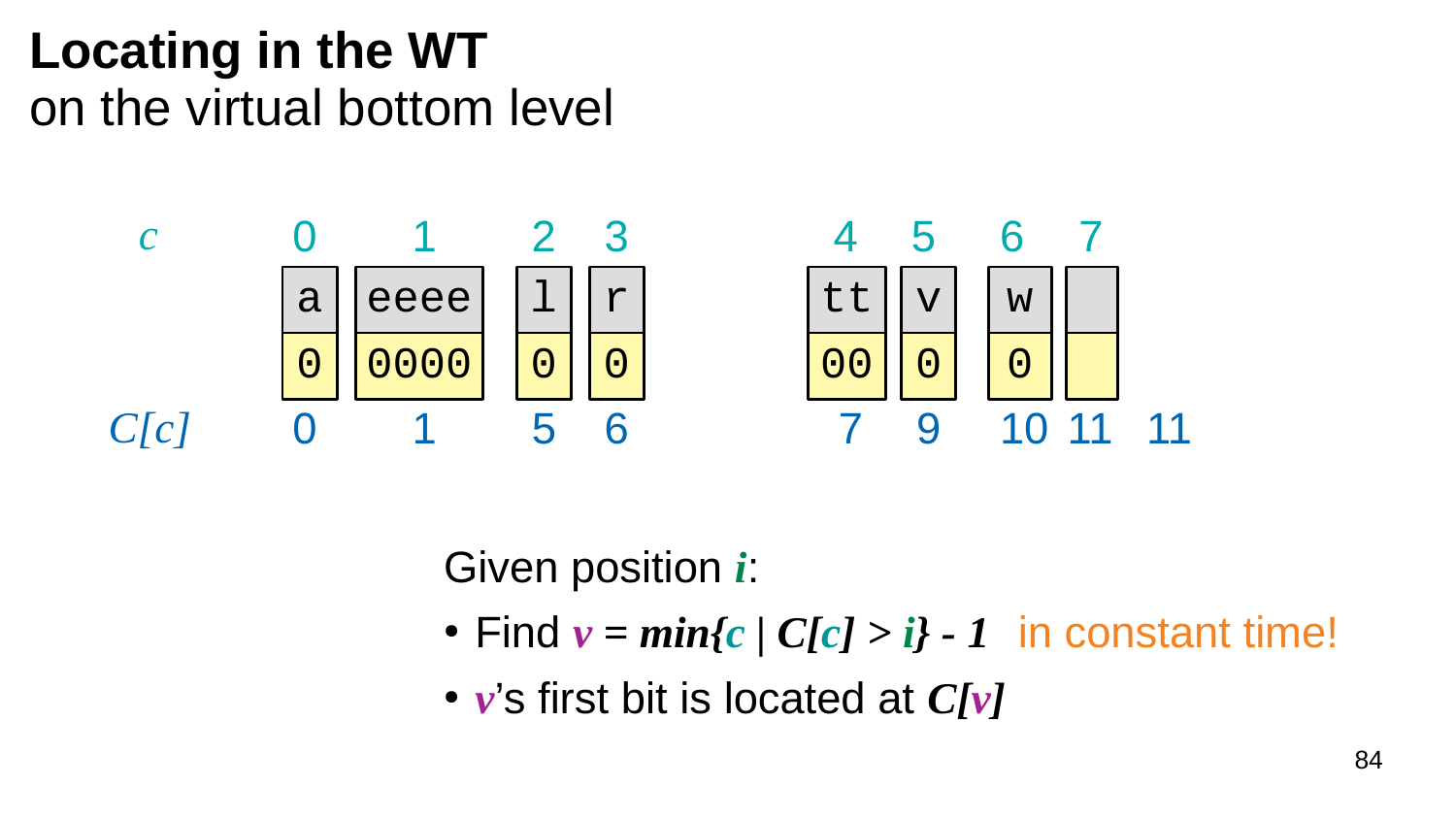

- Find  $v = min\{c \mid C[c] > i\}$  1 in constant time!
- *v*'s first bit is located at *C[v]*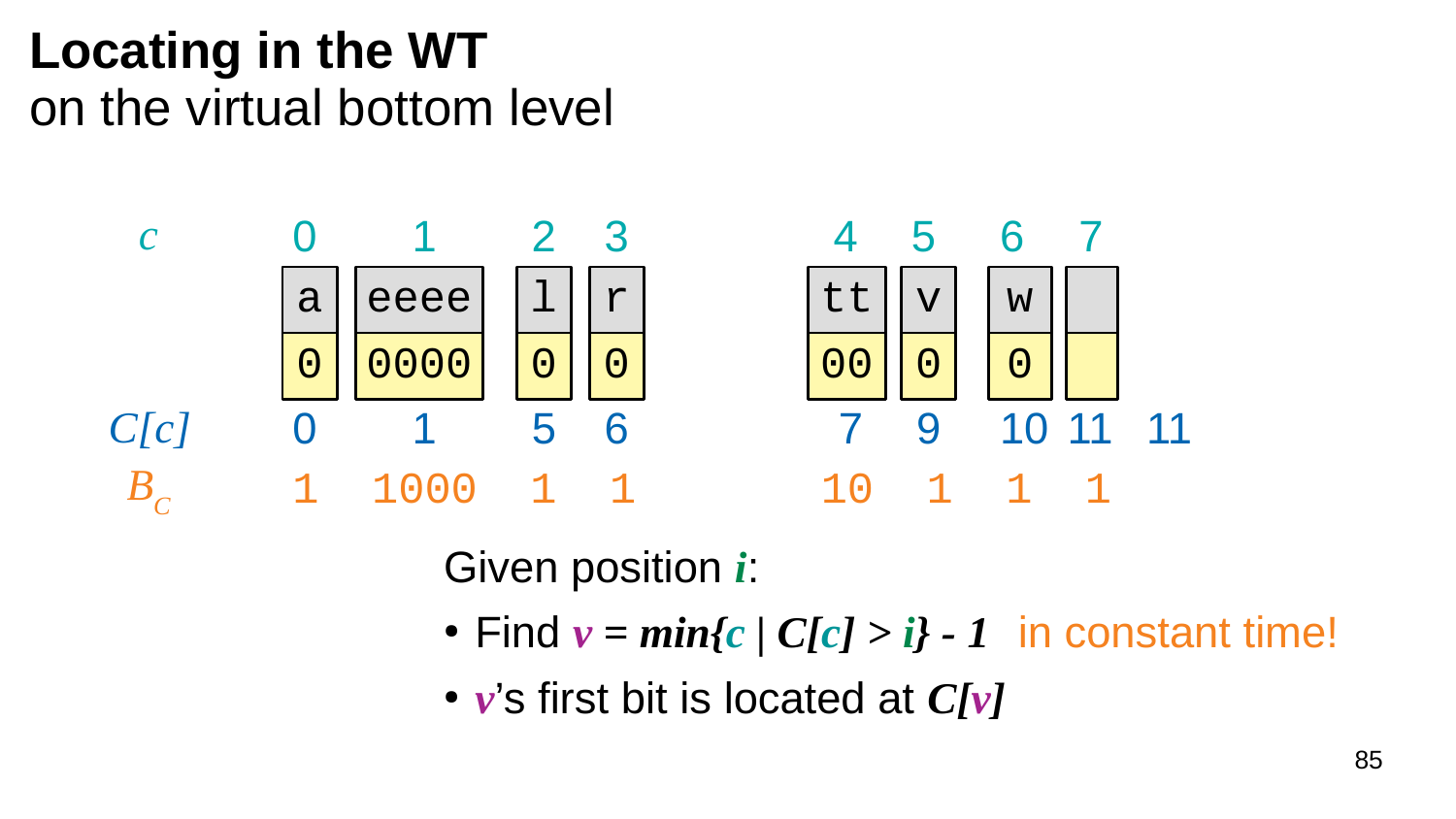

- Find  $v = min\{c \mid C[c] > i\}$  1 in constant time!
- *v*'s first bit is located at *C[v]*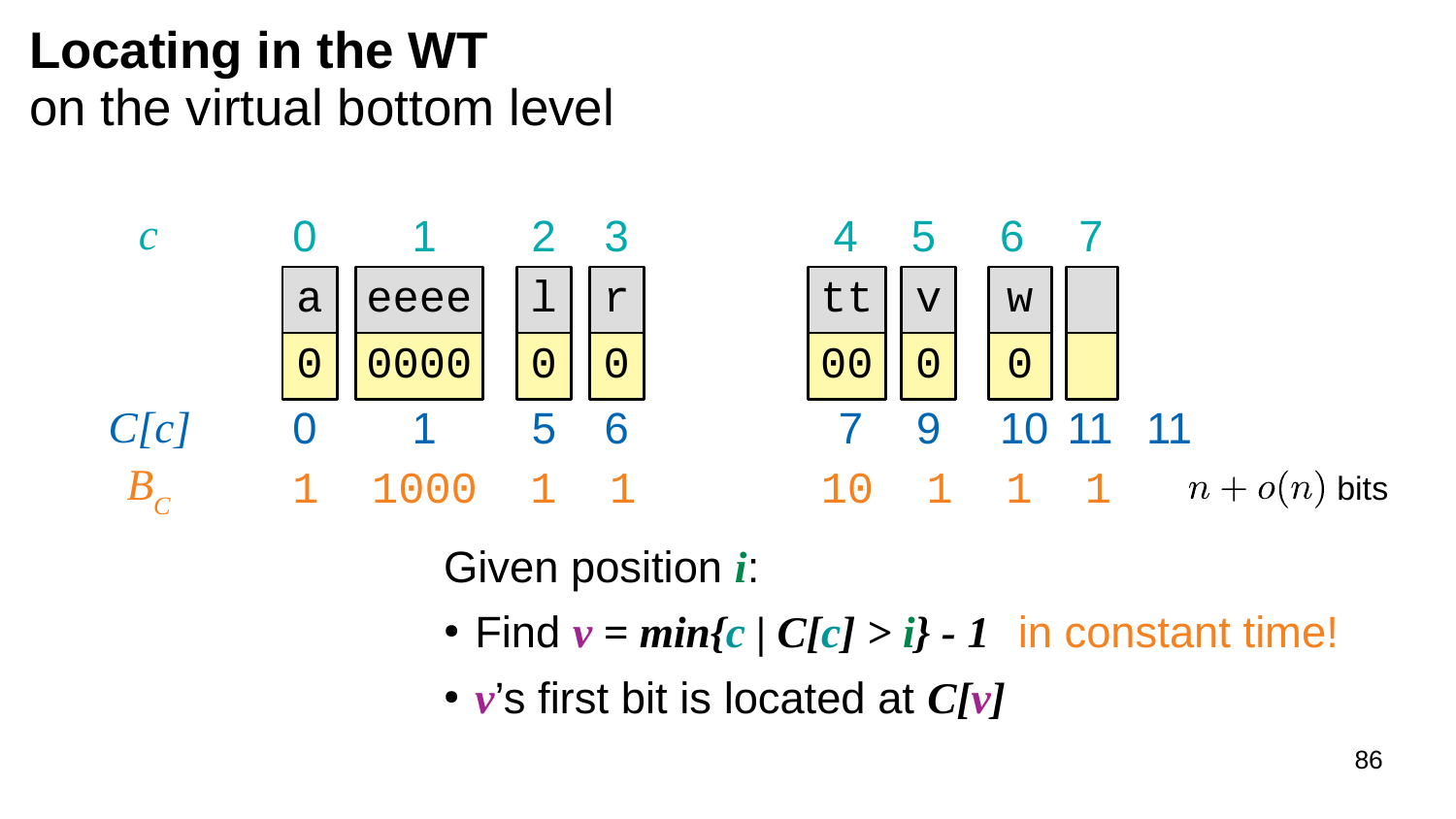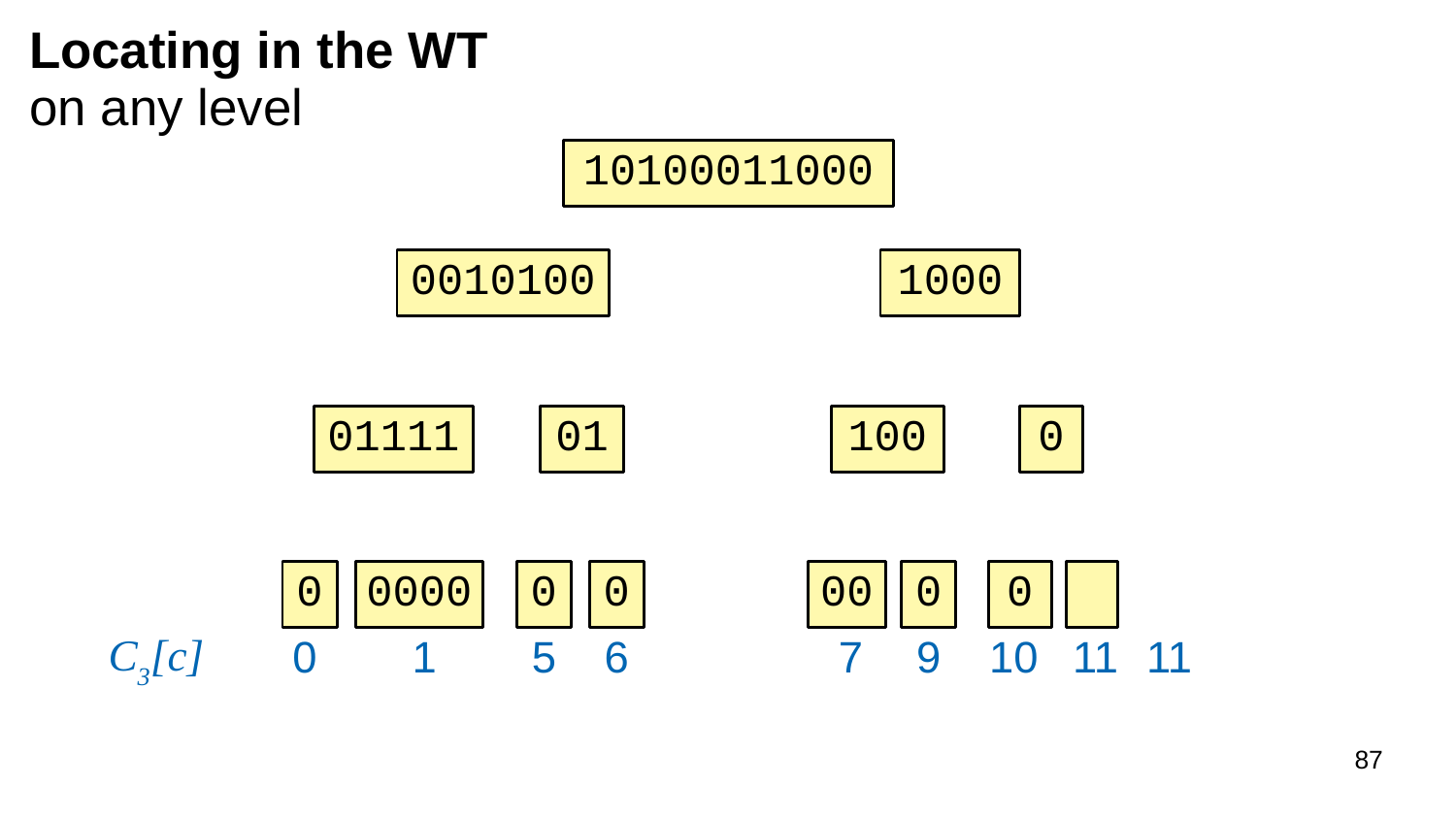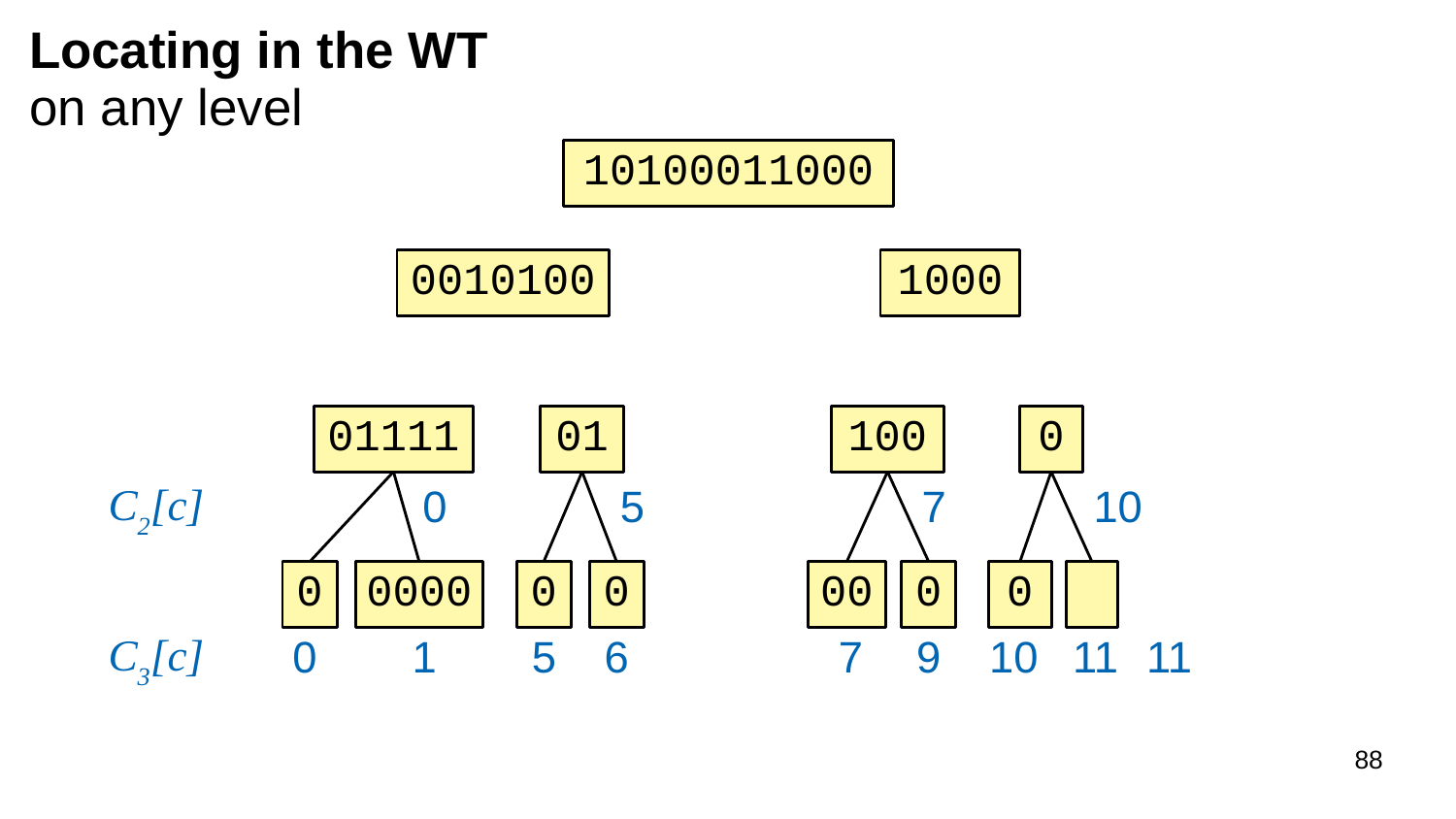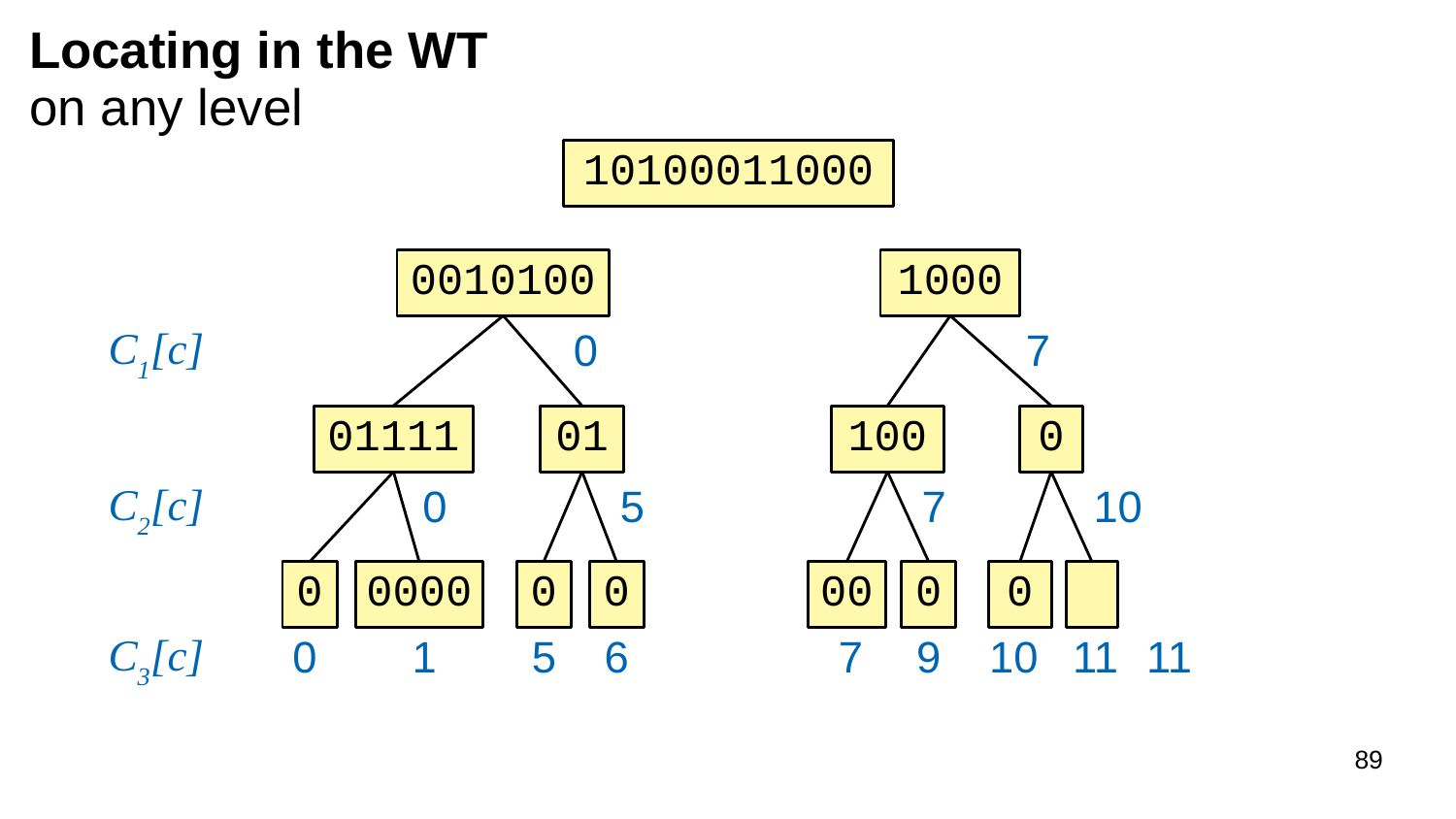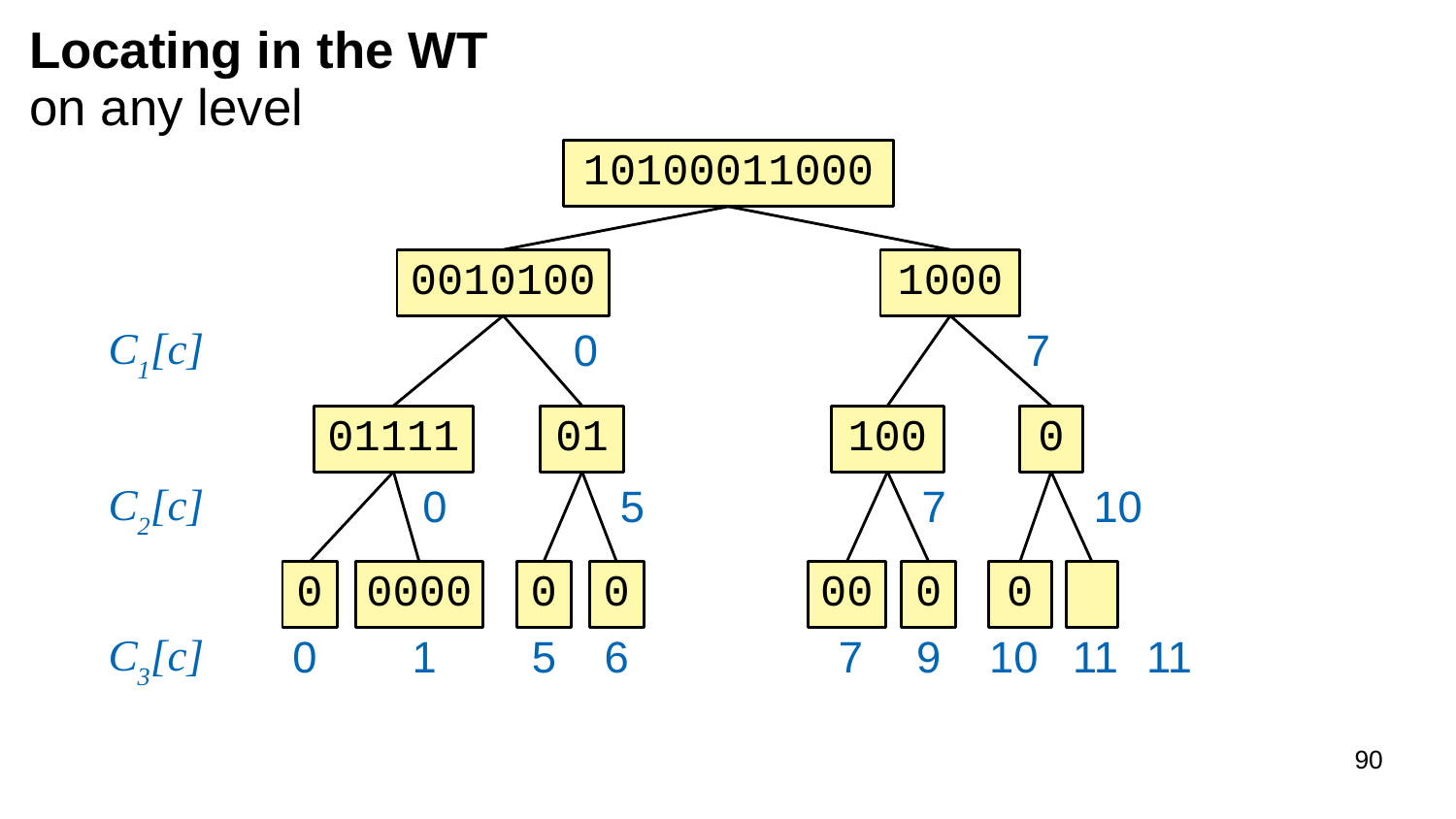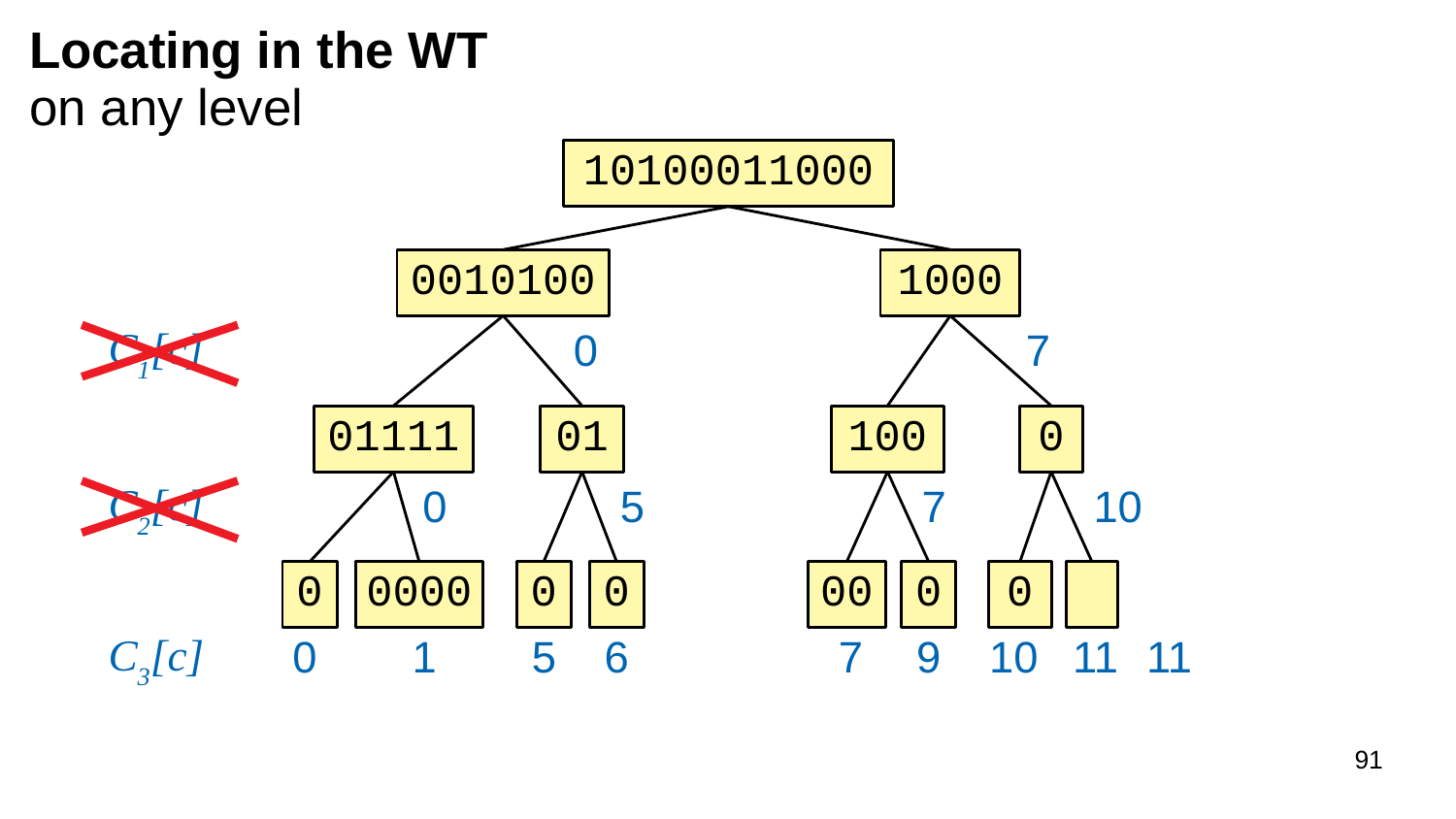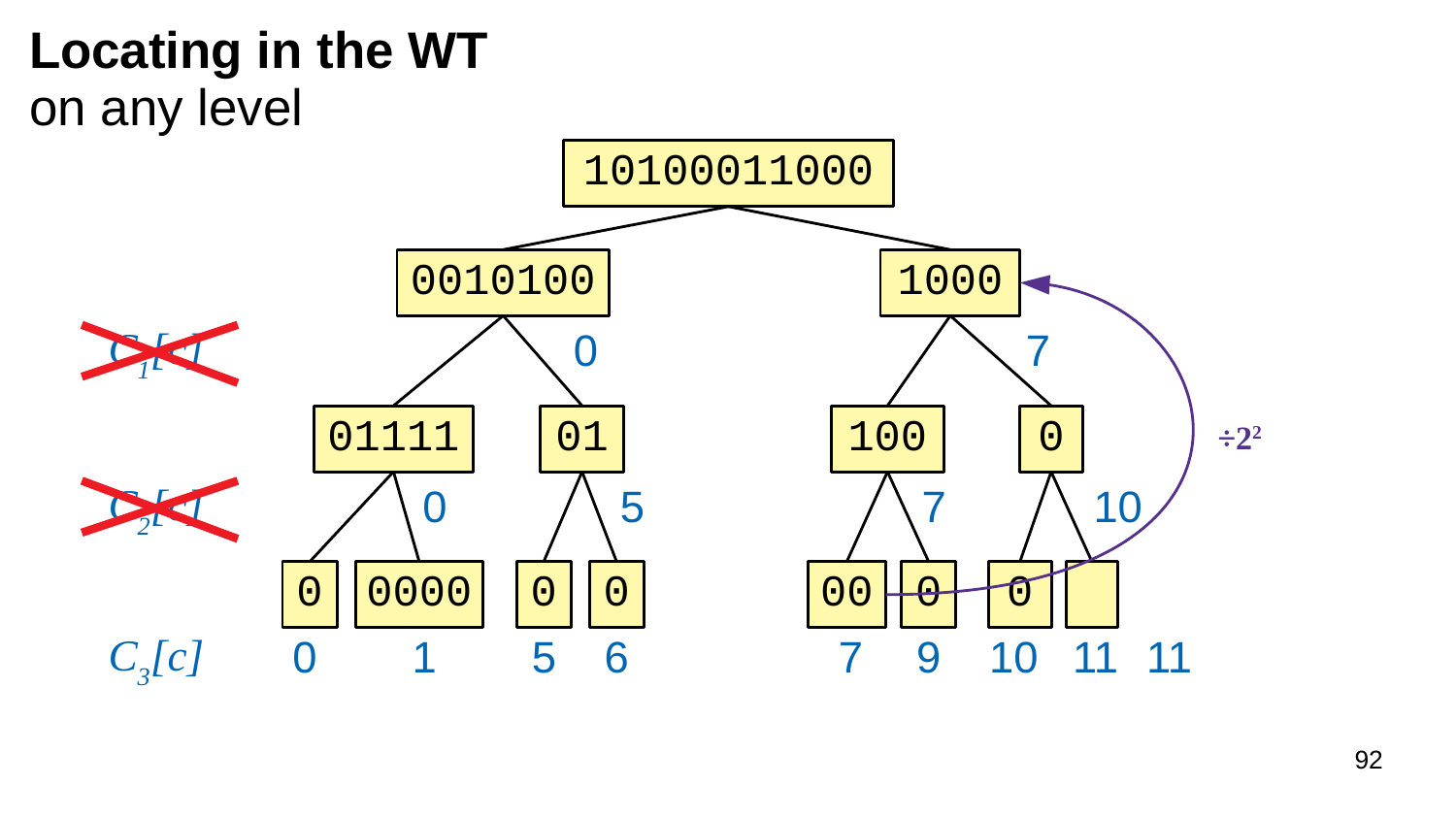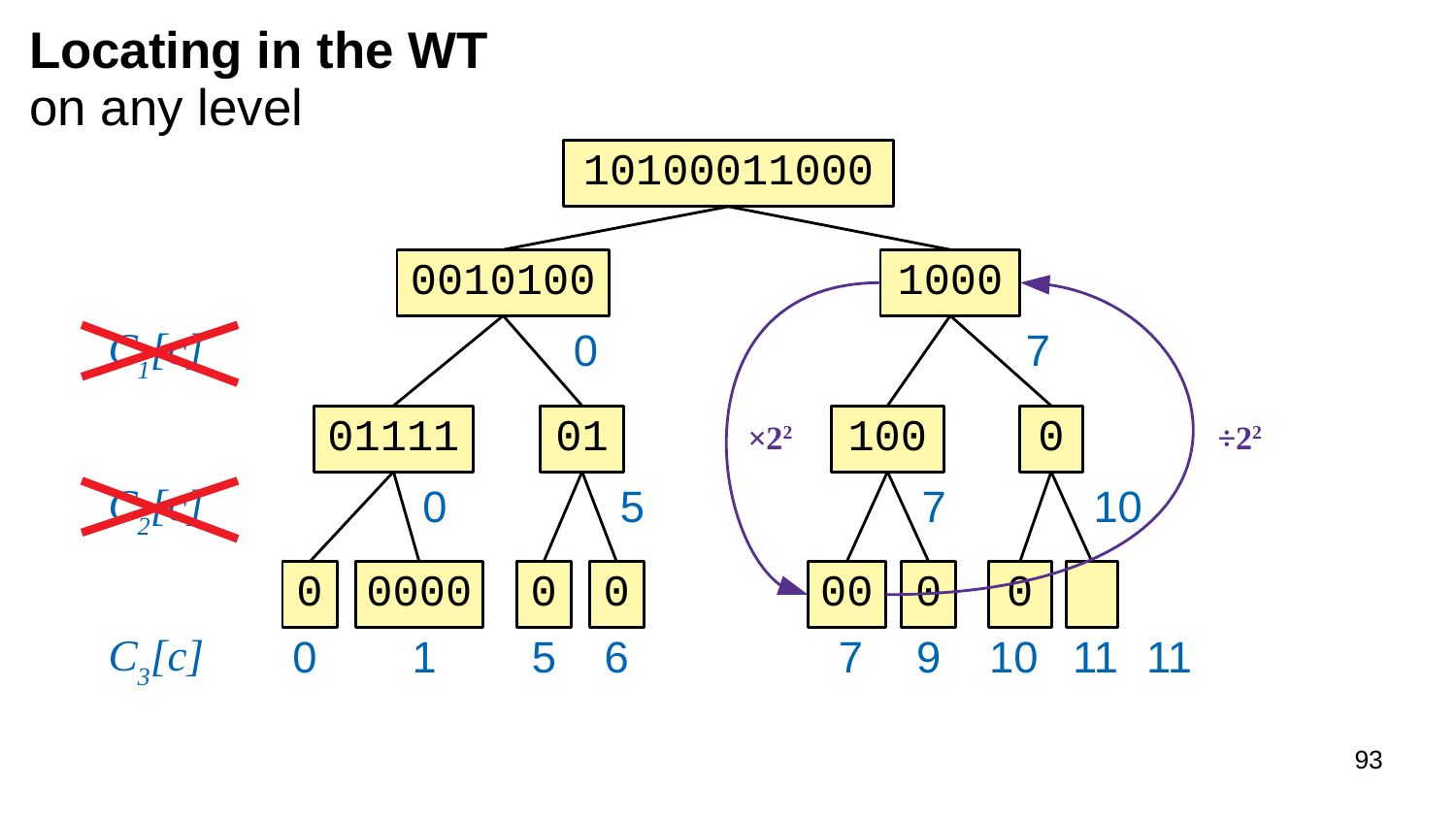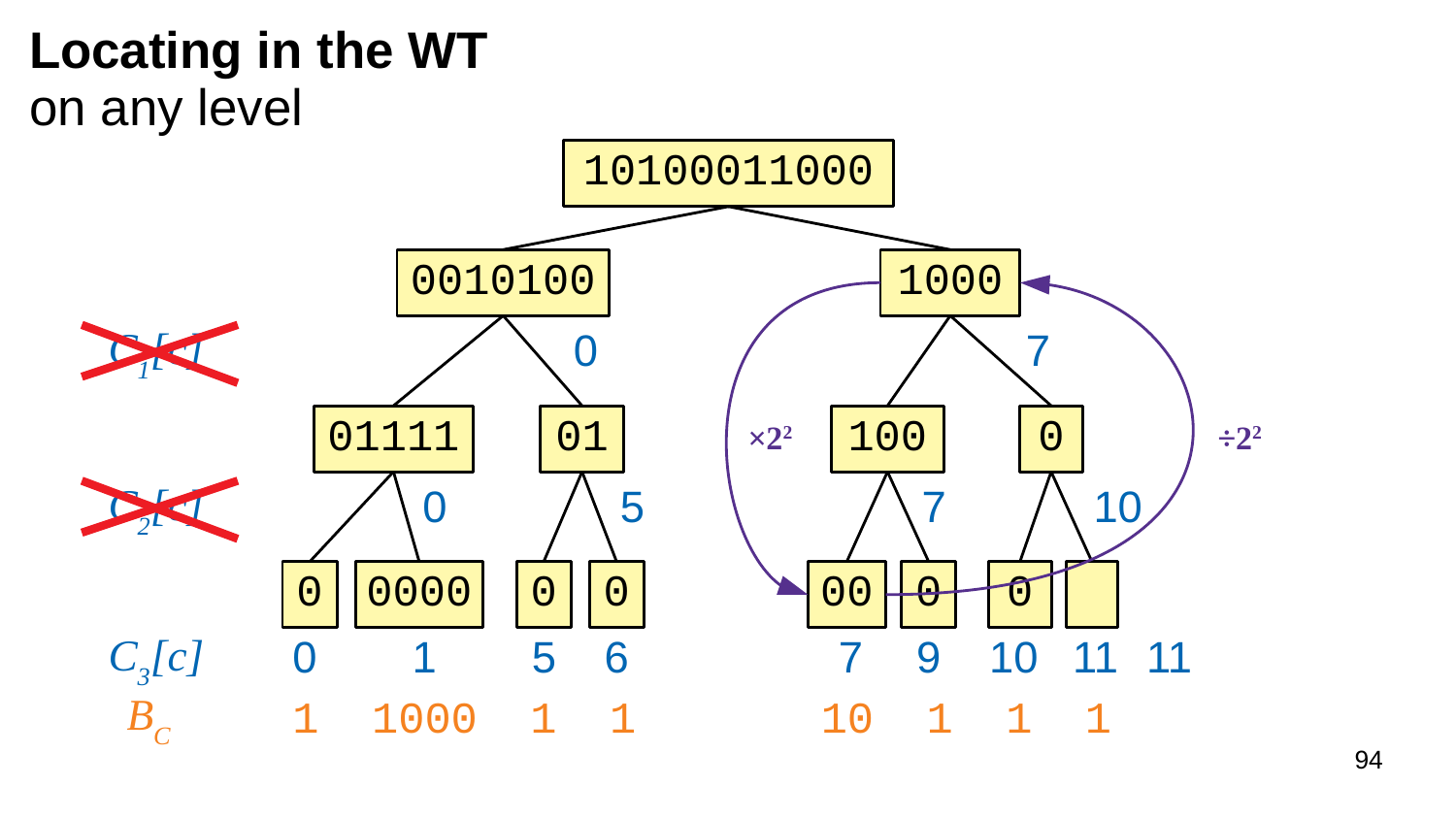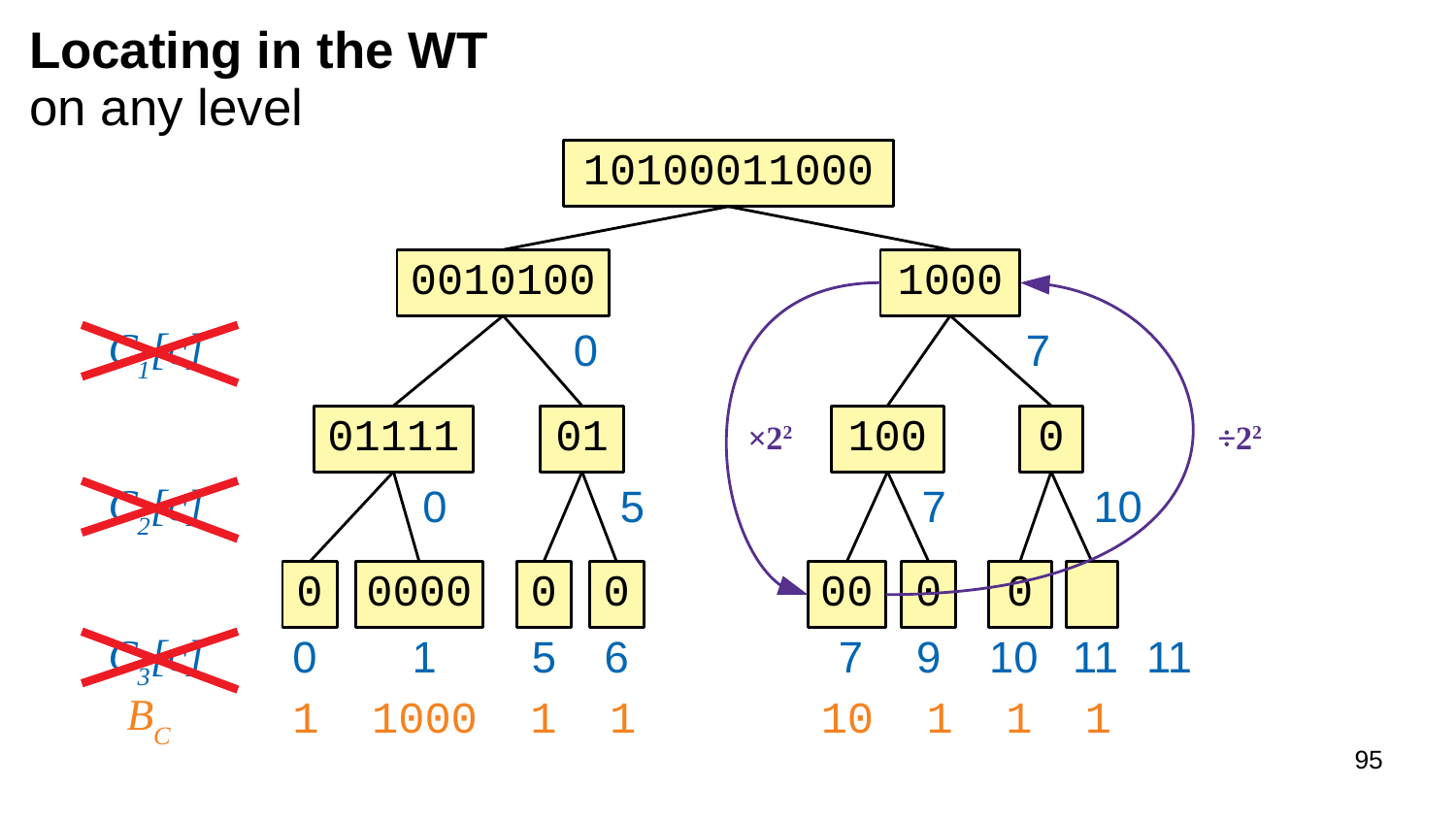# **Bit vector** *B<sup>C</sup>*  **with rank/select suffices!**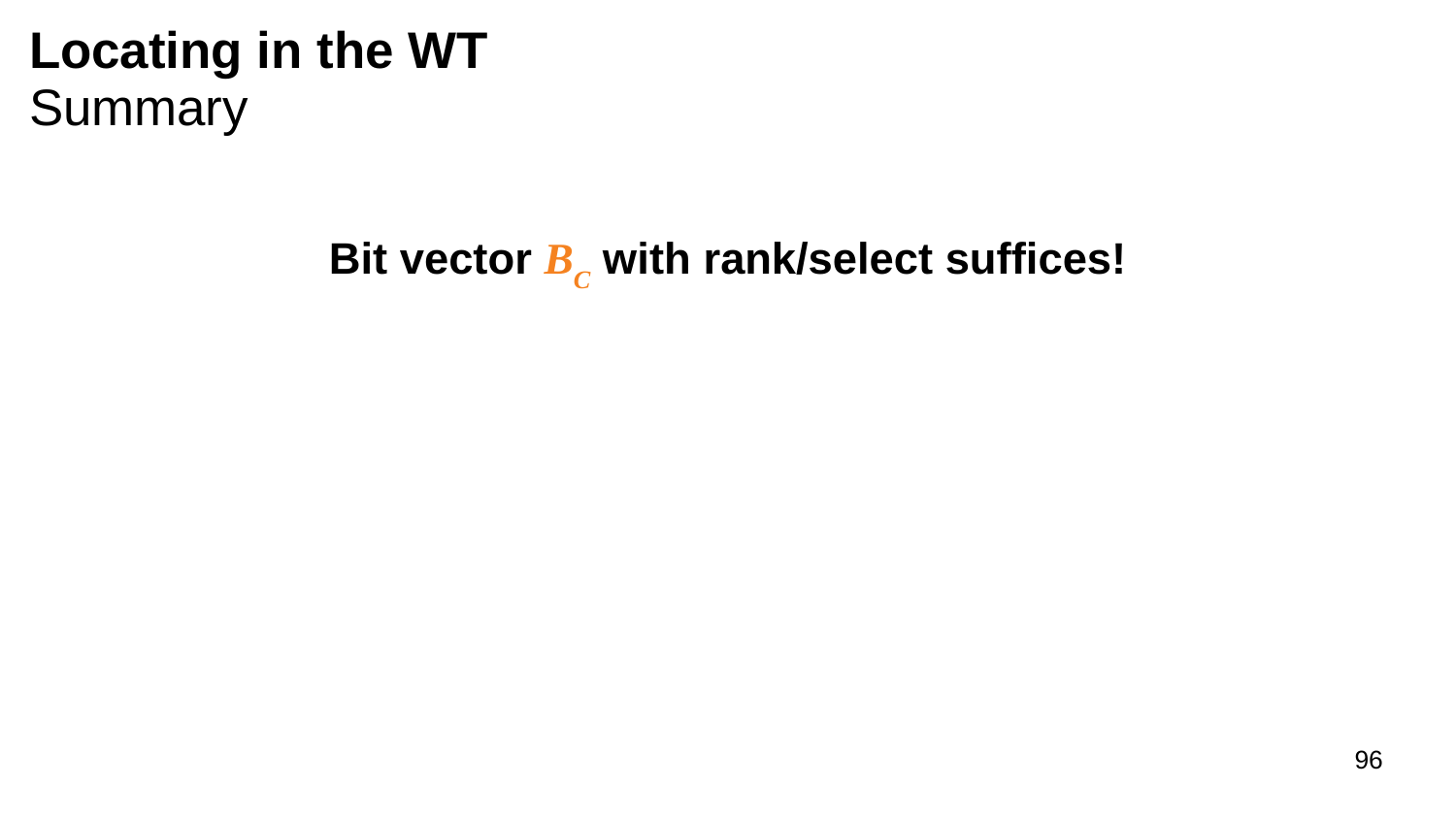# **Bit vector** *B<sup>C</sup>*  **with rank/select suffices!**

➢ Construct in time *O(n+σ)*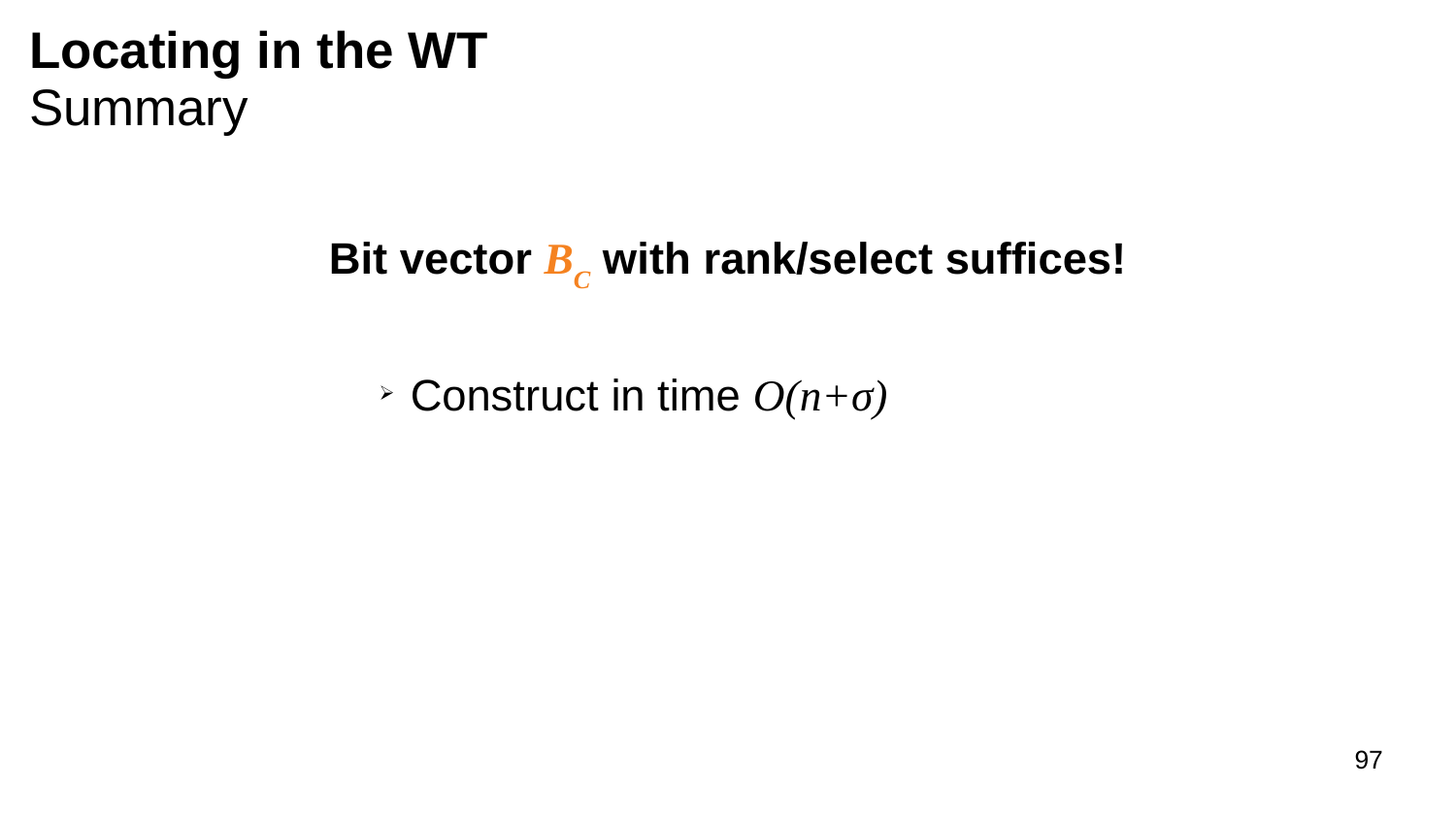# **Bit vector** *B<sup>C</sup>*  **with rank/select suffices!**

- ➢ Construct in time *O(n+σ)*
- $\rightarrow$  Store in  $n + o(n)$  bits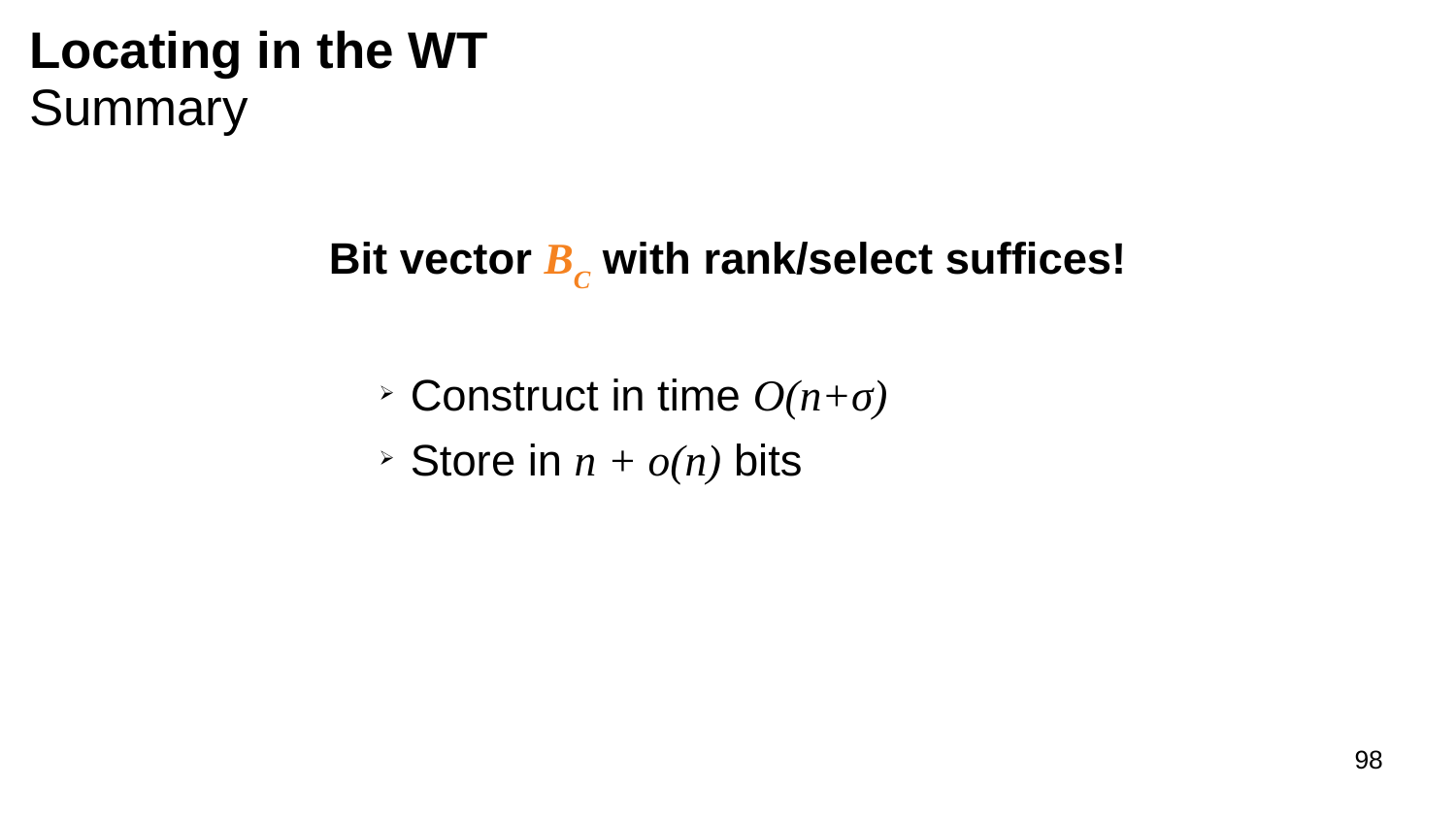# **Bit vector** *B<sup>C</sup>*  **with rank/select suffices!**

- ➢ Construct in time *O(n+σ)*
- $\geq$  Store in  $n + o(n)$  bits
- ➢ Translate position in constant time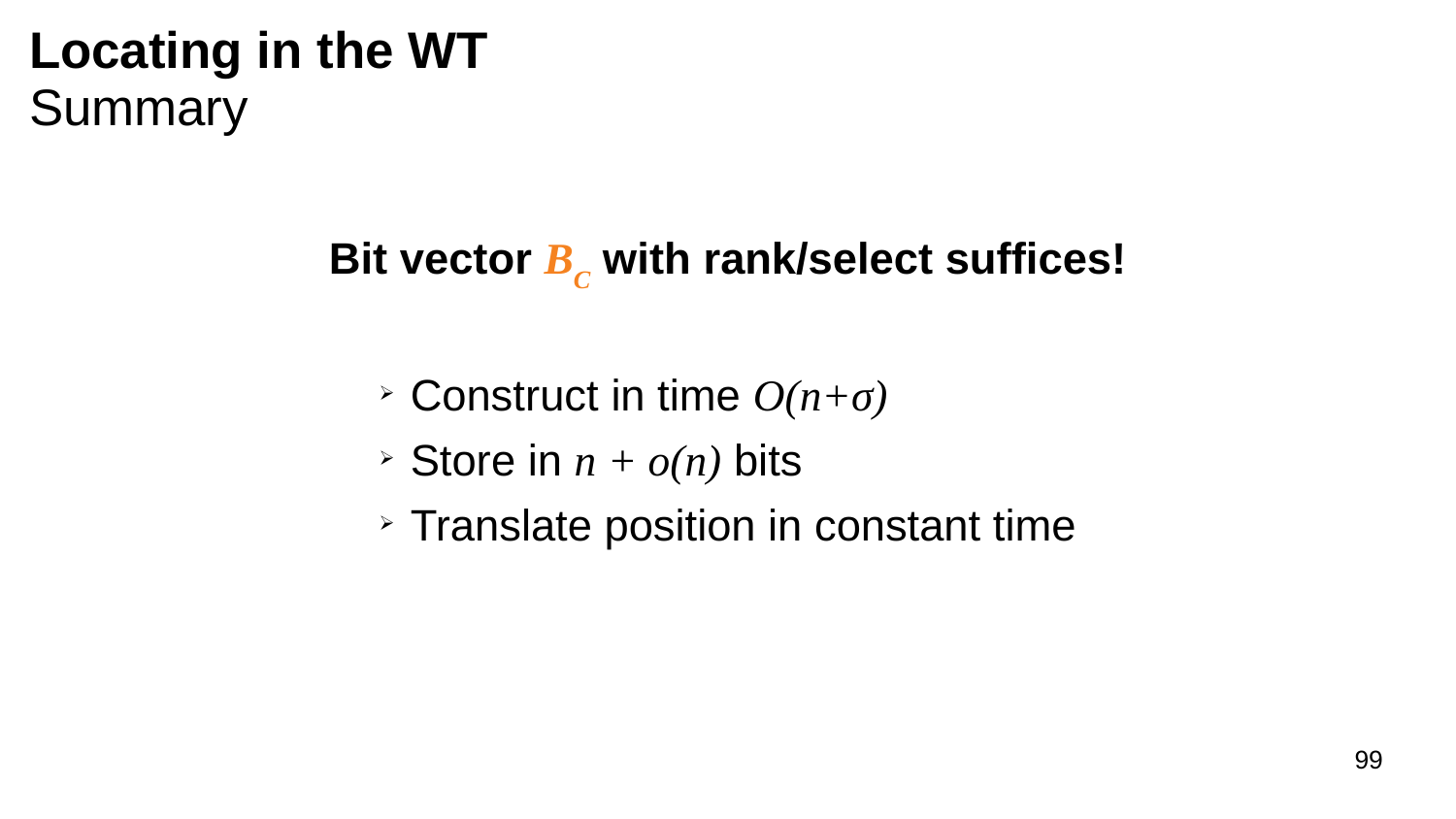# **Bit vector** *B<sup>C</sup>*  **with rank/select suffices!**

- ➢ Construct in time *O(n+σ)*
- $\geq$  Store in  $n + o(n)$  bits
- ➢ Translate position in constant time

⮚ Smaller than Fischer, Kurpicz & Löbel [ALENEX, 2018]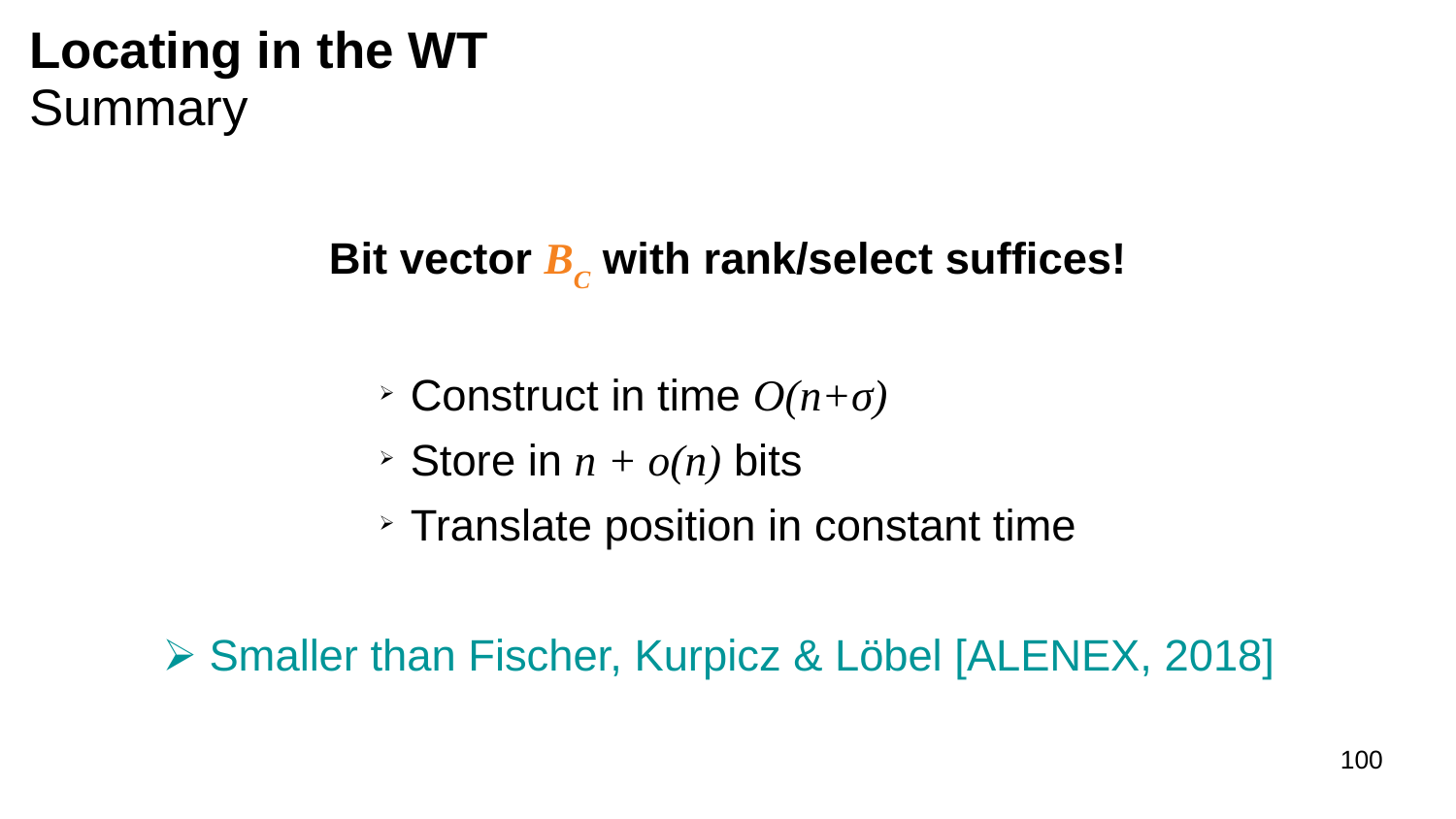# **Locating in the WM**

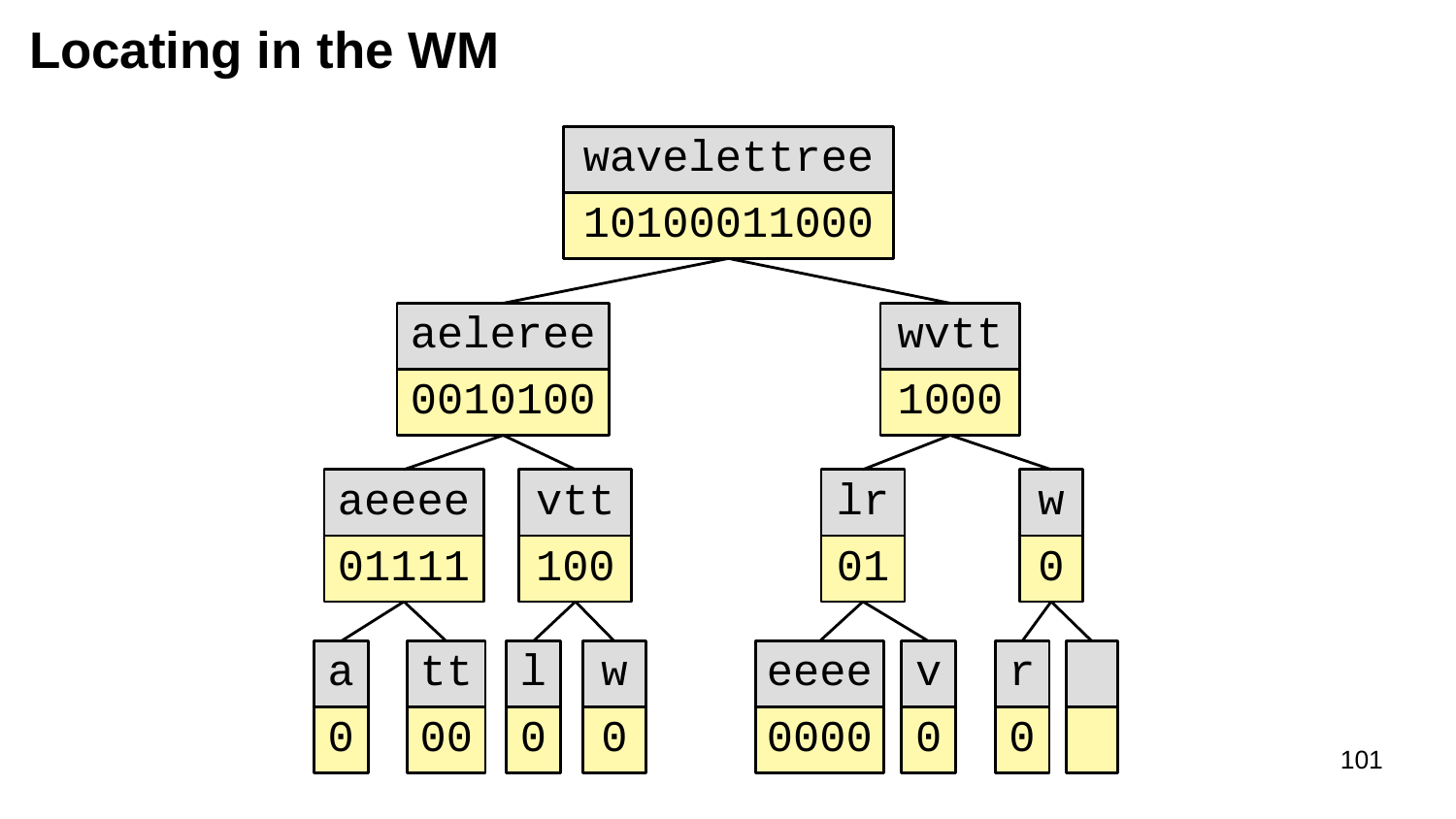# **Locating in the WM**

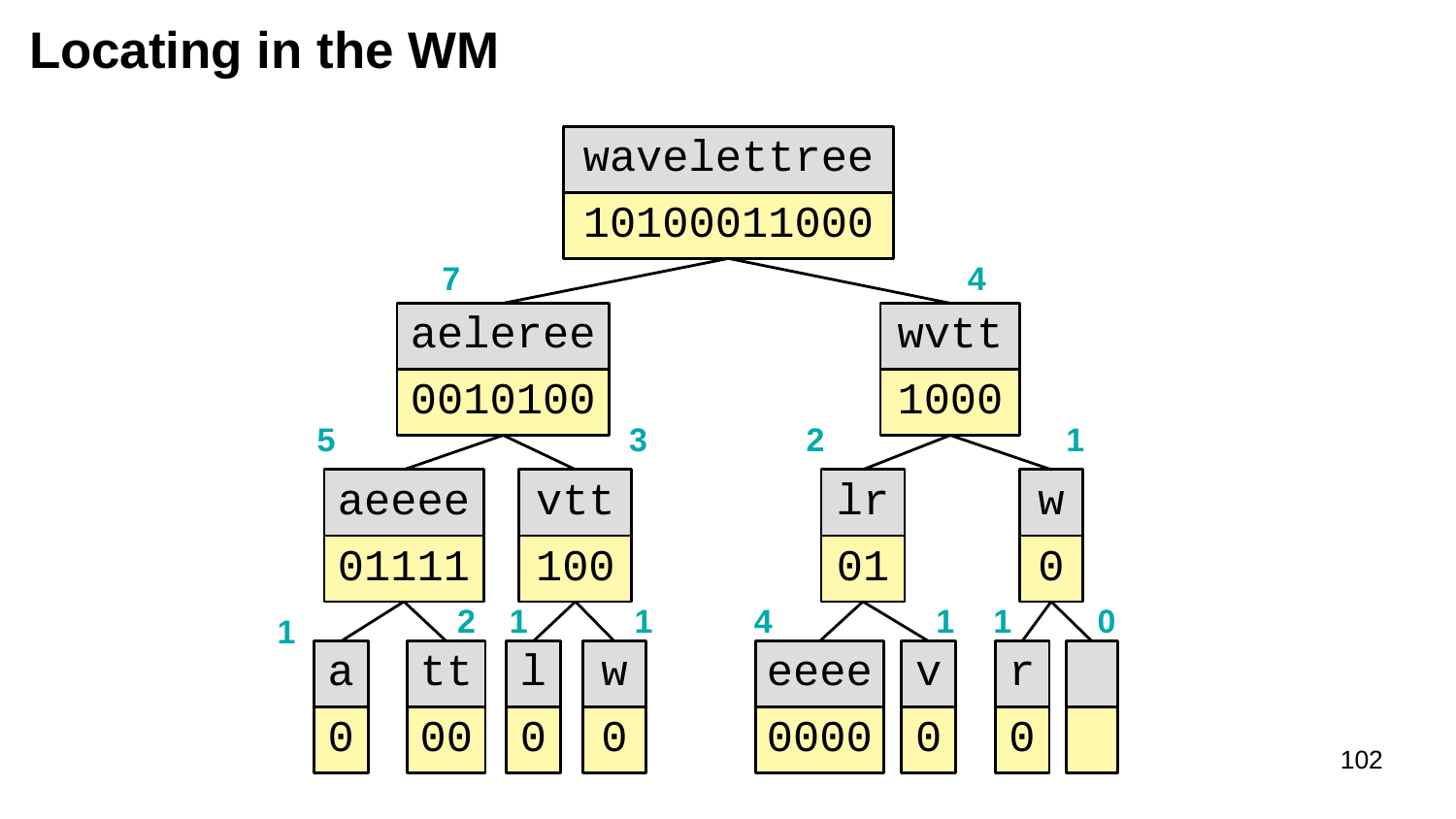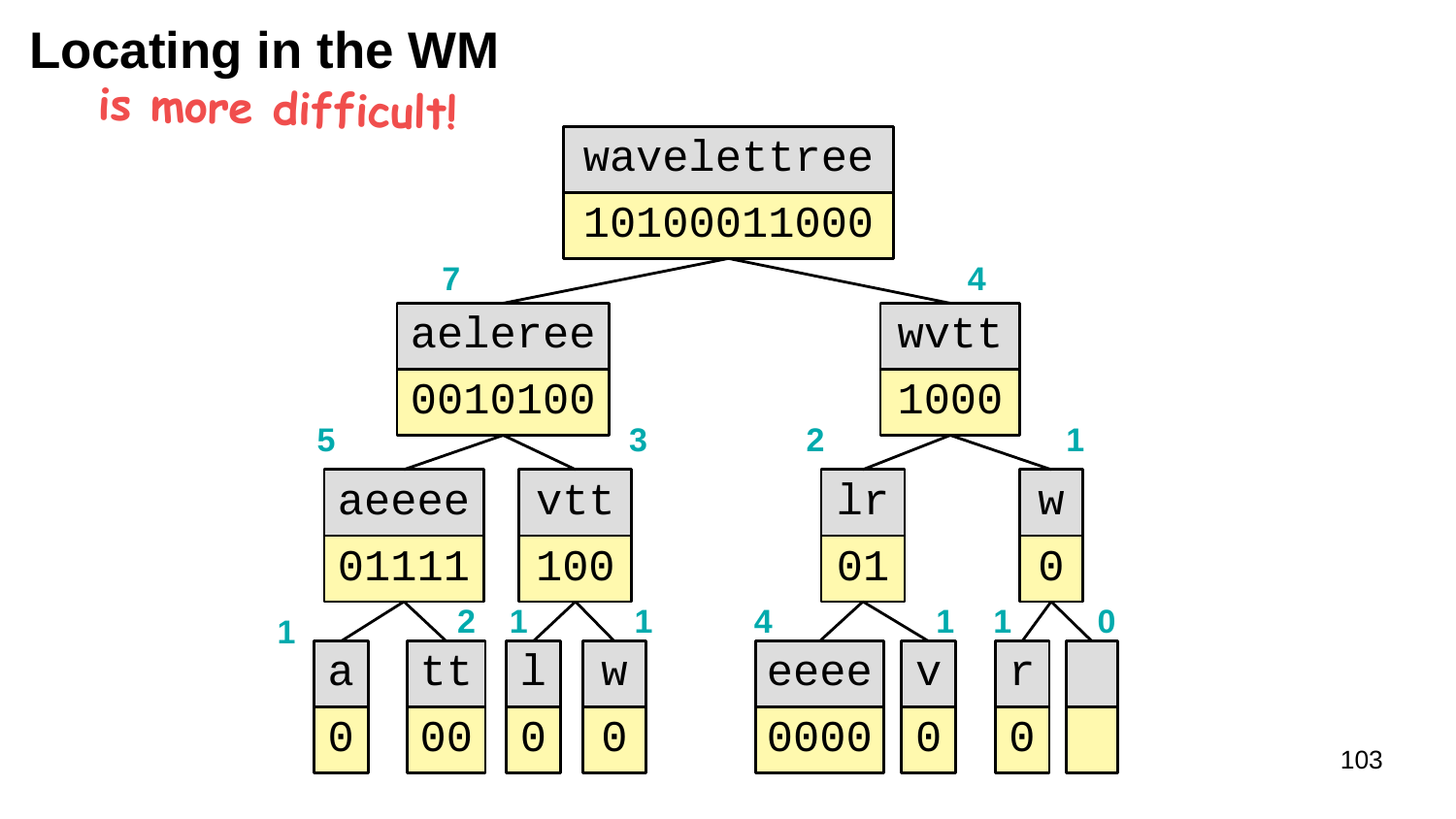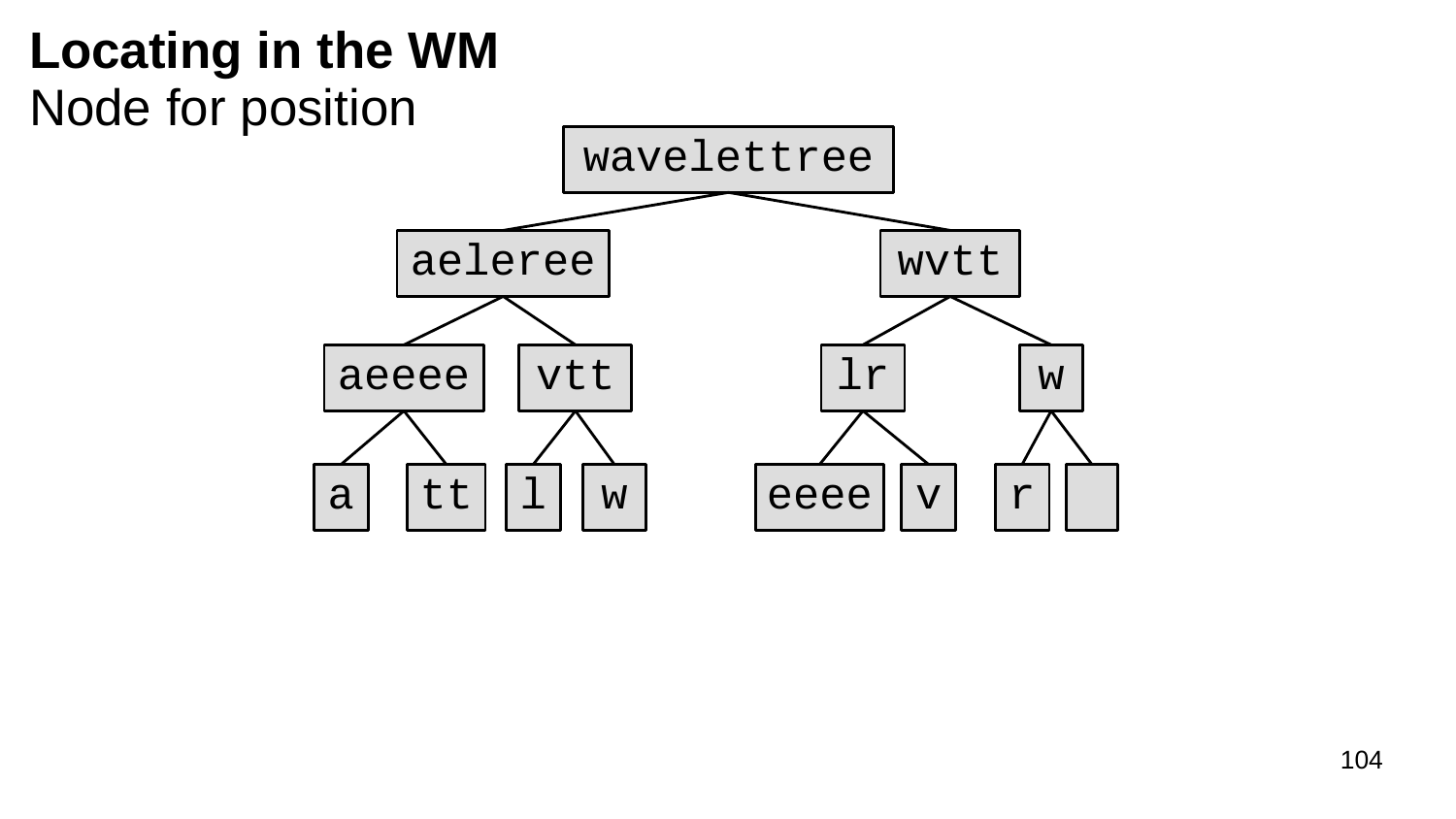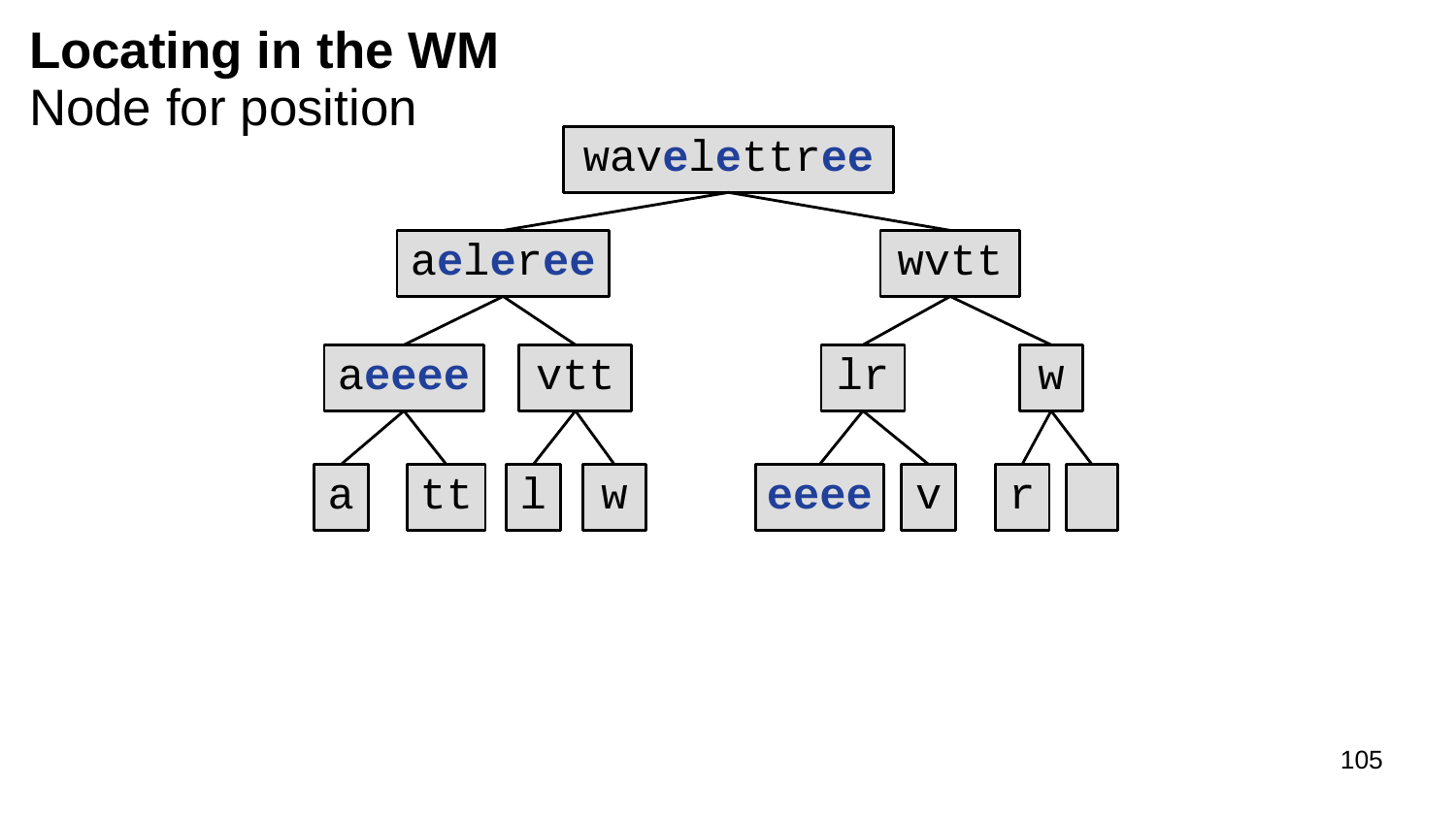

on all levels: same symbol *c* = same node *u*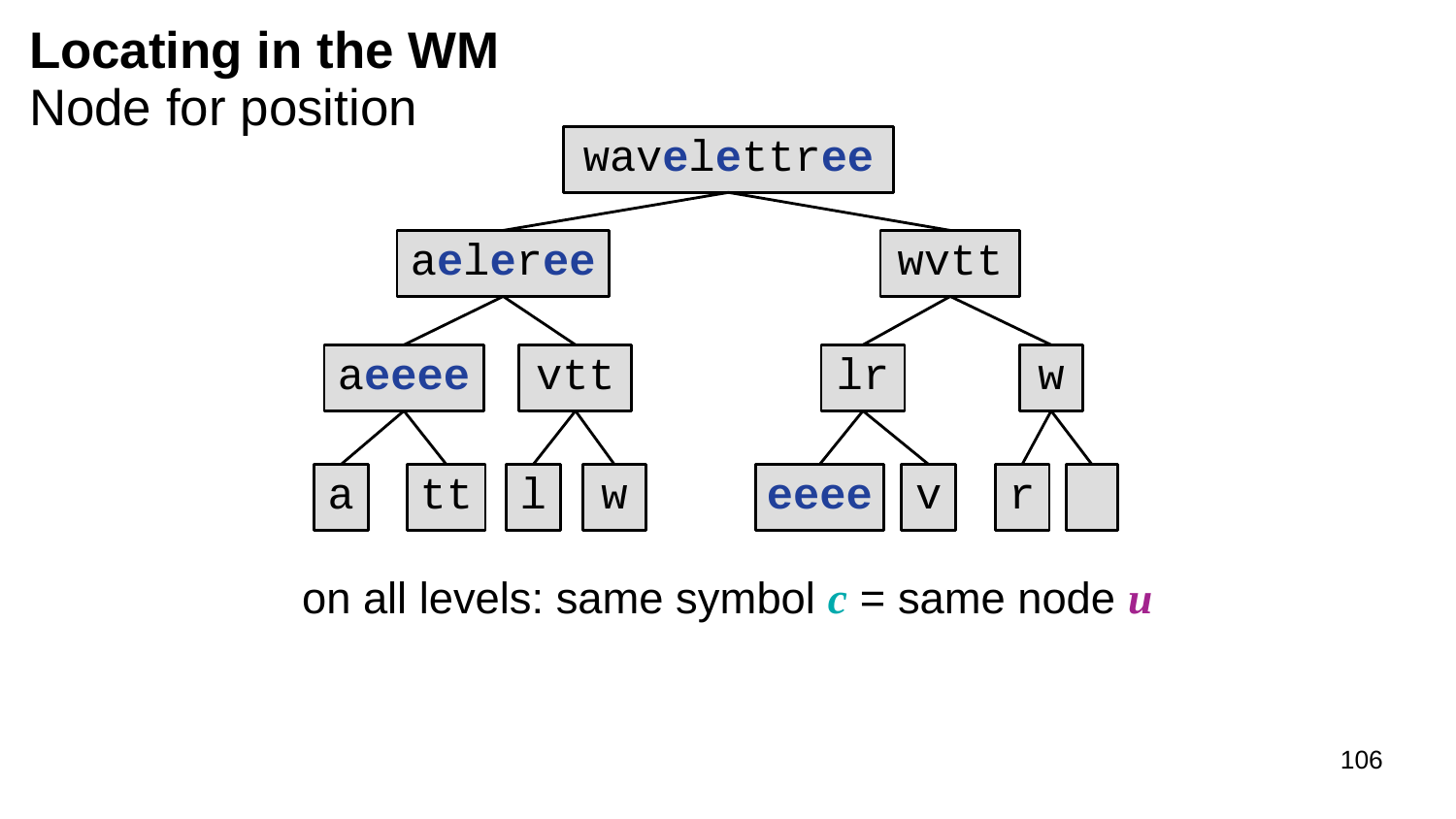

on all levels: same symbol *c* = same node *u*

⮚ if we know *c* when writing bit *j*, we only need its first occ. to find *u*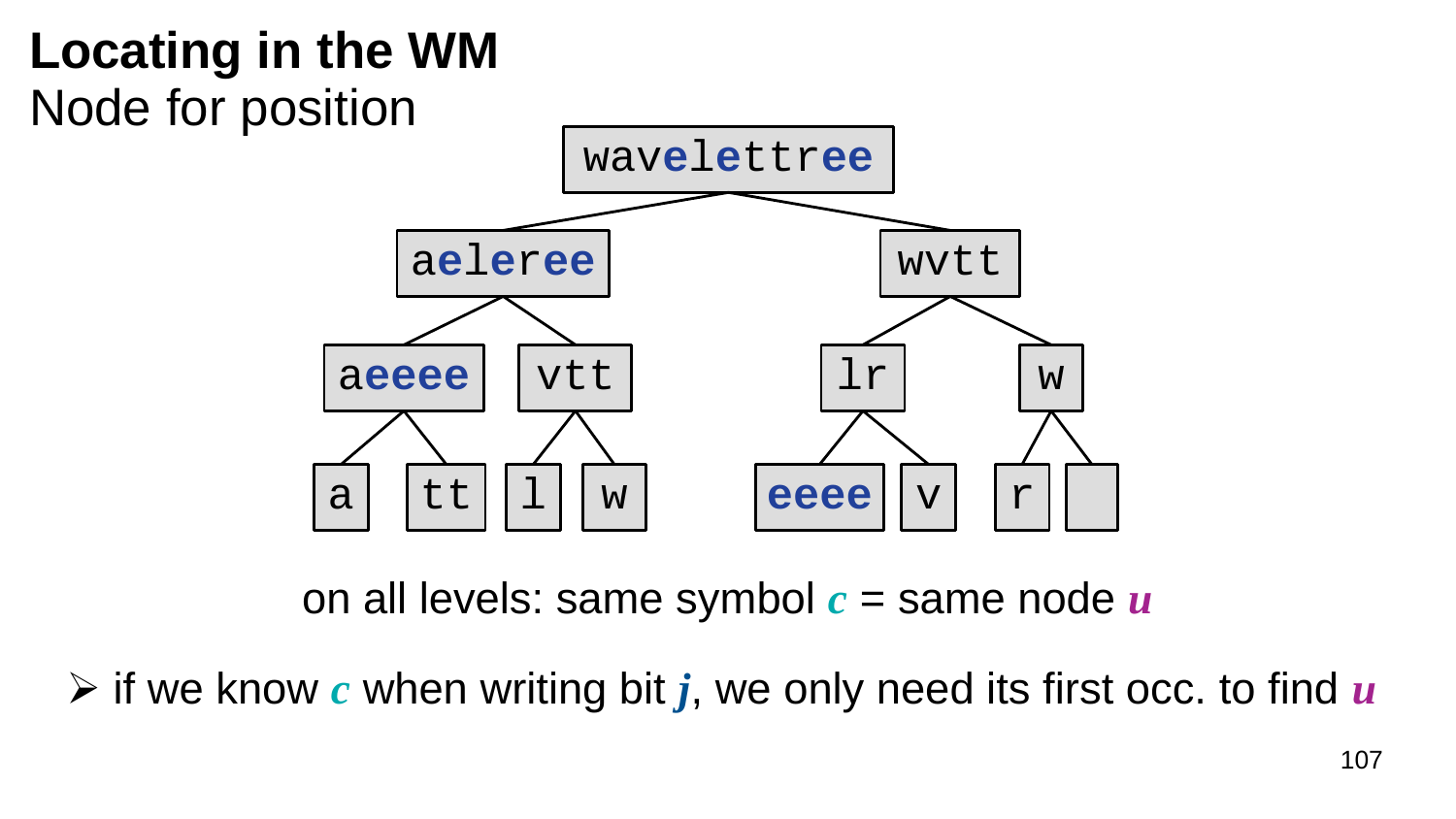$\triangleright$  if we know c when writing bit j, we only need its first occ. to find u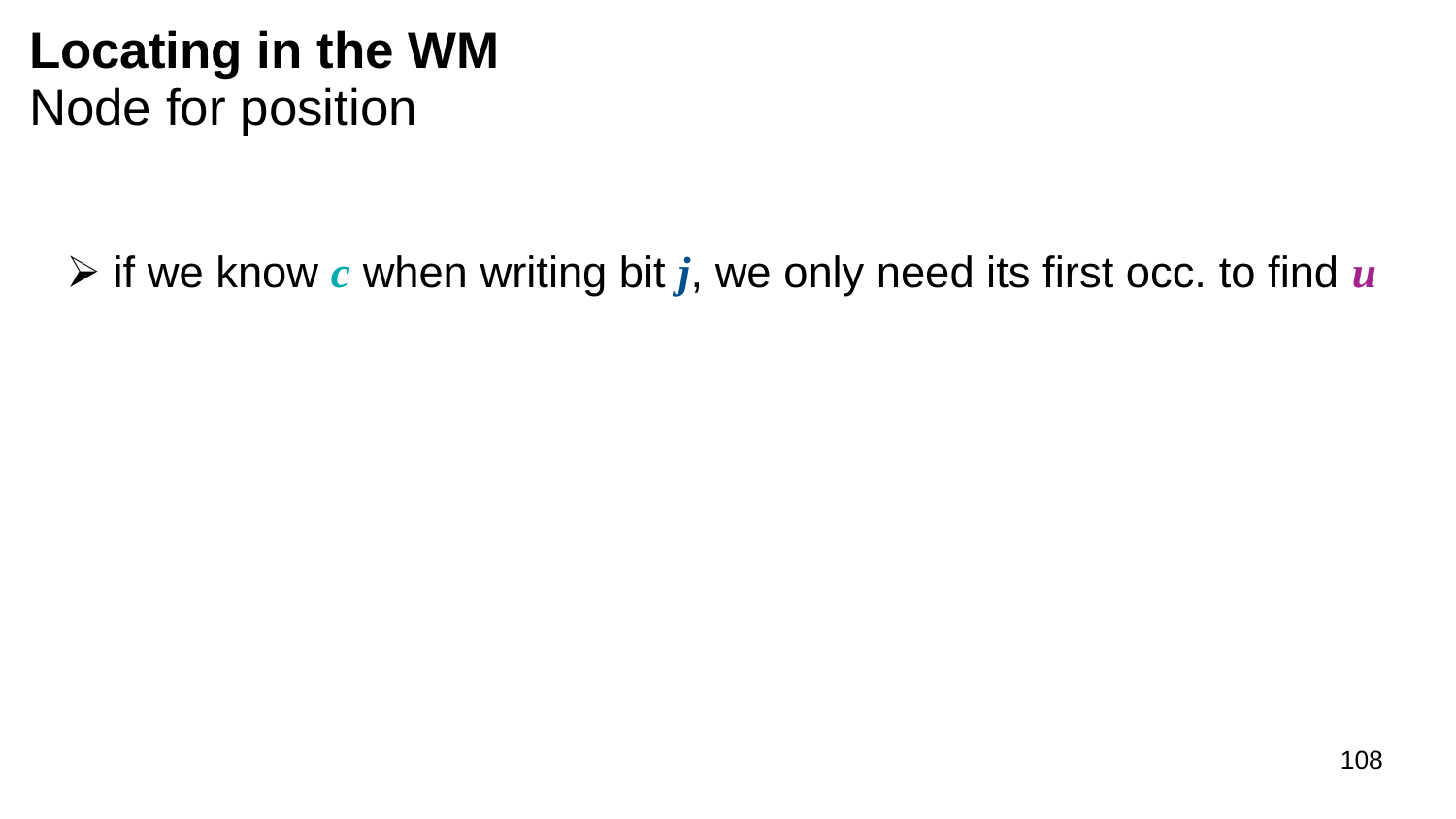# **Locating in the WM** Node for position

⮚ if we know *c* when writing bit *j*, we only need its first occ. to find *u*

⮚ in the WT, that's at *C[c]* on the bottom level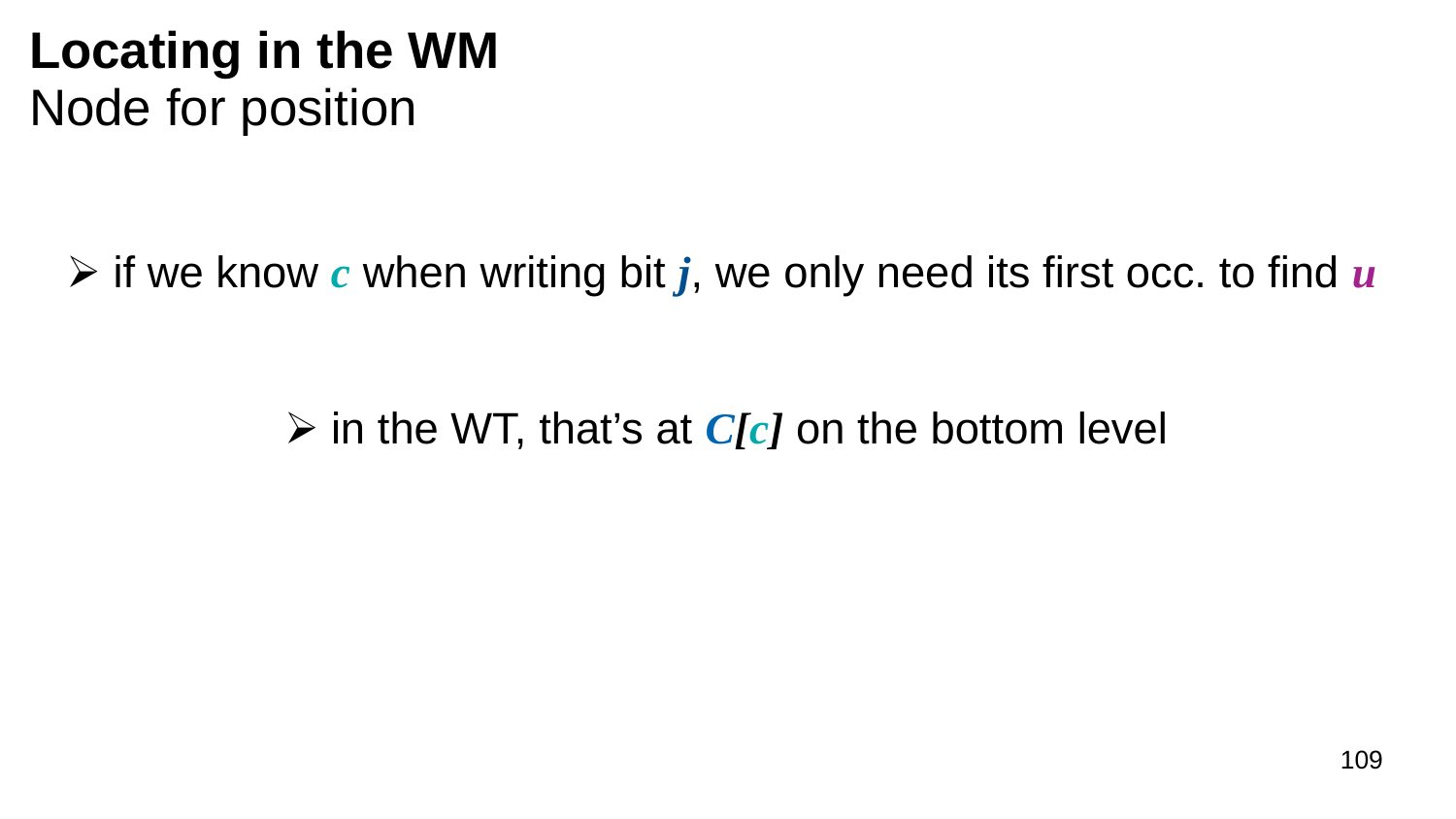# **Locating in the WM** Node for position

⮚ if we know *c* when writing bit *j*, we only need its first occ. to find *u*

⮚ in the WT, that's at *C[c]* on the bottom level  $\triangleright$  we can find v in the WT using  $\boldsymbol{B}_c$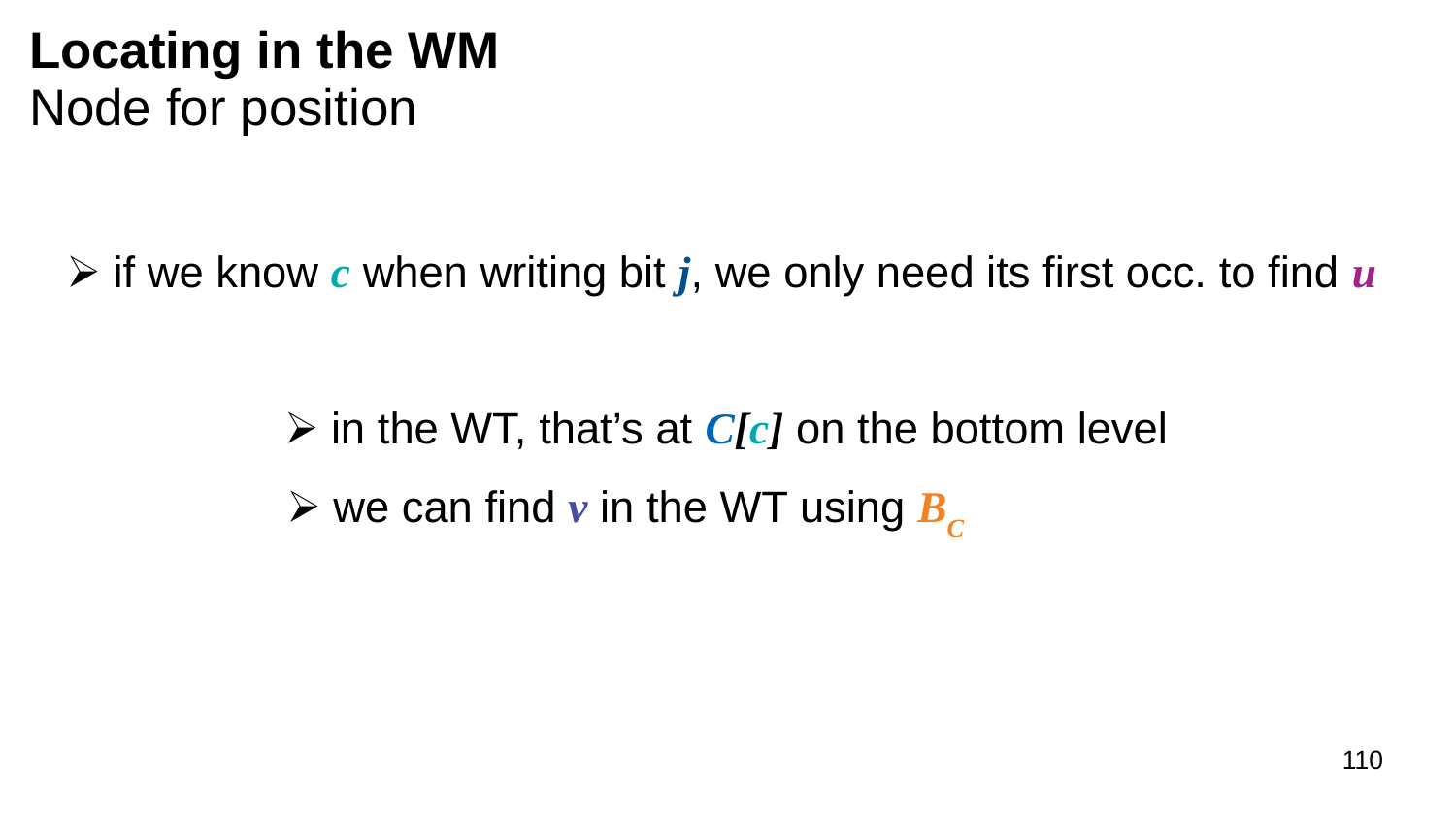# **Locating in the WM** Node for position

⮚ if we know *c* when writing bit *j*, we only need its first occ. to find *u*

⮚ in the WT, that's at *C[c]* on the bottom level ⮚ *u* is just *v* bit-reversed!  $\triangleright$  we can find *v* in the WT using  $\boldsymbol{B}_c$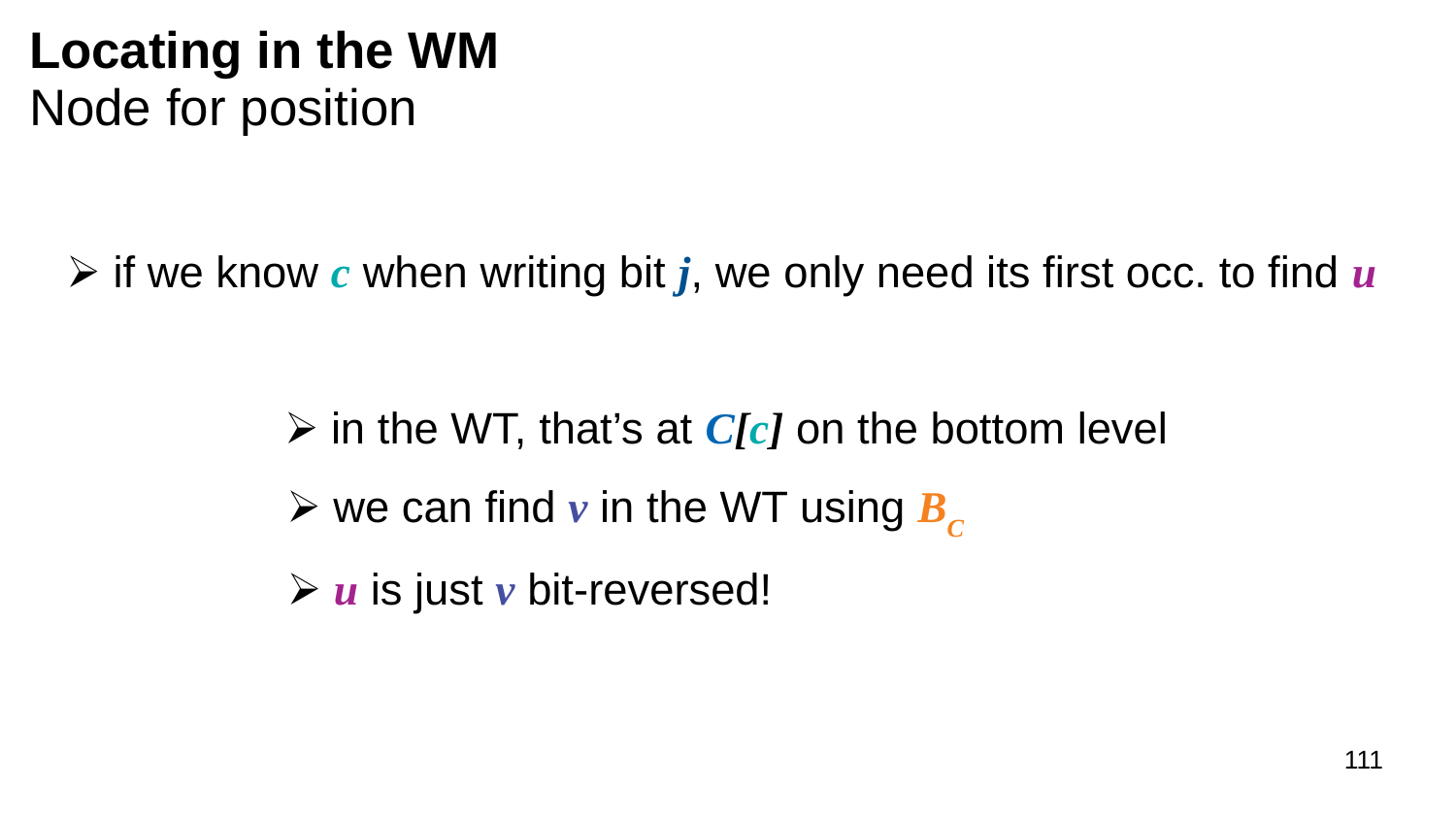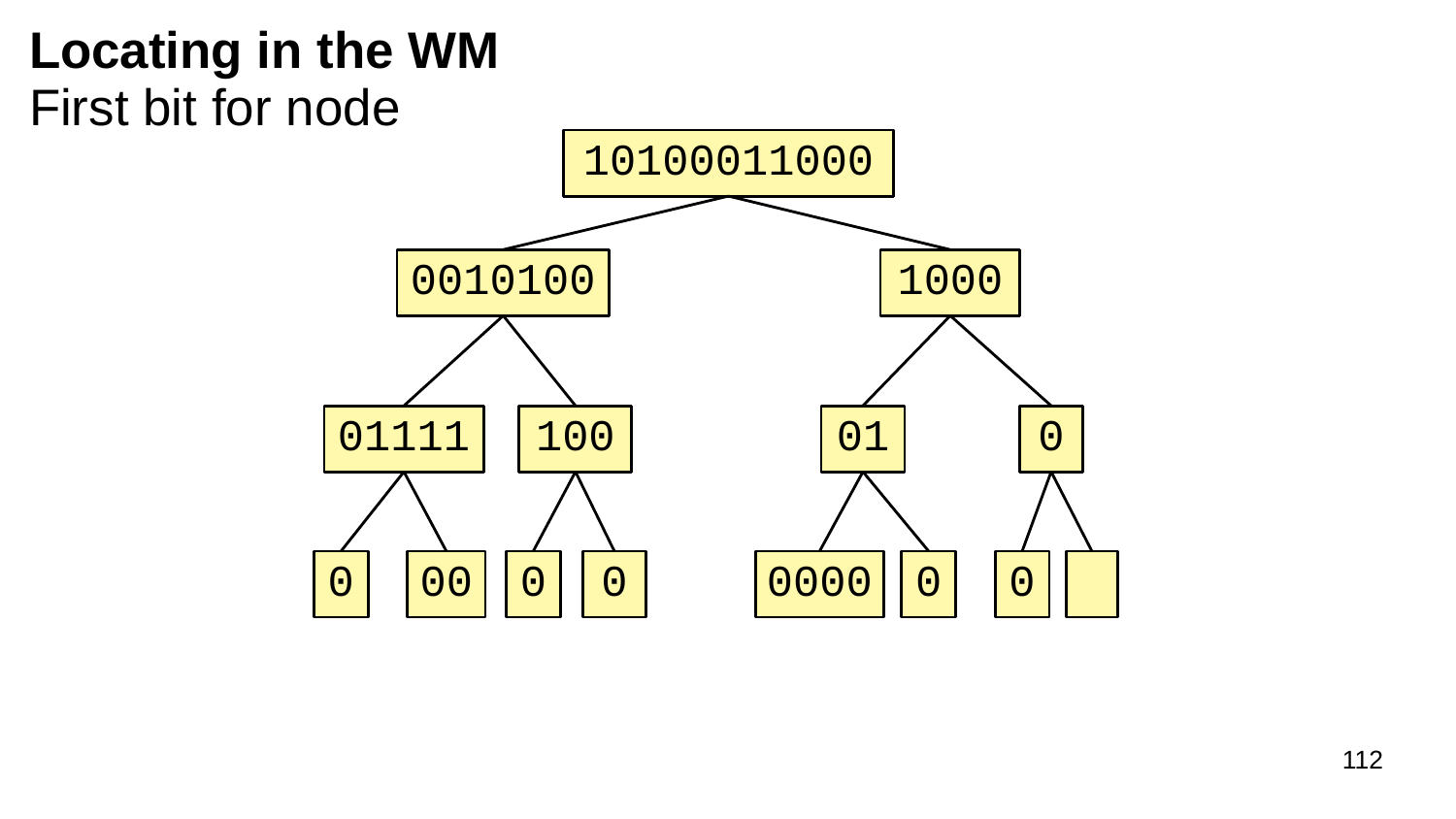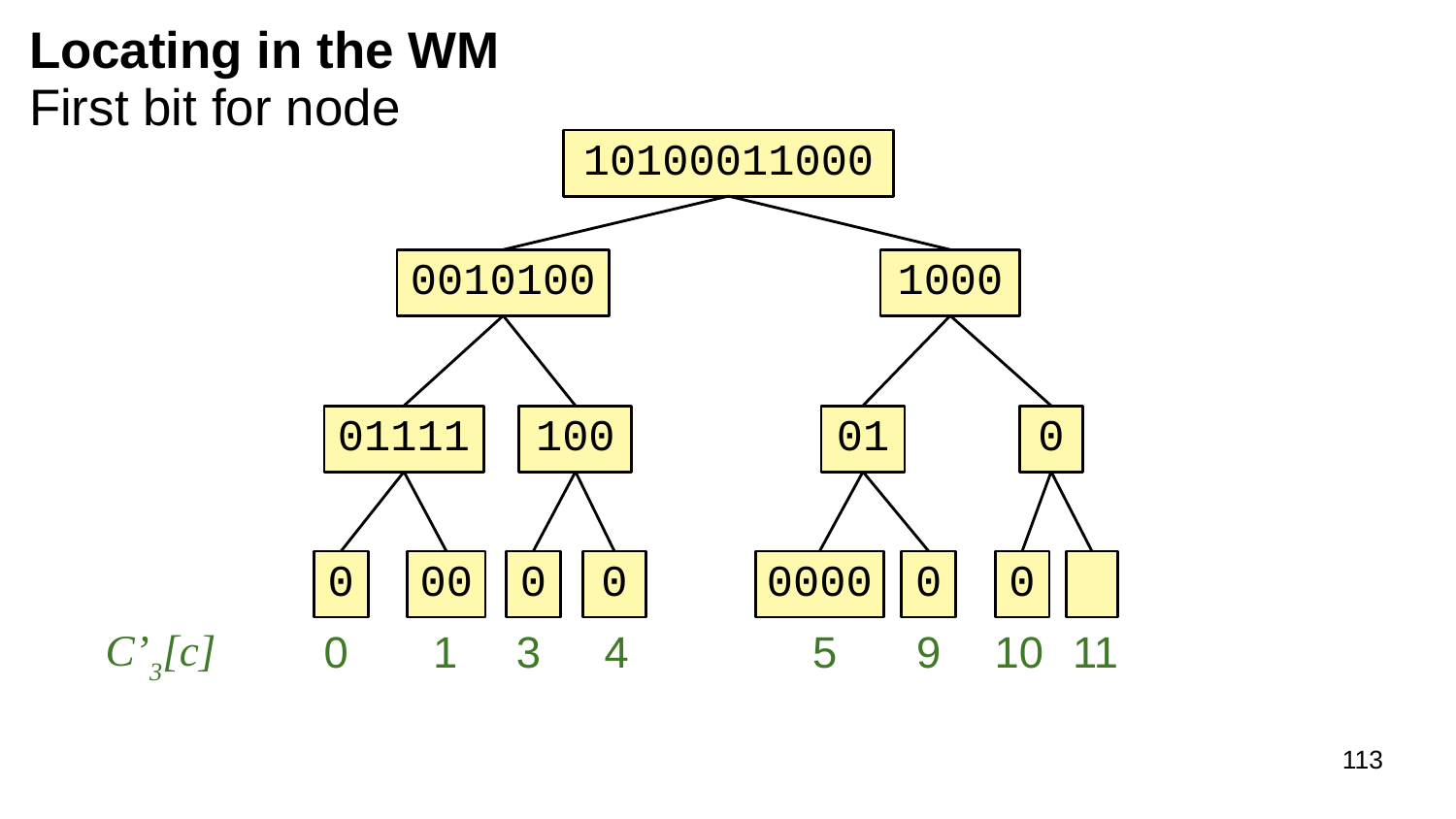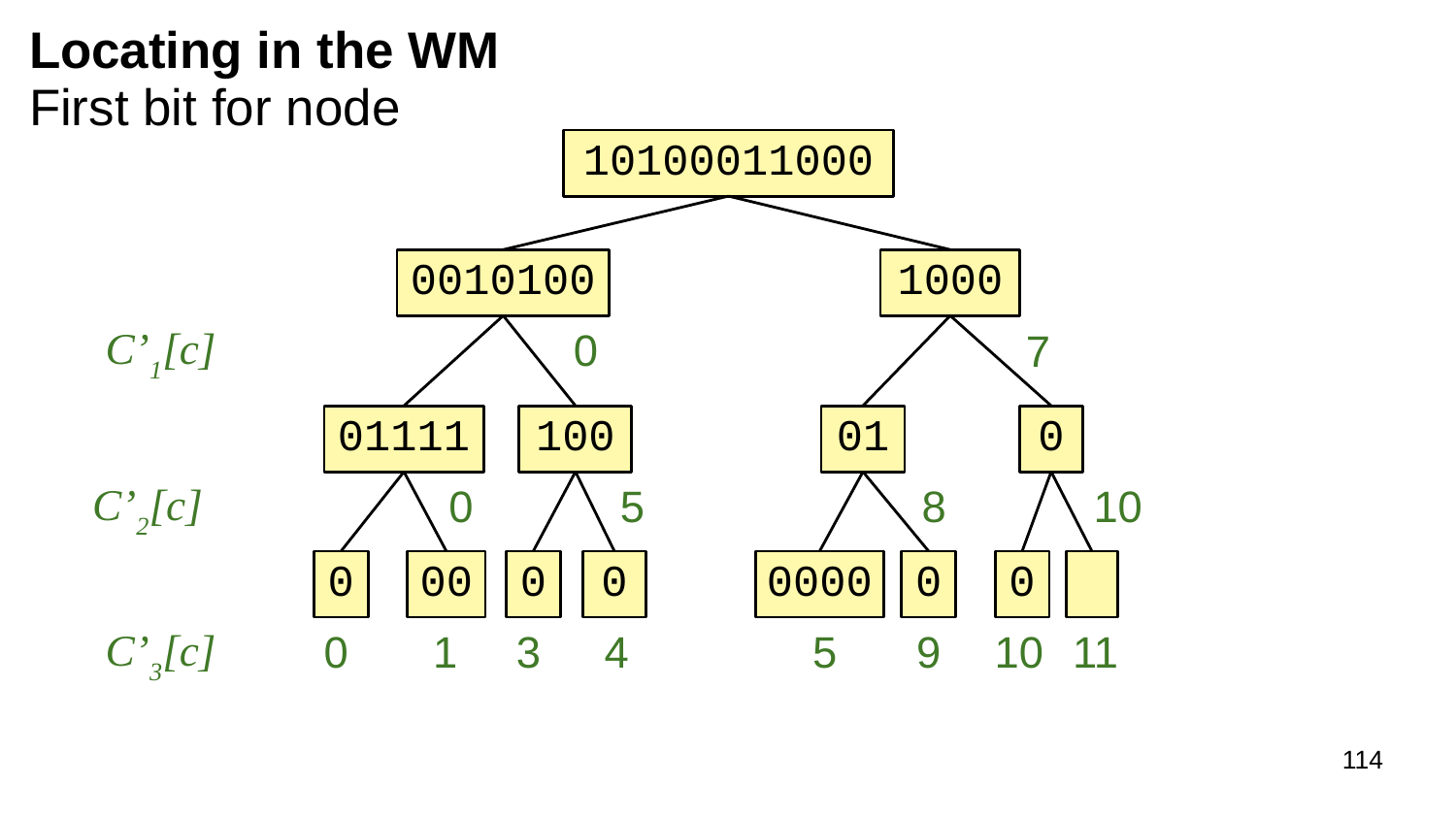

 $\triangleright$  at most  $2\sigma - 1$  entries in an array  $\mathbb{C}^*$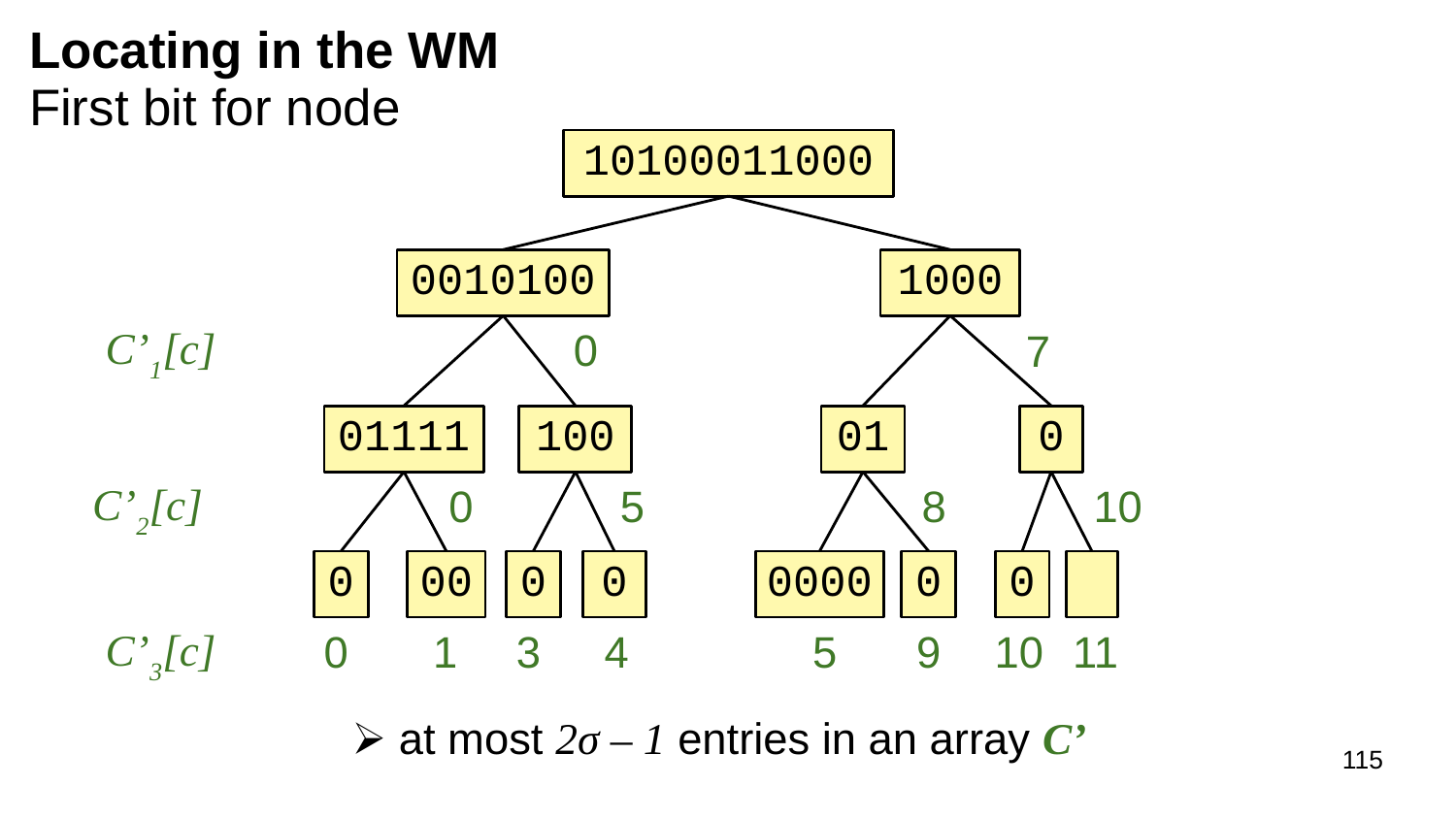*BC*  **with rank/select and** *C'* **required!**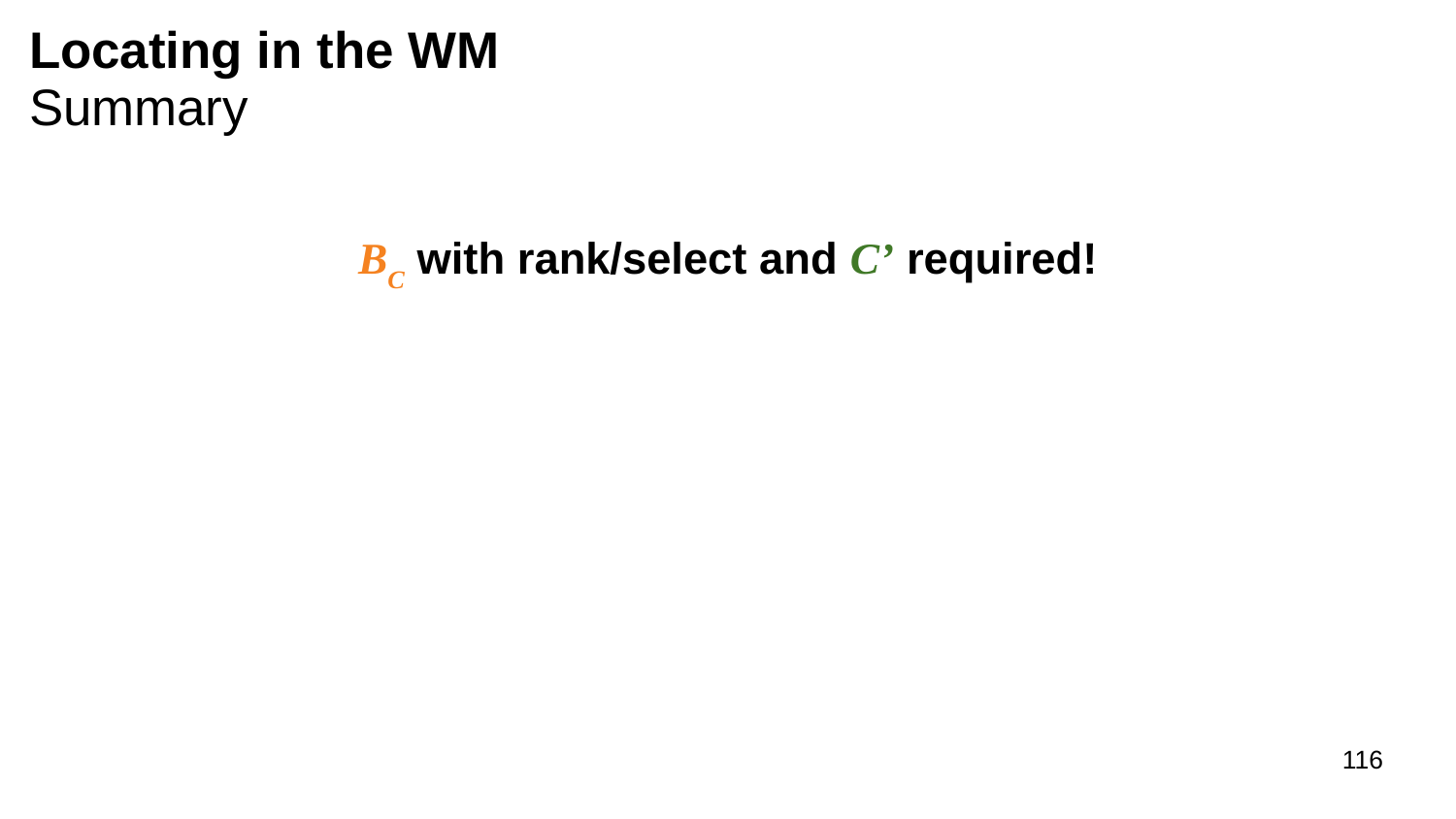#### $B_c$  with rank/select and  $C'$  required!

> Construct in time  $O(n+\sigma)$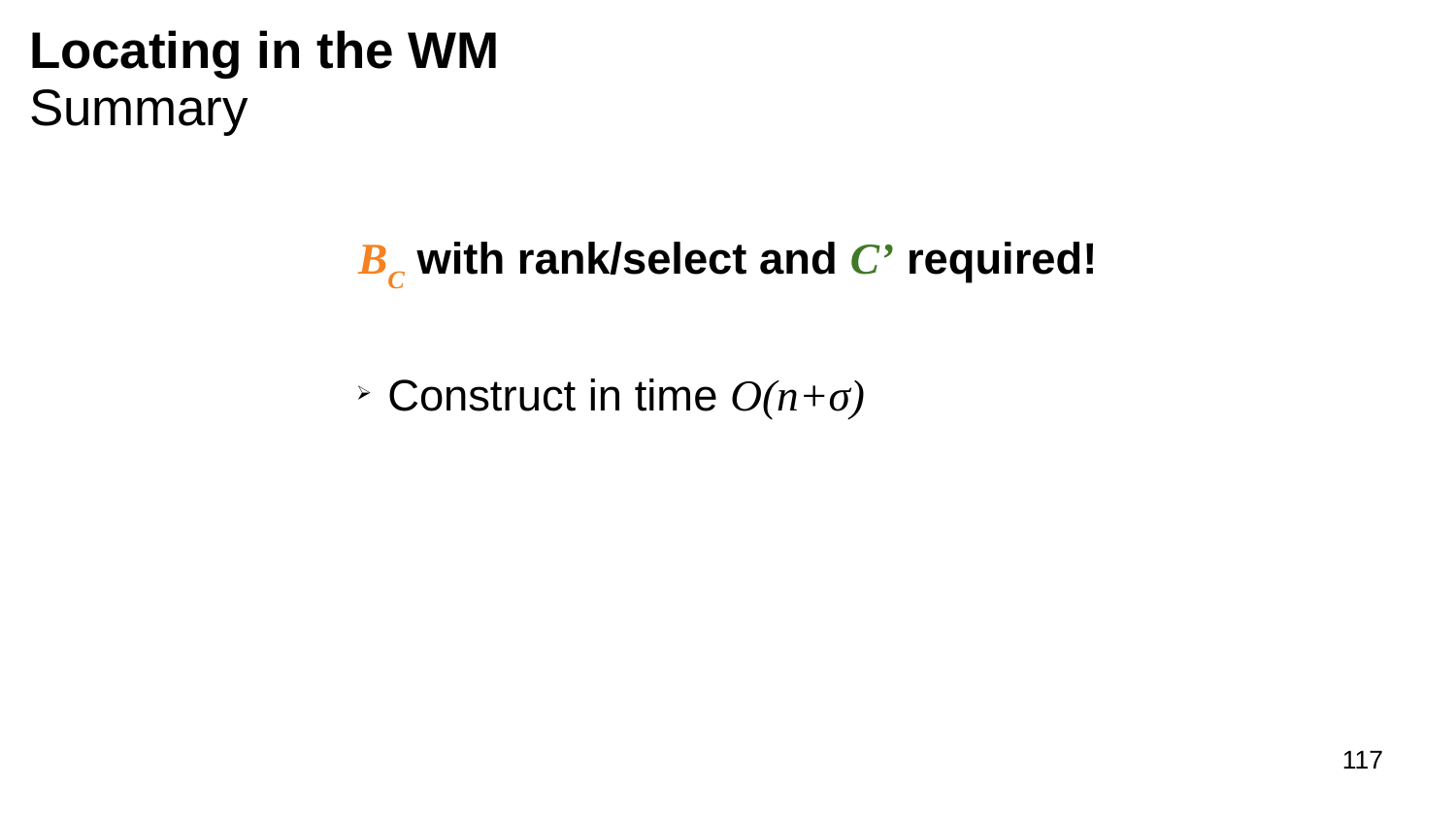#### $B<sub>c</sub>$  with rank/select and  $C<sup>3</sup>$  required!

- $\geq$  Construct in time  $O(n+\sigma)$
- Store in  $\leq 2\sigma$  [lg n] + n +  $o(n)$  bits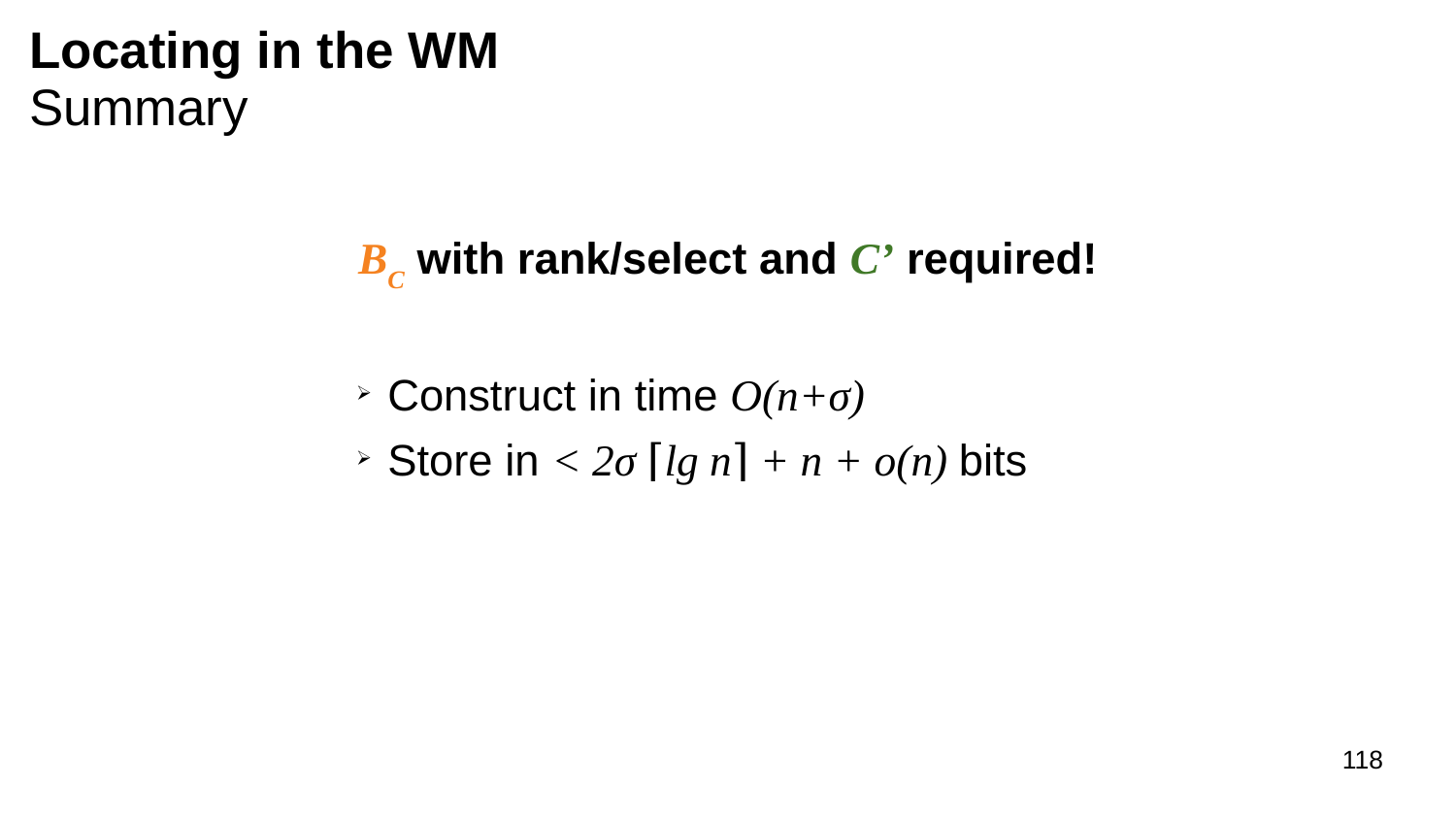# *BC*  **with rank/select and** *C'* **required!**

- ➢ Construct in time *O(n+σ)*
- $\triangleright$  Store in  $\lt 2\sigma$  [lg n] + n +  $o(n)$  bits
- ➢ Translate position in constant time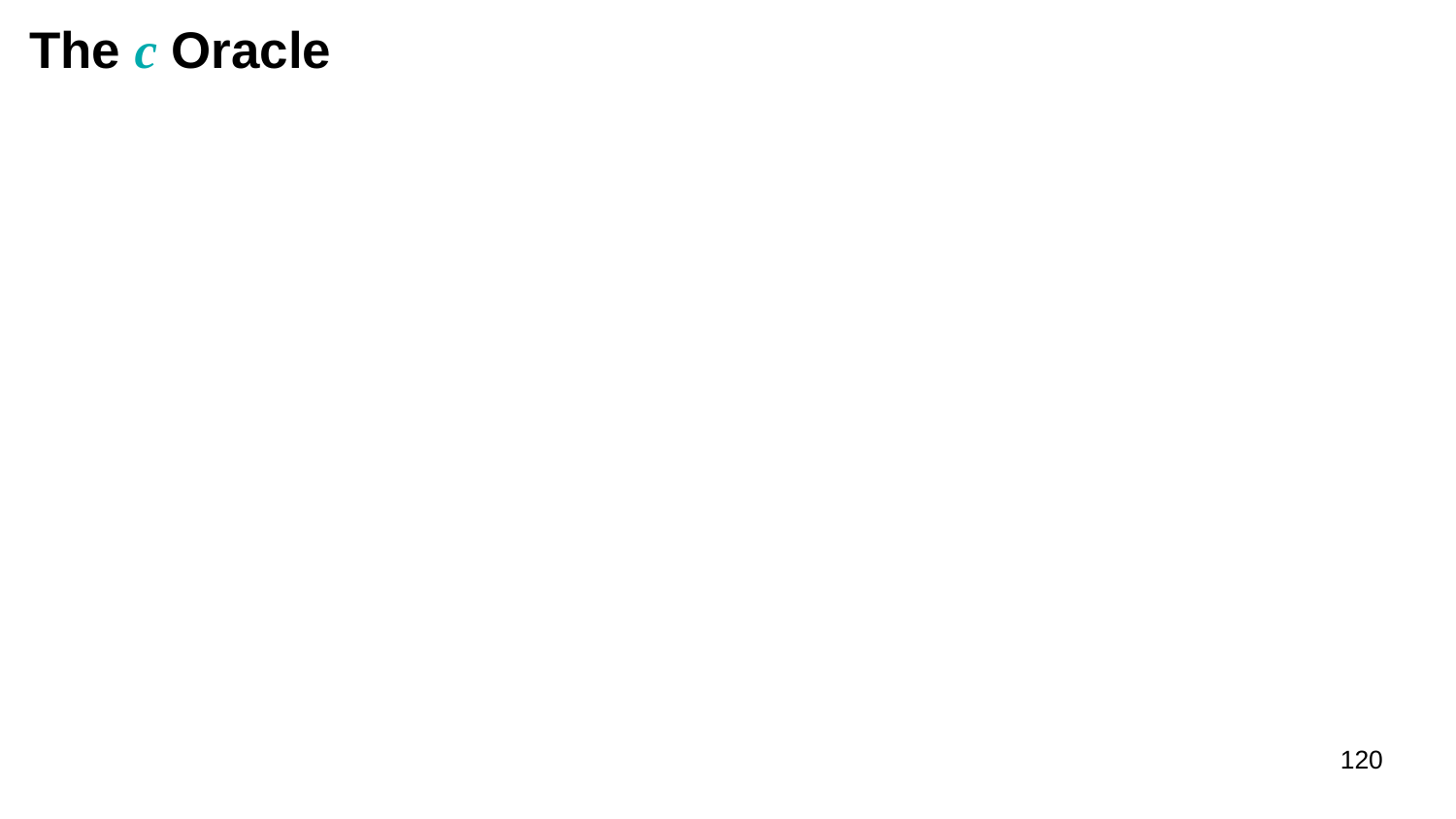... breaks compatibility to a class of WM constructors!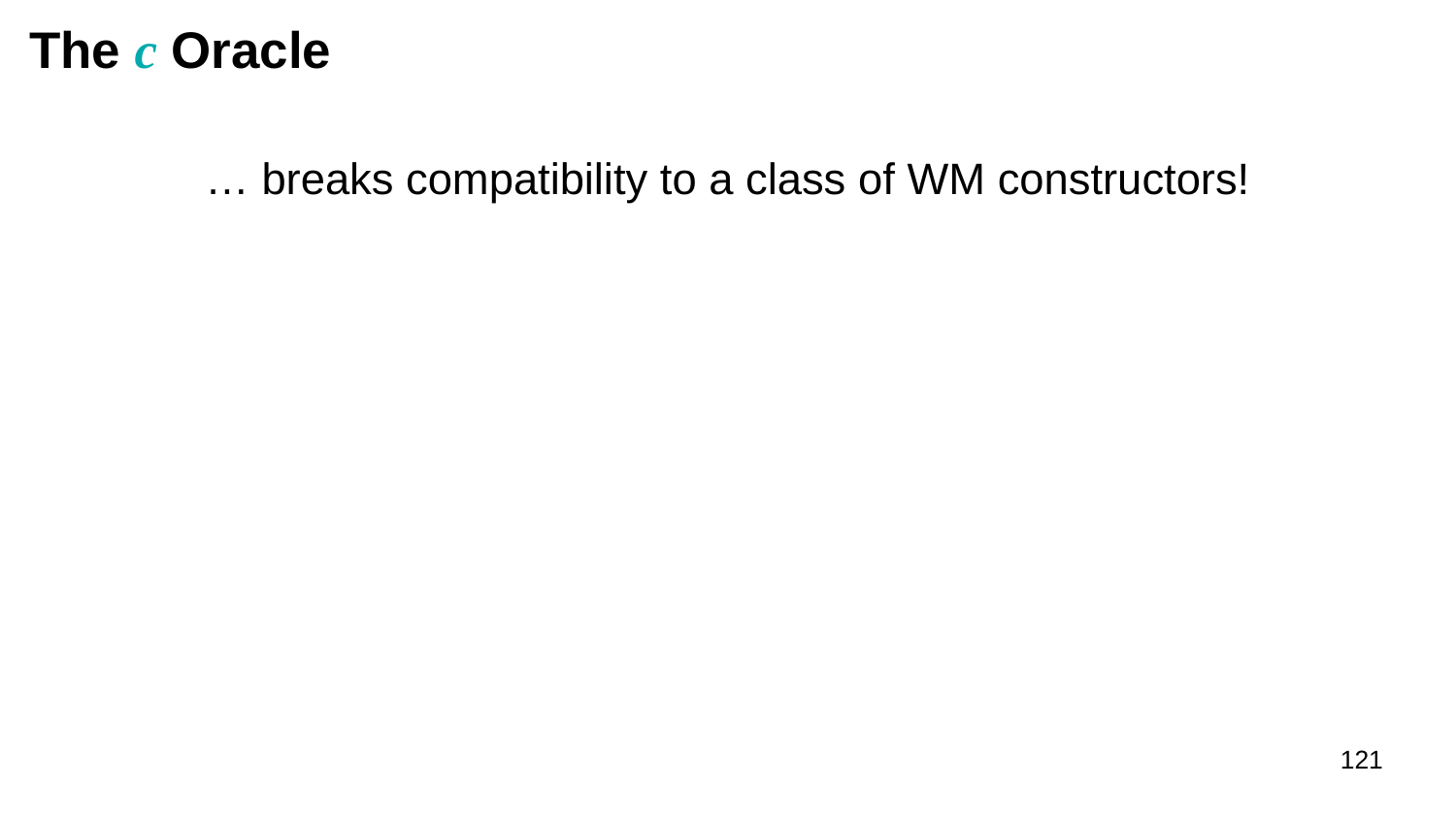#### ... breaks compatibility to a class of WM constructors!

(ex.: [Kaneta, SPIRE 2018] + our translator)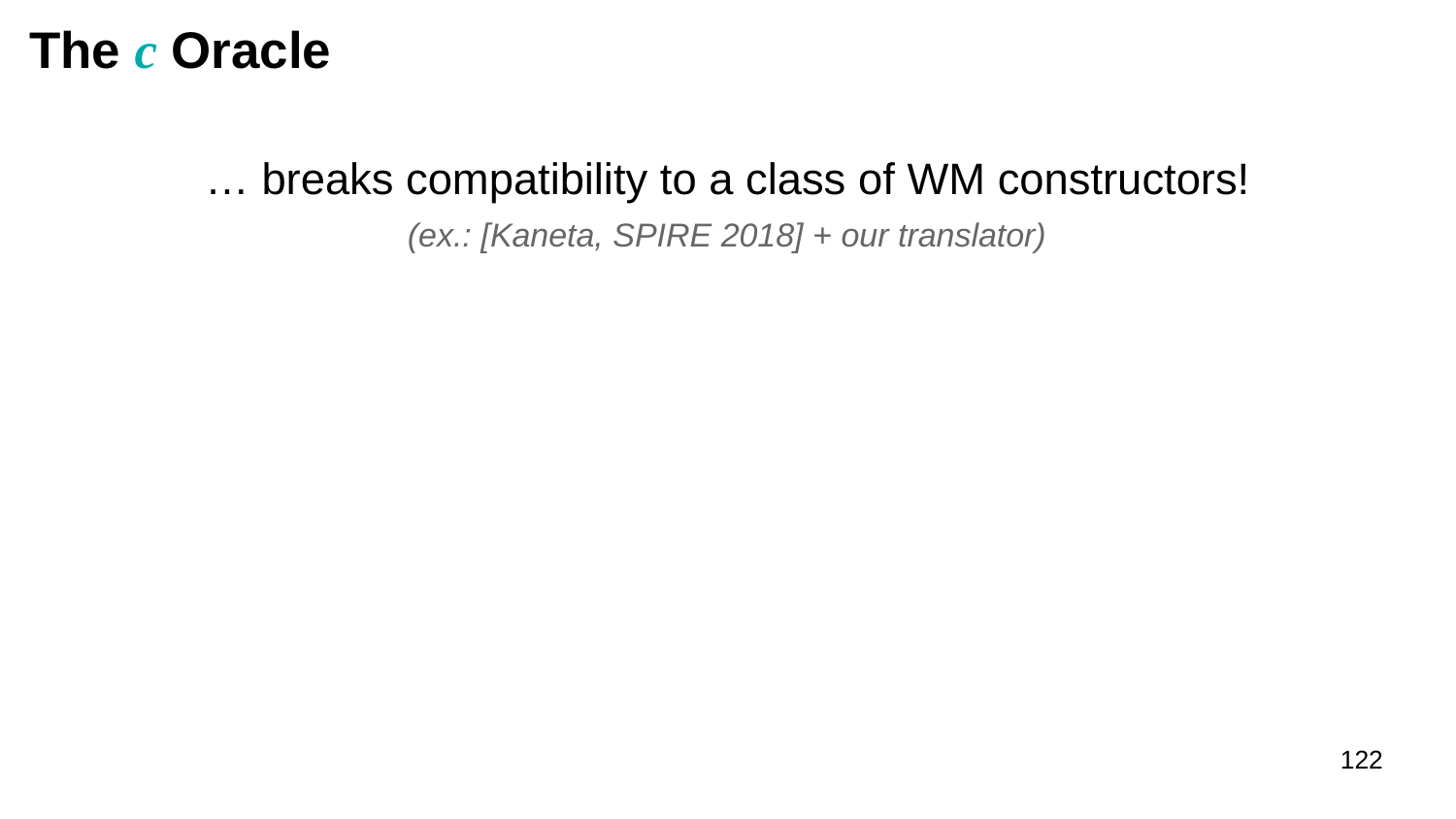#### ... breaks compatibility to a class of WM constructors!

#### (ex.: [Kaneta, SPIRE 2018] + our translator)

#### It is possible without, but ...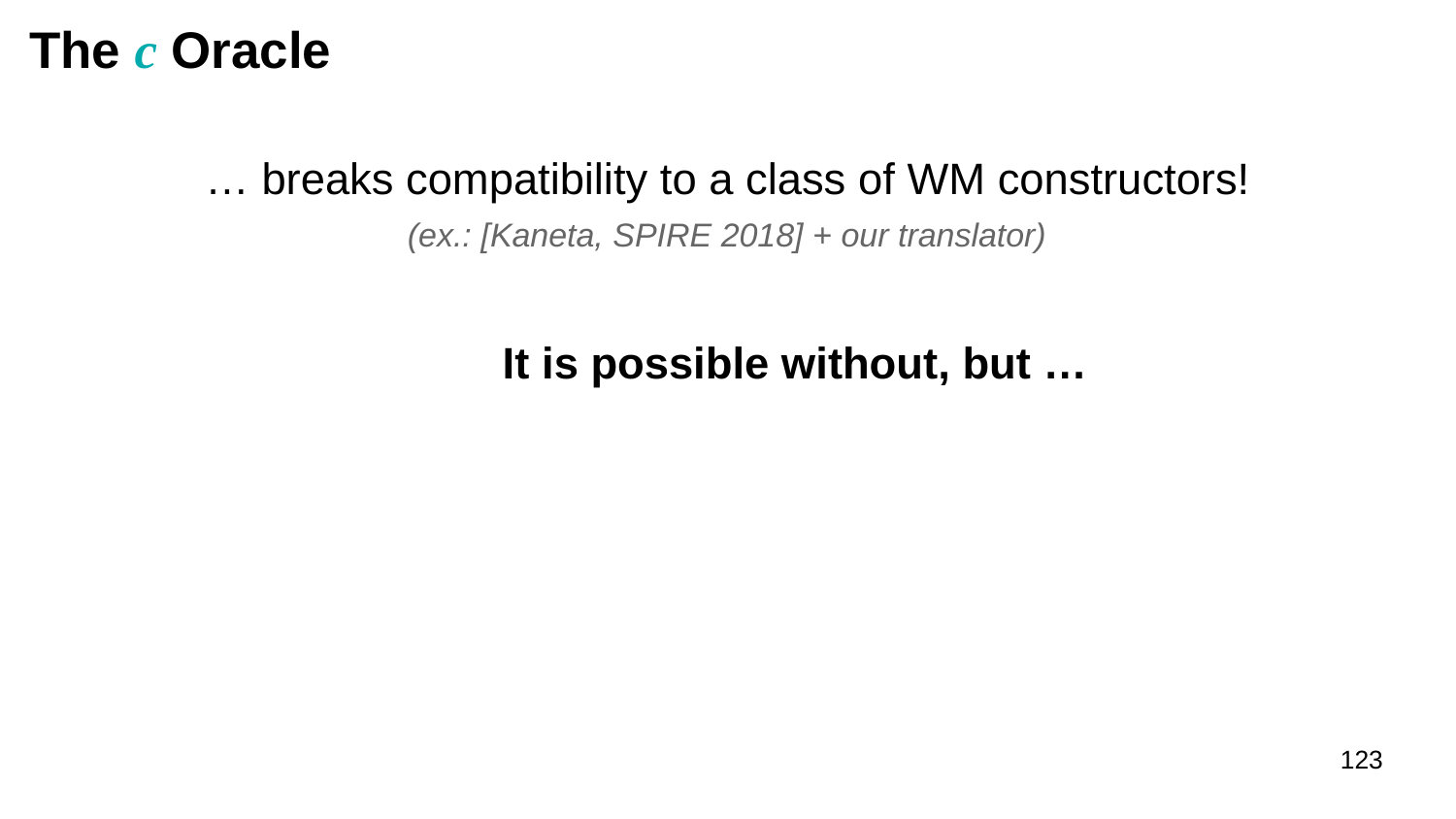#### … breaks compatibility to a class of WM constructors!

*(ex.: [Kaneta, SPIRE 2018] + our translator)*

#### **It is possible without, but …**

➢ binary search on *C'* to find *u* … breaks constant-time access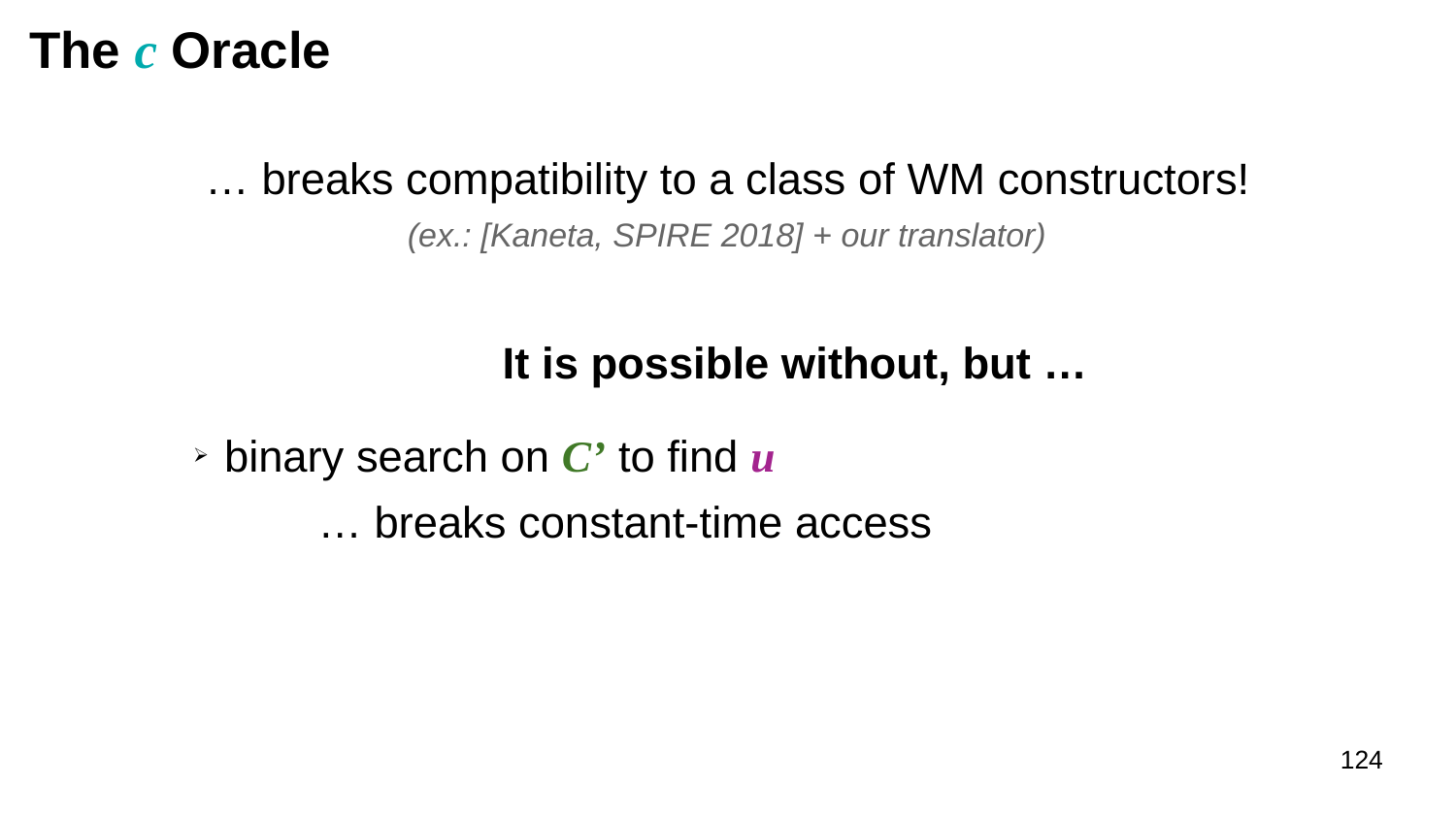#### … breaks compatibility to a class of WM constructors!

*(ex.: [Kaneta, SPIRE 2018] + our translator)*

#### **It is possible without, but …**

➢ binary search on *C'* to find *u*

… breaks constant-time access

➢ bit vectors *BC'* on each level to mark node boundaries

… makes help structure larger than WT itself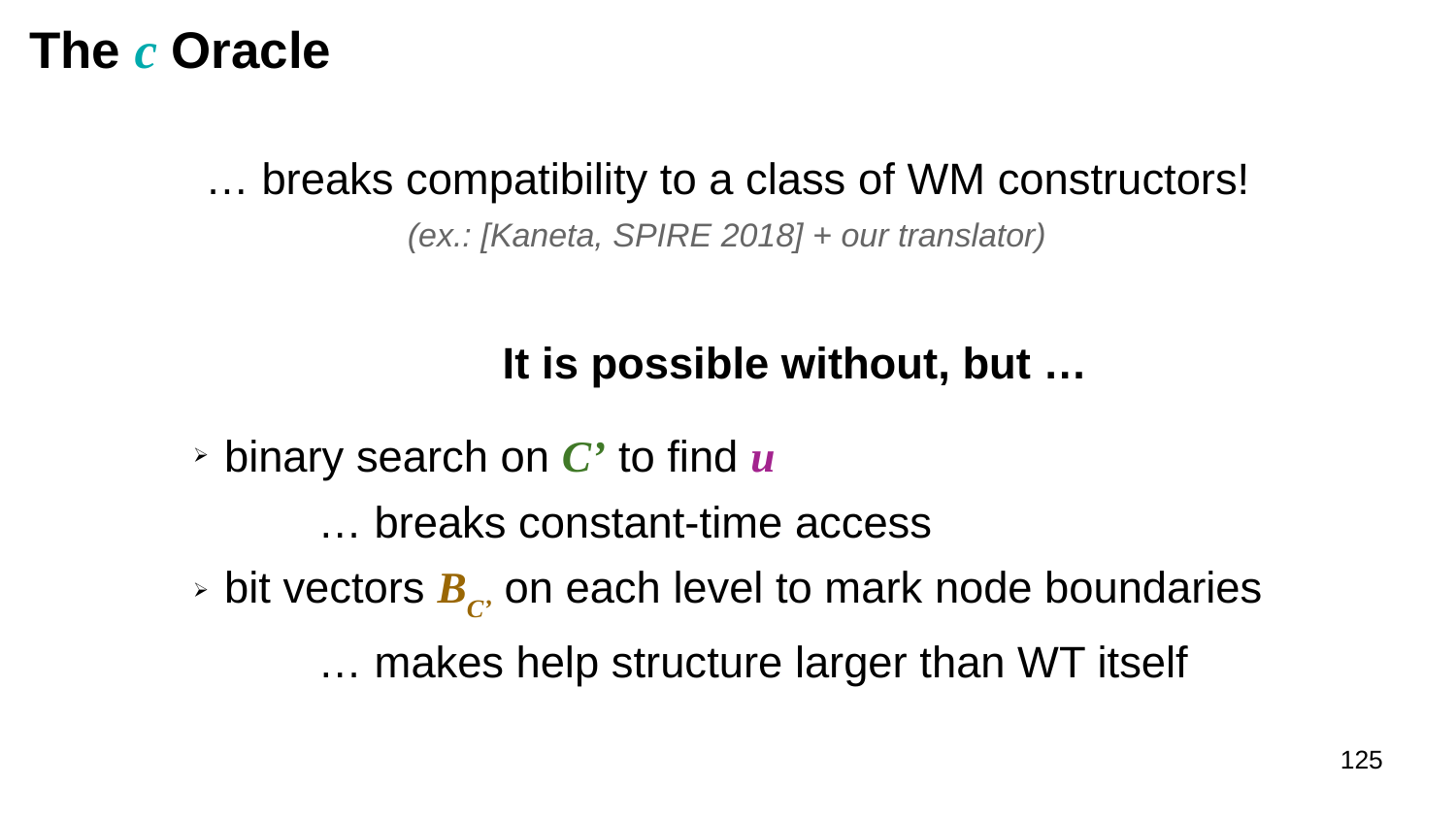# **Open Questions**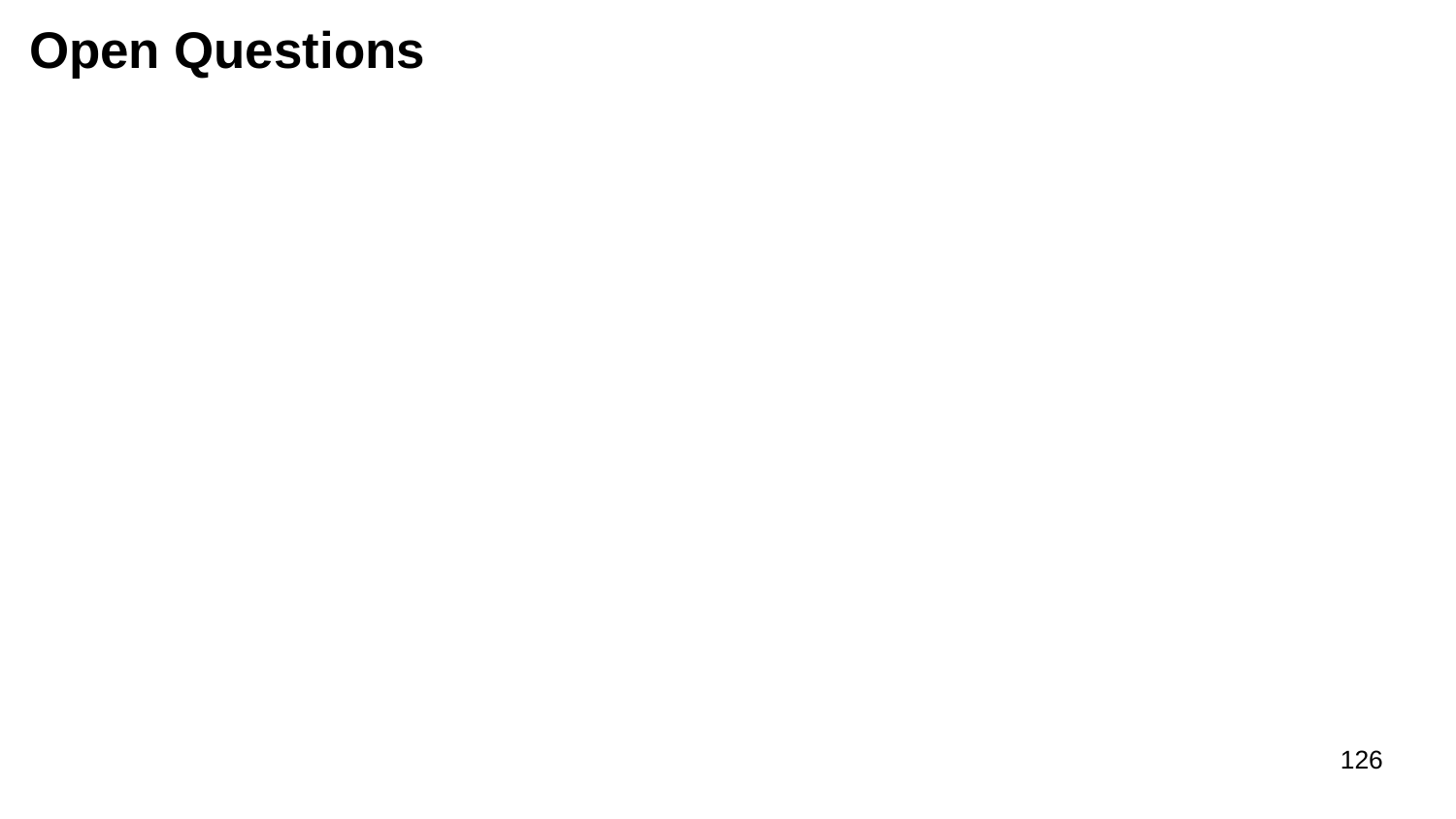# **Open Questions**

# Can we improve when not using the *c* oracle?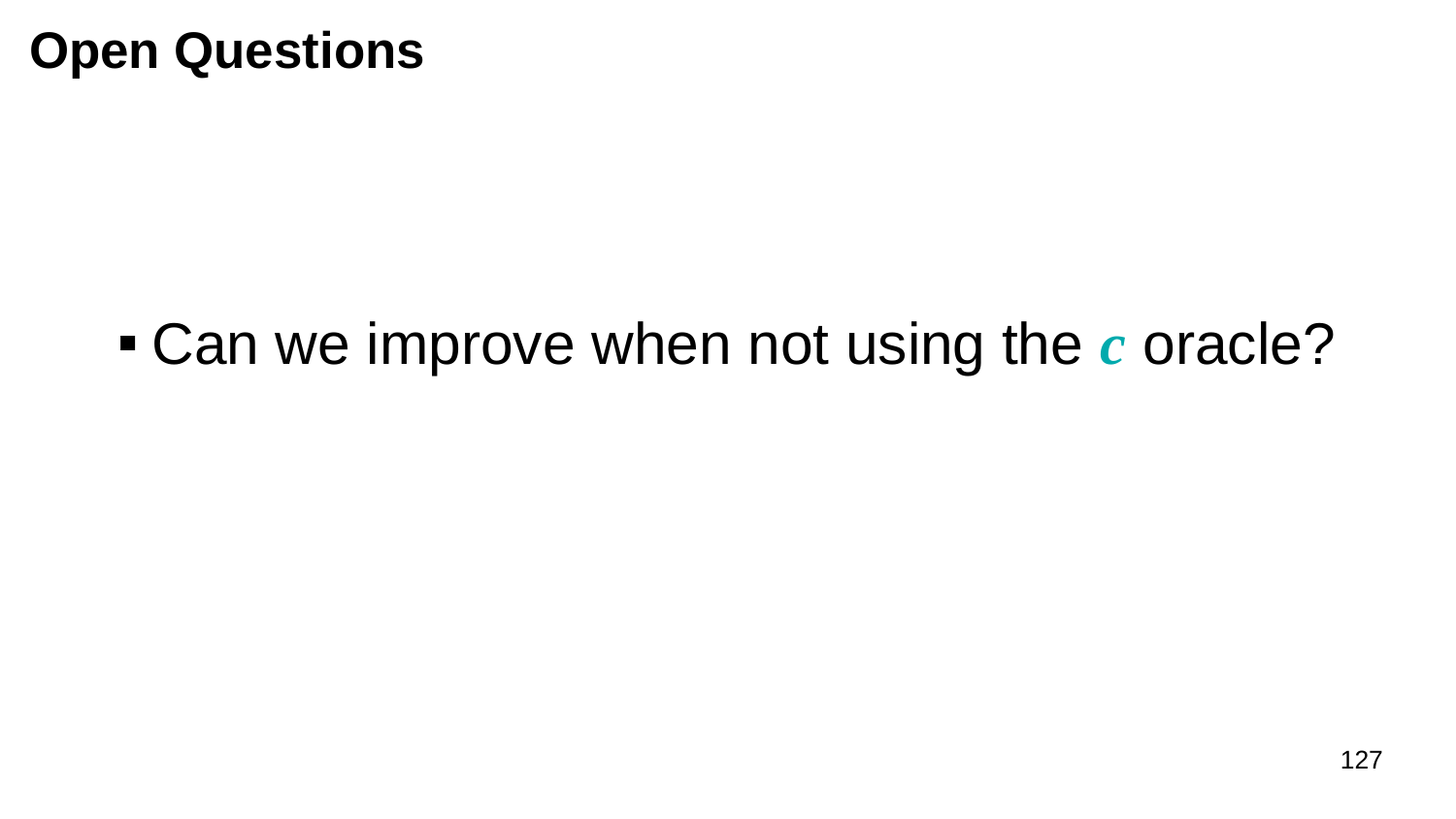# **Open Questions**

- Can we improve when not using the *c* oracle?
- Can we compact *C'*?